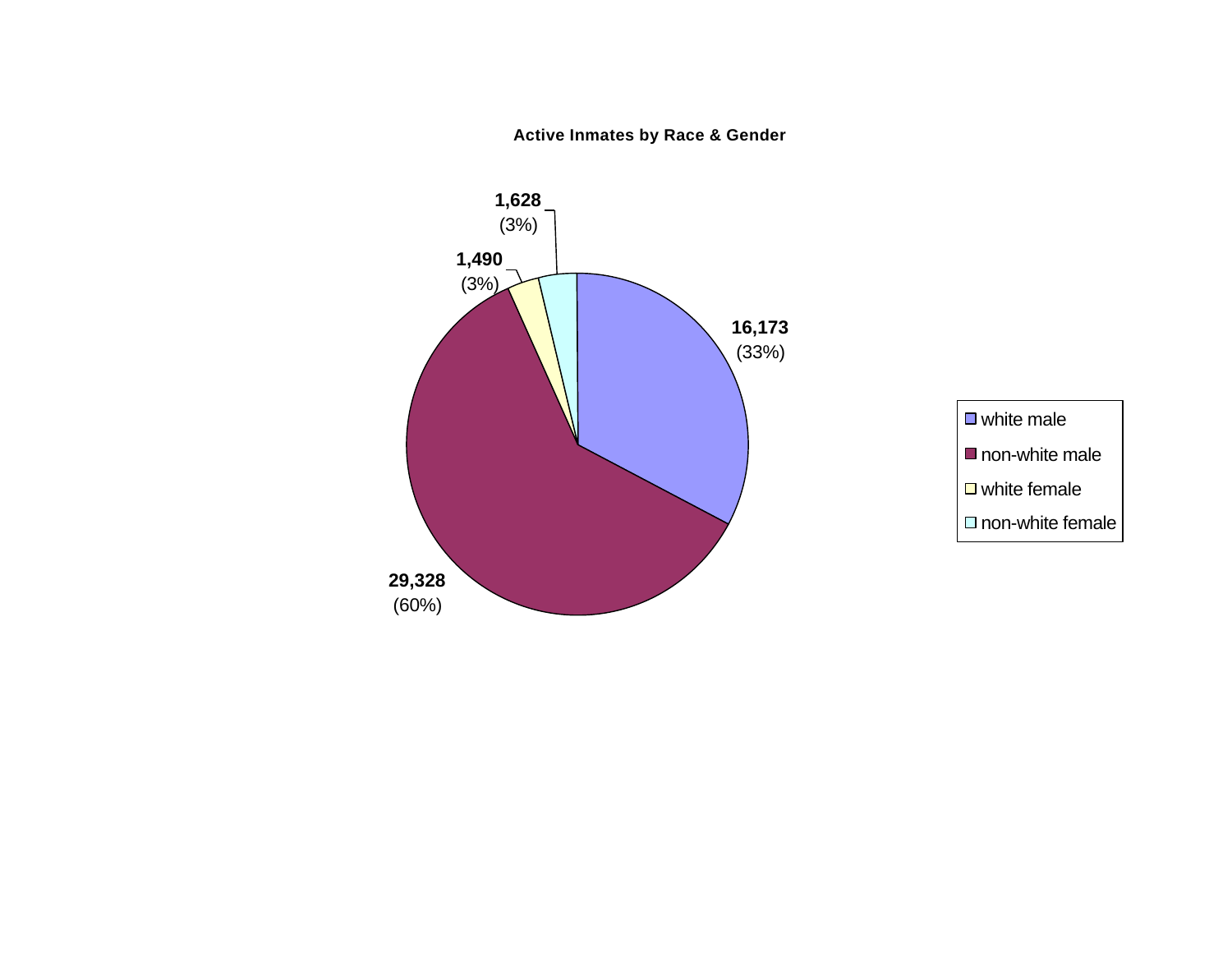**Active Inmates by Security Level**

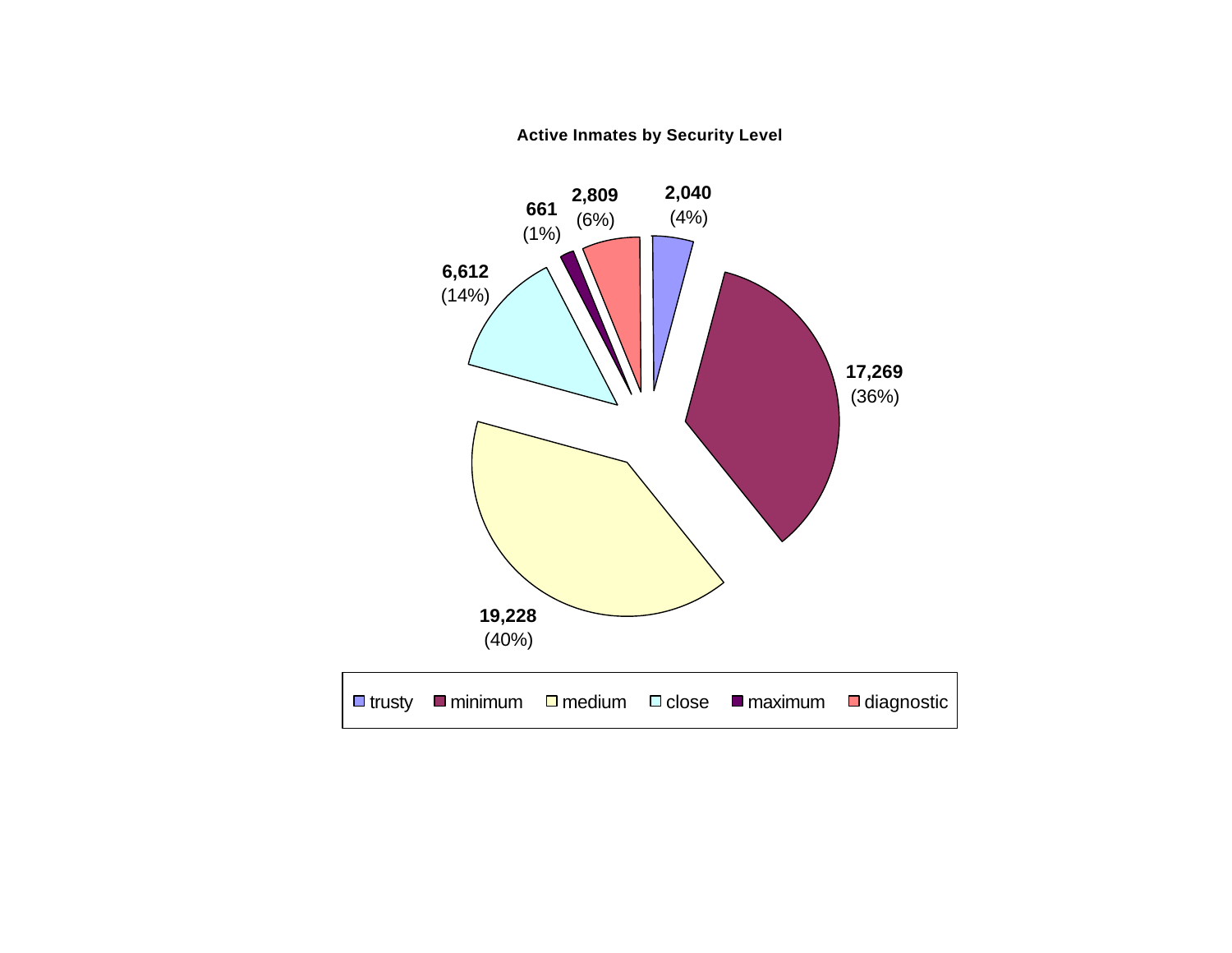### **Active Inmates by Sentence Length**

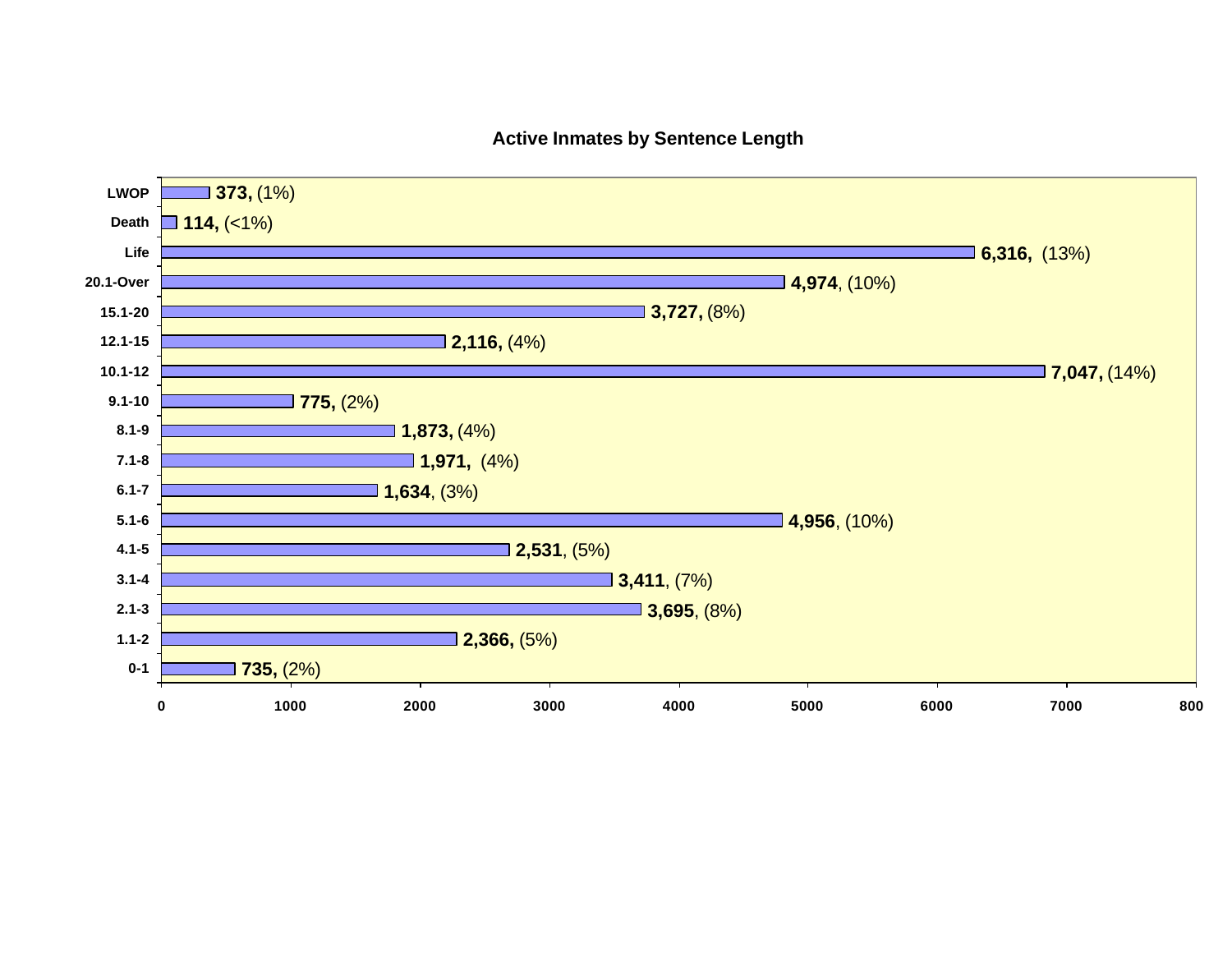**Active Inmates with Probation to follow Prison**



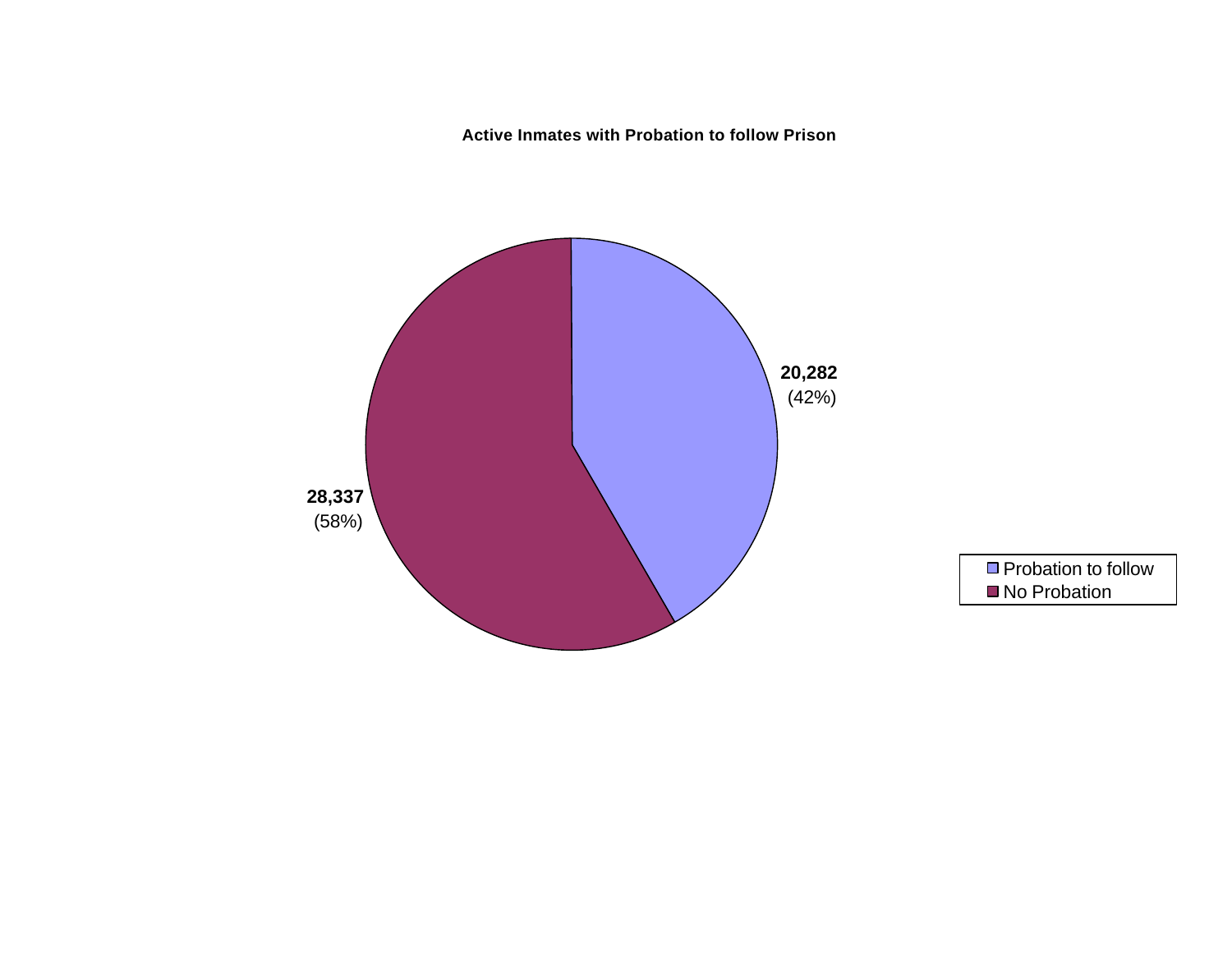**Active Inmates By Institution Type** 

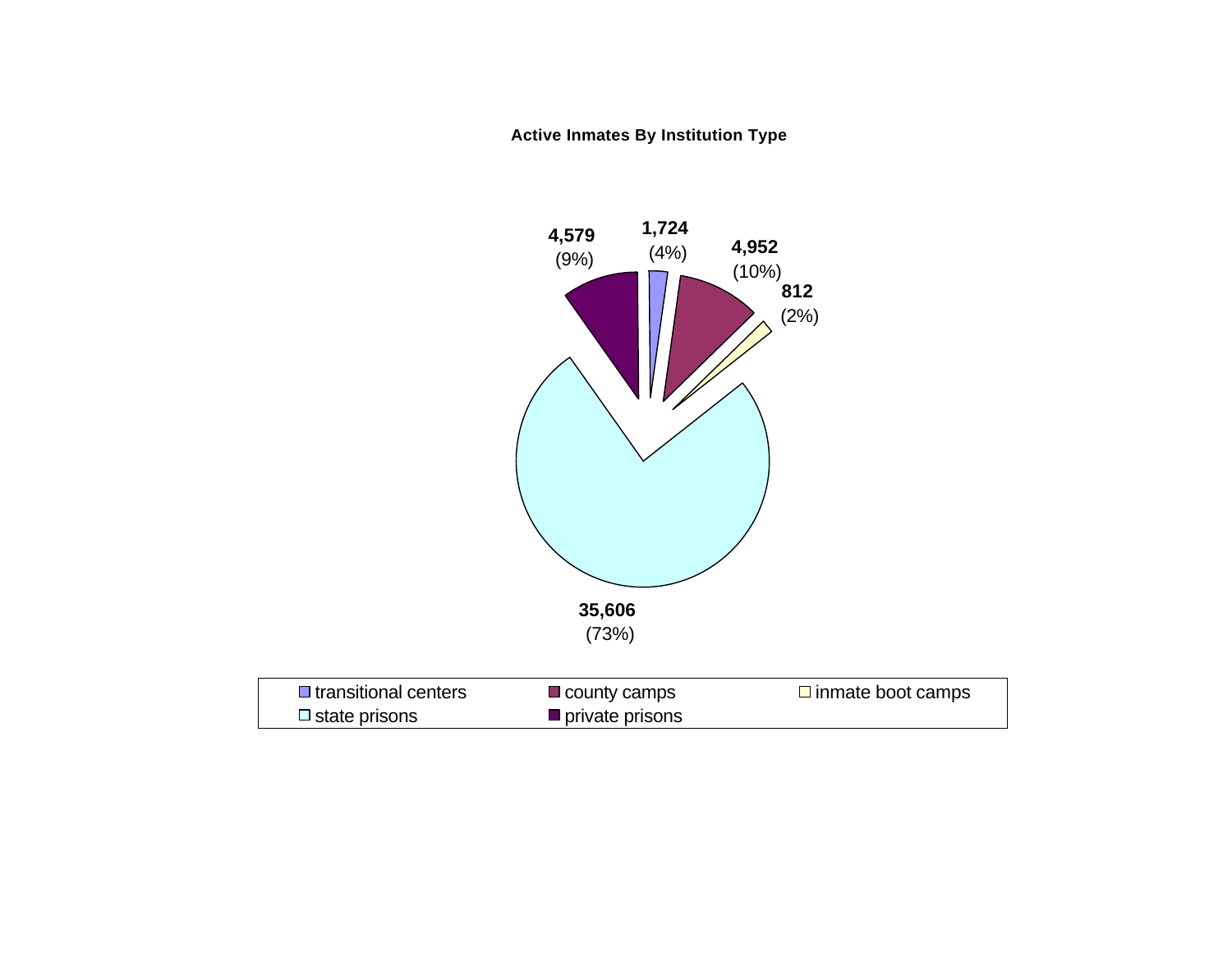**Active Inmates by Crime Type**

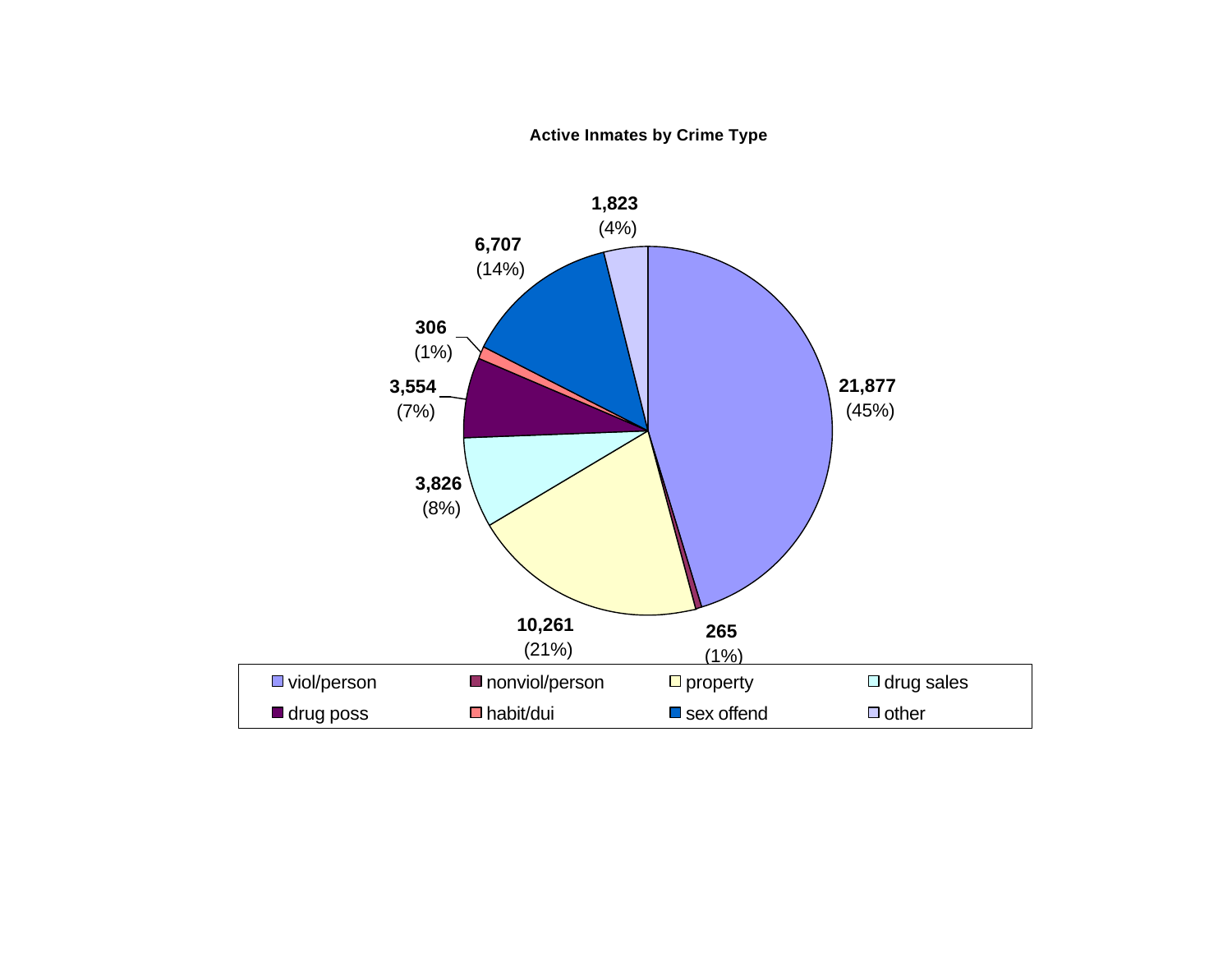Georgia Department of Corrections Page 1 Run 07/20/04 14:03 pm Decision Support

Inmate statistical profile

TABLE OF CONTENTS FOR ACTIVE PRISONERS EXCLUDING JAIL

Title PAGE ----- ---- RACE AND SEX............................ 2 Culture Fair IQ Scores.................. 3 Self-Rpt Socioeconomic Class............ 4 Self-Rpt Environment To Age 16.......... 5 Self-Rpt Education Level................ 6 Functional Reading Level (WRAT Scores).. 7 Functional Math Level (WRAT Scores)..... 8 Functional Spelling Level (WRAT Scores). 9 Self-Rpt Guardian Status To Age 16......10 Self-Rpt Employment Status Before Prison11 Self-Rpt Marital Status At Admission....12 Self-Rpt Number Of Children At Admission13 Self-Rpt Religious Affiliation..........14 Self-Rpt Family Behavior Patterns \*.....15 Inmate Diagnostic Behavior Problem \*....16 Physical Profile (General Condition)....17 Security Status...........................18 Number Of Sentences.....................19 Number Of Disciplinaries................20 Number Of Escapes.........................21 Number Of Prior Georgia Incarcerations \*22 Number Of Transfers.......................23 County Of Conviction....................24 Circ Of Conviction........................29 Home County.............................31 Prison Sentence In Years................36 Probation To Follow Prison..............37 Admission Type..............................38 Release Type...............................39 Inst By  $Group \ldots \ldots \ldots \ldots \ldots \ldots \ldots \ldots \ldots 40$  Institution.............................41 Misdemeanors And Felonies...............44 Crimes By Group..........................45 Most Serious Offense....................46 Most Serious Crime Type.................52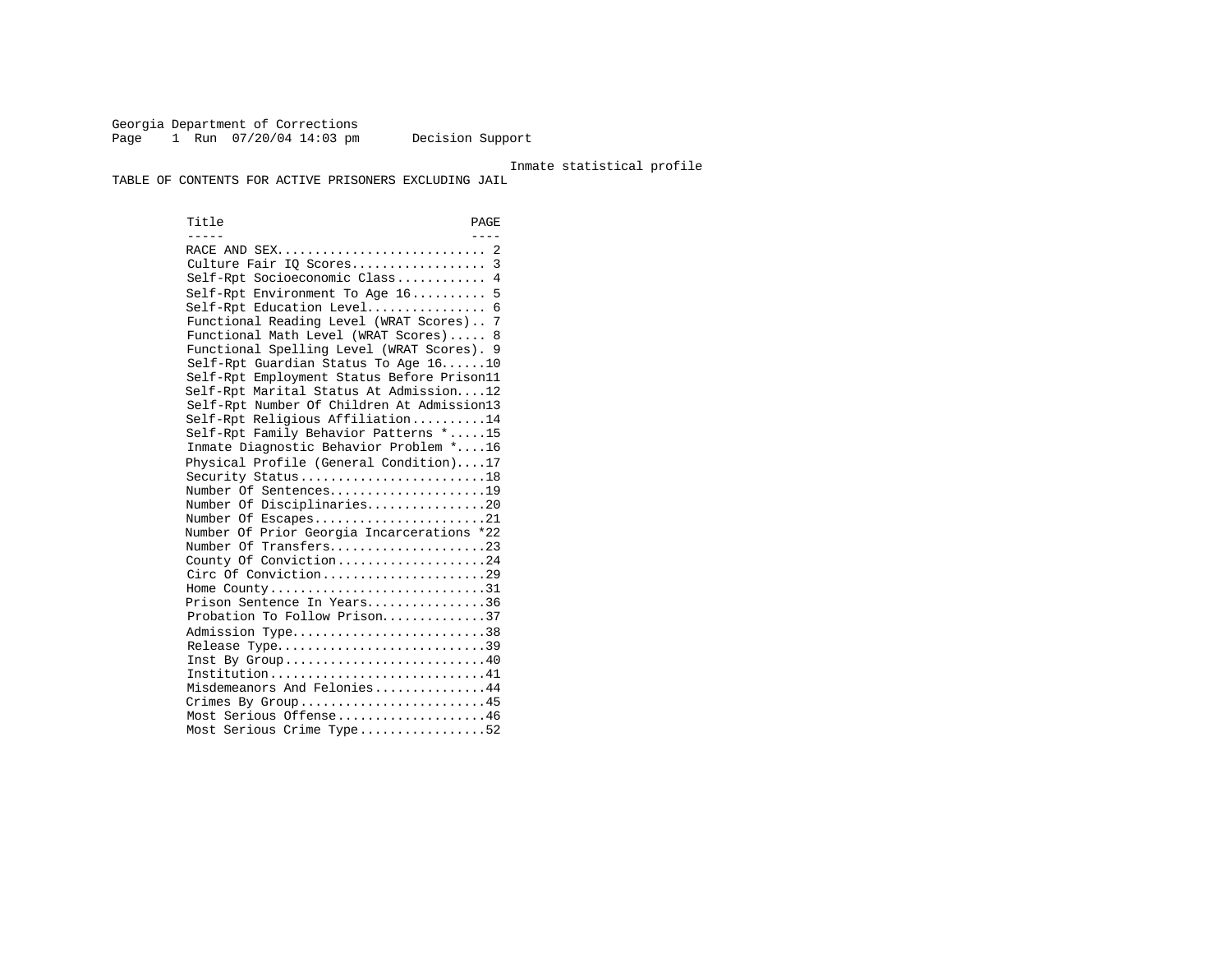Page 2 Run 07/20/04 14:03 pm Decision Support

### Inmate statistical profile

Sample: ACTIVE PRISONERS EXCLUDING JAIL **Requestor:** OFFICE OF PLANNING & ANALYSIS Active inmates 07/20/2004

RACE AND SEX by current age & sex

|                                                                  |                                  |                                                  | M E N                                                                       |                                 |                                                                            |                                                 |                                         | <b>WOMEN</b>                       |                                  |                                      |                                            |
|------------------------------------------------------------------|----------------------------------|--------------------------------------------------|-----------------------------------------------------------------------------|---------------------------------|----------------------------------------------------------------------------|-------------------------------------------------|-----------------------------------------|------------------------------------|----------------------------------|--------------------------------------|--------------------------------------------|
| RACE AND SEX                                                     | Age<br>$ 00-21 $                 | Age<br>$ 22-39 $                                 | Age<br>$ 40-54 $                                                            | Age<br>$ 55-99 $                | Men<br>% Total                                                             | Age<br>$8   00 - 21$                            | Age<br>$ 22-39 $                        | Age<br>$8 40-54$                   | Age<br>$8155 - 99$               | Women<br>% Total                     | Grand<br>%   Total<br>°≈                   |
| WHITE MALE<br>NON WHITE MALE<br>WHITE FEMALE<br>NON WHITE FEMALE | 853<br>27<br>2274<br>0<br>0<br>0 | 8881<br>33<br>73 18196<br>67<br>0<br>0<br>0<br>0 | 5194<br>40 <sup>1</sup><br>7884<br>60<br>0<br>$\Omega$<br>$\mathbf{0}$<br>0 | 1245<br>974<br>0<br>0<br>0<br>0 | 56 16173<br>36<br>44 29328<br>64<br>$\mathbf{0}$<br>0<br>$\mathbf{0}$<br>0 | $\Omega$<br>$\mathbf 0$<br>42<br>71<br>58<br>99 | 0<br>$\Omega$<br>49<br>902<br>956<br>51 | $\Omega$<br>469<br>47<br>535<br>53 | $\Omega$<br>48<br>56<br>44<br>38 | $\Omega$<br>1490<br>48<br>1628<br>52 | 16173<br>33<br>29328<br>60<br>1490<br>1628 |
| Total reported                                                   |                                  | 3127 100 27077 100 13078 100                     |                                                                             |                                 | 2219 100 45501 100                                                         | 170 100                                         | 1858 100                                | 1004 100                           | 86 100                           | 3118 100                             | 48619 100                                  |
| Percent reported                                                 | 100.0                            | 100.0                                            | 100.0                                                                       | 100.0                           | 100.0                                                                      | 100.0                                           | 100.0                                   | 100.0                              | 100.0                            | 100.0                                | 100.0                                      |
| NOT REPORTED                                                     | $\mathbf{0}$                     | $\mathbf 0$                                      | $\mathbf 0$                                                                 | $\Omega$                        | 0                                                                          | $\mathbf 0$                                     | $\Omega$                                | $\mathbf 0$                        | $\mathbf 0$                      | $\Omega$                             |                                            |
| Total                                                            | 3127                             | 27077                                            | 13078                                                                       | 2219                            | 45501                                                                      | 170                                             | 1858                                    | 1004                               | 86                               | 3118                                 | 48619                                      |
| AVERAGE AGE                                                      | 19.92                            | 30.02                                            | 45.33                                                                       | 60.36                           | 35.20                                                                      | 19.99                                           | 31.18                                   | 44.88                              | 59.73                            | 35.77                                | 35.24                                      |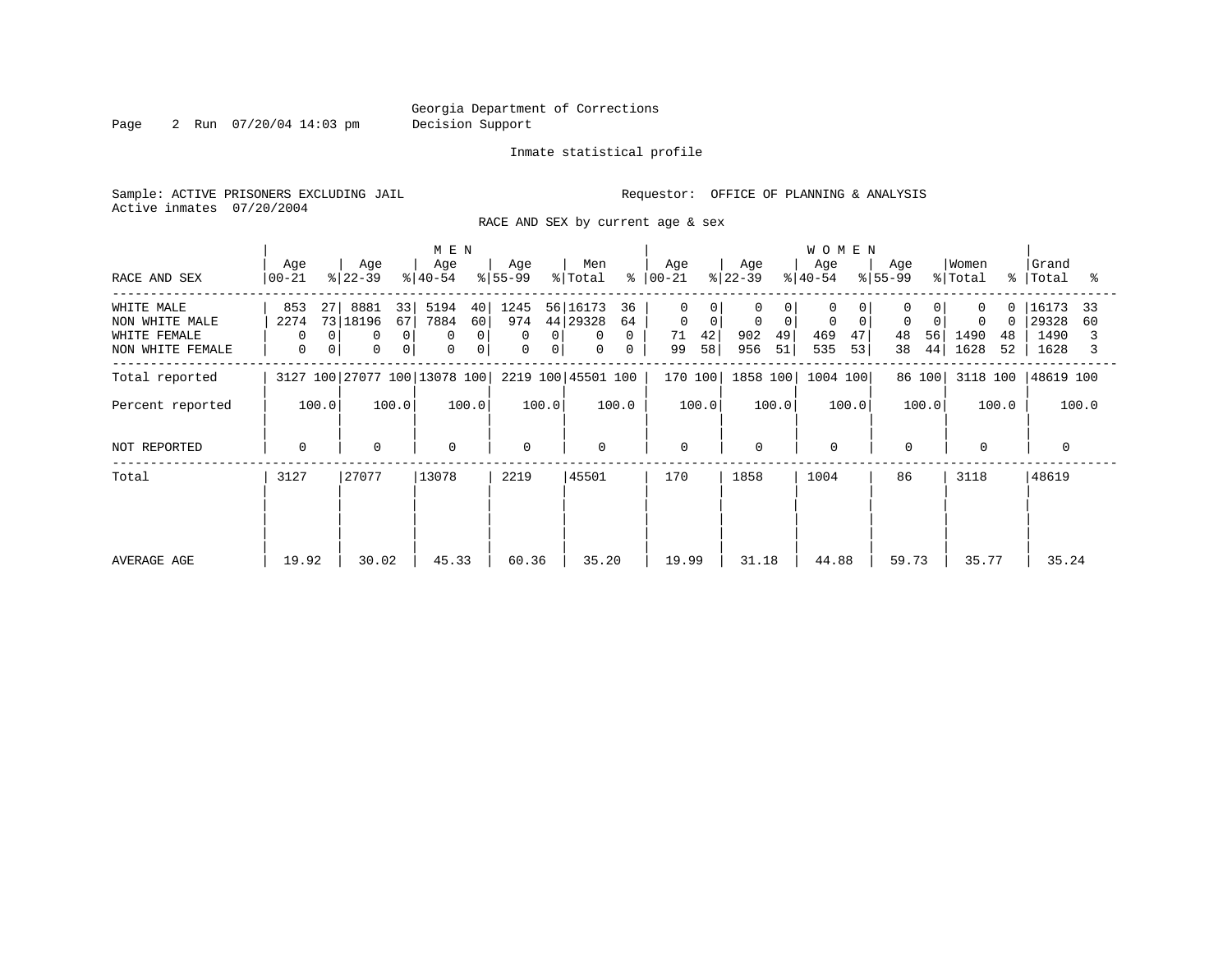Page 3 Run 07/20/04 14:03 pm Decision Support

Inmate statistical profile

Sample: ACTIVE PRISONERS EXCLUDING JAIL **Requestor:** OFFICE OF PLANNING & ANALYSIS Active inmates 07/20/2004

Culture Fair IQ Scores by current age & sex

|                           |                                              |                                   | M E N                |                       |                             |                                  |                        | <b>WOMEN</b>                        |                      |                           |                     |
|---------------------------|----------------------------------------------|-----------------------------------|----------------------|-----------------------|-----------------------------|----------------------------------|------------------------|-------------------------------------|----------------------|---------------------------|---------------------|
| IQ Score                  | Age<br>$00 - 21$                             | Age<br>$ 22-39 $                  | Age<br>$ 40-54 $     | Age<br>$ 55-99$       | Men<br>% Total              | Age<br>$8   00 - 21$             | Age<br>$ 22-39 $       | Age<br>$ 40-54 $                    | Age<br>$ 55-99 $     | Women<br>% Total<br>- 응 · | Grand<br>Total<br>ം |
| LESS THAN 70<br>70 AND UP | 83<br>$\overline{3}$<br>2686                 | 807<br>3 <sup>1</sup><br>97 24153 | 847<br>7<br>97 11131 | 129<br>7 I<br>93 1831 | 1866<br>4<br>93 39801<br>96 | 3<br>$\overline{2}$<br>98<br>140 | 131<br>8<br>92<br>1577 | 225<br>25 <sub>1</sub><br>690<br>75 | 23<br>31<br>51<br>69 | 382<br>13<br>2458<br>87   | 2248<br>42259 95    |
| Total reported            |                                              |                                   |                      |                       | 1960 100 41667 100          | 143 100                          | 1708 100               | 915 100                             | 74 100               | 2840 100                  | 44507 100           |
| Percent reported          | 2769 100 24960 100 11978 100<br>92.2<br>88.6 |                                   |                      | 88.3                  | 91.6                        | 84.1                             | 91.9                   | 91.1                                | 86.0                 | 91.1                      | 91.5                |
| NOT REPORTED              | 358                                          | 2117                              | 1100                 | 259                   | 3834                        | 27                               | 150                    | 89                                  | 12                   | 278                       | 4112                |
| Total                     | 3127                                         | 27077                             | 13078                | 2219                  | 45501                       | 170                              | 1858                   | 1004                                | 86                   | 3118                      | 48619               |
|                           |                                              |                                   |                      |                       |                             |                                  |                        |                                     |                      |                           |                     |
|                           |                                              |                                   |                      |                       |                             |                                  |                        |                                     |                      |                           |                     |
| AVERAGE IQ                | 98.51                                        | 99.81                             | 96.32                | 94.86                 | 98.48                       | 101.27                           | 95.90                  | 85.69                               | 82.51                | 92.54                     | 98.11               |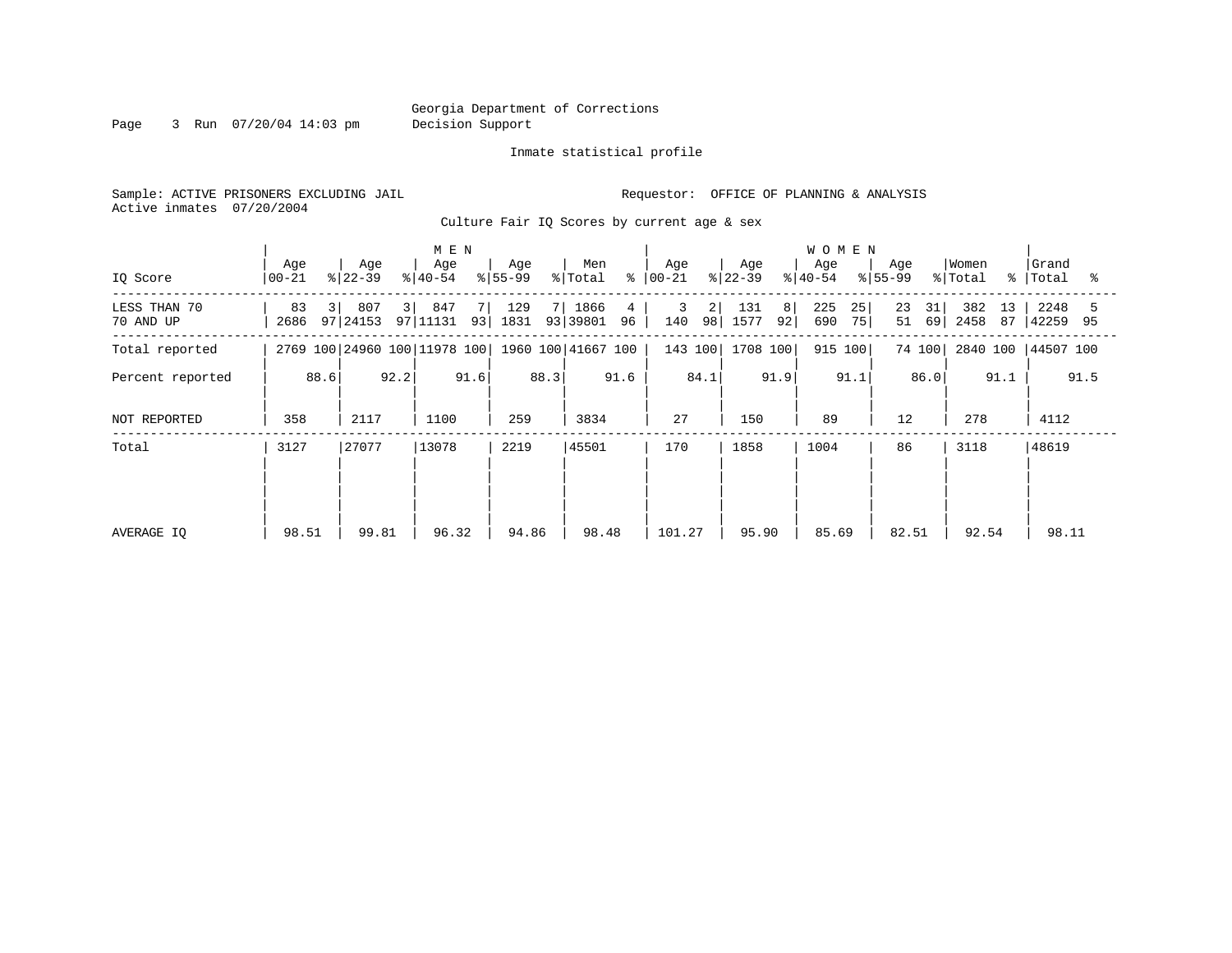Page 4 Run 07/20/04 14:03 pm Decision Support

#### Inmate statistical profile

Sample: ACTIVE PRISONERS EXCLUDING JAIL **Requestor:** OFFICE OF PLANNING & ANALYSIS Active inmates 07/20/2004

Self-Rpt Socioeconomic Class by current age & sex

|                     |           |                 |           |                | M E N                   |      |             |                |                    |      |          |      |           |                 | <b>WOMEN</b> |                |                |      |          |      |           |      |
|---------------------|-----------|-----------------|-----------|----------------|-------------------------|------|-------------|----------------|--------------------|------|----------|------|-----------|-----------------|--------------|----------------|----------------|------|----------|------|-----------|------|
|                     | Age       |                 | Age       |                | Age                     |      | Age         |                | Men                |      | Aqe      |      | Age       |                 | Age          |                | Age            |      | Women    |      | Grand     |      |
| Socioeconomic Class | $00 - 21$ |                 | $ 22-39 $ |                | $ 40-54$                |      | $8155 - 99$ |                | % Total            | ⊱    | $ 00-21$ |      | $ 22-39 $ |                 | $8 40-54$    |                | $8155 - 99$    |      | % Total  | °≈   | Total     | ႜ    |
| WELFARE             | 309       | 11              | 2044      | 8 <sup>1</sup> | 852                     |      | 118         | $6 \mid$       | 3323               | 8    | 15       | 9    | 229       | 13 <sub>1</sub> | 90           | 9 <sub>1</sub> |                |      | 335      | 11   | 3658      |      |
| OCC EMPLOY          | 213       |                 | 1785      |                | 547                     | 4    | 53          | $\overline{2}$ | 2598               | 6    | $\Omega$ | 0    |           | $\mathbf 0$     |              |                | $\overline{a}$ |      | 14       |      | 2612      | 6    |
| MINIMUM STD         | 1367      | 47              | 1467      | 44             | 5531                    | 44   | 1030        | 48             | 19395              | 45   | 50       | 30   | 539       | 29              | 333          | 34             | 37             | 46   | 959      | 31   | 20354     | 44   |
| MIDDLE              | 979       | 33 <sup>1</sup> | 10401     | 40             | 5489                    | 44   | 906         |                | 43 17775           | 41   | 99       | 60   | 1023      | 56              | 541          | 55             | 39             | 48   | 1702     | 56   | 19477     | 42   |
| OTHER               | 71        | $\overline{2}$  | 291       |                | 110                     |      | 21          |                | 493                |      | 2        |      | 34        | 2               | 14           |                | 2              |      | 52       | 2    | 545       |      |
| Total reported      | 2939      |                 |           |                | 100 25988 100 12529 100 |      |             |                | 2128 100 43584 100 |      | 166 100  |      | 1832 100  |                 | 983 100      |                | 81 100         |      | 3062 100 |      | 46646 100 |      |
| Percent reported    |           | 94.0            |           | 96.0           |                         | 95.8 |             | 95.9           |                    | 95.8 |          | 97.6 |           | 98.6            |              | 97.9           |                | 94.2 |          | 98.2 |           | 95.9 |
| NOT RPTD            | 188       |                 | 1089      |                | 549                     |      | 91          |                | 1917               |      | 4        |      | 26        |                 | 21           |                | 5              |      | 56       |      | 1973      |      |
|                     |           |                 |           |                |                         |      |             |                |                    |      |          |      |           |                 |              |                |                |      |          |      |           |      |
| Total               | 3127      |                 | 27077     |                | 13078                   |      | 2219        |                | 45501              |      | 170      |      | 1858      |                 | 1004         |                | 86             |      | 3118     |      | 48619     |      |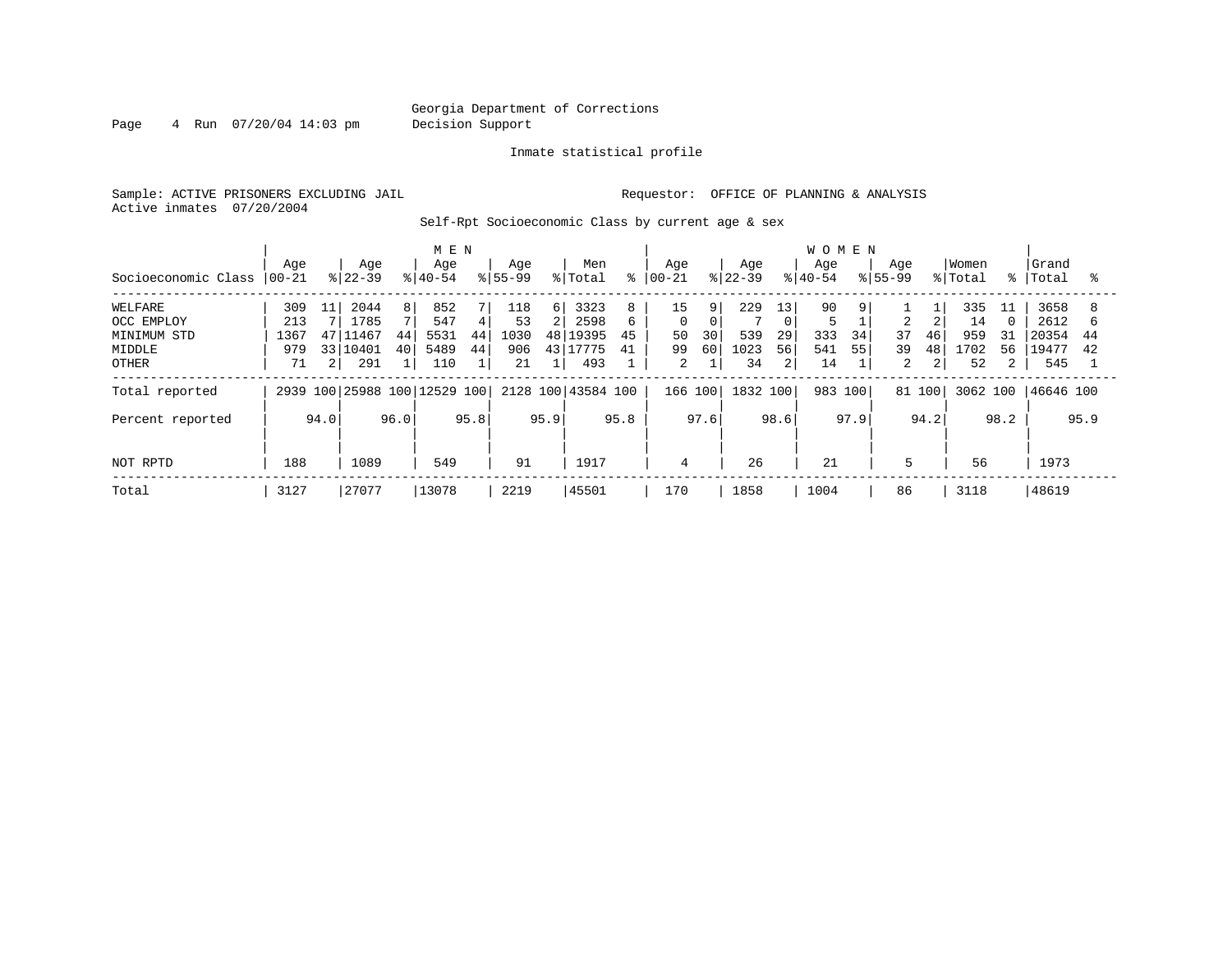Page 5 Run 07/20/04 14:03 pm Decision Support

Inmate statistical profile

Active inmates 07/20/2004

Sample: ACTIVE PRISONERS EXCLUDING JAIL **Requestor:** OFFICE OF PLANNING & ANALYSIS

Self-Rpt Environment To Age 16 by current age & sex

|                  |                   |          |                  |      | M E N                        |              |                  |                 |                |      |                  |      |                  |      | <b>WOMEN</b>     |                |                    |                |                  |                |                    |      |
|------------------|-------------------|----------|------------------|------|------------------------------|--------------|------------------|-----------------|----------------|------|------------------|------|------------------|------|------------------|----------------|--------------------|----------------|------------------|----------------|--------------------|------|
| Environment      | Age<br>$ 00 - 21$ |          | Age<br>$ 22-39 $ |      | Age<br>$ 40-54 $             |              | Age<br>$8 55-99$ |                 | Men<br>% Total | နွ   | Age<br>$00 - 21$ |      | Age<br>$8 22-39$ |      | Age<br>$8 40-54$ |                | Age<br>$8155 - 99$ |                | Women<br>% Total |                | Grand<br>%   Total | °    |
|                  |                   |          |                  |      |                              |              |                  |                 |                |      |                  |      |                  |      |                  |                |                    |                |                  |                |                    |      |
| RURAL/FARM       | 25                |          | 549              | 2    | 638                          | 5            | 320              | 15              | 1532           |      | 2                |      | 34               |      | 25               | $\overline{3}$ | 10                 | 12             | 71               | $\overline{2}$ | 1603               |      |
| RURAL/NFARM      | 71                |          | 1217             |      | 759                          | 6            | 166              | 8               | 2213           |      | 25               | 15   | 298              | 16   | 144              | 15             | 5                  | 6              | 472              | 15             | 2685               | b    |
| S.M.S.A          | 941               | 32       | 8721             | 33   | 3990                         | 32           | 611              |                 | 28 14263       | 32   | 24               | 15   | 210              | 11   | 132              | 13             | 15                 | 19             | 381              | 12             | 14644              | 31   |
| URBAN            | 793               | 27       | 5722             | 22   | 2462                         | 20           | 282              | 13 <sup>1</sup> | 9259           | 21   | 68               | 41   | 753              | 41   | 377              | 38             | 23                 | 28             | 1221             | 40             | 10480              | 22   |
| SMALL TOWN       | 1136              | 38       | 9879             | 38   | 4692                         | 37           | 756              | 35              | 16463          | 37   | 45               | 27   | 528              | 29   | 302              | 31             | 28                 | 35             | 903              | 29             | 17366              | 37   |
| OTHER            | 10                | $\Omega$ | 133              |      | 67                           | $\mathbf{1}$ | 10               | $\overline{0}$  | 220            |      |                  |      | 10               |      | 7                |                | $\mathbf{0}$       | $\overline{0}$ | 18               |                | 238                |      |
| Total reported   |                   |          |                  |      | 2976 100 26221 100 12608 100 |              | 2145 100         |                 | 43950 100      |      | 165 100          |      | 1833 100         |      | 987              | 100            |                    | 81 100         | 3066 100         |                | 47016 100          |      |
| Percent reported |                   | 95.2     |                  | 96.8 |                              | 96.4         |                  | 96.7            |                | 96.6 |                  | 97.1 |                  | 98.7 |                  | 98.3           |                    | 94.2           |                  | 98.3           |                    | 96.7 |
|                  |                   |          |                  |      |                              |              |                  |                 |                |      |                  |      |                  |      |                  |                |                    |                |                  |                |                    |      |
| NOT RPTD         | 151<br>470<br>856 |          |                  |      |                              |              | 74               |                 | 1551           |      | 5                |      | 25               |      | 17               |                | 5                  |                | 52               |                | 1603               |      |
| Total            | 3127              |          | 27077            |      | 13078                        |              | 2219             |                 | 45501          |      | 170              |      | 1858             |      | 1004             |                | 86                 |                | 3118             |                | 48619              |      |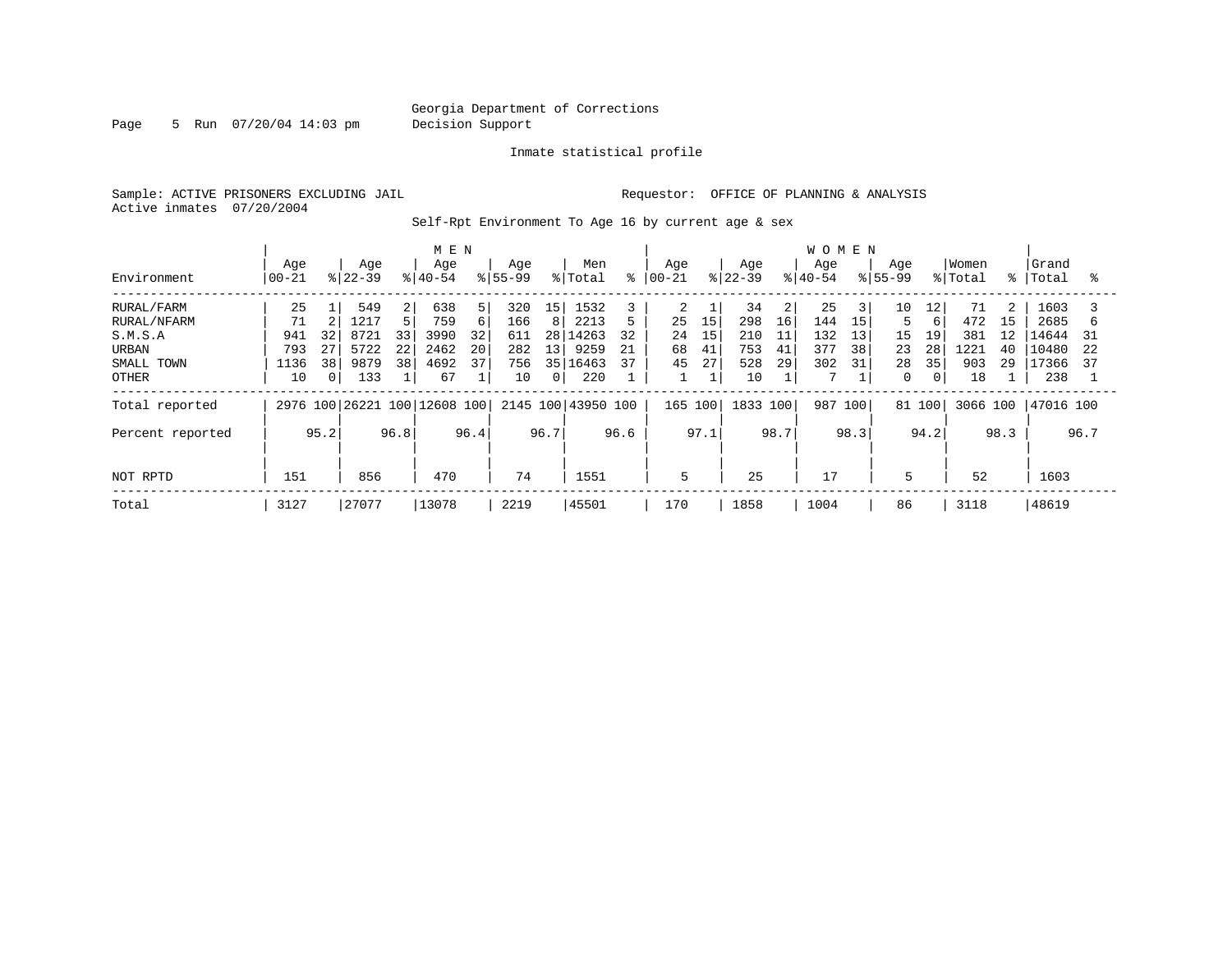Page 6 Run 07/20/04 14:03 pm Decision Support

Inmate statistical profile

Sample: ACTIVE PRISONERS EXCLUDING JAIL **Requestor:** OFFICE OF PLANNING & ANALYSIS Active inmates 07/20/2004

Self-Rpt Education Level by current age & sex

|                     | M E N                                                           |              |                  |                |                  |    |                  |                 |                |    |                      |    |                  |                | <b>WOMEN</b>     |    |                  |        |                  |    |                    |      |
|---------------------|-----------------------------------------------------------------|--------------|------------------|----------------|------------------|----|------------------|-----------------|----------------|----|----------------------|----|------------------|----------------|------------------|----|------------------|--------|------------------|----|--------------------|------|
| Education Level     | Age<br>  00-21                                                  |              | Age<br>$ 22-39 $ |                | Age<br>$ 40-54 $ |    | Age<br>$ 55-99 $ |                 | Men<br>% Total |    | Age<br>$8   00 - 21$ |    | Age<br>$ 22-39 $ |                | Age<br>$ 40-54 $ |    | Aqe<br>$ 55-99 $ |        | Women<br>% Total | ႜႜ | Grand<br>Total     | °≈   |
| LESS THAN GRADE 7   | 40                                                              |              | 589              | $\overline{2}$ | 432              | 3  | 339              | 16              | 1400           |    | 2                    |    | 31               | $\overline{2}$ | 21               |    |                  | 11     | 63               |    | 1463               |      |
| GRADE 7             | 66                                                              |              | 627              | $\overline{2}$ | 372              | 3  | 148              |                 | 1213           |    |                      |    | 48               | 3              | 23               |    | 3                |        | 75               |    | 1288               |      |
| GRADE 8             | 438                                                             | 15           | 2443             |                | 1105             |    | 242              | 11              | 4228           | 10 | 18                   | 11 | 174              | 10             | 68               |    |                  |        | 265              |    | 4493               | 10   |
| GRADE 9             | 714                                                             | 24           | 4410             | 17             | 1629             | 13 | 216              | 10              | 6969           | 16 | 33                   | 20 | 238              | 13             | 107              | 11 | 4                |        | 382              | 13 | 7351               | 16   |
| GRADE 10            | 833                                                             | 28           | 5876             | 22             | 2028             | 16 | 243              | 11              | 8980           | 20 | 38                   | 23 | 285              | 16             | 138              | 14 | 12               | 15     | 473              | 16 | 9453               | -20  |
| GRADE 11            | 650                                                             | 22           | 5294             | 20             | 1763             | 14 | 174              | 8               | 7881           | 18 | 42                   | 26 | 276              | 15             | 109              | 11 | 4                |        | 431              | 14 | 8312               | 18   |
| GRADE 12            | 200                                                             |              | 4698             | 18             | 3263             | 26 | 439              | 20              | 8600           | 20 | 14                   | 9  | 264              | 15             | 216              | 22 | 17               | 21     | 511              | 17 | 9111               | 19   |
| MORE THAN GRADE 12  | 35                                                              | $\mathbf{1}$ | 2285             |                | 2033             | 16 | 356              | 17 <sup>1</sup> | 4709           | 11 | 14                   | 9  | 470              | 26             | 282              | 29 | 28               | 34     | 794              | 27 | 5503               | - 12 |
| Total reported      |                                                                 |              |                  |                |                  |    |                  |                 |                |    | 162 100              |    | 1786 100         |                | 964 100          |    |                  | 82 100 |                  |    | 2994 100 46974 100 |      |
| Percent reported    | 2976 100 26222 100 12625 100 2157 100 43980 100<br>95.2<br>96.8 |              |                  |                | 96.5             |    | 97.2             |                 | 96.7           |    | 95.3                 |    | 96.1             |                | 96.0             |    | 95.3             |        | 96.0             |    | 96.6               |      |
| NOT REPORTED        | 151                                                             |              | 855              |                | 453              |    | 62               |                 | 1521           |    | 8                    |    | 72               |                | 40               |    | 4                |        | 124              |    | 1645               |      |
| Total               | 3127                                                            |              | 27077            |                | 13078            |    | 2219             |                 | 45501          |    | 170                  |    | 1858             |                | 1004             |    | 86               |        | 3118             |    | 48619              |      |
|                     |                                                                 |              |                  |                |                  |    |                  |                 |                |    |                      |    |                  |                |                  |    |                  |        |                  |    |                    |      |
| AVG EDUCATION LEVEL | 9.78                                                            |              | 10.77            |                | 11.54            |    | 10.43            |                 | 10.91          |    | 10.96                |    | 13.51            |                | 13.74            |    | 12.72            |        | 13.43            |    | 11.07              |      |

\* NOTE: THE FIELD LABLED "LESS THAN GRADE 7" WAS CORRECTED IN MARCH 1989: MISSING DATA FOR INMATES STILL IN DIAGNOSTICS NOW HAS BEEN REMOVED FROM THIS FIELD AND IDENTIFIED AS "NOT REPORTED" INFORMATION.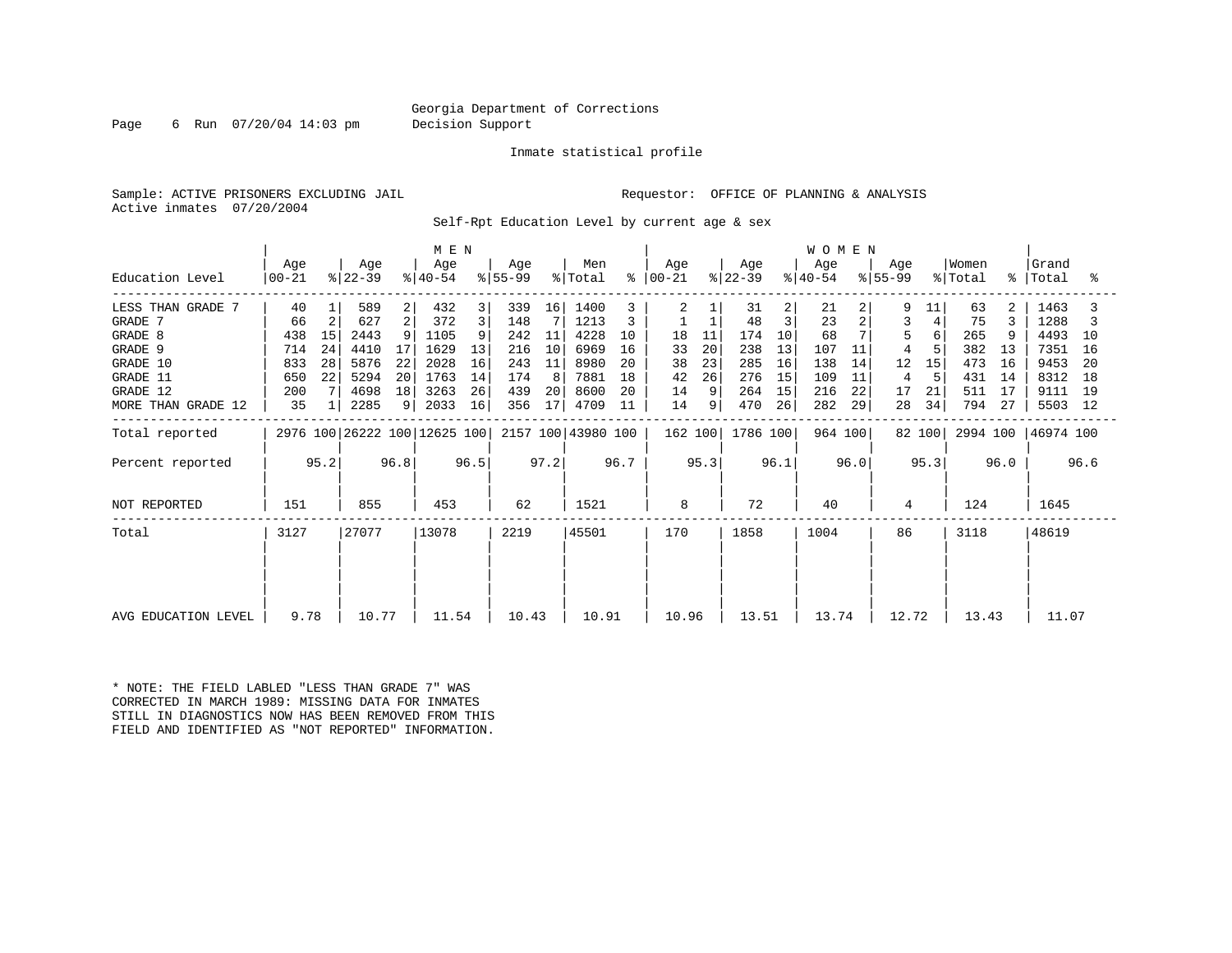Page 7 Run 07/20/04 14:03 pm Decision Support

Inmate statistical profile

Active inmates 07/20/2004

Sample: ACTIVE PRISONERS EXCLUDING JAIL **Requestor:** OFFICE OF PLANNING & ANALYSIS

Functional Reading Level (WRAT Scores) by current age & sex

| WRAT Reading Score                                                                                           | M E N<br>Age<br>Age<br>Age<br>Aqe<br>$ 22-39 $<br>$ 55-99 $<br>$ 40-54 $<br>$ 00-21 $ |                     |                                                      |                                    |                                                  |                               |                                            |                         | Men<br>% Total                                           | $\approx$      | Age<br>  00-21            |                     | Age<br>$ 22-39 $                            |                          | <b>WOMEN</b><br>Age<br>$ 40-54 $          |                     | Aqe<br>$ 55-99 $                   |                | Women<br>% Total                              |                | Grand<br>%   Total                                    | ႜ                   |
|--------------------------------------------------------------------------------------------------------------|---------------------------------------------------------------------------------------|---------------------|------------------------------------------------------|------------------------------------|--------------------------------------------------|-------------------------------|--------------------------------------------|-------------------------|----------------------------------------------------------|----------------|---------------------------|---------------------|---------------------------------------------|--------------------------|-------------------------------------------|---------------------|------------------------------------|----------------|-----------------------------------------------|----------------|-------------------------------------------------------|---------------------|
| LESS THAN GRADE 6<br>6TH THRU 8TH GRADE<br>GRADE 9<br>GRADE 10<br>GRADE 11<br>GRADE 12<br>MORE THAN GRADE 12 | 1125<br>620<br>232<br>127<br>120<br>369<br>182                                        | 41<br>22<br>8<br>13 | 8601<br>5567<br>2329<br>1218<br>1172<br>4044<br>2145 | 34<br>22<br>9<br>5<br>5<br>16<br>9 | 5020<br>2592<br>936<br>450<br>462<br>1936<br>621 | 42<br>22<br>8<br>4<br>16<br>5 | 886<br>379<br>149<br>80<br>68<br>363<br>72 | 19<br>4<br>3<br>18<br>4 | 44 15632<br>9158<br>3646<br>1875<br>1822<br>6712<br>3020 | 37<br>22<br>16 | 38<br>29<br>11<br>8<br>43 | 27<br>20<br>6<br>30 | 393<br>323<br>142<br>95<br>74<br>155<br>527 | 23<br>19<br>8<br>6<br>31 | 274<br>179<br>56<br>32<br>35<br>72<br>266 | 30<br>20<br>6<br>29 | 28<br>10<br>4<br>4<br>5<br>5<br>20 | 37<br>13<br>26 | 733<br>541<br>213<br>138<br>121<br>240<br>856 | 26<br>19<br>30 | 16365<br>9699<br>3859<br>2013<br>1943<br>6952<br>3876 | 37<br>22<br>16<br>9 |
| Total reported                                                                                               |                                                                                       |                     |                                                      |                                    | 2775 100 25076 100 12017 100                     |                               |                                            |                         | 1997 100 41865 100                                       |                | 143 100                   |                     | 1709 100                                    |                          | 914 100                                   |                     |                                    | 76 100         | 2842 100                                      |                | 44707 100                                             |                     |
| Percent reported<br>NOT REPORTED                                                                             | 352                                                                                   | 88.7                | 2001                                                 | 92.6                               | 1061                                             | 91.9                          | 222                                        | 90.0                    | 3636                                                     | 92.0           | 27                        | 84.1                | 149                                         | 92.0                     | 90                                        | 91.0                | 10                                 | 88.4           | 276                                           | 91.1           | 3912                                                  | 92.0                |
| Total                                                                                                        | 3127                                                                                  |                     | 27077                                                |                                    | 13078                                            |                               | 2219                                       |                         | 45501                                                    |                | 170                       |                     | 1858                                        |                          | 1004                                      |                     | 86                                 |                | 3118                                          |                | 48619                                                 |                     |
| AVG READING SCORE                                                                                            | 7.56                                                                                  |                     | 8.05                                                 |                                    | 7.35                                             |                               | 7.12                                       |                         | 7.77                                                     |                | 9.01                      |                     | 9.34                                        |                          | 8.74                                      |                     | 8.27                               |                | 9.10                                          |                | 7.86                                                  |                     |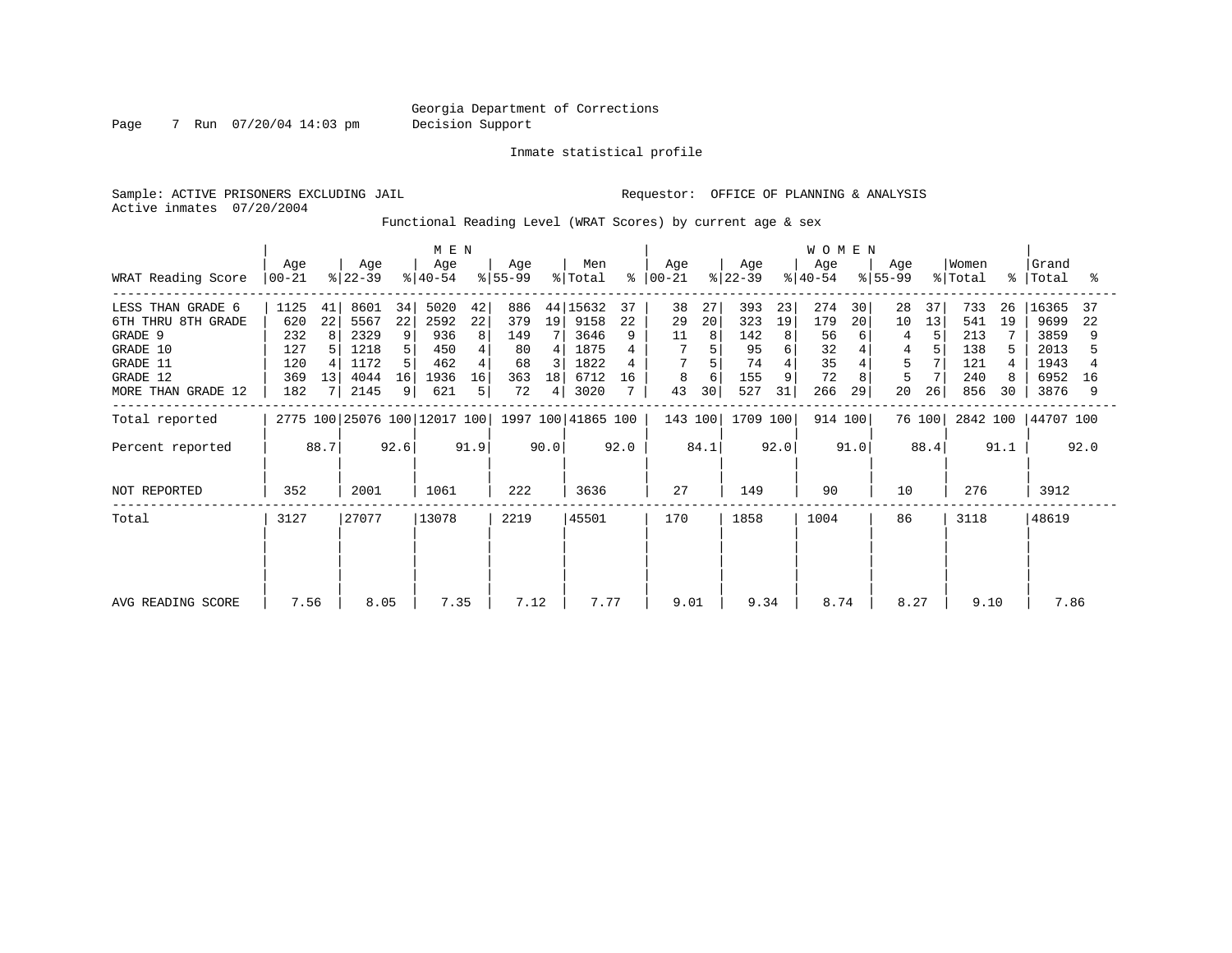Page 8 Run 07/20/04 14:03 pm Decision Support

Inmate statistical profile

Active inmates 07/20/2004

Sample: ACTIVE PRISONERS EXCLUDING JAIL **Requestor:** OFFICE OF PLANNING & ANALYSIS

Functional Math Level (WRAT Scores) by current age & sex

|                                                                            | M E N                                        |         |                                         |                          |                                   |                    |                                |        |                                              |               |                           |                          |                                |                     | <b>WOMEN</b>                 |                     |                    |          |                                  |                |                                        |          |
|----------------------------------------------------------------------------|----------------------------------------------|---------|-----------------------------------------|--------------------------|-----------------------------------|--------------------|--------------------------------|--------|----------------------------------------------|---------------|---------------------------|--------------------------|--------------------------------|---------------------|------------------------------|---------------------|--------------------|----------|----------------------------------|----------------|----------------------------------------|----------|
| WRAT Math Score                                                            | Age<br>$00 - 21$                             |         | Age<br>$ 22-39 $                        |                          | Age<br>$ 40-54 $                  |                    | Age<br>$ 55-99 $               |        | Men<br>% Total                               | ႜၟ            | Age<br>$ 00-21 $          |                          | Age<br>$ 22-39 $               |                     | Age<br>$8 40-54$             |                     | Age<br>$ 55-99 $   |          | Women<br>% Total                 |                | Grand<br>%   Total                     | °≈       |
| LESS THAN GRADE 6<br>6TH THRU 8TH GRADE<br>GRADE 9<br>GRADE 10<br>GRADE 11 | 1007<br>1331<br>211<br>115<br>59             | 36<br>8 | 7409<br>48 12283<br>2425<br>1406<br>834 | 30<br>49<br>10<br>6<br>3 | 4684<br>5006<br>909<br>637<br>396 | 39<br>42<br>8<br>5 | 909<br>608<br>141<br>134<br>95 | 7<br>7 | 45 14009<br>30 19228<br>3686<br>2292<br>1384 | 33<br>46<br>9 | 30<br>70<br>15<br>13<br>4 | 21<br>49<br>10<br>9<br>3 | 367<br>840<br>224<br>136<br>72 | 21<br>49<br>13<br>8 | 336<br>357<br>89<br>58<br>33 | 37<br>39<br>10<br>6 | 30<br>24<br>5<br>5 | 39<br>32 | 763<br>1291<br>333<br>214<br>114 | 27<br>45<br>12 | 14772<br>20519<br>4019<br>2506<br>1498 | 33<br>46 |
| GRADE 12<br>MORE THAN GRADE 12                                             | 31<br>21                                     |         | 499<br>222                              | 2                        | 308<br>88                         |                    | 95<br>16                       | 5      | 933<br>347                                   |               | 6                         | 4                        | 19<br>51                       | 3                   | 18<br>24                     | 2<br>$\overline{3}$ | 4                  | 5        | 43<br>85                         |                | 976<br>432                             |          |
| Total reported                                                             |                                              |         |                                         |                          |                                   |                    |                                |        | 1998 100 41879 100                           |               | 143 100                   |                          | 1709 100                       |                     | 915 100                      |                     |                    | 76 100   | 2843 100                         |                | 44722 100                              |          |
| Percent reported                                                           | 2775 100 25078 100 12028 100<br>92.6<br>88.7 |         |                                         |                          | 92.0                              |                    | 90.0                           |        | 92.0                                         |               | 84.1                      |                          | 92.0                           |                     | 91.1                         |                     | 88.4               |          | 91.2                             |                | 92.0                                   |          |
| NOT REPORTED                                                               | 352<br>1999                                  |         |                                         | 1050                     |                                   | 221                |                                | 3622   |                                              | 27            |                           | 149                      |                                | 89                  |                              | 10                  |                    | 275      |                                  | 3897           |                                        |          |
| Total                                                                      | 3127                                         |         | 27077                                   |                          | 13078                             |                    | 2219                           |        | 45501                                        |               | 170                       |                          | 1858                           |                     | 1004                         |                     | 86                 |          | 3118                             |                | 48619                                  |          |
| AVG MATH SCORE                                                             | 6.79                                         |         | 7.14                                    |                          | 6.75                              |                    | 6.56                           |        | 6.98                                         |               | 7.75                      |                          | 7.61                           |                     | 7.04                         |                     | 6.75               |          | 7.41                             |                | 7.01                                   |          |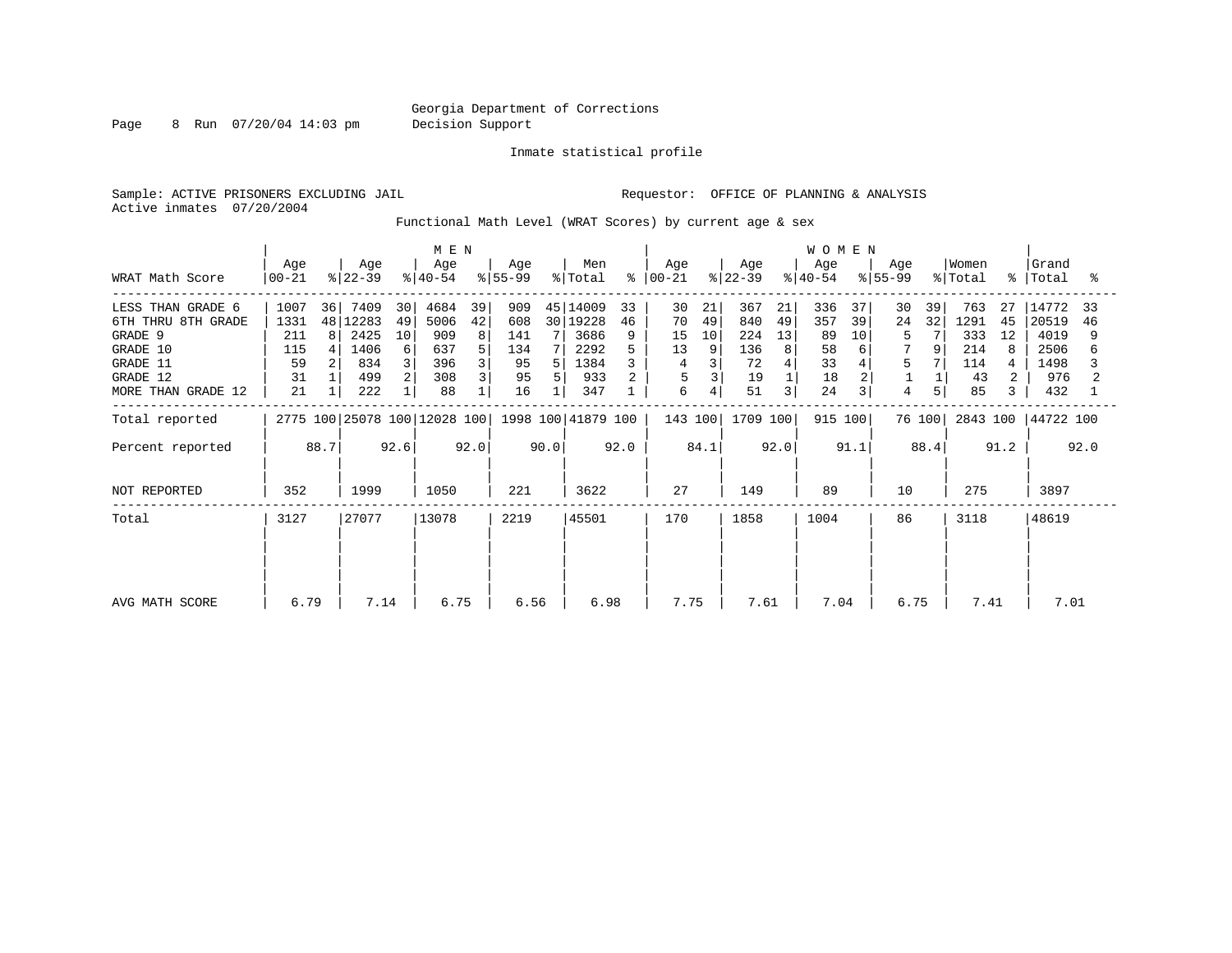Page 9 Run 07/20/04 14:03 pm Decision Support

Inmate statistical profile

Active inmates 07/20/2004

Sample: ACTIVE PRISONERS EXCLUDING JAIL **Requestor:** OFFICE OF PLANNING & ANALYSIS

Functional Spelling Level (WRAT Scores) by current age & sex

|                                                                | M E N<br>Men<br>Age<br>Age<br>Age<br>Age     |          |                              |               |                          |                    |                       |                      |                              |          | Aqe                  |                | Age                     |                | <b>WOMEN</b><br>Age   |          | Aqe                  |                | Women                    |                      | Grand                        |          |
|----------------------------------------------------------------|----------------------------------------------|----------|------------------------------|---------------|--------------------------|--------------------|-----------------------|----------------------|------------------------------|----------|----------------------|----------------|-------------------------|----------------|-----------------------|----------|----------------------|----------------|--------------------------|----------------------|------------------------------|----------|
| WRAT Spelling Score                                            | $ 00-21 $                                    |          | $ 22-39 $                    |               | $ 40-54 $                |                    | $8 55-99$             |                      | % Total                      | ి        | $ 00-21 $            |                | $ 22-39 $               |                | $ 40-54 $             |          | $ 55-99 $            |                | % Total                  | $\approx$ 1          | Total                        |          |
| LESS THAN GRADE 6<br>6TH THRU 8TH GRADE<br>GRADE 9<br>GRADE 10 | 1206<br>838<br>233<br>207                    | 43<br>30 | 9911<br>7594<br>2018<br>1960 | 40<br>30<br>8 | 6384<br>2935<br>651      | 53<br>24<br>5<br>5 | 1144<br>438<br>86     | 41<br>$\overline{4}$ | 57 18645<br>22 11805<br>2988 | 45<br>28 | 26<br>45<br>16<br>13 | 18<br>31<br>11 | 310<br>558<br>195       | 18<br>33<br>11 | 267<br>277<br>66      | 29<br>30 | 29<br>14             | 38<br>18<br>12 | 632<br>894<br>286<br>278 | 22<br>31<br>10<br>10 | 19277<br>12699<br>3274       | 43<br>28 |
| GRADE 11<br>GRADE 12<br>MORE THAN GRADE 12                     | 94<br>128<br>69                              |          | 968<br>1763<br>860           | 8             | 589<br>337<br>819<br>305 | 3                  | 81<br>52<br>170<br>27 | 3<br>9               | 2837<br>1451<br>2880<br>1261 | 3        | 14<br>6<br>23        | 10<br>16       | 195<br>110<br>92<br>249 | 11<br>6<br>15  | 65<br>45<br>34<br>161 | 18       | $\overline{c}$<br>13 | 17             | 173<br>134<br>446        | 6<br>16              | 3115<br>1624<br>3014<br>1707 |          |
| Total reported                                                 |                                              |          |                              |               |                          |                    |                       |                      | 1998 100 41867 100           |          | 143 100              |                | 1709 100                |                | 915 100               |          |                      | 76 100         | 2843 100                 |                      | 44710 100                    |          |
| Percent reported                                               | 2775 100 25074 100 12020 100<br>92.6<br>88.7 |          |                              |               | 91.9                     |                    | 90.0                  |                      | 92.0                         |          | 84.1                 |                | 92.0                    |                | 91.1                  |          | 88.4                 |                | 91.2                     |                      | 92.0                         |          |
| NOT REPORTED                                                   | 352                                          |          | 2003                         |               | 1058                     |                    | 221                   |                      | 3634                         |          | 27                   |                | 149                     |                | 89                    |          | 10                   |                | 275                      |                      | 3909                         |          |
| Total                                                          | 3127                                         |          | 27077                        |               | 13078                    |                    | 2219                  |                      | 45501                        |          | 170                  |                | 1858                    |                | 1004                  |          | 86                   |                | 3118                     |                      | 48619                        |          |
| AVG SPELLING SCORE                                             | 6.79                                         |          | 7.11                         |               | 6.18                     |                    | 5.82                  |                      | 6.76                         |          | 8.96                 |                | 8.75                    |                | 8.17                  |          | 7.53                 |                | 8.54                     |                      | 6.87                         |          |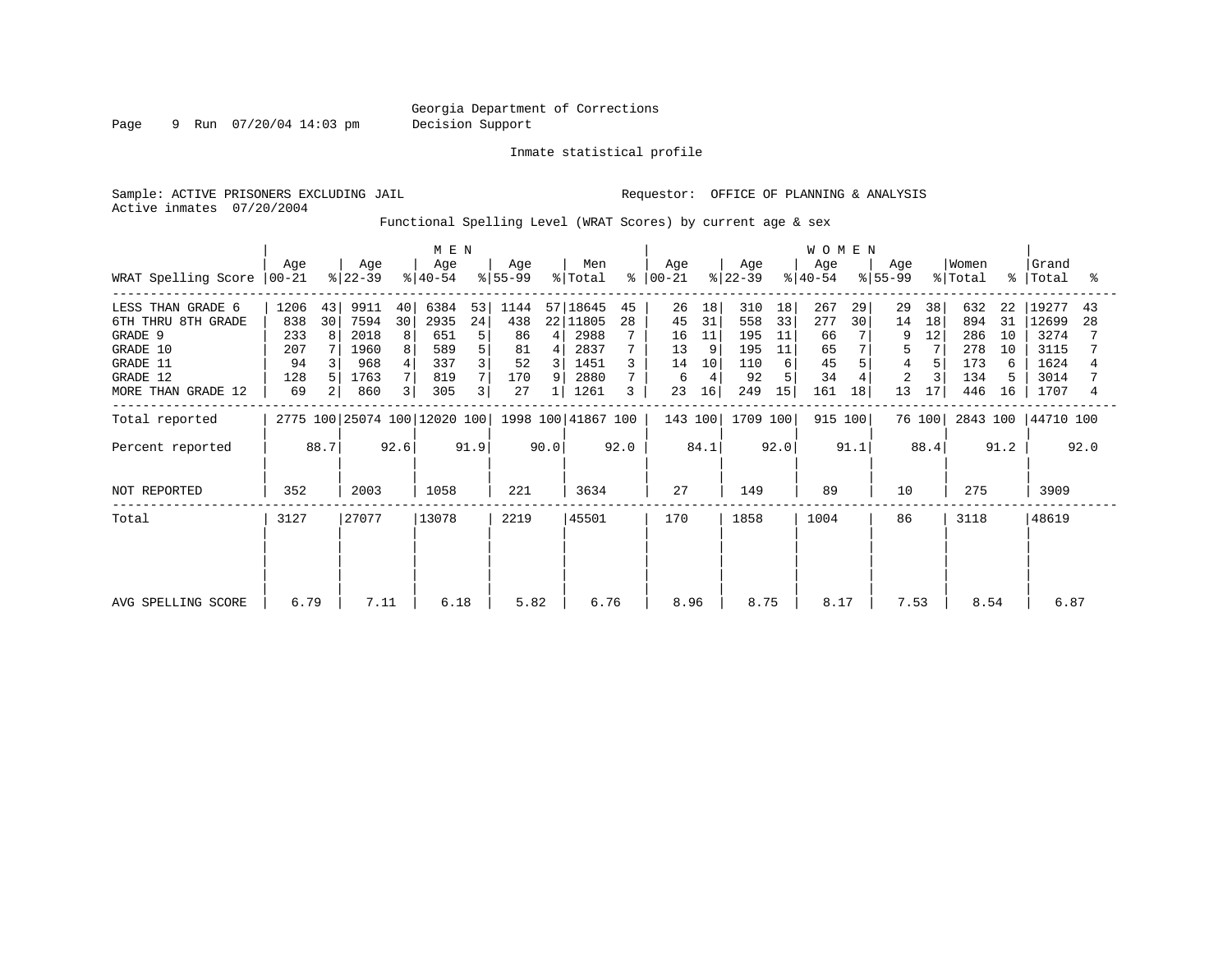Page 10 Run 07/20/04 14:03 pm Decision Support

Inmate statistical profile

Sample: ACTIVE PRISONERS EXCLUDING JAIL **Requestor:** OFFICE OF PLANNING & ANALYSIS Active inmates 07/20/2004

Self-Rpt Guardian Status To Age 16 by current age & sex

|                  |                 |      |                  |      | M E N                        |      |                  |      |                    |      |                  |                |                  |                | <b>WOMEN</b>     |      |                    |        |                  |      |                 |      |
|------------------|-----------------|------|------------------|------|------------------------------|------|------------------|------|--------------------|------|------------------|----------------|------------------|----------------|------------------|------|--------------------|--------|------------------|------|-----------------|------|
| Guardian Status  | Age<br>$ 00-21$ |      | Age<br>$ 22-39 $ |      | Age<br>$ 40-54 $             |      | Age<br>$ 55-99 $ |      | Men<br>% Total     | ⊱    | Age<br>$ 00-21 $ |                | Age<br>$ 22-39 $ |                | Age<br>$8 40-54$ |      | Age<br>$8155 - 99$ |        | Women<br>% Total | °    | Grand<br> Total | °≈   |
| ORPHANAGE        | 3130            |      |                  |      | 105 27100 103 13102 104      |      |                  |      | 2227 103 45559 103 |      | 170              | 102            | 1861 101         |                | 1004             | 102  |                    | 87 105 | 3122 102         |      | 48681 103       |      |
| FATHER ONLY      | 121             |      | 783              |      | 332                          | 3    | 45               | 2    | 1281               | 3    | 11               |                | 55               |                | 29               |      |                    |        | 96               |      | 1377            |      |
| FTR MTR HD       | 207             |      | 1735             |      | 852                          |      | 126              | 6    | 2920               |      | 20               | 12             | 111              | 6              | 67               |      | O                  |        | 198              |      | 3118            |      |
| MOTHER ONLY      | 1546            |      | 52 11919         | 45   | 4273                         | 34   | 490              | 23   | 18228              | 41   | 52               | 31             | 636              | 35             | 260              | 26   | 29                 | 35     | 977              | 32   | 19205           | 41   |
| MTR FTR HD       | 619             | 21   | 7606             | 29   | 5454                         | 43   | 1215             | 561  | 14894              | 34   | 47               | 28             | 682              | 37             | 500              | 51   | 40                 | 48     | 1269             | 41   | 16163           | 34   |
| OTH FEMALE       | 79              |      | 587              | 2    | 279                          | 2    | 50               | 2    | 995                |      |                  |                | 50               | 3              | 30               |      |                    |        | 89               |      | 1084            |      |
| OTH MALE         | 13              |      | 114              |      | 58                           | 0    | 9                | 0    | 194                | 0    | $\Omega$         |                |                  |                | 4                |      |                    |        | 9                |      | 203             |      |
| STEP-PARNTS      | 20              |      | 381              |      | 161                          |      | 29               |      | 591                |      | 0                |                |                  | $\Omega$       |                  |      | O                  |        | 6                |      | 597             |      |
| FOSTER HOME      | 46              |      | 299              |      | 137                          |      | 26               |      | 508                |      | 3                | $\overline{2}$ | 43               | $\overline{2}$ | 12               |      |                    |        | 59               |      | 567             |      |
| GRAND PRNTS      | 269             |      | 2200             | 8    | 796                          | 6    | 118              | 5.   | 3383               | 8    | 23               | 14             | 238              | 13             | 74               |      |                    | 8      | 342              | 11   | 3725            |      |
| OTHER            | 56              |      | 622              | 2    | 267                          | 2    | 42               | 2    | 987                | 2    | 3                | 2              | 9                | 0              | 6                |      |                    |        | 19               |      | 1006            |      |
| Total reported   |                 |      |                  |      | 6106 100 53346 100 25711 100 |      |                  |      | 4377 100 89540 100 |      |                  | 336 100        | 3692 100         |                | 1989 100         |      | 169 100            |        | 6186 100         |      | 95726 100       |      |
| Percent reported |                 | 95.3 |                  | 97.0 |                              | 96.6 |                  | 97.3 |                    | 96.8 |                  | 97.6           |                  | 98.7           |                  | 98.1 |                    | 96.5   |                  | 98.4 |                 | 96.9 |
| NOT RPTD         | 148             |      | 808              |      | 444                          |      | 61               |      | 1461               |      | 4                |                | 24               |                | 19               |      | 3                  |        | 50               |      | 1511            |      |
| Total            | 3127            |      | 27077            |      | 13078                        |      | 2219             |      | 45501              |      | 170              |                | 1858             |                | 1004             |      | 86                 |        | 3118             |      | 48619           |      |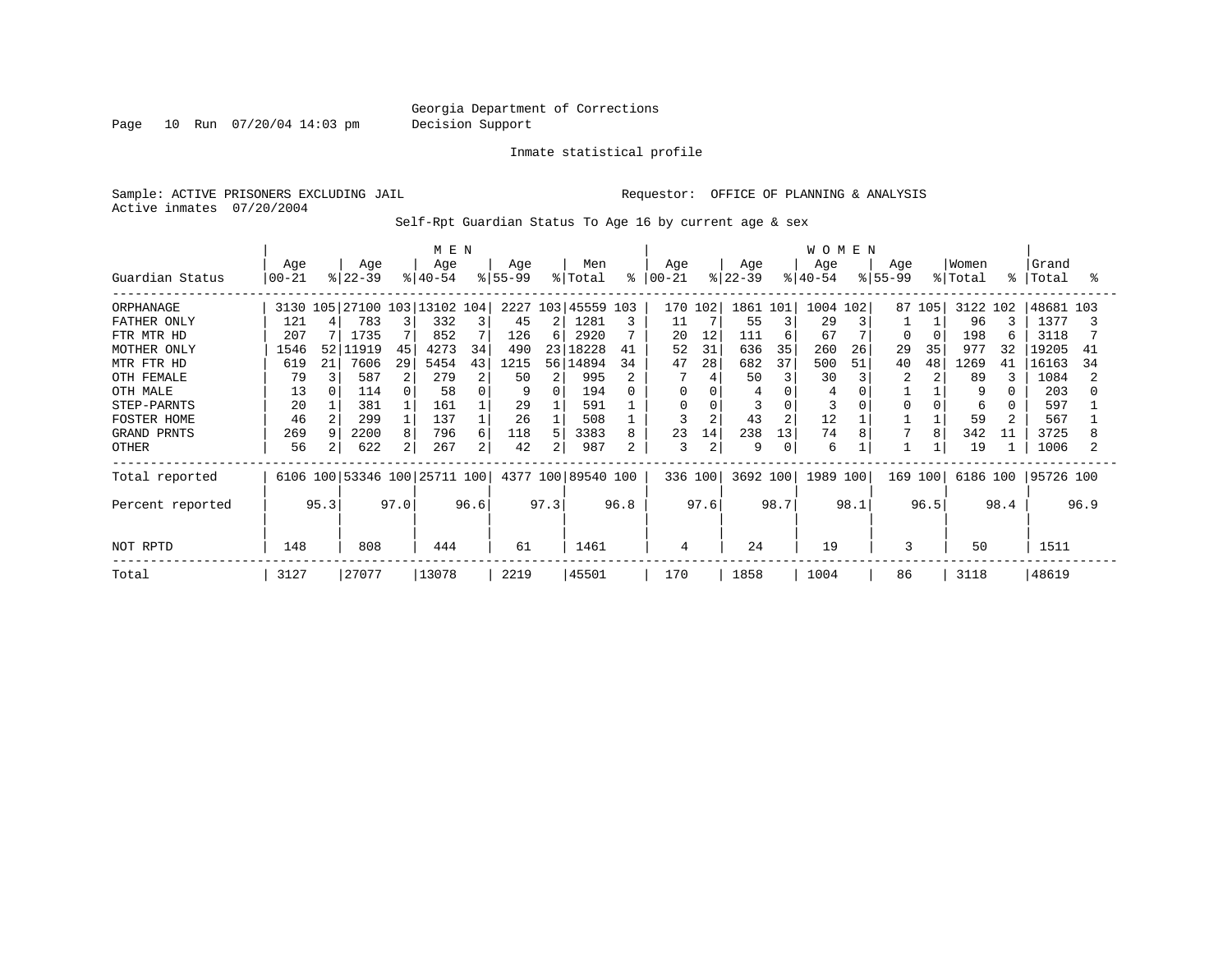Page 11 Run 07/20/04 14:03 pm Decision Support

Inmate statistical profile

Active inmates 07/20/2004

Sample: ACTIVE PRISONERS EXCLUDING JAIL **Requestor:** OFFICE OF PLANNING & ANALYSIS

Self-Rpt Employment Status Before Prison by current age & sex

|                                                                                                                    |                                                         |                                |                                                          |                           |                                                                |                                         | <b>WOMEN</b>                                              |                                 |                                                              |                                    |                               |                                         |                                                         |                                     |                                                 |                      |                                                                |                                     |                                                  |                           |                                                           |                          |
|--------------------------------------------------------------------------------------------------------------------|---------------------------------------------------------|--------------------------------|----------------------------------------------------------|---------------------------|----------------------------------------------------------------|-----------------------------------------|-----------------------------------------------------------|---------------------------------|--------------------------------------------------------------|------------------------------------|-------------------------------|-----------------------------------------|---------------------------------------------------------|-------------------------------------|-------------------------------------------------|----------------------|----------------------------------------------------------------|-------------------------------------|--------------------------------------------------|---------------------------|-----------------------------------------------------------|--------------------------|
| Employment                                                                                                         | Age<br>  00-21                                          |                                | Age<br>$ 22-39$                                          |                           | Age<br>$ 40-54 $                                               |                                         | Age<br>$8155 - 99$                                        |                                 | Men<br>% Total                                               | ႜ                                  | Age<br>$ 00-21$               |                                         | Age<br>$ 22-39 $                                        |                                     | Age<br>$ 40-54 $                                |                      | Age<br>$8155 - 99$                                             |                                     | Women<br>% Total                                 | °                         | Grand<br>Total                                            | ႜႜ                       |
| FULL TIME<br>PART TIME<br>UNEMPL < 6M<br>UNEMPL > 6M<br>NEVER WORKD<br><b>STUDENT</b><br>INCAPABLE<br><b>OTHER</b> | 744<br>454<br>223<br>356<br>923<br>83<br>17<br>$\Omega$ | 27<br>16<br>8<br>13<br>33<br>0 | 12486<br>2459<br>2945<br>3780<br>2237<br>270<br>470<br>0 | 51<br>10<br>12<br>15<br>9 | 6802<br>773<br>1271<br>2125<br>252<br>16<br>704<br>$\mathbf 0$ | 57<br>6<br>11<br>18<br>2<br>0<br>6<br>0 | 912<br>110<br>216<br>391<br>21<br>3<br>331<br>$\mathbf 0$ | 6 <br>11<br>20<br>$\Omega$<br>0 | 46 20944<br>3796<br>4655<br>6652<br>3433<br>372<br>1522<br>0 | 51<br>9<br>11<br>16<br>8<br>4<br>0 | 31<br>9<br>2<br>43<br>25<br>0 | 27<br>3<br>8<br>2<br>37<br>22<br>3<br>0 | 620<br>54<br>140<br>212<br>137<br>16<br>119<br>$\Omega$ | 48<br>4<br>11<br>16<br>11<br>9<br>0 | 292<br>26<br>84<br>148<br>25<br>139<br>$\Omega$ | 41<br>12<br>21<br>19 | 21<br>$\overline{c}$<br>10<br>22<br>$\Omega$<br>14<br>$\Omega$ | 30<br>14<br>31<br>20<br>$\mathbf 0$ | 964<br>85<br>243<br>384<br>206<br>44<br>275<br>0 | 44<br>11<br>17<br>9<br>12 | 21908<br>3881<br>4898<br>7036<br>3639<br>416<br>1797<br>0 | 50<br>9<br>11<br>16<br>8 |
| Total reported                                                                                                     | 2800                                                    |                                |                                                          |                           | 100 24647 100 11943 100                                        |                                         |                                                           |                                 | 1984 100 41374 100                                           |                                    | 116 100                       |                                         | 1298 100                                                |                                     | 717                                             | 100                  | 70 100                                                         |                                     | 2201                                             | 100                       | 43575 100                                                 |                          |
| Percent reported<br>NOT RPTD                                                                                       | 327                                                     | 89.5                           | 2430                                                     | 91.0                      | 1135                                                           | 91.3                                    | 235                                                       | 89.4                            | 4127                                                         | 90.9                               | 54                            | 68.2                                    | 560                                                     | 69.9                                | 287                                             | 71.4                 | 16                                                             | 81.4                                | 917                                              | 70.6                      | 5044                                                      | 89.6                     |
| Total                                                                                                              | 3127                                                    |                                | 27077                                                    |                           | 13078                                                          |                                         | 2219                                                      |                                 | 45501                                                        |                                    | 170                           |                                         | 1858                                                    |                                     | 1004                                            |                      | 86                                                             |                                     | 3118                                             |                           | 48619                                                     |                          |

\* NOTE: THE FIELD LABELD "OTHER" WAS CORRECTED IN APRIL 1989; INMATES CODED "PRE-OTIS NOT REPORTED" NOW HAVE BEEN REMOVED FROM THIS FIELD AND IDENTIFIED AS "NOT REPORTED".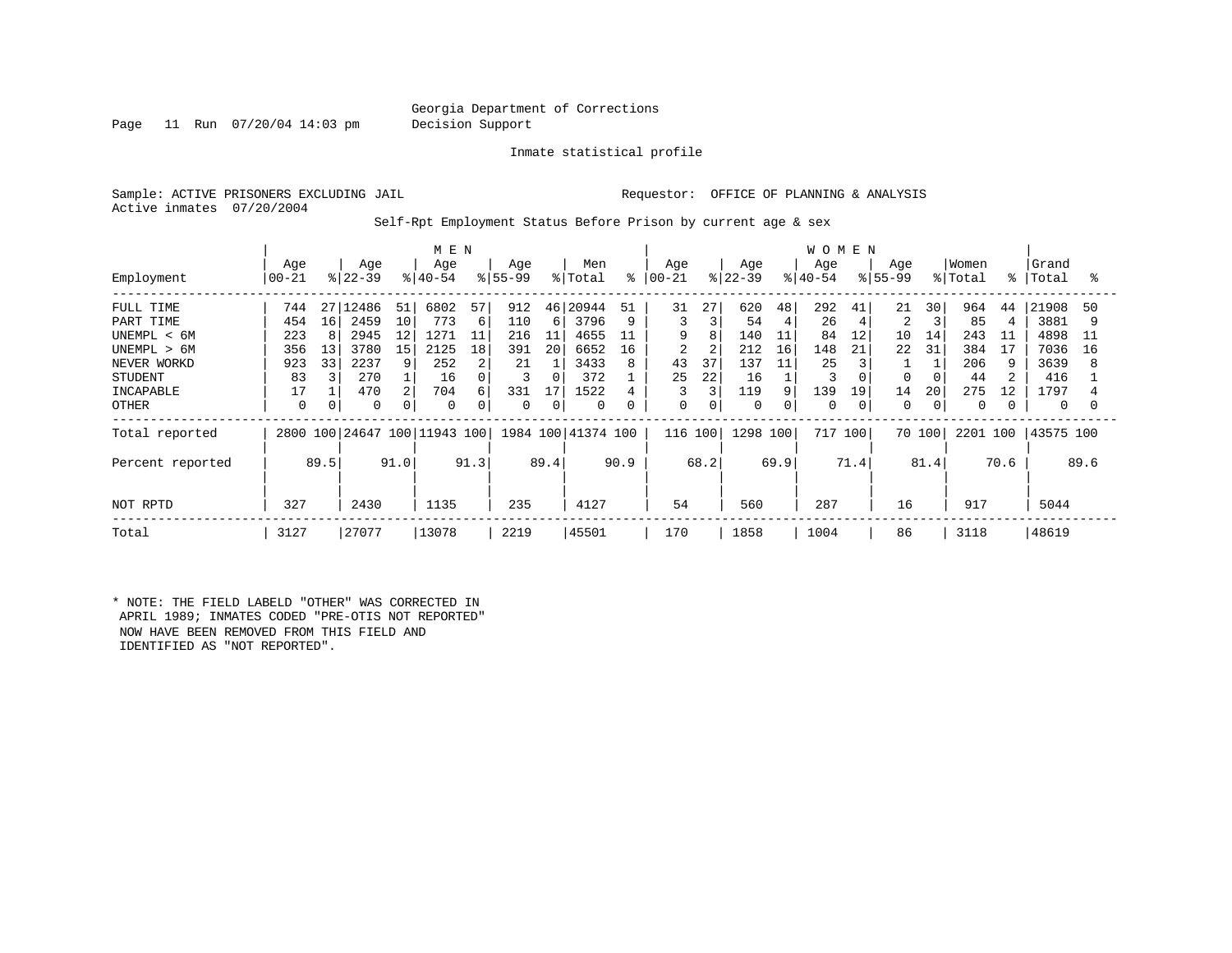Page 12 Run 07/20/04 14:03 pm Decision Support

Inmate statistical profile

Active inmates 07/20/2004

Sample: ACTIVE PRISONERS EXCLUDING JAIL **Requestor:** OFFICE OF PLANNING & ANALYSIS

Self-Rpt Marital Status At Admission by current age & sex

|                  |           |      | M E N     |      |                         |      |           |      |                    |      | <b>WOMEN</b> |             |           |      |           |      |           |      |         |      |           |      |
|------------------|-----------|------|-----------|------|-------------------------|------|-----------|------|--------------------|------|--------------|-------------|-----------|------|-----------|------|-----------|------|---------|------|-----------|------|
|                  | Age       |      | Age       |      | Age                     |      | Age       |      | Men                |      | Age          |             | Age       |      | Age       |      | Age       |      | Women   |      | Grand     |      |
| Marital Status   | $00 - 21$ |      | $8 22-39$ |      | $8 40-54$               |      | $8 55-99$ |      | % Total            | ៖    | $ 00 - 21$   |             | $ 22-39 $ |      | $8 40-54$ |      | $8 55-99$ |      | % Total | ႜႜ   | Total     | °≈   |
| SINGLE           | 2888      | 97   | 18406     | 70   | 5048                    | 40   | 369       | 17   | 26711              | 61   | 155          | 93          | 1084      | 59   | 363       | 37   | 17        | 20   | 1619    | 53   | 28330     | 60   |
| MARRIED          | 35        |      | 2716      | 10   | 2160                    | 17   | 566       | 26   | 5477               | 12   | 6            |             | 257       | 14   | 182       | 18   | 17        | 20   | 462     | 15   | 5939      | 13   |
| SEPARATED        |           | 0    | 1013      |      | 1067                    | 8    | 230       | 11   | 2317               | 5    | 5            | २           | 183       | 10   | 137       | 14   |           | 8    | 332     | 11   | 2649      | 6    |
| DIVORCED         |           |      | 1756      |      | 2802                    | 22   | 652       | 30   | 5213               | 12   | 0            | $\Omega$    | 210       | 11   | 196       | 20   | 20        | 24   | 426     | 14   | 5639      | 12   |
| WIDOWED          |           |      | 84        |      | 255                     | 2    | 157       |      | 496                |      | 0            |             | 32        | 2    | 69        |      | 19        | 23   | 120     |      | 616       |      |
| COMMON LAW       | 48        |      | 2319      |      | 1317                    | 10   | 187       | q    | 3871               | 9    | 0            |             | 67        | 4    | 42        |      | 3         | 4    | 112     |      | 3983      |      |
| OTHER            | $\Omega$  | 0    | 13        |      | 4                       | 0    | 4         | 0    | 21                 | 0    | 0            | $\mathbf 0$ |           | 0    | 0         |      | 0         | 0    |         |      | 22        |      |
| Total reported   | 2981      |      |           |      | 100 26307 100 12653 100 |      |           |      | 2165 100 44106 100 |      | 166 100      |             | 1834 100  |      | 989       | 100  | 83 100    |      | 3072    | 100  | 47178 100 |      |
| Percent reported |           | 95.3 |           | 97.2 |                         | 96.8 |           | 97.6 |                    | 96.9 |              | 97.6        |           | 98.7 |           | 98.5 |           | 96.5 |         | 98.5 |           | 97.0 |
|                  |           |      |           |      |                         |      |           |      |                    |      |              |             |           |      |           |      |           |      |         |      |           |      |
| NOT RPTD         | 146       |      | 770       |      | 425                     |      | 54        |      | 1395               |      | 4            |             | 24        |      | 15        |      | 3         |      | 46      |      | 1441      |      |
| Total            | 3127      |      | 27077     |      | 13078                   |      | 2219      |      | 45501              |      | 170          |             | 1858      |      | 1004      |      | 86        |      | 3118    |      | 48619     |      |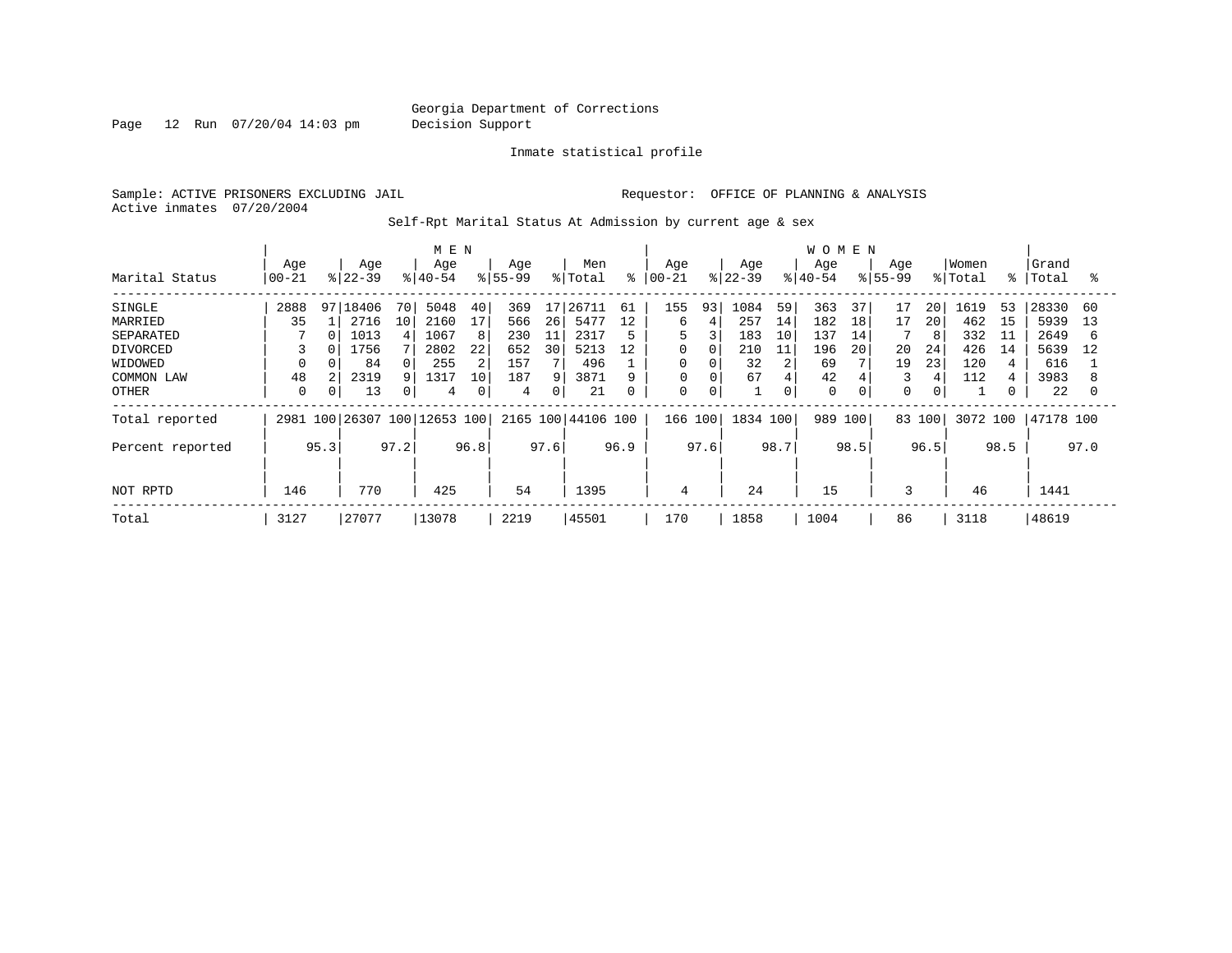#### Georgia Department of Corrections Page 13 Run 07/20/04 14:03 pm Decision Support

Inmate statistical profile

Active inmates 07/20/2004

Sample: ACTIVE PRISONERS EXCLUDING JAIL **Requestor:** OFFICE OF PLANNING & ANALYSIS

Self-Rpt Number Of Children At Admission by current age & sex

|                      |                 |          | M E N             |      |                  |      |                  |                |                    |      | W O M E N            |          |                  |      |                  |      |                  |        |                  |             |                |      |
|----------------------|-----------------|----------|-------------------|------|------------------|------|------------------|----------------|--------------------|------|----------------------|----------|------------------|------|------------------|------|------------------|--------|------------------|-------------|----------------|------|
| Number Of Children   | Age<br>$ 00-21$ |          | Age<br>$ 22-39 $  |      | Age<br>$ 40-54 $ |      | Age<br>$ 55-99 $ |                | Men<br>% Total     |      | Age<br>$8   00 - 21$ |          | Age<br>$ 22-39 $ |      | Age<br>$ 40-54 $ |      | Age<br>$ 55-99 $ |        | Women<br>% Total | $\approx$ 1 | Grand<br>Total | ႜ    |
| NO CHILDREN          | 0               | 0        | 471               | 3    | 475              | 5    | 88               | 5 <sup>1</sup> | 1034               | 4    | 0                    | $\Omega$ | 2                | 0    |                  |      |                  |        | 10               | $\Omega$    | 1044           | 4    |
| ONE CHILD            | 532             | 78       | 6405              | 42   | 2802             | 30   | 352              | 19             | 10091              | 37   | 43                   | 67       | 369              | 25   | 175              | 20   | 12               | 17     | 599              | 24          | 10690          | 36   |
| TWO CHILDREN         | 118             | 17       | 4330              | 28   | 2604             | 28   | 421              | 23             | 7473               | 28   | 13                   | 20       | 435              | 30   | 273              | 32   | 22               | 32     | 743              | 30          | 8216           | 28   |
| THREE CHILDREN       | 27              | 4        | 2295              | 15   | 1679             | 18   | 385              | 21             | 4386               | 16   | 5                    | 8        | 351              | 24   | 218              | 25   | 15               | 22     | 589              | 24          | 4975           | 17   |
| <b>FOUR CHILDREN</b> | 7               |          | 1043              |      | 871              | 9    | 241              | 13             | 2162               |      | 2                    |          | 166              | 11   | 105              | 12   | 9                | 13     | 282              | 11          | 2444           | 8    |
| <b>FIVE CHILDREN</b> |                 | $\Omega$ | 485               | 3    | 452              | 5    | 146              | 8              | 1084               |      | 0                    |          | 85               | 6    | 43               |      | 2                | 3      | 130              |             | 1214           |      |
| MORE THAN 5 CHILDREN |                 | 0        | 350               | 2    | 379              | 4    | 177              | 10             | 907                | 3    | $\mathbf{1}$         | 2        | 56               |      | 45               |      | 8                | 12     | 110              | 4           | 1017           |      |
| Total reported       |                 |          | 686 100 15379 100 |      | 9262 100         |      |                  |                | 1810 100 27137 100 |      |                      | 64 100   | 1464 100         |      | 866 100          |      |                  | 69 100 | 2463 100         |             | 29600 100      |      |
| Percent reported     |                 | 21.9     |                   | 56.8 |                  | 70.8 |                  | 81.6           |                    | 59.6 |                      | 37.6     |                  | 78.8 |                  | 86.3 |                  | 80.2   |                  | 79.0        |                | 60.9 |
| NOT REPORTED         | 2441            |          | 11698             |      | 3816             |      | 409              |                | 18364              |      | 106                  |          | 394              |      | 138              |      | 17               |        | 655              |             | 19019          |      |
| Total                | 3127            |          | 27077             |      | 13078            |      | 2219             |                | 45501              |      | 170                  |          | 1858             |      | 1004             |      | 86               |        | 3118             |             | 48619          |      |
|                      |                 |          |                   |      |                  |      |                  |                |                    |      |                      |          |                  |      |                  |      |                  |        |                  |             |                |      |
|                      |                 |          |                   |      |                  |      |                  |                |                    |      |                      |          |                  |      |                  |      |                  |        |                  |             |                |      |
| AVG NUM CHILDREN     | 1.30            |          | 2.03              |      | 2.33             |      | 2.98             |                | 2.18               |      | 1.53                 |          | 2.56             |      | 2.67             |      | 2.90             |        | 2.58             |             | 2.21           |      |

\* NOTE: THE FIELD LABLED "NO CHILDREN" WAS CORRECTED IN MARCH 1989: MISSING DATA FOR INMATES STILL IN DIAGNOSTICS NOW HAS BEEN REMOVED FROM THIS FIELD AND IDENTIFIED AS "NOT REPORTED" INFORMATION.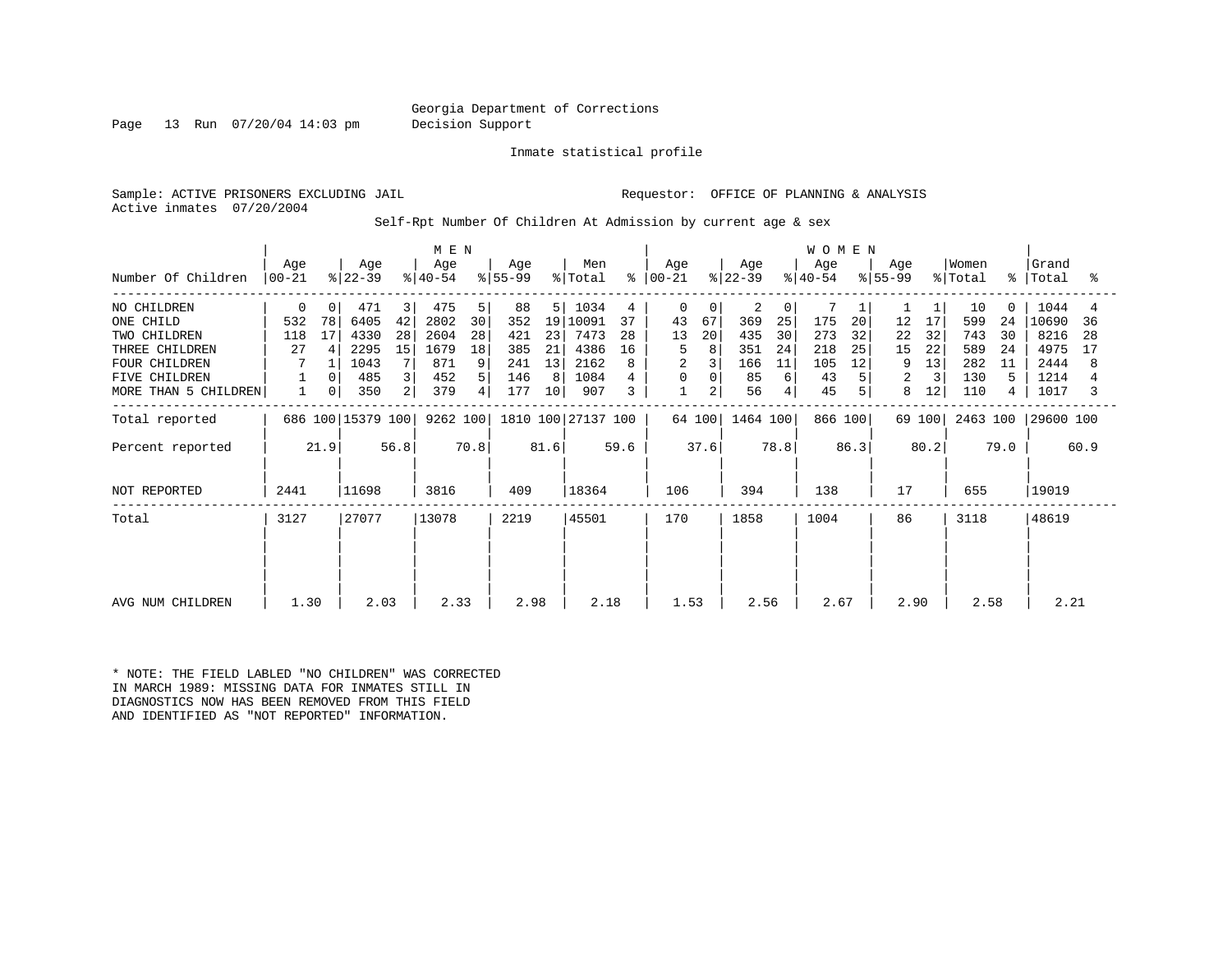Page 14 Run 07/20/04 14:03 pm Decision Support

### Inmate statistical profile

Sample: ACTIVE PRISONERS EXCLUDING JAIL **Requestor:** OFFICE OF PLANNING & ANALYSIS Active inmates 07/20/2004

Self-Rpt Religious Affiliation by current age & sex

|                  |           |                |                              |          | M E N    |          |           |          |                    |                |           |                |                |                | WOMEN    |          |           |              |          |              |           |      |
|------------------|-----------|----------------|------------------------------|----------|----------|----------|-----------|----------|--------------------|----------------|-----------|----------------|----------------|----------------|----------|----------|-----------|--------------|----------|--------------|-----------|------|
|                  | Age       |                | Age                          |          | Age      |          | Age       |          | Men                |                | Age       |                | Age            |                | Age      |          | Aqe       |              | Women    |              | Grand     |      |
| Religion         | $00 - 21$ |                | $ 22-39$                     |          | $ 40-54$ |          | $8 55-99$ |          | % Total            | $\frac{1}{6}$  | $00 - 21$ |                | $ 22-39$       |                | $ 40-54$ |          | $8 55-99$ |              | % Total  | ႜ            | Total     | °    |
| ISLAM            | 77        | 3              | 949                          | 4        | 380      | 3        | 37        | 2        | 1443               | 3              | 1         |                | 15             | 1              | 3        | 0        | 0         | 0            | 19       |              | 1462      |      |
| CATHOLIC         | 128       | 4              | 1177                         | 5        | 450      | 4        | 90        | 4        | 1845               | 4              | 10        | 6              | 82             | 4              | 42       | 4        | 5         | 6            | 139      | 5            | 1984      | 4    |
| <b>BAPTIST</b>   | 1070      |                | 36 11112                     | 43       | 6951     | 56       | 1202      | 57       | 20335              | 47             | 86        | 52             | 1061           | 58             | 620      | 63       | 56        | 70           | 1823     | 60           | 22158     | 48   |
| METHODIST        | 29        | -1             | 418                          | 2        | 414      | 3        | 117       | 6        | 978                | $\overline{2}$ | 3         | $\overline{2}$ | 54             | 3              | 53       | 5        | 5         | 6            | 115      | 4            | 1093      |      |
| EPISCOPLN        |           | 0              | 38                           | $\Omega$ | 21       | 0        |           | 0        | 67                 | U              |           | $\Omega$       |                | $\Omega$       | 5        |          |           |              | 11       | 0            | 78        |      |
| PRESBYTRN        | 5         | 0              | 45                           | $\Omega$ | 40       | $\Omega$ | 16        |          | 106                | U              |           | $\Omega$       | 0              | <sup>0</sup>   |          | $\Omega$ |           |              | 2        | $\Omega$     | 108       |      |
| CHC OF GOD       | 25        |                | 215                          |          | 168      | 1        | 38        | 2        | 446                | 1              | 2         | $\mathbf{1}$   | 32             | $\mathfrak{D}$ | 16       | 2        |           | $\mathbf{1}$ | 51       | 2            | 497       |      |
| HOLINESS         | 48        | $\overline{2}$ | 795                          | 3        | 554      | 4        | 103       | 5        | 1500               | ζ              | 8         | 5              | 152            | 8              | 82       | 8        | 3         | 4            | 245      | 8            | 1745      |      |
| <b>JEWISH</b>    | 2         |                | 21                           | U        | 15       | 0        | 2         | 0        | 40                 | 0              | O         | $\Omega$       | 3              | 0              | 2        | 0        | Ω         | 0            | 5        | 0            | 45        |      |
| ANGLICAN         |           |                | 3                            |          |          |          | 0         | 0        | 6                  | 0              |           | $\Omega$       | $\overline{2}$ | O              | 0        | 0        | Ω         | 0            | 2        | O            | 8         |      |
| GRK ORTHDX       |           | $\Omega$       | 0                            | 0        |          | 0        | 0         | 0        | 4                  | 0              | $\Omega$  | $\Omega$       | <sup>0</sup>   | $\Omega$       | O        | 0        | O         | $\Omega$     | 0        | $\Omega$     | 4         |      |
| <b>HINDU</b>     |           |                | 5                            |          |          |          |           | 0        |                    | U              |           | $\Omega$       |                | $\Omega$       |          | 0        |           | $\Omega$     | 0        | O            |           |      |
| <b>BUDDHIST</b>  |           | $\Omega$       | 30                           | O        | 8        | $\Omega$ |           | 0        | 43                 | O              |           | $\Omega$       |                | $\Omega$       |          | $\Omega$ | ი         | $\Omega$     | U        | <sup>0</sup> | 43        |      |
| TAOIST           |           | $\Omega$       | $\Omega$                     | U        |          | O        | $\Omega$  | O        | -1                 | U              |           | $\Omega$       |                | $\cap$         | O        | $\Omega$ | O         | $\Omega$     | 0        | $\Omega$     |           |      |
| SHINTOIST        |           | U              | 6                            | 0        |          | 0        | $\Omega$  | O        | 11                 | U              |           | $\Omega$       | <sup>0</sup>   | U              | 0        | 0        | 0         | $\Omega$     | 0        | $\Omega$     | 11        |      |
| SEVEN D AD       | 9         | $\Omega$       | 59                           | $\Omega$ | 40       | $\Omega$ | 10        | 0        | 118                | O              |           |                | 8              | O              |          | $\Omega$ | 0         | $\Omega$     | 10       | 0            | 128       |      |
| JEHOVAH WT       | 23        |                | 218                          |          | 104      |          | 11        |          | 356                |                | 2         |                | 11             |                | q        |          | Ω         | 0            | 22       |              | 378       |      |
| LATR DAY S       |           | <sup>0</sup>   | 23                           | $\Omega$ | 12       | $\Omega$ | 6         | 0        | 45                 | 0              | O         | $\Omega$       | 4              | $\Omega$       |          | $\Omega$ | O         | $\Omega$     | 6        | $\Omega$     | 51        |      |
| <b>OUAKER</b>    | $\cap$    | $\Omega$       | $\Omega$                     | $\Omega$ | 0        | $\Omega$ | 0         | $\Omega$ | $\Omega$           | $\Omega$       | $\Omega$  | 0              | $\Omega$       | $\Omega$       | O        | $\Omega$ | 0         | $\mathbf 0$  | $\Omega$ | $\Omega$     | $\Omega$  |      |
| OTHER PROD       | 555       | 19             | 3571                         | 14       | 892      | 7        | 135       | 6        | 5153               | 12             | 45        | 27             | 305            | 17             | 113      | 12       | 5         | 6            | 468      | 15           | 5621      | 12   |
| <b>NONE</b>      | 584       | 20             | 4456                         | 17       | 1366     | 11       | 190       | 9        | 6596               | 15             |           | 4              | 63             | 3              | 13       | 1        | 0         | $\mathbf 0$  | 83       | 3            | 6679      | 14   |
| <b>OTHER</b>     | 377       | 13             | 2735                         | 11       | 957      | 8        | 146       | 7        | 4215               | 10             |           |                | 32             | 2              | 20       | 2        | 3         | 4            | 56       | 2            | 4271      | q    |
| Total reported   |           |                | 2943 100 25876 100 12384 100 |          |          |          |           |          | 2112 100 43315 100 |                | 166 100   |                | 1829 100       |                | 982 100  |          |           | 80 100       | 3057 100 |              | 46372 100 |      |
| Percent reported |           | 94.1           |                              | 95.6     |          | 94.7     |           | 95.2     |                    | 95.2           |           | 97.6           |                | 98.4           |          | 97.8     |           | 93.0         |          | 98.0         |           | 95.4 |
| NOT RPTD         | 184       |                | 1201                         |          | 694      |          | 107       |          | 2186               |                | 4         |                | 29             |                | 22       |          | 6         |              | 61       |              | 2247      |      |
| Total            | 3127      |                | 27077                        |          | 13078    |          | 2219      |          | 45501              |                | 170       |                | 1858           |                | 1004     |          | 86        |              | 3118     |              | 48619     |      |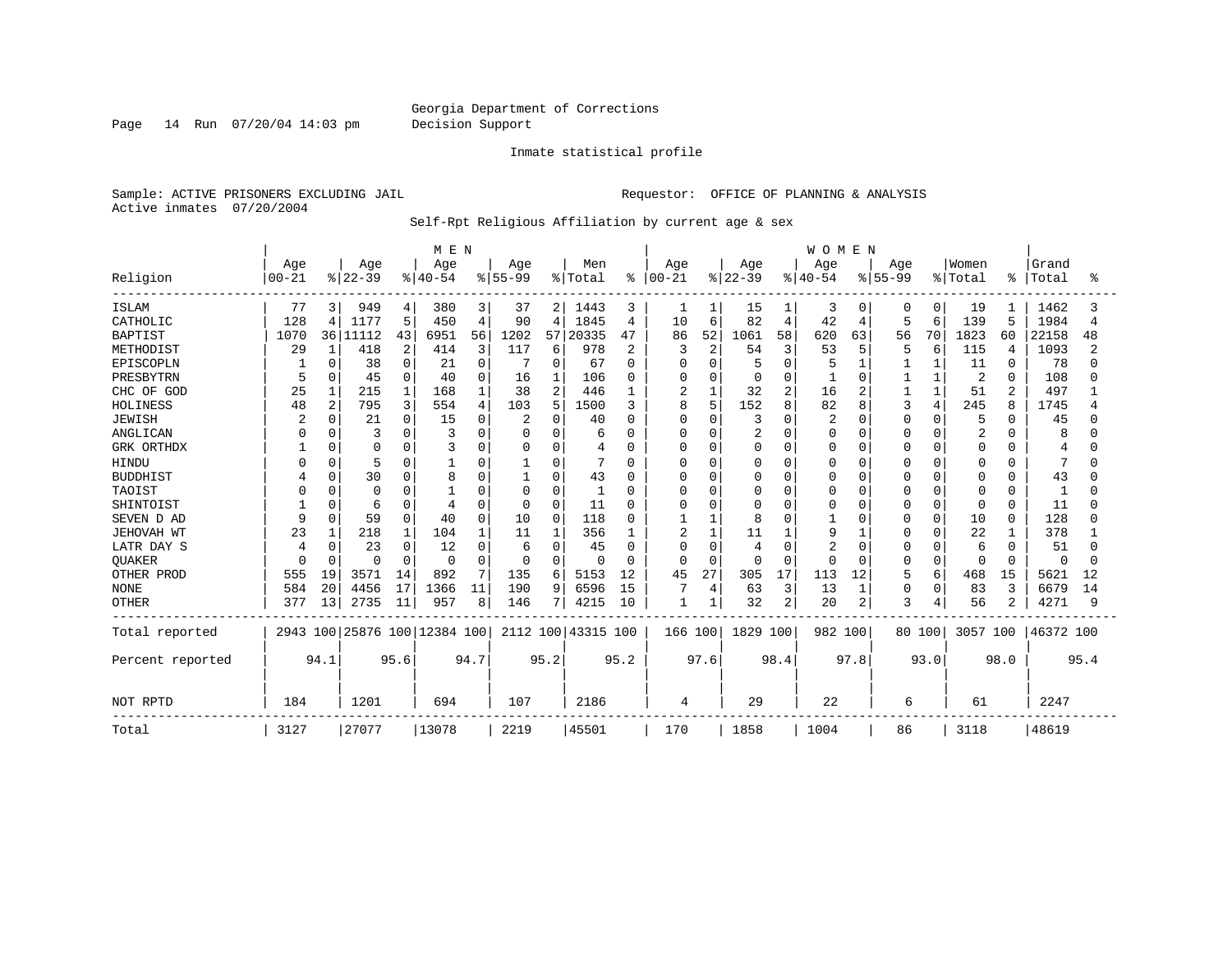Page 15 Run 07/20/04 14:03 pm Decision Support

Inmate statistical profile

Sample: ACTIVE PRISONERS EXCLUDING JAIL **Requestor:** OFFICE OF PLANNING & ANALYSIS Active inmates 07/20/2004

Self-Rpt Family Behavior Patterns \* by current age & sex

|                   | M E N     |                |          |      |                         |          |           |      |                    |      |           |      |           |                | <b>WOMEN</b> |      |              |                |          |      |           |      |
|-------------------|-----------|----------------|----------|------|-------------------------|----------|-----------|------|--------------------|------|-----------|------|-----------|----------------|--------------|------|--------------|----------------|----------|------|-----------|------|
|                   | Age       |                | Age      |      | Age                     |          | Age       |      | Men                |      | Age       |      | Age       |                | Age          |      | Age          |                | Women    |      | Grand     |      |
| Family Behavior   | $00 - 21$ |                | $ 22-39$ |      | $ 40-54 $               |          | $8 55-99$ |      | % Total            | ి    | $00 - 21$ |      | $ 22-39 $ |                | $8 40-54$    |      | $8155 - 99$  |                | % Total  | °    | Total     | °    |
| CRIMINLTY         | 1001      | 22             | 7697     | 22   | 3599                    | 24       | 472       |      | 24 12769           | 23   | 61        | 18   | 701       | 19             | 364          | 21   | 19           | 15             | 1145     | 19   | 13914     | 22   |
| <b>ALCOHOLISM</b> | 488       | 11             | 4438     | 13   | 2557                    | 17       | 348       | 18   | 7831               | 14   | 40        | 12   | 472       | 13             | 279          | 16   | 19           | 15             | 810      | 14   | 8641      | 14   |
| DRUG ABUSE        | 432       | 10             | 2877     | 8    | 1017                    |          | 107       | 6    | 4433               | 8    | 36        | 11   | 397       | 11             | 164          | 9    | 10           |                | 607      | 10   | 5040      | 8    |
| DOMINERING        |           | O              | 64       |      | 57                      | 0        | 8         | 0    | 130                | 0    | 15        | 4    | 259       | 7              | 166          | 9    | 13           | 10             | 453      |      | 583       |      |
| MIGRANT           | 19        |                | 166      |      | 130                     |          | 17        |      | 332                |      | щ         |      | 9         | $\Omega$       | 4            |      | <sup>0</sup> | $\Omega$       | 14       |      | 346       |      |
| INFL BTGS         | 69        |                | 928      |      | 616                     | 4        | 128       |      | 1741               |      | 22        |      | 297       | 8              | 155          | 9    | 12           | 10             | 486      |      | 2227      |      |
| PERMISSIVE        | κ         |                | 50       |      | 34                      | $\Omega$ | 12        |      | 99                 | U    | 18        | 5    | 215       | 6              | 68           |      | 3            | $\overline{c}$ | 304      |      | 403       |      |
| FATH ABSNT        | 1976      | 44             | .4821    | 42   | 5128                    | 35       | 617       | 32   | 22542              | 40   | 74        | 22   | 810       | 22             | 304          | 17   | 30           | 24             | 1218     | 20   | 23760     | 38   |
| MOTH ABSNT        | 523       | 12             | 3795     | 11   | 1438                    | 10       | 195       | 10   | 5951               | 11   | 39        | 12   | 271       | 7 <sub>1</sub> | 94           |      | 10           | 8              | 414      |      | 6365      | 10   |
| NONE              | 20        | $\overline{0}$ | 363      |      | 168                     |          | 35        | 2    | 586                |      | 29        | 9    | 328       | 9              | 157          | 9    | 9            |                | 523      |      | 1109      |      |
| Total reported    | 4532      |                |          |      | 100 35199 100 14744 100 |          |           |      | 1939 100 56414 100 |      | 335 100   |      | 3759 100  |                | 1755 100     |      | 125          | 100            | 5974 100 |      | 62388 100 |      |
| Percent reported  |           | 77.4           |          | 73.3 |                         | 65.1     |           | 55.8 |                    | 70.4 |           | 77.6 |           | 80.4           |              | 74.4 |              | 65.1           |          | 77.9 |           | 70.8 |
| <b>OTHER</b>      | 706       |                | 7233     |      | 4568                    |          | 980       |      | 13487              |      | 38        |      | 364       |                | 257          |      | 30           |                | 689      |      | 14176     |      |
| Total             | 3127      |                | 27077    |      | 13078                   |          | 2219      |      | 45501              |      | 170       |      | 1858      |                | 1004         |      | 86           |                | 3118     |      | 48619     |      |

\* NOTE: SINCE THERE CAN BE UP TO FIVE BEHAVIOR CODES PER INMATE, THE NUMBER OF CASES REPORTED IN THE DETAIL LINES AND THE TOTAL REPORTED LINE MAY EXCEED THE TOTAL NUMBER OF CASES. IN SHORT, THIS TABLE COUNTS THE NUMBER OF BEHAVIOR PROBLEMS, NOT INMATES.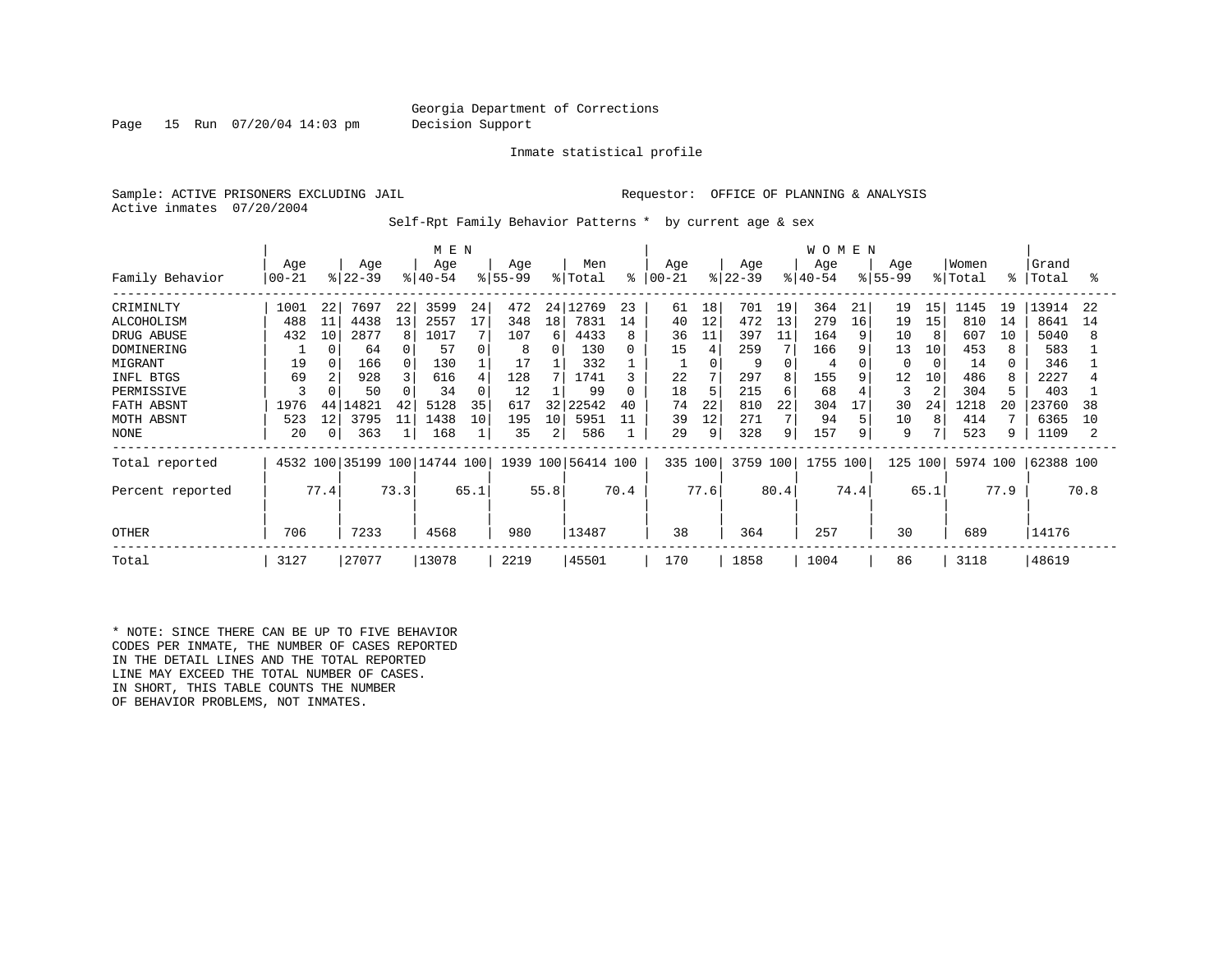#### Georgia Department of Corrections Page 16 Run 07/20/04 14:03 pm Decision Support

Inmate statistical profile

Sample: ACTIVE PRISONERS EXCLUDING JAIL **Requestor:** OFFICE OF PLANNING & ANALYSIS Active inmates 07/20/2004

Inmate Diagnostic Behavior Problem \* by current age & sex

|                    |           |              |                         | M E N          |          |                |           |                 |                    |                |           |                |           | <b>WOMEN</b>   |             |      |             |                |                |          |           |      |
|--------------------|-----------|--------------|-------------------------|----------------|----------|----------------|-----------|-----------------|--------------------|----------------|-----------|----------------|-----------|----------------|-------------|------|-------------|----------------|----------------|----------|-----------|------|
|                    | Age       |              | Age                     |                | Age      |                | Age       |                 | Men                |                | Age       |                | Age       |                | Age         |      | Age         |                | Women          |          | Grand     |      |
| Diagnostic Problem | $00 - 21$ |              | $ 22-39$                |                | $ 40-54$ |                | $ 55-99 $ |                 | % Total            | ွေ             | $00 - 21$ |                | $ 22-39 $ |                | $8140 - 54$ |      | $8155 - 99$ |                | % Total        | ႜ        | Total     | °≈   |
| ALCOHOLIC          | 82        |              | 1062                    | $\overline{2}$ | 974      | 4              | 212       | 6 <sup>1</sup>  | 2330               | 3              | 7         | 3              | 140       | 5              | 122         |      | 9           | 7              | 278            | 5        | 2608      |      |
| <b>ALCOH ABSE</b>  | 727       | 12           | 6693                    | 13             | 4039     | 16             | 593       | 16 <sup>1</sup> | 12052              | 14             |           | $\mathbf{1}$   | 144       | 5              | 114         |      | 10          | 8              | 271            |          | 12323     | 13   |
| DRUG EXP           | 762       | 13           | 8190                    | 16             | 3456     | 14             | 335       |                 | 9 12743            | 15             | 27        | 10             | 277       | 9              | 164         | 10   | 11          | $\mathsf{R}$   | 479            | 9        | 13222     | 14   |
| DRUG ABSE          | 1296      | 22           | 9961                    | 19             | 4967     | 19             | 344       | 9               | 6568<br>-1         | 19             | 65        | 24             | 891       | 29             | 487         | 28   | 16          | 12             | 1459           | 28       | 18027     | 20   |
| NARC ADDCT         | 54        |              | 744                     |                | 550      | 2              | 43        |                 | 1391               | 2              |           | $\overline{2}$ | 61        | $\overline{c}$ | 46          |      | 2           | $\overline{c}$ | 114            | 2        | 1505      |      |
| EPILEPTIC          | 23        | $\Omega$     | 265                     |                | 215      |                | 33        |                 | 536                |                |           |                | 80        | 3              | 52          |      |             | 3              | 140            |          | 676       |      |
| MANIPULTVE         | 1036      | 17           | 7254                    | 14             | 2675     | 10             | 284       | 8               | 11249              | 13             |           | $\mathbf 0$    | 36        |                | 21          |      | 4           | 3              | 62             |          | 11311     | 12   |
| ASSAULTIVE         | 1376      | 23           | 11597                   | 22             | 5217     | 20             | 940       | 26              | 19130              | 22             | 82        | 30             | 628       | 20             | 326         | 19   | 30          | 23             | 1066           | 20       | 20196     | 22   |
| <b>ESCPE TEND</b>  | 71        |              | 1003                    | 2              | 751      | 3              | 154       | 4               | 1979               | 2              | 4         |                | 87        | 3              | 47          | 3    | ∩           | n              | 138            | 3        | 2117      |      |
| SUICIDAL           | 102       | 2            | 1045                    | 2              | 551      | 2              | 84        | 2               | 1782               | 2              | 14        | 5              | 193       | 6              | 85          |      | 6           | 5              | 298            | -6       | 2080      |      |
| WITHDRAWN          | 16        | <sup>0</sup> | 169                     | 0              | 116      | 0              | 30        |                 | 331                | U              | 8         | ζ              | 94        | 3              | 44          |      | 4           | 3              | 150            | 3        | 481       |      |
| PR RLTY CT         | 71        |              | 551                     |                | 301      |                | 49        |                 | 972                |                | 5         | $\overline{2}$ | 63        | 2              | 23          |      |             | 2              | 94             | 2        | 1066      |      |
| HOMOSEXUAL         | 6         |              | 148                     |                | 98       | $\Omega$       | 23        |                 | 275                | 0              | 23        | 8              | 123       | $\overline{4}$ | 51          |      | 3           | 2              | 200            |          | 475       |      |
| <b>NONE</b>        | 79        |              | 1033                    |                | 639      | 2              | 227       | 6               | 1978               | $\overline{2}$ | $\Omega$  | $\Omega$       | 12        | $\Omega$       | 21          |      | 10          | 8              | 43             |          | 2021      |      |
| <b>OTHER</b>       | 37        |              | 538                     |                | 383      |                | 98        |                 | 1056               |                | $\Omega$  | 0              |           | $\Omega$       | 8           |      |             |                | 22             | $\Omega$ | 1078      |      |
| NOT RPTD           | 195       |              | 1542                    | 3              | 614      | $\overline{a}$ | 196       | 5.              | 2547               | 3              | 26        | 9              | 256       | 8              | 110         | 6    | 16          | 12             | 408            | 8        | 2955      |      |
| Total reported     | 5935      |              | 100 51859 100 25562 100 |                |          |                |           |                 | 3649 100 87005 100 |                | 274 100   |                | 3094 100  |                | 1723 100    |      | 133 100     |                | 5224 100       |          | 92229 100 |      |
| Percent reported   |           | 99.9         |                         | 99.8           |          | 99.9           |           | 99.8            |                    | 99.8           |           | 100.0          |           | 100.0          |             | 99.8 |             | 100.0          |                | 99.9     |           | 99.8 |
| UNKNOWN            | 2         |              | 64                      |                | 16       |                | 4         |                 | 86                 |                | 0         |                | 0         |                | 2           |      | O           |                | $\overline{c}$ |          | 88        |      |
| Total              | 3127      |              | 27077                   |                | 13078    |                | 2219      |                 | 45501              |                | 170       |                | 1858      |                | 1004        |      | 86          |                | 3118           |          | 48619     |      |

\* NOTE: SINCE THERE CAN BE UP TO FIVE BEHAVIOR CODES PER INMATE, THE NUMBER OF CASES REPORTED IN THE DETAIL LINES AND THE TOTAL REPORTED LINE MAY EXCEED THE TOTAL NUMBER OF CASES. IN SHORT, THIS TABLE COUNTS THE NUMBER OF BEHAVIOR PROBLEMS, NOT INMATES.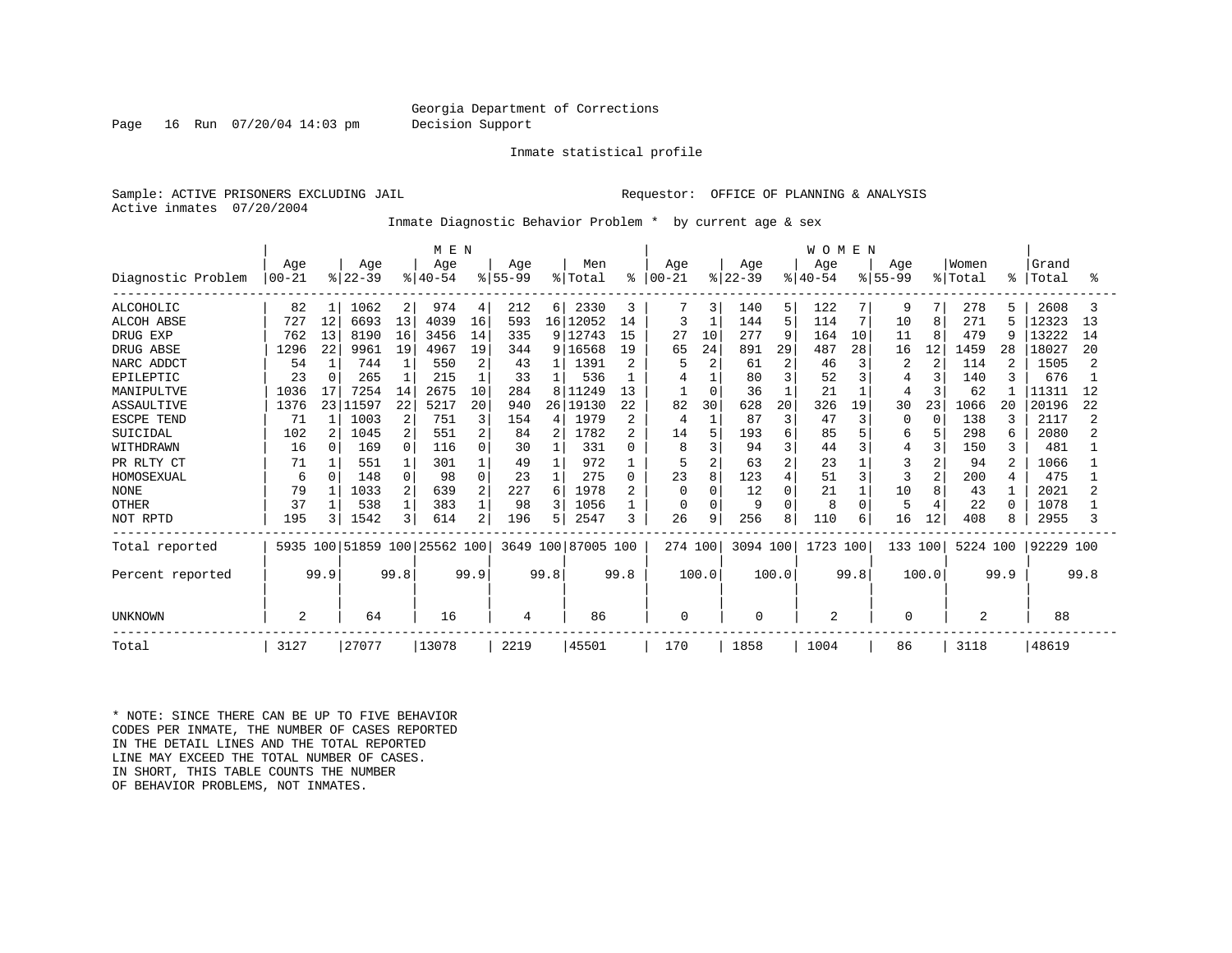Page 17 Run 07/20/04 14:03 pm Decision Support

Inmate statistical profile

Sample: ACTIVE PRISONERS EXCLUDING JAIL **Requestor:** OFFICE OF PLANNING & ANALYSIS Active inmates 07/20/2004

Physical Profile (General Condition) by current age & sex

|                                                                                  |                   |                                                  | M E N                                                  |                                            |                                                |                                                                      |                                                                        | <b>WOMEN</b>                                            |                                                       |               |                                            |
|----------------------------------------------------------------------------------|-------------------|--------------------------------------------------|--------------------------------------------------------|--------------------------------------------|------------------------------------------------|----------------------------------------------------------------------|------------------------------------------------------------------------|---------------------------------------------------------|-------------------------------------------------------|---------------|--------------------------------------------|
| Physical Profile                                                                 | Age<br>$ 00 - 21$ | Age<br>$8122 - 39$                               | Age<br>$8 40-54$                                       | Age<br>$8155 - 99$                         | Men<br>% Total                                 | Aqe<br>$8   00 - 21$                                                 | Age<br>$ 22-39 $                                                       | Aqe<br>Aqe<br>$8140 - 54$<br>$8155 - 99$                | Women<br>% Total                                      | $\approx$ 1   | Grand<br> Total                            |
| NO LIMITATION<br>DEFECT NO MAJOR LIMT<br>DEFECT MAJOR LIMIT<br>VERY MAJOR DEFECT | 2809<br>157<br>25 | 94 21503<br>82<br>Б.<br>3303<br>13<br>1511<br>35 | 57<br>7292<br>27<br>3449<br>15<br>1907<br>6<br>0<br>82 | 492<br>23<br>746<br>34<br>796<br>36<br>148 | 32096<br>73<br>7655<br>17<br>4239<br>10<br>266 | 74<br>117<br>26<br>41<br>$\Omega$<br>0<br>$\mathbf 0$<br>$\mathbf 0$ | 1182<br>66<br>536<br>30 <sup>°</sup><br>57<br>$\overline{3}$<br>0<br>4 | 432<br>44<br>467<br>47<br>47<br>8<br>81<br>24<br>4<br>0 | 1738<br>8<br>57<br>1091<br>162<br>29<br>5.<br>6<br>13 | 58<br>36<br>0 | 33834<br>72<br>8746<br>- 19<br>4401<br>279 |
| Total reported                                                                   |                   |                                                  | 2992 100 26352 100 12730 100                           |                                            | 2182 100 44256 100                             | 158 100                                                              | 1779 100                                                               | 984 100                                                 | 83 100                                                | 3004 100      | 47260 100                                  |
| Percent reported                                                                 | 95.7              | 97.3                                             | 97.3                                                   | 98.3                                       | 97.3                                           | 92.9                                                                 | 95.7                                                                   | 98.0                                                    | 96.5                                                  | 96.3          | 97.2                                       |
| <b>NOT REPORTED</b>                                                              | 135               | 725                                              | 348                                                    | 37                                         | 1245                                           | 12                                                                   | 79                                                                     | 20                                                      | 3<br>114                                              |               | 1359                                       |
| Total                                                                            | 3127              | 27077                                            | 13078                                                  | 2219                                       | 45501                                          | 170                                                                  | 1858                                                                   | 1004                                                    | 86<br>3118                                            |               | 48619                                      |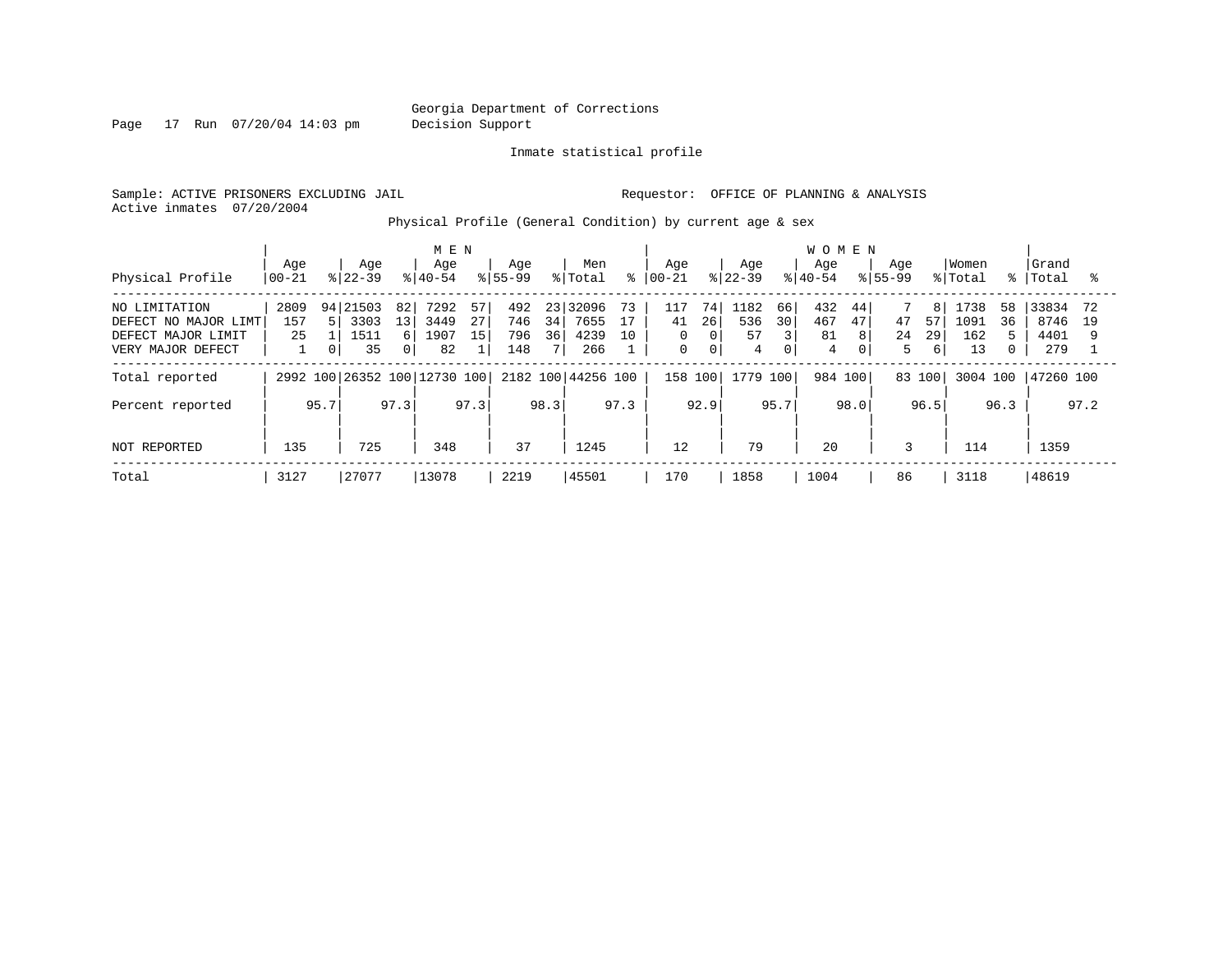Page 18 Run 07/20/04 14:03 pm Decision Support

#### Inmate statistical profile

Sample: ACTIVE PRISONERS EXCLUDING JAIL **Requestor:** OFFICE OF PLANNING & ANALYSIS Active inmates 07/20/2004

Security Status by current age & sex

|                  |                |       |                  |       | M E N                        |       |                 |       |                    |       |                   |       |                  |             | <b>WOMEN</b>     |       |                    |                |                  |       |                |       |
|------------------|----------------|-------|------------------|-------|------------------------------|-------|-----------------|-------|--------------------|-------|-------------------|-------|------------------|-------------|------------------|-------|--------------------|----------------|------------------|-------|----------------|-------|
| Security         | Age<br>  00-21 |       | Age<br>$ 22-39 $ |       | Age<br>$ 40-54$              |       | Age<br>$ 55-99$ |       | Men<br>% Total     | ႜ     | Age<br>$ 00 - 21$ |       | Age<br>$ 22-39 $ |             | Age<br>$ 40-54 $ |       | Age<br>$8155 - 99$ |                | Women<br>% Total | °≈    | Grand<br>Total | °     |
| DIAG INCOM       | 0              | 0     |                  |       | 0                            |       | 0               | 0     | 0                  |       | 0                 |       | 0                | 0           | 0                |       |                    |                | 0                |       | $\Omega$       | 0     |
| WRK RELEAS       |                |       |                  |       | $\mathbf 0$                  | 0     |                 | 0     | $\mathbf 0$        |       | 0                 | 0     |                  | $\mathbf 0$ | 0                |       | $\Omega$           |                | $\Omega$         |       |                |       |
| TRUSTY           | 26             |       | 1076             |       | 751                          | 6     | 75              |       | 1928               | 4     | $\overline{2}$    |       | 52               |             | 55               |       | 3                  |                | 112              |       | 2040           |       |
| MINIMUM          | 812            | 26    | 8821             | 33    | 4919                         | 38    | 822             | 37    | 15374              | 34    | 71                | 42    | 1105             | 59          | 660              | 66    | 59                 | 69             | 1895             | 61    | 7269           | 36    |
| MEDIUM           | 1393           | 45    | L0801            | 40    | 5199                         | 40    | 1022            | 46    | 18415              | 40    | 63                | 37    | 511              | 28          | 219              | 22    | 20                 | 23             | 813              | 26    | 19228          | 40    |
| CLOSE            | 566            | 18    | 4279             | 16    | 1359                         | 10    | 214             | 10    | 6418               | 14    | 26                | 15    | 131              |             | 35               |       | 2                  |                | 194              |       | 6612           | 14    |
| MAXIMUM          | 18             |       | 464              | 2     | 154                          |       | 21              |       | 657                |       | 0                 |       | 2                | $\Omega$    | 2                |       |                    |                | 4                |       | 661            |       |
| DIAGNOSTIC       | 312            | 10    | 1636             | 61    | 696                          | 5     | 65              | 3     | 2709               | 6     | 8                 | 5     | 57               | 3           | 33               | 3     | $\overline{2}$     | $\overline{2}$ | 100              |       | 2809           | 6     |
| Total reported   |                |       |                  |       | 3127 100 27077 100 13078 100 |       |                 |       | 2219 100 45501 100 |       | 170 100           |       | 1858 100         |             | 1004 100         |       |                    | 86 100         | 3118 100         |       | 48619 100      |       |
| Percent reported |                | 100.0 |                  | 100.0 |                              | 100.0 |                 | 100.0 |                    | 100.0 |                   | 100.0 |                  | 100.0       |                  | 100.0 |                    | 100.0          |                  | 100.0 |                | 100.0 |
| NOT RPTD         | $\Omega$       |       | 0                |       | 0                            |       | 0               |       | $\mathbf 0$        |       | 0                 |       | 0                |             |                  |       | $\mathbf 0$        |                |                  |       |                |       |
| Total            | 3127           |       | 27077            |       | 13078                        |       | 2219            |       | 45501              |       | 170               |       | 1858             |             | 1004             |       | 86                 |                | 3118             |       | 48619          |       |

\* NOTE: BEGINNING IN JULY 1987, THE FACILITIES DIVISION NO LONGER CODED INMATES AS BEING WORK RELEASE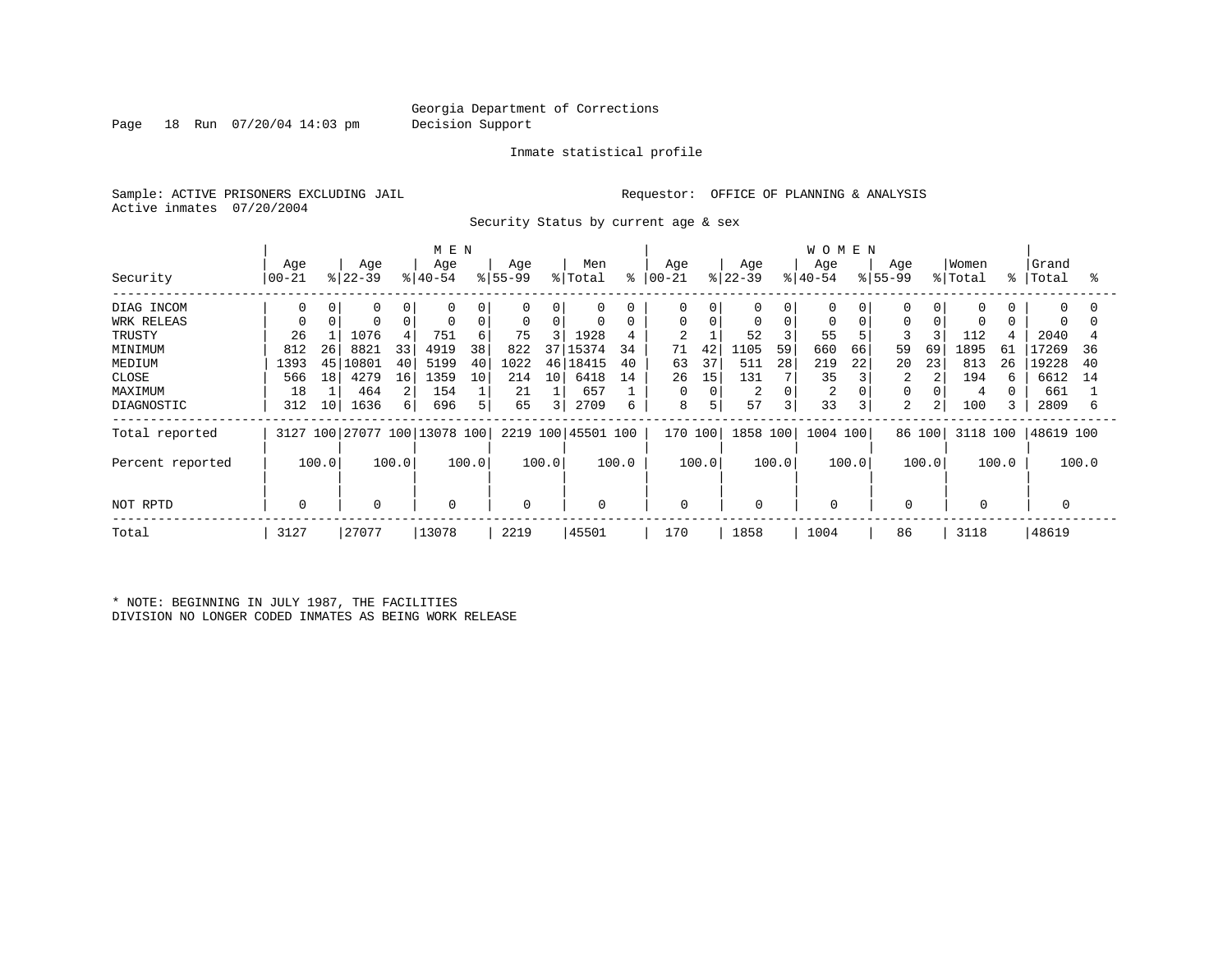Page 19 Run 07/20/04 14:03 pm Decision Support

#### Inmate statistical profile

Sample: ACTIVE PRISONERS EXCLUDING JAIL **Requestor:** OFFICE OF PLANNING & ANALYSIS Active inmates 07/20/2004

Number Of Sentences by current age & sex

|                     |                  |       |                  |       | M E N                        |       |                  |       |                    |       |                      |       |                  |                | <b>WOMEN</b>     |       |                  |        |                  |       |                    |       |
|---------------------|------------------|-------|------------------|-------|------------------------------|-------|------------------|-------|--------------------|-------|----------------------|-------|------------------|----------------|------------------|-------|------------------|--------|------------------|-------|--------------------|-------|
| Number Of Sentences | Age<br>$ 00-21 $ |       | Age<br>$ 22-39 $ |       | Age<br>$ 40-54 $             |       | Age<br>$8 55-99$ |       | Men<br>% Total     |       | Age<br>$8   00 - 21$ |       | Age<br>$ 22-39 $ |                | Age<br>$ 40-54 $ |       | Age<br>$ 55-99 $ |        | Women<br>% Total |       | Grand<br>%   Total | ႜ     |
| $_{\rm ONE}$        | 1353             | 43    | 8769             | 32    | 4285                         | 33    | 873              |       | 39 15280           | 34    | 81                   | 48    | 753              | 41             | 424              | 42    | 37               | 43     | 1295             | 42    | 16575              | -34   |
| TWO                 | 798              | 26    | 6479             | 24    | 3177                         | 24    | 537              |       | 24 10991           | 24    | 44                   | 26    | 487              | 26             | 250              | 25    | 19               | 22     | 800              | 26    | 11791              | -24   |
| THREE               | 450              | 14    | 4307             | 16    | 2039                         | 16    | 303              | 14    | 7099               | 16    | 25                   | 15    | 244              | 13             | 132              | 13    | 18               | 21     | 419              | 13    | 7518               | 15    |
| <b>FOUR</b>         | 234              |       | 2674             | 10    | 1253                         | 10    | 177              | 8     | 4338               | 10    | 8                    |       | 158              | 9 <sup>°</sup> | 78               |       | 5                | 6      | 249              | 8     | 4587               |       |
| FIVE                | 126              |       | 1745             | 6     | 765                          | 6     | 113              | 5.    | 2749               |       | 6                    |       | 91               |                | 46               |       | 2                |        | 145              |       | 2894               |       |
| MORE THAN FIVE      | 166              |       | 3103             | 11    | 1559                         | 12    | 216              | 10    | 5044               | 11    | 6                    | 4     | 125              |                | 74               |       | 5                | 6      | 210              |       | 5254 11            |       |
| Total reported      |                  |       |                  |       | 3127 100 27077 100 13078 100 |       |                  |       | 2219 100 45501 100 |       | 170 100              |       | 1858 100         |                | 1004 100         |       |                  | 86 100 | 3118 100         |       | 48619 100          |       |
| Percent reported    |                  | 100.0 |                  | 100.0 |                              | 100.0 |                  | 100.0 |                    | 100.0 |                      | 100.0 |                  | 100.0          |                  | 100.0 |                  | 100.0  |                  | 100.0 |                    | 100.0 |
| NOT REPORTED        | 0                |       | $\Omega$         |       | $\mathbf 0$                  |       | $\Omega$         |       | $\mathbf 0$        |       | $\mathbf 0$          |       | 0                |                | $\mathbf 0$      |       | $\mathbf 0$      |        |                  |       | 0                  |       |
| Total               | 3127             |       | 27077            |       | 13078                        |       | 2219             |       | 45501              |       | 170                  |       | 1858             |                | 1004             |       | 86               |        | 3118             |       | 48619              |       |
|                     |                  |       |                  |       |                              |       |                  |       |                    |       |                      |       |                  |                |                  |       |                  |        |                  |       |                    |       |
| AVG NUM SENTENCES   | 2.28             |       | 2.92             |       | 2.96                         |       | 2.68             |       | 2.88               |       | 2.08                 |       | 2.44             |                | 2.45             |       | 2.22             |        | 2.42             |       | 2.85               |       |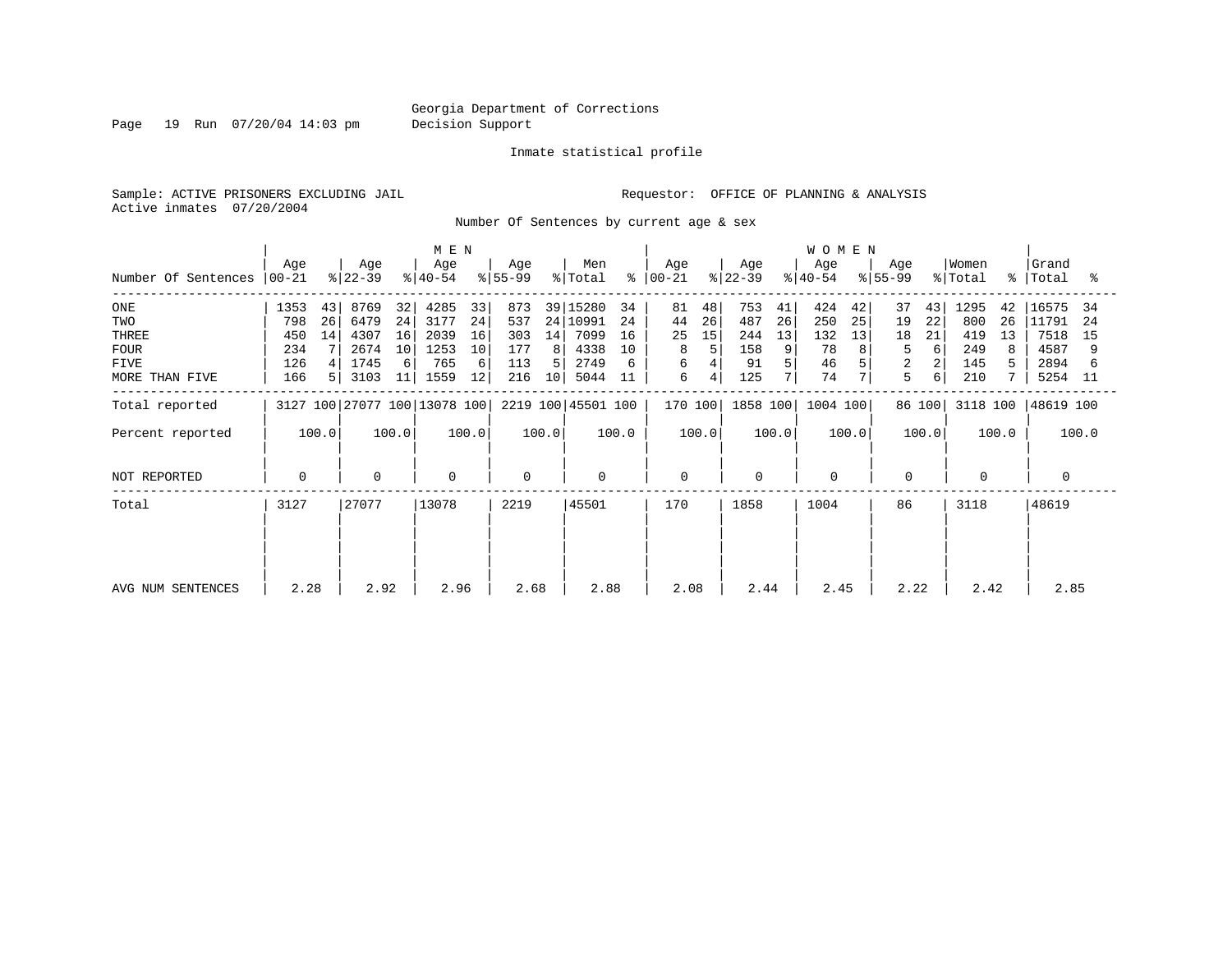Page 20 Run 07/20/04 14:03 pm Decision Support

Inmate statistical profile

Sample: ACTIVE PRISONERS EXCLUDING JAIL **Requestor:** OFFICE OF PLANNING & ANALYSIS Active inmates 07/20/2004

Number Of Disciplinaries by current age & sex

|                  | M E N            |       |                  |       |                              |       |                  |       |                    |       |                      |       | WOMEN            |                |                  |       |                  |        |                              |       |                    |       |
|------------------|------------------|-------|------------------|-------|------------------------------|-------|------------------|-------|--------------------|-------|----------------------|-------|------------------|----------------|------------------|-------|------------------|--------|------------------------------|-------|--------------------|-------|
| Disciplinaries   | Age<br>$00 - 21$ |       | Age<br>$ 22-39 $ |       | Age<br>$ 40-54 $             |       | Age<br>$ 55-99 $ |       | Men<br>% Total     |       | Age<br>$8   00 - 21$ |       | Age<br>$ 22-39 $ |                | Age<br>$ 40-54 $ |       | Age<br>$ 55-99 $ |        | Women<br>$\frac{1}{2}$ Total |       | Grand<br>%   Total | ႜ     |
| ZERO             | 1170             | 37    | 8888             | 33    | 5506                         | 42    | 988              | 45    | 16552              | 36    | 79                   | 46    | 913              | 49             | 594              | 59    | 54               | 63     | 1640                         | 53    | 18192              | 37    |
| ONE              | 405              | 13    | 3568             | 13    | 1847                         | 14    | 404              | 18    | 6224               | 14    | 29                   | 17    | 249              | 13             | 130              | 13    | 12               | 14     | 420                          | 13    | 6644               | 14    |
| TWO              | 285              | 9     | 2164             | 8     | 1125                         | 9     | 192              | 9     | 3766               | 8     | 14                   | 8     | 155              | 8 <sup>1</sup> | 69               |       | 7                | 8      | 245                          | 8     | 4011               | 8     |
| THREE            | 202              |       | 1544             | 6     | 740                          | 6     | 135              | 6     | 2621               |       | 8                    |       | 107              |                | 45               |       |                  |        | 162                          | 5.    | 2783               |       |
| <b>FOUR</b>      | 137              |       | 1258             |       | 530                          |       | 83               | 4     | 2008               |       | 6                    |       | 65               |                | 34               |       | $\overline{2}$   |        | 107                          |       | 2115               |       |
| <b>FIVE</b>      | 109              |       | 954              |       | 417                          |       | 68               |       | 1548               |       | 4                    |       | 64               |                | 18               |       |                  |        | 87                           |       | 1635               |       |
| MORE THAN FIVE   | 819              | 26    | 8695             | 32    | 2912                         | 22    | 349              | 16    | 12775              | 28    | 30                   | 18    | 305              | 16             | 114              | 11    | 8                | 9      | 457                          | 15    | 13232              | -27   |
| Total reported   |                  |       |                  |       | 3127 100 27071 100 13077 100 |       |                  |       | 2219 100 45494 100 |       | 170 100              |       | 1858 100         |                | 1004 100         |       |                  | 86 100 | 3118 100                     |       | 48612 100          |       |
| Percent reported |                  | 100.0 |                  | 100.0 |                              | 100.0 |                  | 100.0 |                    | 100.0 |                      | 100.0 |                  | 100.0          |                  | 100.0 |                  | 100.0  |                              | 100.0 |                    | 100.0 |
| NOT REPORTED     | 0                |       | 6                |       |                              |       | $\Omega$         |       | 7                  |       | $\mathbf 0$          |       | $\mathbf 0$      |                | $\mathbf 0$      |       | $\mathbf 0$      |        | $\mathbf 0$                  |       |                    |       |
| Total            | 3127             |       | 27077            |       | 13078                        |       | 2219             |       | 45501              |       | 170                  |       | 1858             |                | 1004             |       | 86               |        | 3118                         |       | 48619              |       |
|                  |                  |       |                  |       |                              |       |                  |       |                    |       |                      |       |                  |                |                  |       |                  |        |                              |       |                    |       |
|                  |                  |       |                  |       |                              |       |                  |       |                    |       |                      |       |                  |                |                  |       |                  |        |                              |       |                    |       |
| AVG NUM DISCIP   | 4.67             |       | 6.95             |       | 5.03                         |       | 3.59             |       | 6.08               |       | 2.77                 |       | 3.39             |                | 2.59             |       | 2.15             |        | 3.07                         |       | 5.88               |       |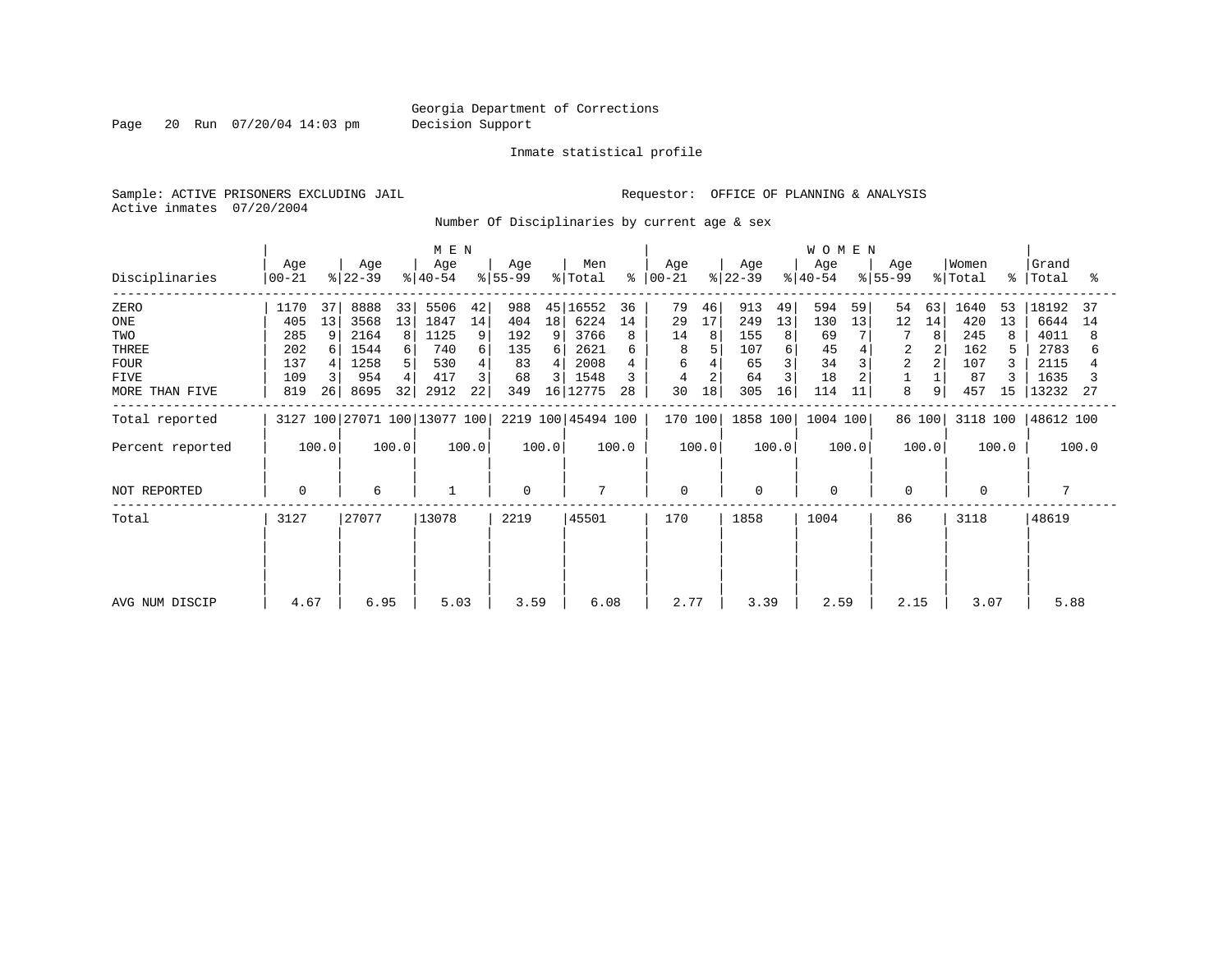Page 21 Run 07/20/04 14:03 pm Decision Support

Inmate statistical profile

Active inmates 07/20/2004

Sample: ACTIVE PRISONERS EXCLUDING JAIL **Requestor:** OFFICE OF PLANNING & ANALYSIS

Number Of Escapes by current age & sex

|                  |                            |                         | M E N                        |                  |                    |                         |                  | <b>WOMEN</b>     |                         |                            |                         |
|------------------|----------------------------|-------------------------|------------------------------|------------------|--------------------|-------------------------|------------------|------------------|-------------------------|----------------------------|-------------------------|
| Escapes          | Age<br>$00 - 21$           | Age<br>$ 22-39 $        | Age<br>$ 40-54 $             | Age<br>$ 55-99 $ | Men<br>% Total     | Age<br>$8   00 - 21$    | Age<br>$ 22-39 $ | Age<br>$ 40-54 $ | Age<br>$ 55-99 $        | Women<br>% Total           | Grand<br>%   Total<br>° |
| ZERO             | 3121 100 26938             |                         | 99 12942<br>99               | 2182<br>98       | 45183<br>99        | 170 100                 | 1856 100 1002    | 100              | 86 100                  | 3114 100                   | 48297<br>99             |
| ONE              | $\Omega$<br>h              | 137                     | 119<br>$\mathbf{1}$          | 28               | 290                | 0<br>0                  | 2<br>$\Omega$    | 2                | $\Omega$<br>$\Omega$    | $\overline{4}$<br>$\Omega$ | 294                     |
| TWO              |                            | $\overline{2}$          | 14<br>0                      | 0<br>6           | 22<br>$\Omega$     | 0<br>$\Omega$           | 0                | $\Omega$         |                         | 0                          | 22                      |
| THREE            | 0                          |                         |                              | 2<br>0           | 5                  | 0<br>0                  | 0                | 0                |                         | $\mathbf 0$                | 5                       |
| <b>FOUR</b>      | $\Omega$                   |                         | $\Omega$                     | 0                |                    | $\Omega$                |                  | $\Omega$         |                         | $\mathbf 0$                |                         |
| FIVE             | $\Omega$                   | $\Omega$                | $\Omega$                     | 0<br>$\mathbf 0$ | $\mathbf 0$<br>0   | $\mathbf 0$<br>$\Omega$ | 0<br>$\Omega$    | $\Omega$         |                         | 0                          | 0                       |
| MORE THAN FIVE   | $\mathbf 0$<br>$\mathbf 0$ | $\mathbf 0$<br>$\Omega$ | $\mathbf 0$<br>0             | 0<br>0           | $\mathbf 0$<br>0   | 0<br>0                  | 0<br>$\Omega$    | $\mathbf 0$      | $\Omega$<br>$\mathbf 0$ | 0                          | $\Omega$                |
| Total reported   |                            |                         | 3127 100 27077 100 13078 100 |                  | 2219 100 45501 100 | 170 100                 | 1858 100         | 1004 100         | 86 100                  | 3118 100                   | 48619 100               |
| Percent reported | 100.0                      | 100.0                   | 100.0                        | 100.0            | 100.0              | 100.0                   | 100.0            | 100.0            | 100.0                   | 100.0                      | 100.0                   |
| NOT REPORTED     | $\Omega$                   | 0                       | 0                            | $\Omega$         | $\Omega$           | $\mathbf 0$             | $\Omega$         | $\mathbf 0$      | 0                       | $\Omega$                   | $\Omega$                |
| Total            | 3127                       | 27077                   | 13078                        | 2219             | 45501              | 170                     | 1858             | 1004             | 86                      | 3118                       | 48619                   |
|                  |                            |                         |                              |                  |                    |                         |                  |                  |                         |                            |                         |
|                  |                            |                         |                              |                  |                    |                         |                  |                  |                         |                            |                         |
| AVG NUM ESCAPES  | .00                        | .01                     | .01                          | .02              | .01                | .00                     | .00              | .00.             | .00                     | .00                        | .01                     |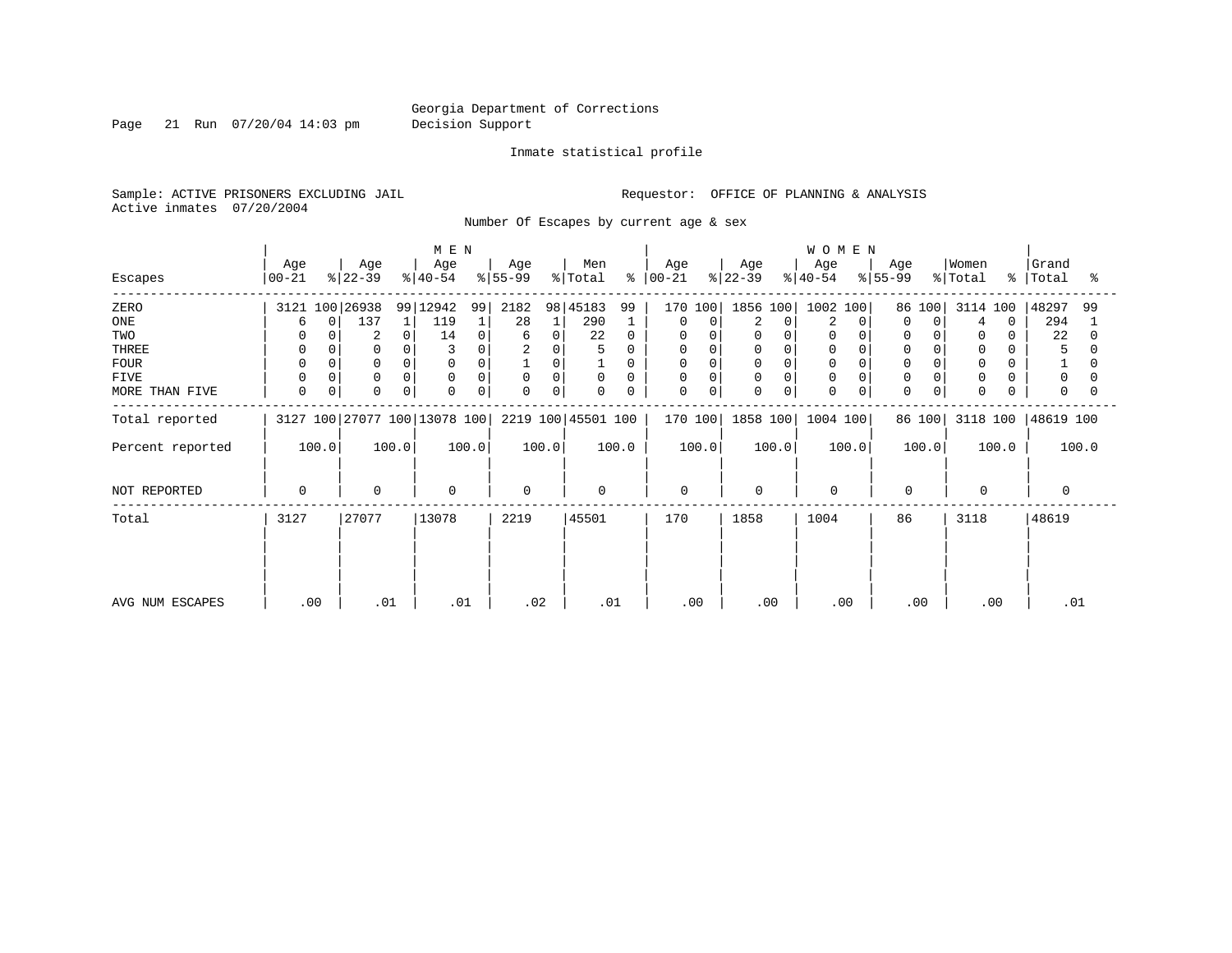Page 22 Run 07/20/04 14:03 pm Decision Support

Inmate statistical profile

Active inmates 07/20/2004

Sample: ACTIVE PRISONERS EXCLUDING JAIL **Requestor:** OFFICE OF PLANNING & ANALYSIS

Number Of Prior Georgia Incarcerations \* by current age & sex

|                                              | M E N                 |             |                                    |                     |                              |                      |                           |          |                                  | W O M E N           |                    |         |                          |               |                         |                |                                 |          |                           |               |                               |                     |
|----------------------------------------------|-----------------------|-------------|------------------------------------|---------------------|------------------------------|----------------------|---------------------------|----------|----------------------------------|---------------------|--------------------|---------|--------------------------|---------------|-------------------------|----------------|---------------------------------|----------|---------------------------|---------------|-------------------------------|---------------------|
| Prior Incarcerations 00-21                   | Age                   |             | Age<br>$ 22-39 $                   |                     | Age<br>$ 40-54 $             |                      | Age<br>$ 55-99 $          |          | Men<br>$\frac{1}{2}$ Total       | န္                  | Age<br>$ 00-21 $   |         | Age<br>$ 22-39 $         |               | Age<br>$ 40-54 $        |                | Age<br>$ 55-99 $                |          | Women<br>% Total          | $\approx$ 1   | Grand<br>Total                | ႜ                   |
| ZERO<br>ONE<br>TWO<br>THREE                  | 2934<br>184<br>9<br>0 | 6<br>$\cap$ | 94   16431<br>5196<br>2705<br>1454 | 61<br>19<br>10<br>5 | 5300<br>2331<br>1648<br>1287 | 41<br>18<br>13<br>10 | 1208<br>402<br>238<br>159 | 18<br>11 | 54 25873<br>8113<br>4600<br>2900 | 57<br>18<br>10<br>6 | 164<br>6<br>0<br>0 | 96<br>4 | 1301<br>284<br>145<br>67 | 70<br>15<br>8 | 544<br>169<br>107<br>66 | 54<br>17<br>11 | 64<br>11<br>3<br>$\overline{2}$ | 74<br>13 | 2073<br>470<br>255<br>135 | 66<br>15<br>8 | 27946<br>8583<br>4855<br>3035 | 57<br>18<br>10<br>6 |
| <b>FOUR</b><br><b>FIVE</b><br>MORE THAN FIVE | 0<br>0<br>0           | 0<br>0      | 738<br>328<br>225                  | 3                   | 955<br>645<br>912            | 7<br>5<br>7          | 94<br>50<br>68            | 4<br>3   | 1787<br>1023<br>1205             | 3                   | 0<br>0<br>0        | 0       | 33<br>15<br>13           |               | 49<br>26<br>43          |                | 4                               | 5        | 83<br>42<br>60            | 2             | 1870<br>1065<br>1265          | 3                   |
| Total reported                               |                       |             |                                    |                     | 3127 100 27077 100 13078 100 |                      |                           |          | 2219 100 45501 100               |                     | 170 100            |         | 1858 100                 |               | 1004 100                |                |                                 | 86 100   | 3118 100                  |               | 48619 100                     |                     |
| Percent reported                             |                       | 100.0       |                                    | 100.0               |                              | 100.0                |                           | 100.0    |                                  | 100.0               |                    | 100.0   |                          | 100.0         |                         | 100.0          |                                 | 100.0    |                           | 100.0         |                               | 100.0               |
| NOT REPORTED                                 | $\mathbf 0$           |             | $\mathbf 0$                        |                     | $\mathbf 0$                  |                      | $\Omega$                  |          | 0                                |                     | $\mathbf 0$        |         | $\mathbf 0$              |               | $\Omega$                |                | 0                               |          | $\Omega$                  |               | $\Omega$                      |                     |
| Total                                        | 3127                  |             | 27077                              |                     | 13078                        |                      | 2219                      |          | 45501                            |                     | 170                |         | 1858                     |               | 1004                    |                | 86                              |          | 3118                      |               | 48619                         |                     |
| AVG # INCARCERATIONS                         | .06                   |             | .78                                |                     | 1.75                         |                      | 1.12                      |          | 1.02                             |                     | .04                |         | .57                      |               | 1.22                    |                | .76                             |          |                           | .76           | 1.01                          |                     |

\* This data counts a parole revocation on an existing sentenCE AS A prior incarceration. Also, this data counts, for any cohort of inmates, the total number of Georgia incarcerations the inmate has had during his entire criminal career. For example, if an inmate was admitted to prison first in FY72, and then re-admitted in FY79 and FY85, he had two prior incarcerations before the FY85 admission. This inmate's records show two prior incarcerations in all three of his records since he has had two prior incarcerations in his criminal career. If the cohort of FY72 admissions is selected for analysis, two prior incarcerations will be listed for this inmate even though in FY72, he had no prior incarcerations.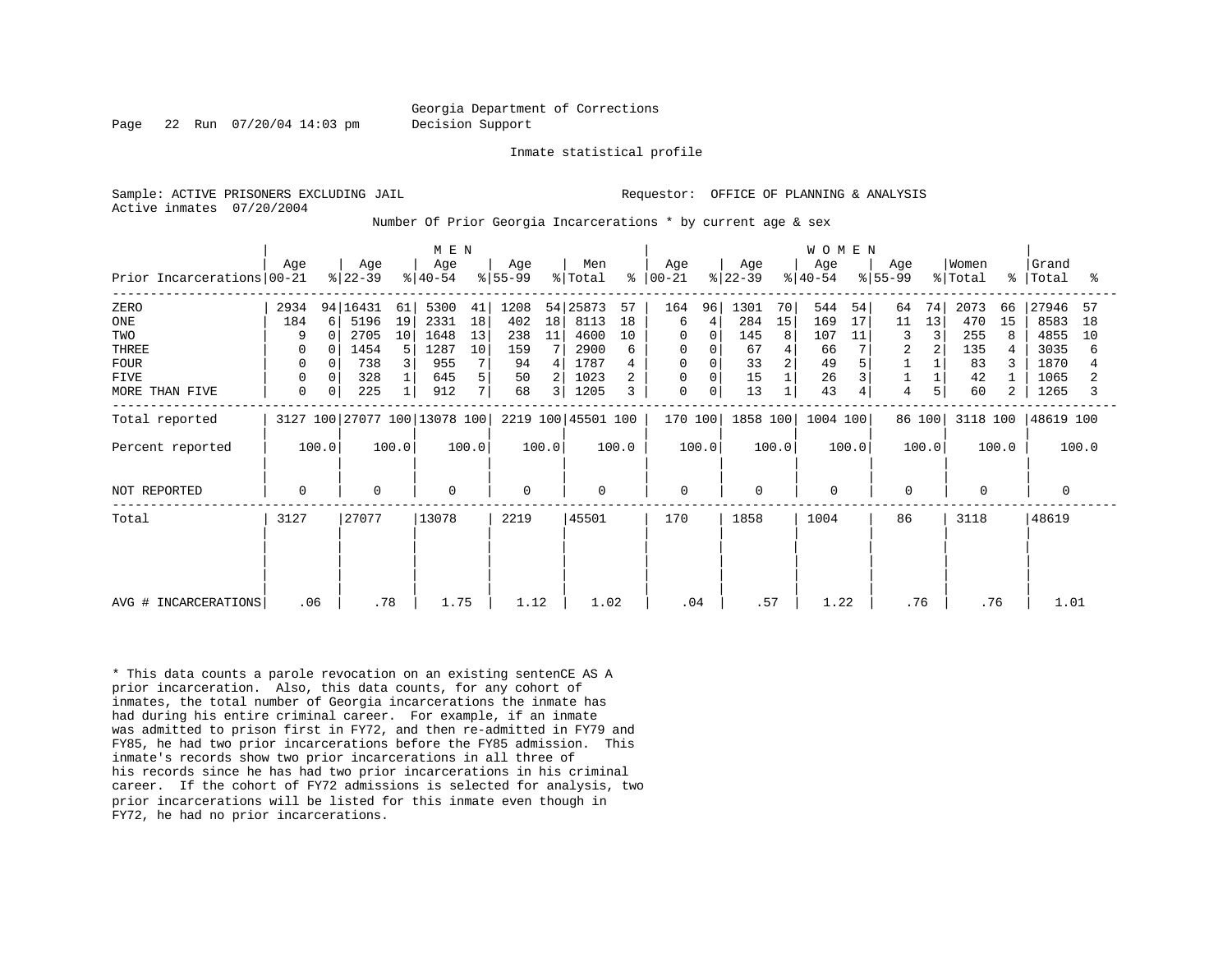Page 23 Run 07/20/04 14:03 pm Decision Support

#### Inmate statistical profile

Sample: ACTIVE PRISONERS EXCLUDING JAIL **Requestor:** OFFICE OF PLANNING & ANALYSIS Active inmates 07/20/2004

Number Of Transfers by current age & sex

|                   | M E N            |                |                  |       |                              |       |                  |       |                    |       |                      |                |                  | <b>WOMEN</b> |                  |       |                  |        |                  |       |                   |       |
|-------------------|------------------|----------------|------------------|-------|------------------------------|-------|------------------|-------|--------------------|-------|----------------------|----------------|------------------|--------------|------------------|-------|------------------|--------|------------------|-------|-------------------|-------|
| Transfers         | Age<br>$ 00-21 $ |                | Age<br>$ 22-39 $ |       | Age<br>$ 40-54 $             |       | Age<br>$8 55-99$ |       | Men<br>% Total     |       | Age<br>$8   00 - 21$ |                | Age<br>$ 22-39 $ |              | Age<br>$8 40-54$ |       | Age<br>$ 55-99 $ |        | Women<br>% Total |       | Grand<br>%  Total | ႜ     |
|                   |                  |                |                  |       |                              |       |                  |       |                    |       |                      |                |                  |              |                  |       |                  |        |                  |       |                   |       |
| ZERO              | 728              | 23             | 2456             | 9     | 1090                         | 8     | 104              | 5     | 4378               | 10    | 32                   | 19             | 310              | 17           | 194              | 19    | 11               | 13     | 547              | 18    | 4925              | 10    |
| ONE               | 1559             | 50             | 10641            | 39    | 4876                         | 37    | 831              | 37    | 17907              | 39    | 120                  | 71             | 1072             | 58           | 530              | 53    | 41               | 48     | 1763             | 57    | 19670             | 40    |
| TWO               | 539              | 17             | 5772             | 21    | 2406                         | 18    | 428              | 19    | 9145               | 20    | 15                   | 9 <sup>1</sup> | 297              | 16           | 141              | 14    | 15               | 17     | 468              | 15    | 9613              | -20   |
| THREE             | 197              | 6              | 3361             | 12    | 1443                         | 11    | 242              | 11    | 5243               | 12    |                      |                | 93               | 5            | 70               |       | 9                | 10     | 174              | 6     | 5417              | 11    |
| <b>FOUR</b>       | 61               | 2 <sub>1</sub> | 1818             |       | 969                          |       | 183              | 8     | 3031               |       | 0                    | 0              | 41               |              | 23               |       |                  |        | 67               |       | 3098              | 6     |
| <b>FIVE</b>       | 25               |                | 1097             |       | 647                          |       | 109              | 5     | 1878               | 4     |                      |                | 23               |              | 21               |       |                  |        | 50               |       | 1928              |       |
| MORE THAN FIVE    | 18               |                | 1932             |       | 1647                         | 13    | 322              | 15    | 3919               | 9     | 0                    | 0              | 22               |              | 25               | 2     | $\overline{2}$   |        | 49               |       | 3968              | 8     |
| Total reported    |                  |                |                  |       | 3127 100 27077 100 13078 100 |       |                  |       | 2219 100 45501 100 |       | 170 100              |                | 1858 100         |              | 1004 100         |       |                  | 86 100 | 3118 100         |       | 48619 100         |       |
| Percent reported  |                  | 100.0          |                  | 100.0 |                              | 100.0 |                  | 100.0 |                    | 100.0 |                      | 100.0          |                  | 100.0        |                  | 100.0 |                  | 100.0  |                  | 100.0 |                   | 100.0 |
| NOT REPORTED      | $\Omega$         |                | $\mathbf{0}$     |       | $\mathbf 0$                  |       | $\mathbf 0$      |       | $\Omega$           |       | $\mathbf 0$          |                | 0                |              | $\mathbf 0$      |       | $\mathbf 0$      |        | $\mathbf 0$      |       | $\Omega$          |       |
|                   |                  |                |                  |       |                              |       |                  |       |                    |       |                      |                |                  |              |                  |       |                  |        |                  |       |                   |       |
| Total             | 3127             |                | 27077            |       | 13078                        |       | 2219             |       | 45501              |       | 170                  |                | 1858             |              | 1004             |       | 86               |        | 3118             |       | 48619             |       |
|                   |                  |                |                  |       |                              |       |                  |       |                    |       |                      |                |                  |              |                  |       |                  |        |                  |       |                   |       |
|                   |                  |                |                  |       |                              |       |                  |       |                    |       |                      |                |                  |              |                  |       |                  |        |                  |       |                   |       |
|                   |                  |                |                  |       |                              |       |                  |       |                    |       |                      |                |                  |              |                  |       |                  |        |                  |       |                   |       |
|                   |                  |                |                  |       |                              |       |                  |       |                    |       |                      |                |                  |              |                  |       |                  |        |                  |       |                   |       |
|                   |                  |                |                  |       |                              |       |                  |       |                    |       |                      |                |                  |              |                  |       |                  |        |                  |       |                   |       |
| AVG NUM TRANSFERS | 1.20             |                | 2.24             |       | 2.72                         |       | 2.95             |       | 2.34               |       | .95                  |                | 1.28             |              | 1.41             |       | 1.73             |        | 1.31             |       | 2.28              |       |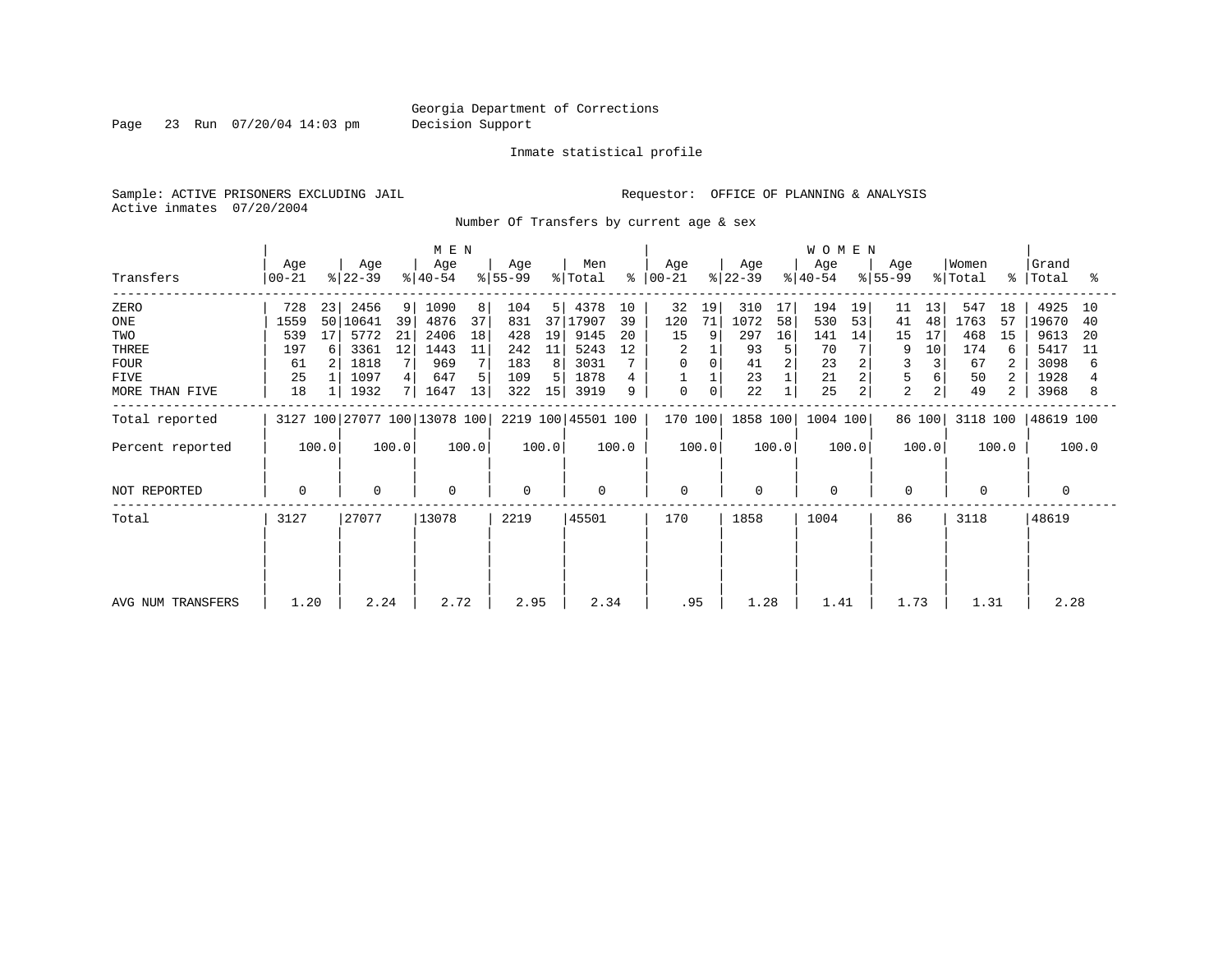Page 24 Run 07/20/04 14:03 pm Decision Support

#### Inmate statistical profile

Sample: ACTIVE PRISONERS EXCLUDING JAIL **Requestor:** OFFICE OF PLANNING & ANALYSIS Active inmates 07/20/2004

County Of Conviction by current age & sex

|                            |                |              |           |              | M E N       |                |                |                |         |                |                |                |                |              | <b>WOMEN</b>   |                |                |                |                |                |       |              |
|----------------------------|----------------|--------------|-----------|--------------|-------------|----------------|----------------|----------------|---------|----------------|----------------|----------------|----------------|--------------|----------------|----------------|----------------|----------------|----------------|----------------|-------|--------------|
|                            | Age            |              | Age       |              | Age         |                | Age            |                | Men     |                | Age            |                | Age            |              | Age            |                | Aqe            |                | Women          |                | Grand |              |
| County Of Conviction 00-21 |                |              | $8 22-39$ |              | $8140 - 54$ |                | $8155 - 99$    |                | % Total | ి              | $00 - 21$      |                | $ 22-39$       |              | $8140 - 54$    |                | $8 55-99$      |                | % Total        | နွ             | Total | ႜ            |
| Appling                    | 2              | 0            | 53        | 0            | 20          | 0              | 10             | 0              | 85      | $\mathbf 0$    | 0              | 0              | 5              | 0            | 1              | 0              | $\Omega$       | 0              | 6              | 0              | 91    | <sup>0</sup> |
| Atkinson                   | $\overline{2}$ | $\mathbf 0$  | 19        | $\mathbf 0$  | 13          | 0              | 3              | $\mathbf 0$    | 37      | $\Omega$       | $\Omega$       | $\mathbf 0$    | $\mathbf{1}$   | $\mathbf 0$  | $\mathbf{1}$   | 0              | $\mathbf 0$    | $\Omega$       | $\overline{2}$ | $\Omega$       | 39    | $\Omega$     |
| Bacon                      | 4              | $\mathbf 0$  | 34        | $\mathbf 0$  | 20          | 0              | $\Omega$       | $\mathbf 0$    | 58      | $\Omega$       | 0              | $\mathbf 0$    | 0              | $\Omega$     | $\mathbf{1}$   | $\Omega$       | $\mathbf 0$    | $\Omega$       | $\mathbf{1}$   | $\Omega$       | 59    | $\Omega$     |
| Baker                      | $\overline{2}$ | $\mathbf 0$  | 11        | $\mathsf 0$  | 6           | 0              |                | $\mathbf 0$    | 20      | $\Omega$       | 0              | $\mathbf 0$    | $\overline{2}$ | $\Omega$     | $\mathbf 0$    | $\Omega$       | $\Omega$       | $\cap$         | $\overline{2}$ | $\Omega$       | 22    |              |
| Baldwin                    | 34             | $\mathbf{1}$ | 211       | $\mathbf{1}$ | 97          | $\mathbf{1}$   | 9              | $\Omega$       | 351     | 1              | $\overline{a}$ | $\mathbf{1}$   | 23             | $\mathbf{1}$ | 7              | $\overline{1}$ | $\Omega$       | $\Omega$       | 32             | $\mathbf 1$    | 383   |              |
| Banks                      | 7              | $\Omega$     | 43        | $\mathbf 0$  | 21          | 0              | 7              | $\Omega$       | 78      | $\Omega$       | 0              | $\mathbf 0$    | 4              | $\Omega$     | 3              | $\Omega$       | $\mathbf 0$    | $\Omega$       | 7              | $\Omega$       | 85    |              |
| Barrow                     | 12             | $\mathbf 0$  | 98        | $\mathbf 0$  | 69          | $\mathbf{1}$   | 17             | $\mathbf 1$    | 196     | $\Omega$       | 0              | $\mathbf 0$    | 7              | $\Omega$     | 3              | $\mathbf 0$    | $\mathbf{1}$   | $\mathbf{1}$   | 11             | 0              | 207   |              |
| Bartow                     | 25             | $\mathbf 1$  | 250       | $\mathbf{1}$ | 137         | $\mathbf{1}$   | 34             | $\overline{2}$ | 446     | 1              | $\mathbf{1}$   | $\mathbf{1}$   | 34             | 2            | 8              | $\mathbf{1}$   | $\Omega$       | $\Omega$       | 43             | $\mathbf{1}$   | 489   |              |
| Ben Hill                   | 12             | $\mathbf 0$  | 114       | 0            | 64          | 0              | 11             | $\mathbf 0$    | 201     | 0              | 3              | $\overline{2}$ | 11             | $\mathbf{1}$ | 4              | $\Omega$       | $\mathbf 0$    | $\Omega$       | 18             | 1              | 219   | U            |
| Berrien                    | 6              | 0            | 58        | 0            | 26          | 0              | 5              | $\mathbf 0$    | 95      | 0              | $\mathbf{1}$   | $\mathbf{1}$   | 6              | $\mathbf 0$  | $\mathbf{1}$   | $\bigcap$      | 1              | 1              | 9              | 0              | 104   |              |
| Bibb                       | 61             | 2            | 518       | 2            | 309         | $\overline{a}$ | 53             | $\overline{2}$ | 941     | $\overline{2}$ | 3              | 2              | 25             | $\mathbf 1$  | 20             | $\overline{a}$ | 3              | 3              | 51             | $\overline{a}$ | 992   |              |
| Bleckley                   | 6              | $\Omega$     | 83        | $\Omega$     | 29          | $\Omega$       | 3              | $\Omega$       | 121     | $\Omega$       | $\Omega$       | $\Omega$       | $\overline{2}$ | $\Omega$     | $\overline{2}$ | $\Omega$       | $\mathbf{1}$   | $\mathbf{1}$   | 5              | $\Omega$       | 126   |              |
| Brantley                   | 3              | $\mathbf 0$  | 21        | $\mathbf 0$  | 12          | $\Omega$       | 7              | $\mathbf 0$    | 43      | $\Omega$       | $\mathbf{1}$   | $\mathbf{1}$   | $\mathbf{1}$   | $\Omega$     | $\mathbf{1}$   | $\Omega$       | $\overline{1}$ | $\mathbf{1}$   | $\overline{4}$ | $\Omega$       | 47    |              |
| Brooks                     | 3              | $\mathbf 0$  | 53        | $\mathbf 0$  | 17          | 0              | 6              | $\Omega$       | 79      | $\Omega$       | 0              | $\mathbf 0$    | $\mathbf{1}$   | $\Omega$     | $\mathbf 0$    | $\Omega$       | $\Omega$       | $\Omega$       | $\mathbf{1}$   | $\Omega$       | 80    |              |
| Bryan                      | 7              | $\mathbf 0$  | 37        | $\mathbf 0$  | 32          | 0              | 6              | $\mathbf 0$    | 82      | $\Omega$       | 0              | $\mathbf 0$    | $\mathbf{1}$   | $\Omega$     | $\mathbf{1}$   | $\Omega$       | $\mathbf{1}$   | $\mathbf{1}$   | 3              | $\Omega$       | 85    |              |
| Bulloch                    | 36             | 1            | 242       | 1            | 86          | $\mathbf{1}$   | 17             | $\mathbf{1}$   | 381     |                | 1              | $\mathbf{1}$   | 21             | $\mathbf{1}$ | 12             |                | 3              | 3              | 37             | $\mathbf{1}$   | 418   |              |
| Burke                      | 20             | $\mathbf 1$  | 110       | 0            | 53          | $\Omega$       | 7              | $\Omega$       | 190     | $\Omega$       | 0              | $\Omega$       | 2              | $\Omega$     | 3              | $\Omega$       | $\overline{2}$ | 2              | 7              | $\Omega$       | 197   | ∩            |
| <b>Butts</b>               | 10             | $\mathbf 0$  | 69        | $\mathbf 0$  | 36          | 0              | 7              | $\mathbf 0$    | 122     | 0              | $\mathbf{1}$   | $\mathbf{1}$   | 6              | $\Omega$     | $\overline{3}$ | $\Omega$       | $\mathbf 0$    | $\Omega$       | 10             | $\Omega$       | 132   |              |
| Calhoun                    | 4              | 0            | 21        | 0            | 10          | 0              | $\mathbf{1}$   | 0              | 36      | 0              | 0              | $\mathbf 0$    | 2              | $\Omega$     | $\mathbf{1}$   | $\Omega$       | $\Omega$       | 0              | 3              | $\mathbf 0$    | 39    |              |
| Camden                     | 4              | 0            | 71        | $\mathbf 0$  | 33          | $\Omega$       | $\overline{2}$ | $\mathbf 0$    | 110     | $\Omega$       | 0              | $\mathbf 0$    | 3              | $\Omega$     | $\mathbf{1}$   | $\Omega$       | $\mathbf{1}$   | 1              | 5              | $\Omega$       | 115   |              |
| Candler                    | 9              | $\mathbf 0$  | 47        | 0            | 17          | 0              | 0              | $\mathbf 0$    | 73      | 0              | 0              | $\mathbf 0$    | $\overline{2}$ | $\Omega$     | $\mathbf{1}$   | $\Omega$       | $\Omega$       | 0              | 3              | 0              | 76    |              |
| Carroll                    | 35             | $\mathbf{1}$ | 293       | $\mathbf 1$  | 133         | $\mathbf{1}$   | 38             | $\overline{2}$ | 499     | 1              | $\mathbf{1}$   | $\mathbf{1}$   | 27             | $\mathbf 1$  | 10             | $\mathbf{1}$   | $\mathbf{1}$   | $\mathbf{1}$   | 39             | $\mathbf 1$    | 538   |              |
| Catoosa                    | 15             | $\Omega$     | 136       | $\mathbf{1}$ | 62          | $\Omega$       | 21             | $\mathbf{1}$   | 234     | 1              | $\mathbf{1}$   | $\mathbf{1}$   | 22             | $\mathbf{1}$ | 9              | $\mathbf{1}$   | $\Omega$       | $\Omega$       | 32             | $\mathbf{1}$   | 266   |              |
| Charlton                   | 3              | 0            | 41        | 0            | 22          | 0              | $\overline{2}$ | $\Omega$       | 68      | $\Omega$       | 0              | $\mathbf 0$    | 2              | $\Omega$     | $\overline{2}$ | $\Omega$       | $\mathbf 0$    | 0              | $\overline{4}$ | $\Omega$       | 72    |              |
| Chatham                    | 209            | 7            | 1403      | 5            | 593         | 5              | 78             | $\overline{4}$ | 2283    | 5              | 9              | 5              | 88             | 5            | 49             | 5              | $\overline{c}$ | 2              | 148            | 5              | 2431  |              |
| Chattahoochee              | 2              | $\mathbf 0$  | 20        | $\mathbf 0$  | 5           | 0              | $\mathbf 0$    | $\mathbf 0$    | 27      | $\Omega$       | 0              | $\mathbf 0$    | 0              | $\Omega$     | $\mathbf 0$    | $\Omega$       | $\Omega$       | 0              | $\mathbf 0$    | $\Omega$       | 27    |              |
| Chattooga                  | 8              | $\mathbf 0$  | 114       | 0            | 72          | 1              | 11             | $\mathbf 0$    | 205     | 0              | $\overline{2}$ | $\mathbf{1}$   | 9              | $\Omega$     | 9              | -1             | 1              | 1              | 21             | 1              | 226   |              |
| Cherokee                   | 25             | 1            | 287       | 1            | 192         | $\mathbf 1$    | 36             | $\overline{2}$ | 540     | 1              | 3              | $\overline{2}$ | 40             | 2            | 13             | $\mathbf{1}$   | 1              | $\mathbf{1}$   | 57             | $\overline{2}$ | 597   |              |
| Clarke                     | 21             | $\mathbf 1$  | 331       | $\mathbf 1$  | 139         | $\mathbf{1}$   | 20             | $\mathbf{1}$   | 511     | 1              | $\mathbf{1}$   | $\mathbf{1}$   | 18             | $\mathbf{1}$ | 10             | $\mathbf{1}$   | $\mathbf{1}$   | $\mathbf{1}$   | 30             | $\mathbf 1$    | 541   |              |
| Clay                       | $\mathbf{1}$   | 0            | 18        | $\mathbf 0$  | 10          | 0              | $\mathbf{1}$   | $\mathbf 0$    | 30      | 0              | 0              | $\mathbf 0$    | 3              | $\mathbf 0$  | $\mathbf 0$    | $\Omega$       | $\mathbf 0$    | 0              | 3              | $\mathbf 0$    | 33    |              |
| Clayton                    | 177            | 6            | 1057      | 4            | 451         | 3              | 62             | 3              | 1747    | 4              | 11             | 6              | 89             | 5            | 27             | 3              | $\overline{2}$ | $\overline{2}$ | 129            | 4              | 1876  |              |
| Clinch                     | $\Omega$       | $\Omega$     | 34        | $\Omega$     | 13          | $\Omega$       | $\mathbf{1}$   | $\Omega$       | 48      | $\Omega$       | $\mathbf 0$    | $\mathbf 0$    | 2              | $\Omega$     | $\Omega$       | $\Omega$       | $\Omega$       | $\Omega$       | 2              | $\Omega$       | 50    |              |
| Cobb                       | 177            | 6            | 1337      | 5            | 674         | 5              | 97             | $\overline{4}$ | 2285    | 5              | 5              | 3              | 118            | 6            | 73             | 7              | 5              | 6              | 201            | 6              | 2486  |              |
| Coffee                     | 13             | $\Omega$     | 159       | $\mathbf{1}$ | 68          | $\mathbf{1}$   | 9              | $\Omega$       | 249     | $\mathbf{1}$   | 0              | $\Omega$       | 18             | $\mathbf{1}$ | 5              | $\Omega$       | $\mathbf{1}$   | $\mathbf 1$    | 24             | $\mathbf 1$    | 273   |              |
| Colquit                    | 24             | 1            | 152       | $\mathbf{1}$ | 80          | $\mathbf{1}$   | 22             | $\mathbf{1}$   | 278     | 1              | 0              | $\mathbf 0$    | 8              | $\Omega$     | $\overline{4}$ | $\Omega$       | $\mathbf{1}$   | $\mathbf{1}$   | 13             | $\Omega$       | 291   |              |
| Columbia                   | 19             | $\mathbf 1$  | 145       | $\mathbf 1$  | 69          | $\mathbf{1}$   | 11             | $\mathbf 0$    | 244     | 1              | 3              | 2              | 12             | $\mathbf 1$  | 13             | 1              | $\Omega$       | 0              | 28             | 1              | 272   |              |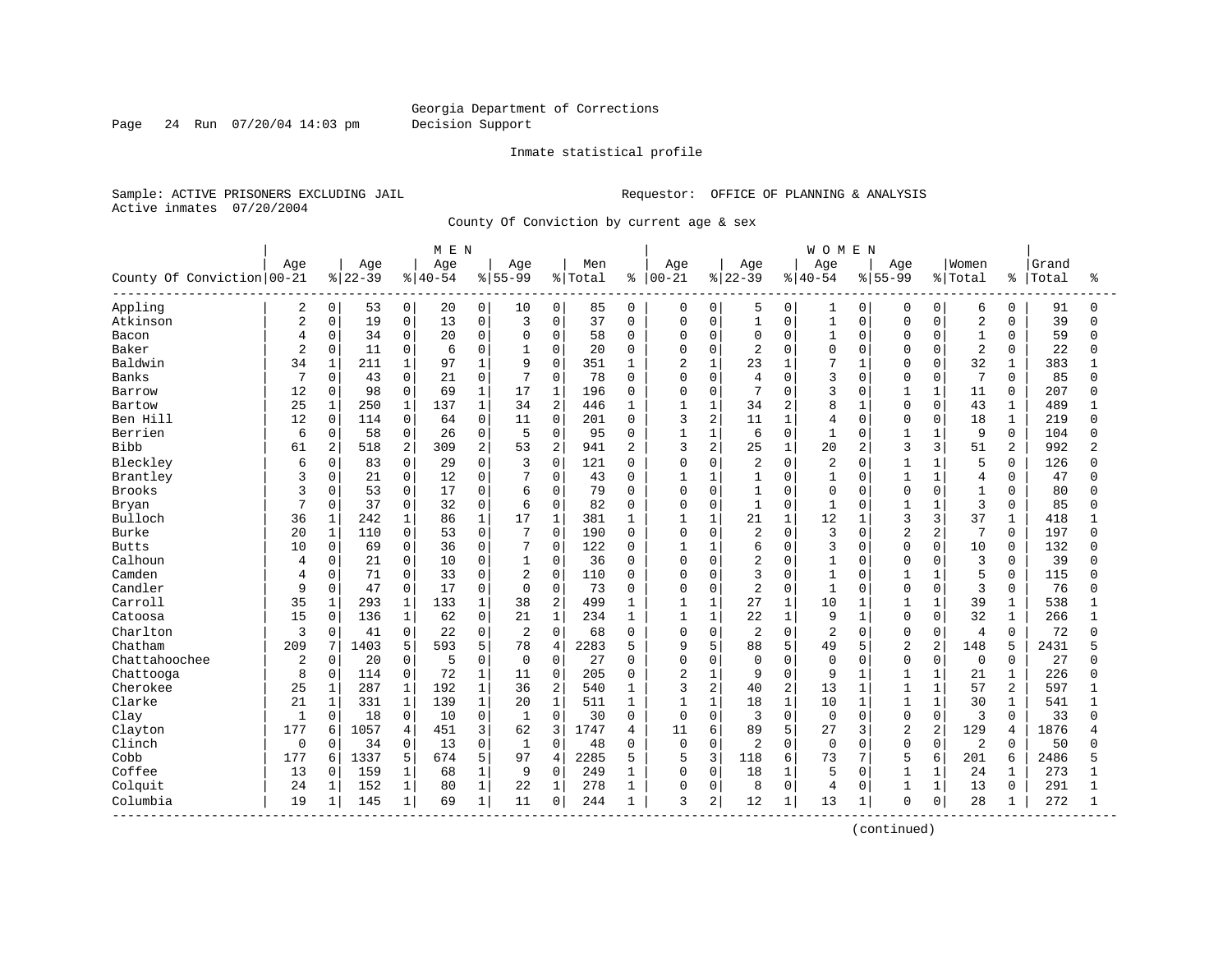Page 25 Run 07/20/04 14:03 pm Decision Support

Inmate statistical profile

Active inmates 07/20/2004

Sample: ACTIVE PRISONERS EXCLUDING JAIL **Requestor:** OFFICE OF PLANNING & ANALYSIS

County Of Conviction by current age & sex (continued)

|                            |             |                |          |                | M E N       |                |                |                |         |                |                |                |                |              | <b>WOMEN</b>   |                |                |                |                |              |       |                |
|----------------------------|-------------|----------------|----------|----------------|-------------|----------------|----------------|----------------|---------|----------------|----------------|----------------|----------------|--------------|----------------|----------------|----------------|----------------|----------------|--------------|-------|----------------|
|                            | Age         |                | Age      |                | Age         |                | Age            |                | Men     |                | Age            |                | Age            |              | Age            |                | Age            |                | Women          |              | Grand |                |
| County Of Conviction 00-21 |             |                | $ 22-39$ |                | $8140 - 54$ |                | $8155 - 99$    |                | % Total | ⊱              | $ 00 - 21$     |                | $8 22-39$      |              | $8140 - 54$    |                | $8155 - 99$    |                | % Total        | ႜ            | Total | ႜ              |
| Cook                       | 7           | 0              | 79       | $\mathbf 0$    | 49          | $\mathbf 0$    | 6              | $\mathbf 0$    | 141     | 0              | 1              | 1              | 3              | 0            | 3              | 0              | 0              | 0              | 7              | 0            | 148   |                |
| Coweta                     | 25          | $\mathbf{1}$   | 285      | 1              | 118         | $\mathbf{1}$   | 22             | $\mathbf 1$    | 450     | $\mathbf{1}$   | 3              | 2              | 13             | $\mathbf{1}$ | 7              | $\mathbf{1}$   | $\mathbf 0$    | $\Omega$       | 23             | $\mathbf{1}$ | 473   |                |
| Crawford                   | 0           | $\mathbf 0$    | 14       | $\mathsf 0$    | 5           | 0              | 1              | $\mathbf 0$    | 20      | $\Omega$       | 1              | $\mathbf{1}$   | 1              | $\Omega$     | 0              | $\Omega$       | $\mathbf 0$    | $\Omega$       | $\overline{a}$ | 0            | 22    | $\Omega$       |
| Crisp                      | 27          | $\mathbf{1}$   | 171      | $\mathbf{1}$   | 79          | $\mathbf{1}$   | 8              | $\mathbf 0$    | 285     | 1              | $\Omega$       | $\mathbf 0$    | 14             | $\mathbf{1}$ | 5              | $\Omega$       | 1              | $\mathbf{1}$   | 20             | $\mathbf{1}$ | 305   |                |
| Dade                       | 4           | 0              | 68       | $\mathbf 0$    | 50          | 0              | 9              | $\mathbf 0$    | 131     | $\Omega$       | O              | $\mathbf 0$    | 3              | $\Omega$     | $\mathbf{1}$   | $\Omega$       | $\mathbf 0$    | 0              | $\overline{4}$ | $\Omega$     | 135   |                |
| Dawson                     | 5           | 0              | 40       | $\mathbf 0$    | 28          | 0              | 8              | $\Omega$       | 81      | 0              | 0              | $\mathbf 0$    | 2              | $\Omega$     | $\mathbf{1}$   | $\Omega$       | $\mathbf 0$    | $\Omega$       | 3              | $\mathbf 0$  | 84    | n              |
| Decatur                    | 19          | 1              | 204      | 1              | 70          | 1              | 10             | $\Omega$       | 303     | 1              | 2              | $\mathbf{1}$   | 16             | 1            | 4              | $\Omega$       | $\Omega$       | $\Omega$       | 22             | 1            | 325   |                |
| DeKalb                     | 266         | 9              | 1859     | 7              | 812         | 6              | 113            | 5              | 3050    | 7              | 19             | 11             | 100            | 5            | 40             | 4              | 6              | 7              | 165            | 5            | 3215  |                |
| Dodge                      | 2           | $\mathbf 0$    | 120      | $\mathbf 0$    | 57          | $\mathbf 0$    | 3              | $\Omega$       | 182     | $\Omega$       | 0              | $\mathbf 0$    | 13             | $\mathbf{1}$ | 6              | $\mathbf{1}$   | $\mathbf 0$    | $\Omega$       | 19             | $\mathbf 1$  | 201   |                |
| Dooly                      | 7           | 0              | 81       | $\mathsf 0$    | 38          | $\mathbf 0$    | 4              | $\mathbf 0$    | 130     | $\Omega$       | 0              | $\mathbf 0$    | 2              | $\mathbf 0$  | $\mathbf{1}$   | $\Omega$       | $\mathbf 0$    | $\Omega$       | 3              | $\Omega$     | 133   |                |
| Dougherty                  | 38          | $\mathbf 1$    | 570      | 2              | 247         | $\overline{2}$ | 40             | $\overline{a}$ | 895     | $\overline{2}$ | 0              | 0              | 19             | $\mathbf{1}$ | 29             | 3              | $\overline{2}$ | 2              | 50             | 2            | 945   | 2              |
| Douglas                    | 50          | $\overline{c}$ | 503      | 2              | 216         | $\overline{2}$ | 43             | $\overline{a}$ | 812     | $\overline{2}$ | 3              | 2              | 48             | 3            | 30             | 3              | $\mathbf{1}$   | $\mathbf{1}$   | 82             | 3            | 894   | $\overline{c}$ |
| Early                      | 4           | 0              | 41       | $\mathbf 0$    | 16          | $\Omega$       | 3              | $\Omega$       | 64      | $\Omega$       | $\Omega$       | $\Omega$       | $\mathbf{1}$   | $\Omega$     | $\mathbf 0$    | $\Omega$       | $\Omega$       | $\Omega$       | $\mathbf 1$    | $\Omega$     | 65    |                |
| Echols                     | $\Omega$    | 0              | 6        | $\mathbf 0$    | 2           | $\Omega$       | 1              | $\Omega$       | 9       | $\Omega$       | 0              | $\Omega$       | $\Omega$       | $\Omega$     | $\Omega$       | $\Omega$       | $\Omega$       | $\Omega$       | $\Omega$       | $\Omega$     | 9     | $\cap$         |
| Effingham                  | 13          | $\mathbf 0$    | 97       | $\mathbf 0$    | 36          | 0              | $\overline{7}$ | $\mathbf 0$    | 153     | 0              | 0              | 0              | $\overline{2}$ | 0            | 5              | O              | 1              | 1              | 8              | $\mathbf 0$  | 161   |                |
| Elbert                     | 6           | 0              | 93       | $\mathbf 0$    | 54          | $\Omega$       | 9              | $\Omega$       | 162     | $\Omega$       | $\Omega$       | $\Omega$       | 6              | $\Omega$     | 5              | $\bigcap$      | $\Omega$       | $\Omega$       | 11             | $\Omega$     | 173   |                |
| Emanuel                    | 21          | $\mathbf{1}$   | 120      | $\Omega$       | 31          | $\Omega$       | 9              | $\Omega$       | 181     | $\Omega$       | $\Omega$       | $\cap$         | 6              | $\Omega$     | $\overline{2}$ | $\cap$         | $\Omega$       | $\Omega$       | 8              | $\Omega$     | 189   |                |
| Evans                      | 4           | $\Omega$       | 46       | $\mathbf 0$    | 16          | 0              | $\overline{2}$ | $\Omega$       | 68      | $\Omega$       | 1              | $\mathbf{1}$   | 0              | $\Omega$     | $\mathbf{1}$   | $\Omega$       | $\Omega$       | $\Omega$       | $\overline{2}$ | $\Omega$     | 70    |                |
| Fannin                     | 3           | $\mathbf 0$    | 59       | 0              | 39          | $\mathbf 0$    | 10             | $\mathbf 0$    | 111     | 0              | 0              | $\mathbf 0$    | 3              | $\mathbf 0$  | $\overline{2}$ | $\Omega$       | $\mathbf 0$    | 0              | 5              | $\mathbf 0$  | 116   |                |
| Fayette                    | 20          | 1              | 156      | 1              | 78          | $\mathbf{1}$   | 19             | $\mathbf 1$    | 273     | $\mathbf{1}$   | 4              | $\overline{2}$ | 9              | $\Omega$     | 10             | $\mathbf{1}$   | $\mathbf{1}$   | $\mathbf{1}$   | 24             | $\mathbf{1}$ | 297   |                |
| Floyd                      | 31          | $\mathbf{1}$   | 474      | $\overline{2}$ | 231         | 2              | 39             | $\overline{2}$ | 775     | 2              | 2              | $\mathbf{1}$   | 53             | 3            | 38             | 4              | $\overline{2}$ | 2              | 95             | 3            | 870   | $\overline{c}$ |
| Forsyth                    |             | 0              | 106      | $\mathbf 0$    | 66          | 1              | 20             | $\mathbf{1}$   | 199     | $\Omega$       | 1              | $\mathbf{1}$   | 12             | 1            | $\overline{4}$ | 0              | $\mathbf{1}$   | 1              | 18             | 1            | 217   |                |
| Franklin                   | 9           | $\mathbf 0$    | 66       | $\mathbf 0$    | 40          | $\mathbf 0$    | 10             | $\mathbf 0$    | 125     | 0              | 0              | $\mathbf 0$    | 5              | $\mathbf 0$  | 5              | $\Omega$       | 1              | $\mathbf{1}$   | 11             | $\mathbf 0$  | 136   |                |
| Fulton                     | 245         | 8              | 2506     | 9              | 1295        | 10             | 223            | 10             | 4269    | 9              | 9              | 5              | 90             | 5            | 62             | 6              | 7              | 8              | 168            | 5            | 4437  |                |
| Gilmer                     | 5           | $\mathbf 0$    | 73       | $\mathbf 0$    | 46          | $\mathbf 0$    | 18             | $\mathbf{1}$   | 142     | $\Omega$       | $\mathbf{1}$   | $\mathbf{1}$   | 6              | $\Omega$     | 3              | $\Omega$       | $\mathbf 0$    | 0              | 10             | $\Omega$     | 152   |                |
| Glascock                   | $\mathbf 0$ | 0              | 3        | $\mathbf 0$    | 1           | $\Omega$       | $\mathbf{1}$   | $\mathbf 0$    | 5       | $\Omega$       | 0              | $\mathbf 0$    | $\mathbf 1$    | $\Omega$     | $\mathbf 0$    | $\Omega$       | $\mathbf 0$    | $\Omega$       | $\mathbf{1}$   | $\Omega$     | 6     |                |
| Glynn                      | 20          | $\mathbf{1}$   | 273      | 1              | 154         | 1              | 26             | $1\,$          | 473     | 1              | 0              | $\mathbf 0$    | 10             | 1            | 5              | $\Omega$       | 1              | $\mathbf 1$    | 16             | $\mathbf{1}$ | 489   |                |
| Gordon                     | 11          | $\mathbf 0$    | 150      | $\mathbf{1}$   | 86          | $\mathbf{1}$   | 20             | $\mathbf{1}$   | 267     | 1              | $\mathbf{1}$   | $\mathbf{1}$   | 16             | $\mathbf{1}$ | 11             | $\mathbf{1}$   | $\Omega$       | $\Omega$       | 28             | $\mathbf{1}$ | 295   |                |
| Grady                      | 23          | $1\,$          | 156      | $\mathbf{1}$   | 62          | 0              | 10             | $\mathbf 0$    | 251     | 1              | $\overline{2}$ | $\mathbf{1}$   | 14             | $\mathbf{1}$ | $\mathbf{1}$   | $\Omega$       | $\mathbf{1}$   | $\mathbf{1}$   | 18             | $\mathbf{1}$ | 269   |                |
| Greene                     | 6           | 0              | 84       | $\mathbf 0$    | 25          | $\mathbf 0$    | 3              | $\Omega$       | 118     | 0              | 0              | $\mathbf 0$    | $\mathbf{1}$   | $\Omega$     | 2              | $\Omega$       | $\mathbf{1}$   | $\mathbf{1}$   | $\overline{4}$ | $\Omega$     | 122   | $\cap$         |
| Gwinnett                   | 103         | 3              | 794      | 3              | 323         | 2              | 66             | 3              | 1286    | 3              | 9              | 5              | 55             | 3            | 31             | 3              | 7              | 8              | 102            | 3            | 1388  |                |
| Habersham                  | 7           | $\Omega$       | 62       | $\Omega$       | 39          | $\Omega$       | 4              | $\Omega$       | 112     | $\Omega$       | $\Omega$       | $\Omega$       | 4              | $\Omega$     | $\overline{2}$ | $\Omega$       | $\Omega$       | <sup>0</sup>   | 6              | $\Omega$     | 118   |                |
| Hall                       | 44          | $\mathbf 1$    | 343      | $\mathbf{1}$   | 243         | $\overline{2}$ | 46             | 2              | 676     | 1              | 4              | $\overline{2}$ | 26             | $\mathbf{1}$ | 23             | $\overline{a}$ | $\overline{2}$ | $\overline{a}$ | 55             | 2            | 731   | 2              |
| Hancock                    | 3           | 0              | 17       | 0              | 12          | 0              | 1              | $\mathbf 0$    | 33      | $\Omega$       | 0              | $\mathbf 0$    | 1              | $\mathbf 0$  | $\mathbf{1}$   | 0              | 0              | $\Omega$       | 2              | 0            | 35    |                |
| Haralson                   | 3           | 0              | 48       | 0              | 31          | 0              | 4              | $\mathbf 0$    | 86      | 0              | 0              | 0              | $\mathbf{1}$   | 0            | $\overline{2}$ | 0              | $\Omega$       | 0              | 3              | 0            | 89    | $\Omega$       |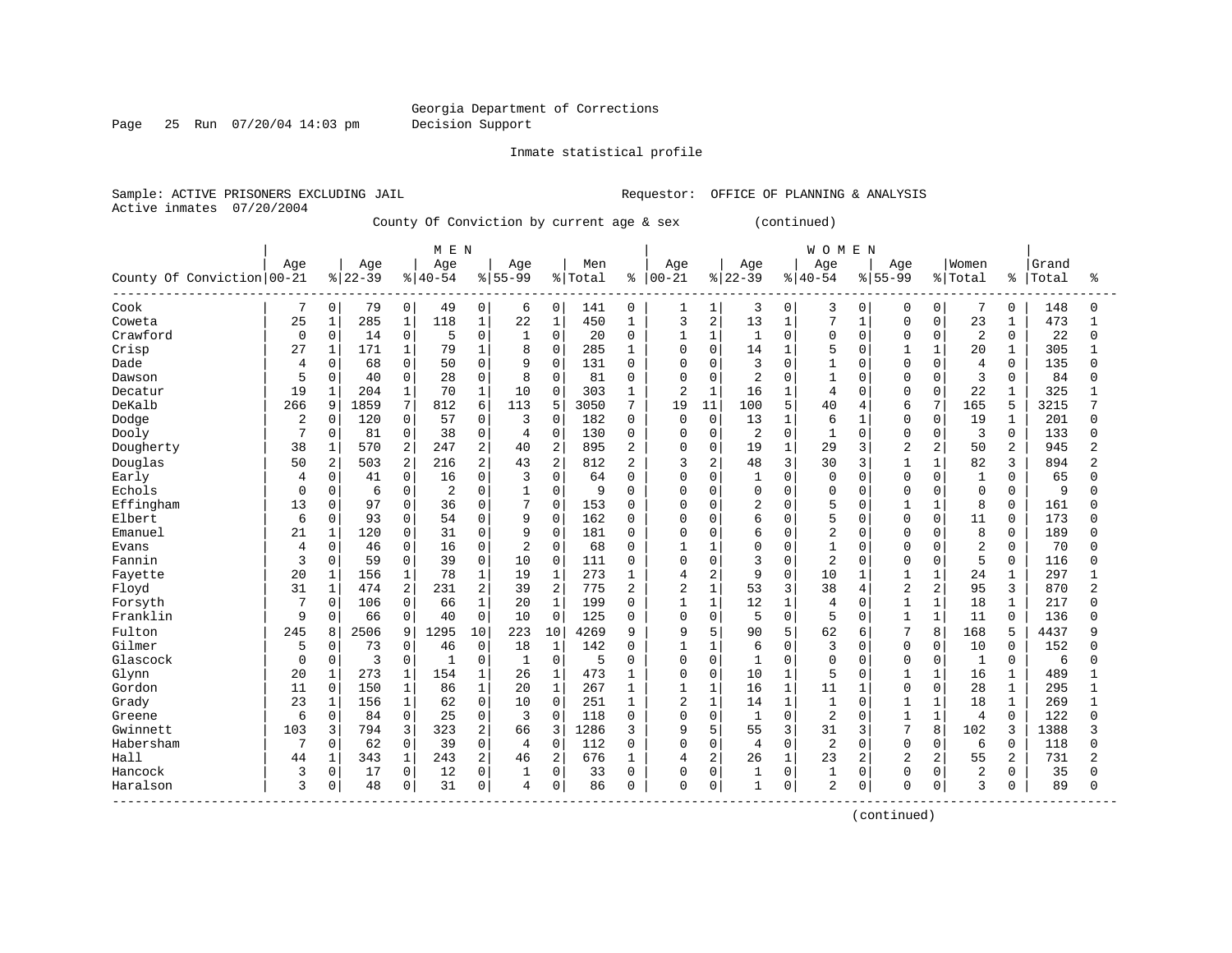Page 26 Run 07/20/04 14:03 pm Decision Support

Inmate statistical profile

Active inmates 07/20/2004

Sample: ACTIVE PRISONERS EXCLUDING JAIL **Requestor:** OFFICE OF PLANNING & ANALYSIS

County Of Conviction by current age & sex (continued)

|                                          |                |              |          |              | M E N     |              |                |              |         |              |                |                |                |              | <b>WOMEN</b>   |              |                |              |                |              |       |          |
|------------------------------------------|----------------|--------------|----------|--------------|-----------|--------------|----------------|--------------|---------|--------------|----------------|----------------|----------------|--------------|----------------|--------------|----------------|--------------|----------------|--------------|-------|----------|
|                                          | Age            |              | Age      |              | Age       |              | Age            |              | Men     |              | Age            |                | Age            |              | Age            |              | Age            |              | Women          |              | Grand |          |
| County Of Conviction 00-21               |                |              | $ 22-39$ |              | $8 40-54$ |              | $8155 - 99$    |              | % Total | ႜ            | $ 00-21$       |                | $8 22-39$      |              | $8 40-54$      |              | $8155 - 99$    |              | % Total        | ႜ            | Total | ႜ        |
| Harris                                   | 8              | 0            | 53       | 0            | 27        | $\mathbf 0$  | 1              | 0            | 89      | 0            | 0              | 0              | 4              | 0            | 1              | 0            | 0              | 0            | 5              | 0            | 94    | n        |
| Hart                                     | 7              | 0            | 70       | $\mathbf 0$  | 28        | $\mathbf 0$  | 5              | $\mathbf 0$  | 110     | $\mathbf 0$  | 0              | $\mathbf 0$    | 9              | $\Omega$     | $\mathbf{1}$   | $\Omega$     | $\Omega$       | 0            | 10             | $\Omega$     | 120   | U        |
| Heard                                    | 3              | 0            | 21       | $\mathbf 0$  | 10        | $\mathbf 0$  | 7              | $\mathbf 0$  | 41      | $\Omega$     | $\mathbf{1}$   | $\mathbf{1}$   | $\mathbf 0$    | $\Omega$     | $\mathbf 0$    | $\Omega$     | $\Omega$       | $\Omega$     | 1              | 0            | 42    | U        |
| Henry                                    | 22             | $\mathbf{1}$ | 243      | $\mathbf 1$  | 110       | $\mathbf 1$  | 14             | $\mathbf{1}$ | 389     | $\mathbf{1}$ | 3              | 2              | 18             | $\mathbf{1}$ | 8              | $\mathbf{1}$ | $\Omega$       | $\Omega$     | 29             | $\mathbf{1}$ | 418   |          |
| Houston                                  | 44             | $\mathbf{1}$ | 290      | $\mathbf 1$  | 158       | $\mathbf{1}$ | 11             | $\mathbf 0$  | 503     | 1            | 4              | $\overline{2}$ | 24             | $\mathbf{1}$ | 13             | $\mathbf 1$  | $\mathbf{1}$   | $\mathbf{1}$ | 42             | $\mathbf 1$  | 545   |          |
| Irwin                                    | $\mathbf{1}$   | 0            | 48       | 0            | 26        | $\mathbf 0$  | 6              | $\mathbf 0$  | 81      | $\Omega$     | $\mathbf{1}$   | $\mathbf{1}$   | $\mathbf{1}$   | $\Omega$     | $\mathbf 0$    | $\Omega$     | $\Omega$       | $\Omega$     | 2              | $\Omega$     | 83    | $\Omega$ |
| Jackson                                  | 9              | 0            | 107      | $\mathsf 0$  | 71        | 1            | 17             | $\mathbf{1}$ | 204     | $\Omega$     | $\overline{2}$ | $\mathbf{1}$   | 13             | $\mathbf{1}$ | 5              | O            | $\overline{2}$ | 2            | 22             |              | 226   |          |
| Jasper                                   |                | $\Omega$     | 37       | $\mathbf 0$  | 13        | $\Omega$     | $\overline{2}$ | $\Omega$     | 57      | $\Omega$     | $\Omega$       | $\Omega$       | $\mathbf{1}$   | $\Omega$     | 4              | $\Omega$     | $\Omega$       | O            | 5              | $\Omega$     | 62    |          |
| Jeff Davis                               | $\overline{2}$ | 0            | 31       | $\mathbf 0$  | 17        | $\Omega$     | 5              | $\Omega$     | 55      | $\Omega$     | $\Omega$       | $\Omega$       | $\mathbf 0$    | $\Omega$     | 3              | $\Omega$     | $\Omega$       | $\Omega$     | 3              | $\Omega$     | 58    |          |
| Jefferson                                | 9              | 0            | 62       | $\mathsf 0$  | 24        | $\mathbf 0$  | 6              | $\mathbf 0$  | 101     | $\Omega$     | 0              | $\mathbf 0$    | $\mathbf{1}$   | $\Omega$     | $\mathbf{1}$   | $\Omega$     | $\Omega$       | $\Omega$     | $\overline{2}$ | $\Omega$     | 103   |          |
| Jenkins                                  | 4              | 0            | 59       | $\mathsf 0$  | 21        | 0            | 5              | $\mathbf 0$  | 89      | $\Omega$     | O              | 0              | 3              | $\Omega$     | 3              | 0            | $\Omega$       | 0            | 6              | $\Omega$     | 95    |          |
| Johnson                                  |                | 0            | 27       | 0            | 12        | 0            | 3              | $\mathbf{0}$ | 43      | $\Omega$     | $\Omega$       | $\mathbf 0$    | $\mathbf{1}$   | $\Omega$     | $\Omega$       | 0            | $\Omega$       | 0            | $\mathbf{1}$   | $\Omega$     | 44    |          |
| Jones                                    | 6              | 0            | 76       | $\mathbf 0$  | 22        | $\Omega$     | 5              | $\mathbf 0$  | 109     | $\Omega$     | $\mathbf{1}$   | $\mathbf{1}$   | 10             | $\mathbf{1}$ | $\mathbf{1}$   | 0            | $\Omega$       | $\Omega$     | 12             | $\Omega$     | 121   |          |
| Lamar                                    | $\overline{c}$ | 0            | 48       | $\mathbf 0$  | 32        | $\Omega$     | 7              | $\Omega$     | 89      | $\Omega$     | $\Omega$       | $\mathbf 0$    | 2              | $\Omega$     | 4              | $\Omega$     | $\Omega$       | $\Omega$     | 6              | $\Omega$     | 95    |          |
| Lanier                                   | 3              | 0            | 21       | $\mathbf 0$  | 10        | 0            | $\overline{4}$ | $\mathbf 0$  | 38      | 0            | 1              | $\mathbf{1}$   | $\mathbf 0$    | $\Omega$     | $\overline{4}$ | 0            | $\Omega$       | $\mathbf 0$  | 5              | $\Omega$     | 43    |          |
| Laurens                                  | 9              | 0            | 162      | 1            | 67        | $\mathbf{1}$ | 6              | $\mathbf 0$  | 244     | -1           | $\Omega$       | $\mathbf 0$    | 13             | $\mathbf{1}$ | 5              | $\Omega$     | $\Omega$       | $\Omega$     | 18             | $\mathbf{1}$ | 262   |          |
| Lee                                      | κ              | $\Omega$     | 31       | $\Omega$     | 18        | $\Omega$     | 3              | $\Omega$     | 55      | $\Omega$     | $\Omega$       | $\Omega$       | $\overline{2}$ | $\Omega$     | $\mathbf{1}$   | $\Omega$     | $\Omega$       | $\Omega$     | 3              | $\Omega$     | 58    |          |
| Liberty                                  | 9              | 0            | 177      | $\mathbf{1}$ | 50        | $\mathbf 0$  | 12             | $\mathbf{1}$ | 248     | 1            | $\mathbf{1}$   | $\mathbf{1}$   | 6              | $\Omega$     | 6              | 1            | $\Omega$       | $\Omega$     | 13             | $\Omega$     | 261   |          |
| Lincoln                                  |                | 0            | 19       | $\mathbf 0$  | 12        | $\mathbf 0$  | $\mathbf{1}$   | $\mathbf 0$  | 36      | $\mathbf 0$  | $\mathbf{1}$   | $\mathbf{1}$   | $\Omega$       | $\mathbf 0$  | $\mathbf{1}$   | $\mathbf 0$  | $\Omega$       | $\mathbf 0$  | 2              | 0            | 38    | $\Omega$ |
| Long                                     | $\overline{7}$ | 0            | 46       | $\mathbf 0$  | 17        | 0            | 3              | $\Omega$     | 73      | $\Omega$     | $\mathbf{1}$   | $\mathbf{1}$   | $\overline{4}$ | $\Omega$     | $\Omega$       | $\Omega$     | $\Omega$       | $\Omega$     | 5              | $\Omega$     | 78    |          |
| Lowndes                                  | 33             | 1            | 328      | $\mathbf 1$  | 178       | 1            | 17             | $\mathbf{1}$ | 556     | 1            | 1              | 1              | 21             | $\mathbf{1}$ | 19             | 2            | 1              | $\mathbf{1}$ | 42             | $\mathbf{1}$ | 598   |          |
| Lumpkin                                  | $\overline{2}$ | 0            | 41       | $\mathsf 0$  | 23        | $\Omega$     | 11             | $\Omega$     | 77      | $\Omega$     | 0              | $\mathbf 0$    | 4              | 0            | $\mathbf{1}$   | 0            | $\Omega$       | $\Omega$     | 5              | $\Omega$     | 82    |          |
| Macon                                    | $\overline{2}$ | 0            | 42       | $\mathsf 0$  | 23        | 0            | 4              | $\mathbf 0$  | 71      | $\Omega$     | 0              | 0              | $\mathbf 0$    | $\Omega$     | $\mathbf 0$    | 0            | $\Omega$       | $\mathbf 0$  | $\mathbf 0$    | $\Omega$     | 71    |          |
| Madison                                  | 9              | $\Omega$     | 69       | $\mathbf 0$  | 30        | $\Omega$     | 10             | $\Omega$     | 118     | $\Omega$     | $\Omega$       | $\Omega$       | 9              | $\Omega$     | 4              | 0            | $\Omega$       | O            | 13             | $\Omega$     | 131   |          |
| Marion                                   | $\mathbf{1}$   | 0            | 20       | $\mathbf 0$  | 10        | $\Omega$     | $\overline{4}$ | $\Omega$     | 35      | $\Omega$     | $\Omega$       | $\Omega$       | $\mathbf{1}$   | $\Omega$     | $\mathbf{1}$   | $\Omega$     | $\mathbf{1}$   | $\mathbf{1}$ | 3              | $\Omega$     | 38    |          |
| McDuffie                                 | 11             | 0            | 121      | $\mathbf 0$  | 49        | 0            | 13             | $\mathbf{1}$ | 194     | 0            | $\Omega$       | $\Omega$       | 7              | $\Omega$     | $\overline{2}$ | $\Omega$     | $\Omega$       | $\Omega$     | 9              | $\Omega$     | 203   |          |
| McIntosh                                 | $\sqrt{2}$     | 0            | 37       | $\mathbf 0$  | 31        | $\mathbf 0$  | 3              | $\mathbf 0$  | 73      | $\Omega$     | 0              | 0              | $\mathbf 0$    | $\Omega$     | $\Omega$       | $\Omega$     | $\Omega$       | $\mathbf 0$  | $\mathbf 0$    | 0            | 73    |          |
| Meriwether                               | 12             | 0            | 118      | $\mathbf 0$  | 59        | $\Omega$     | 15             | $\mathbf{1}$ | 204     | $\Omega$     | $\overline{a}$ | $\mathbf{1}$   | 9              | $\Omega$     | 7              | $\mathbf{1}$ | $\mathbf{1}$   | $\mathbf{1}$ | 19             | $\mathbf{1}$ | 223   |          |
| Miller                                   | $\overline{2}$ | 0            | 16       | $\mathbf 0$  | 10        | 0            | $\mathbf{1}$   | $\mathbf 0$  | 29      | $\Omega$     | 0              | $\mathbf 0$    | 3              | $\Omega$     | $\Omega$       | 0            | $\Omega$       | $\Omega$     | 3              | $\Omega$     | 32    |          |
| Mitchell                                 | 9              | 0            | 137      | 1            | 59        | $\mathbf 0$  | 7              | $\mathbf 0$  | 212     | $\Omega$     | $\mathbf{1}$   | $\mathbf{1}$   | 9              | $\Omega$     | 7              | 1            | $\Omega$       | $\Omega$     | 17             | 1            | 229   |          |
| Monroe                                   | 11             | 0            | 69       | $\mathbf 0$  | 48        | 0            | 7              | $\Omega$     | 135     | $\Omega$     | $\Omega$       | 0              | 4              | $\Omega$     | 5              | $\Omega$     | $\Omega$       | U            | 9              | $\Omega$     | 144   |          |
| Montgomery                               | 3              | 0            | 29       | $\Omega$     | 12        | $\Omega$     | 5              | $\Omega$     | 49      | $\Omega$     | $\Omega$       | $\Omega$       | $\Omega$       | $\cap$       | $\overline{a}$ | $\Omega$     | $\Omega$       | O            | $\overline{2}$ | $\Omega$     | 51    |          |
| Morgan                                   | 7              | 0            | 62       | $\mathbf 0$  | 22        | $\mathbf 0$  | 6              | $\mathbf 0$  | 97      | $\Omega$     | 0              | $\mathbf 0$    | 5              | $\Omega$     | 3              | $\Omega$     | $\Omega$       | $\Omega$     | 8              | 0            | 105   |          |
| Murray                                   | 8              | 0            | 104      | $\mathsf 0$  | 39        | $\mathbf 0$  | 16             | $\mathbf{1}$ | 167     | O            | 0              | $\mathbf 0$    | 11             |              | 3              | 0            | $\Omega$       | 0            | 14             | $\mathbf 0$  | 181   |          |
| Muscogee<br>____________________________ | 133            | 4            | 865      | 3            | 488       | 4            | 58             | 3            | 1544    | 3            | 5              | 3              | 56             | 3            | 22             | 2            | 1              | $\mathbf{1}$ | 84             | 3            | 1628  | 3        |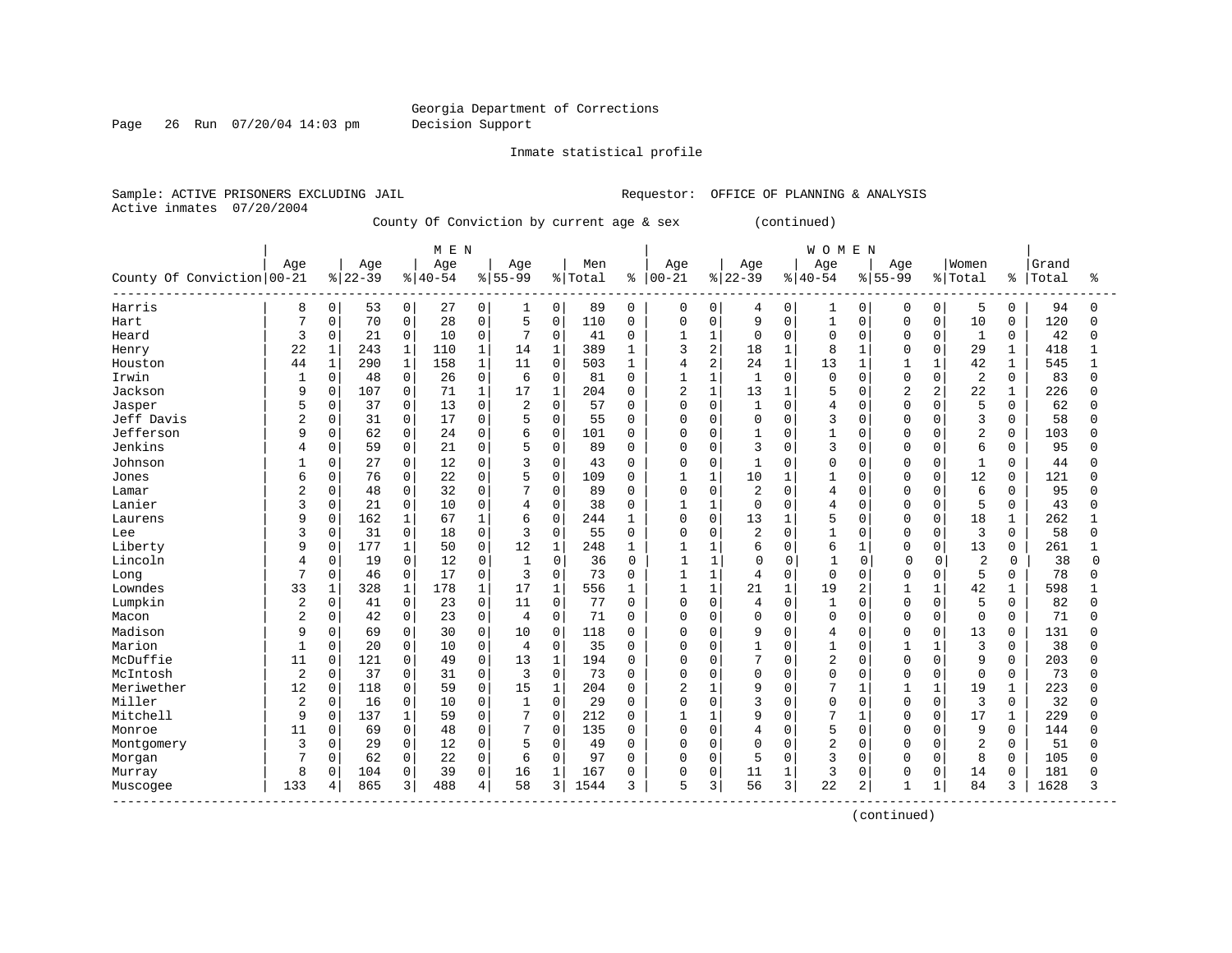Page 27 Run 07/20/04 14:03 pm Decision Support

Inmate statistical profile

Active inmates 07/20/2004

Sample: ACTIVE PRISONERS EXCLUDING JAIL **Requestor:** OFFICE OF PLANNING & ANALYSIS

County Of Conviction by current age & sex (continued)

|                            | Age            |              |                |                |                |              |                |              |         |              |                |                |                |              |                |              |                |              |                |                |       |                |
|----------------------------|----------------|--------------|----------------|----------------|----------------|--------------|----------------|--------------|---------|--------------|----------------|----------------|----------------|--------------|----------------|--------------|----------------|--------------|----------------|----------------|-------|----------------|
|                            |                |              | Age            |                | Age            |              | Age            |              | Men     |              | Age            |                | Age            |              | Age            |              | Age            |              | Women          |                | Grand |                |
| County Of Conviction 00-21 |                |              | $8 22-39$      |                | $8 40-54$      |              | $8155 - 99$    |              | % Total | ႜ            | $ 00 - 21$     |                | $8 22-39$      |              | $8140 - 54$    |              | $8155 - 99$    |              | % Total        | နွ             | Total | ႜ              |
| Newton                     | 14             | 0            | 243            | 1              | 123            | $\mathbf{1}$ | 18             | $\mathbf{1}$ | 398     | 1            | 0              | 0              | 13             | $\mathbf{1}$ | 7              | 1            | 2              | 2            | 22             | 1              | 420   |                |
| Oconee                     | 2              | 0            | 45             | 0              | 12             | $\mathbf 0$  | 3              | $\mathbf 0$  | 62      | $\Omega$     | 0              | $\mathbf 0$    | $\mathbf{1}$   | $\mathbf 0$  | $\mathbf{1}$   | $\Omega$     | $\Omega$       | $\Omega$     | $\overline{2}$ | $\Omega$       | 64    | $\Omega$       |
| Oglethorpe                 | 3              | $\mathsf 0$  | 44             | 0              | 16             | $\mathbf 0$  | 3              | 0            | 66      | $\Omega$     | 0              | $\mathbf 0$    | 4              | $\Omega$     | $\overline{2}$ | $\Omega$     | $\Omega$       | $\mathbf 0$  | 6              | $\mathbf 0$    | 72    |                |
| Paulding                   | 15             | $\Omega$     | 106            | 0              | 67             | $\mathbf{1}$ | 8              | $\Omega$     | 196     | $\Omega$     | $\Omega$       | $\mathbf 0$    | 10             | $\mathbf{1}$ | 6              | $\mathbf{1}$ | $\mathbf{1}$   | $\mathbf{1}$ | 17             | $\mathbf{1}$   | 213   |                |
| Peach                      | $\overline{2}$ | 0            | 57             | 0              | 32             | $\mathbf 0$  | $\overline{2}$ | 0            | 93      | $\Omega$     | $\Omega$       | $\mathbf 0$    | $\mathbf{1}$   | $\Omega$     | $\mathbf{1}$   | $\Omega$     | $\Omega$       | $\Omega$     | $\overline{2}$ | $\Omega$       | 95    | ∩              |
| Pickens                    | 5              | 0            | 52             | 0              | 33             | $\mathbf 0$  | 6              | 0            | 96      | $\Omega$     | $\Omega$       | $\mathbf 0$    | 1              | 0            | $\overline{2}$ | U            | $\Omega$       | U            | 3              | $\Omega$       | 99    |                |
| Pierce                     | 2              | 0            | 30             | 0              | 15             | $\mathbf{0}$ | 6              | $\Omega$     | 53      | $\Omega$     | $\Omega$       | $\mathbf 0$    | $\Omega$       | $\Omega$     | $\mathbf 0$    | $\Omega$     | $\Omega$       | $\Omega$     | $\Omega$       | $\Omega$       | 53    |                |
| Pike                       | 3              | 0            | 20             | $\Omega$       | 16             | $\Omega$     | 6              | $\Omega$     | 45      | $\Omega$     | 1              | 1              | 0              | $\Omega$     | 3              | $\cap$       | $\Omega$       | O            | 4              | $\Omega$       | 49    |                |
| Polk                       | 8              | 0            | 97             | 0              | 43             | $\mathbf 0$  | 11             | $\Omega$     | 159     | $\Omega$     | 0              | $\Omega$       | 7              | $\Omega$     | $\mathbf{1}$   | $\Omega$     | $\Omega$       | $\Omega$     | 8              | $\Omega$       | 167   |                |
| Pulaski                    | 9              | 0            | 64             | 0              | 27             | $\mathbf 0$  | $\overline{4}$ | $\mathsf 0$  | 104     | $\mathbf 0$  | $\Omega$       | $\mathbf 0$    | 7              | $\mathbf 0$  | 5              | <sup>0</sup> | $\Omega$       | $\mathbf 0$  | 12             | 0              | 116   |                |
| Putnam                     | 5              | 0            | 77             | 0              | 35             | $\mathbf 0$  | 8              | $\mathbf 0$  | 125     | $\mathbf 0$  | $\Omega$       | $\mathbf 0$    | 7              | $\mathbf 0$  | $\mathbf{1}$   | 0            | $\Omega$       | 0            | 8              | 0              | 133   |                |
| Ouitman                    |                | 0            | 8              | 0              | $\mathbf{1}$   | $\mathbf 0$  | $\Omega$       | $\mathbf 0$  | 9       | $\Omega$     |                | $\mathbf 1$    | 0              | $\Omega$     | $\mathbf 0$    | 0            | $\Omega$       | 0            | $\mathbf{1}$   | $\mathbf 0$    | 10    |                |
| Rabun                      | 3              | 0            | 36             | 0              | 15             | $\Omega$     | 2              | $\Omega$     | 56      | $\Omega$     | $\Omega$       | $\mathbf 0$    | 0              | $\Omega$     | $\Omega$       | $\Omega$     | $\Omega$       | $\Omega$     | $\Omega$       | $\Omega$       | 56    |                |
| Randolph                   | 10             | 0            | 33             | 0              | 14             | $\mathbf 0$  | $\overline{4}$ | $\Omega$     | 61      | $\Omega$     | 0              | $\mathbf 0$    | 1              | $\Omega$     | $\overline{2}$ | $\Omega$     | $\Omega$       | $\Omega$     | 3              | $\Omega$       | 64    | n              |
| Richmond                   | 143            | 5            | 1159           | $\overline{4}$ | 495            | 4            | 79             | 4            | 1876    | 4            | 7              | $\overline{4}$ | 84             | 5            | 47             | 5            | $\overline{a}$ | 2            | 140            | 4              | 2016  |                |
| Rockdale                   | 34             | 1            | 189            | $\mathbf{1}$   | 97             | $\mathbf{1}$ | 13             | $\mathbf{1}$ | 333     | 1            | 3              | $\overline{2}$ | 18             | $\mathbf{1}$ | 7              | 1            | $\mathbf{1}$   | $\mathbf{1}$ | 29             | 1              | 362   |                |
| Schley                     | $\overline{2}$ | 0            | 18             | 0              | 4              | $\mathbf 0$  | $\mathbf{1}$   | $\mathbf 0$  | 25      | $\Omega$     | $\Omega$       | $\Omega$       | $\Omega$       | $\Omega$     | $\Omega$       | $\Omega$     | $\Omega$       | $\Omega$     | $\Omega$       | $\Omega$       | 25    |                |
| Screven                    | 12             | 0            | 93             | $\mathbf{0}$   | 35             | $\mathbf 0$  | 5              | $\mathbf 0$  | 145     | $\Omega$     | 1              | $\mathbf{1}$   | 8              | $\Omega$     | $\overline{2}$ | $\Omega$     | $\Omega$       | $\Omega$     | 11             | $\Omega$       | 156   |                |
| Seminole                   | 5              | 0            | 51             | 0              | 23             | $\mathbf 0$  | 6              | 0            | 85      | $\Omega$     | 0              | $\mathbf 0$    | 3              | $\Omega$     | 3              | $\Omega$     | $\Omega$       | 0            | 6              | $\Omega$       | 91    |                |
| Spalding                   | 56             | 2            | 407            | $\overline{a}$ | 184            | $\mathbf{1}$ | 32             | $\mathbf{1}$ | 679     | 1            | $\overline{2}$ | $\mathbf{1}$   | 35             | 2            | 15             | 1            | $\mathbf{1}$   | $\mathbf{1}$ | 53             | $\overline{2}$ | 732   | $\overline{2}$ |
| Stephens                   | 8              | 0            | 78             | 0              | 43             | $\mathbf 0$  | 11             | 0            | 140     | 0            | 0              | $\mathbf 0$    | 2              | $\Omega$     | $\overline{2}$ | $\Omega$     | $\Omega$       | $\Omega$     | 4              | $\Omega$       | 144   | $\cap$         |
| Stewart                    |                | 0            | 24             | 0              | 8              | $\mathbf 0$  | $\mathbf{1}$   | $\mathbf 0$  | 40      | 0            |                | $\mathbf{1}$   | 3              | $\mathbf 0$  | $\overline{2}$ | 0            | $\Omega$       | $\Omega$     | 6              | $\Omega$       | 46    |                |
| Sumter                     | 19             | $\mathbf{1}$ | 127            | 0              | 63             | $\mathbf{0}$ | 7              | 0            | 216     | $\Omega$     | 2              | $\mathbf{1}$   | 9              | $\Omega$     | 3              | $\Omega$     | $\Omega$       | $\Omega$     | 14             | $\Omega$       | 230   |                |
| Talbot                     | $\overline{2}$ | 0            | 26             | 0              | 9              | $\Omega$     | $\mathbf{1}$   | $\mathbf 0$  | 38      | $\Omega$     | $\Omega$       | $\mathbf 0$    | 0              | $\Omega$     | 3              | U            | $\Omega$       | O            | 3              | $\Omega$       | 41    |                |
| Taliaferro                 | $\mathbf{1}$   | 0            | $\overline{2}$ | 0              | $\overline{4}$ | $\Omega$     | $\mathbf{1}$   | $\Omega$     | 8       | $\Omega$     | $\Omega$       | $\Omega$       | 0              | $\Omega$     | $\mathbf{1}$   | $\Omega$     | $\Omega$       | $\Omega$     | $\mathbf{1}$   | $\Omega$       | 9     |                |
| Tattnall                   |                | 0            | 78             | $\mathbf{0}$   | 32             | $\Omega$     | 7              | $\Omega$     | 124     | $\Omega$     | $\Omega$       | $\Omega$       | $\overline{2}$ | $\Omega$     | 7              | 1            | $\Omega$       | $\Omega$     | 9              | $\Omega$       | 133   |                |
| Taylor                     | 7              | 0            | 49             | $\mathbf{0}$   | 21             | $\Omega$     | $\overline{2}$ | $\mathbf 0$  | 79      | $\Omega$     | $\Omega$       | $\mathbf 0$    | $\overline{2}$ | $\Omega$     | $\mathbf 0$    | $\Omega$     | $\Omega$       | $\Omega$     | $\overline{2}$ | $\Omega$       | 81    |                |
| Telfair                    | 8              | 0            | 80             | 0              | 37             | $\mathbf 0$  | 5              | $\mathbf 0$  | 130     | $\Omega$     | $\Omega$       | $\mathbf 0$    | 6              | $\Omega$     | 5              | <sup>0</sup> | $\Omega$       | $\mathbf 0$  | 11             | $\Omega$       | 141   |                |
| Terrell                    | 5              | 0            | 47             | 0              | 22             | $\mathbf 0$  | $\overline{4}$ | $\Omega$     | 78      | $\Omega$     | 0              | $\mathbf 0$    | 2              | $\Omega$     | $\mathbf 0$    | $\Omega$     | $\Omega$       | $\Omega$     | 2              | $\Omega$       | 80    | ∩              |
| Thomas                     | 27             | $\mathbf{1}$ | 160            | $\mathbf{1}$   | 98             | $\mathbf{1}$ | 10             | 0            | 295     | 1            | 0              | $\mathbf 0$    | 15             | $\mathbf{1}$ | 8              | 1            | $\Omega$       | $\Omega$     | 23             | 1              | 318   |                |
| Tift                       | 15             | $\Omega$     | 189            | $\mathbf{1}$   | 107            | $\mathbf{1}$ | 17             | $\mathbf{1}$ | 328     | 1            | 2              | $\mathbf{1}$   | 10             | $\mathbf{1}$ | 8              | $\mathbf{1}$ | 1              | $\mathbf{1}$ | 21             | 1              | 349   |                |
| Toombs                     | 38             | $\mathbf 1$  | 184            | $\mathbf 1$    | 54             | $\mathbf 0$  | 7              | 0            | 283     | $\mathbf{1}$ | $\mathbf{1}$   | $\mathbf{1}$   | 19             | $\mathbf{1}$ | 8              | $\mathbf{1}$ | $\Omega$       | $\Omega$     | 28             | $\mathbf 1$    | 311   |                |
| Towns                      | $\Omega$       | $\mathbf 0$  | 9              | 0              |                | $\mathbf 0$  | 4              | $\mathbf 0$  | 20      | $\Omega$     | 0              | $\Omega$       | $\overline{2}$ | $\Omega$     | $\mathbf{1}$   | $\Omega$     | $\Omega$       | $\Omega$     | 3              | $\Omega$       | 23    | $\cap$         |
| Treutlen                   | 3              | 0            | 17             | 0              | 15             | $\mathbf 0$  |                | 0            | 36      | $\Omega$     | 0              | $\mathbf 0$    | 1              | $\mathbf 0$  | $\overline{2}$ | 0            | $\Omega$       | $\Omega$     | 3              | $\mathbf 0$    | 39    |                |
| Troup                      | 51             | 2            | 397            | $\mathbf{1}$   | 177            | $\mathbf{1}$ | 26             | $\mathbf{1}$ | 651     |              | $\mathbf{1}$   | $\mathbf{1}$   | 19             | $\mathbf{1}$ | 7              | $\mathbf{1}$ | $\overline{a}$ | 2            | 29             | 1              | 680   |                |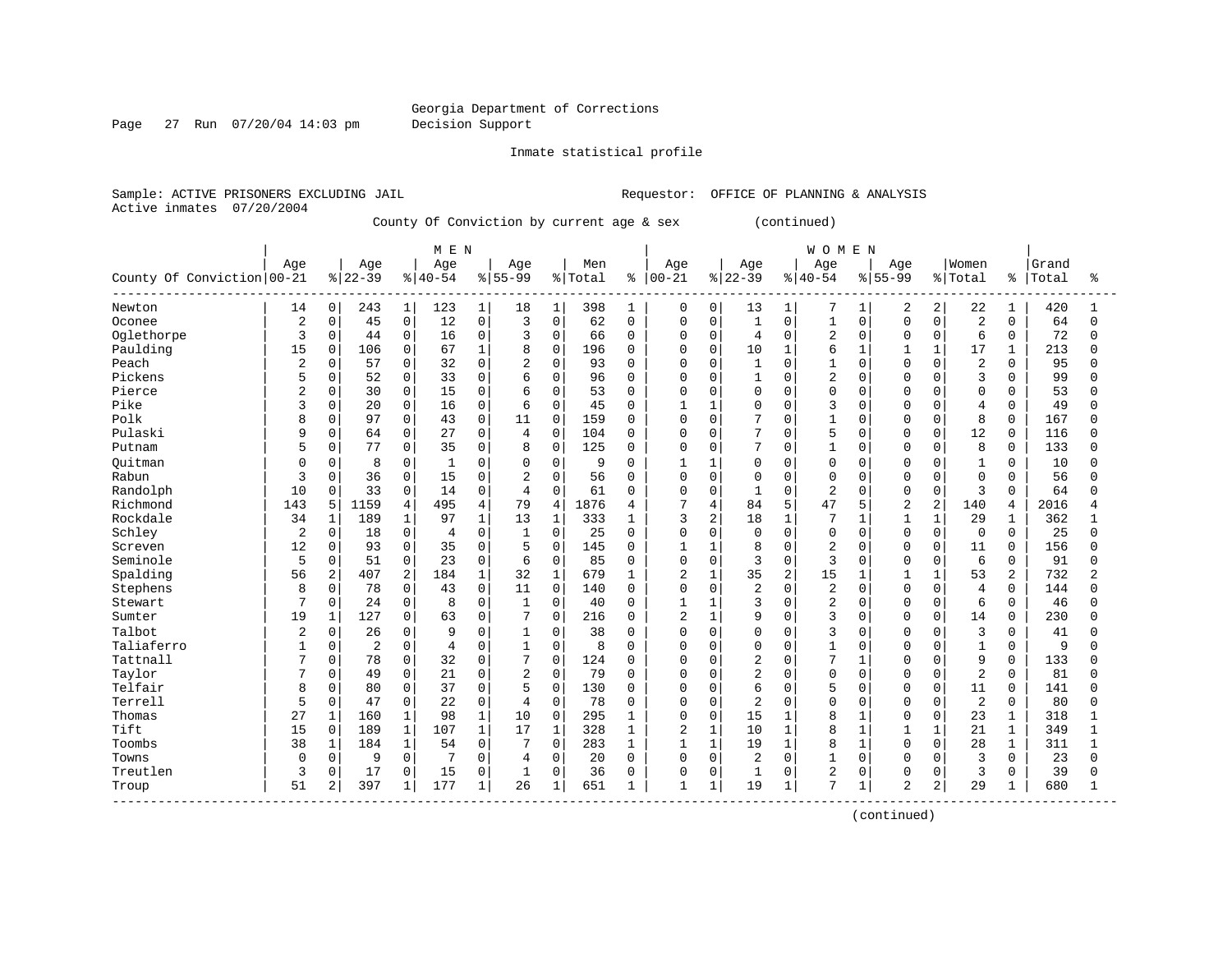#### Georgia Department of Corrections Page 28 Run 07/20/04 14:03 pm Decision Support

Inmate statistical profile

Sample: ACTIVE PRISONERS EXCLUDING JAIL **Requestor:** OFFICE OF PLANNING & ANALYSIS Active inmates 07/20/2004 County Of Conviction by current age & sex (continued)

 | M E N | W O M E N | | Age | Age | Age | Age | Men | Age | Age | Age | Age |Women |Grand County Of Conviction 00-21  $\frac{1}{2}$  2-39  $\frac{1}{40}$  40-54  $\frac{1}{8}$  55-99  $\frac{1}{8}$  Total  $\frac{1}{8}$   $\frac{1}{10}$   $\frac{1}{8}$   $\frac{1}{22}$   $\frac{1}{8}$   $\frac{1}{22}$   $\frac{1}{8}$   $\frac{1}{40}$   $\frac{1}{55}$   $\frac{1}{99}$   $\frac{1}{8}$   $\frac{1}{10}$   $\frac$ ------------------------------------------------------------------------------------------------------------------------------------ Turner | 5 0| 39 0| 24 0| 6 0| 74 0 | 0 0| 1 0| 2 0| 0 0| 3 0 | 77 0 Twiggs | 3 0| 21 0| 17 0| 2 0| 43 0 | 0 0| 1 0| 0 0| 0 0| 1 0 | 44 0 Union | 0 0| 26 0| 16 0| 5 0| 47 0 | 1 1| 0 0| 1 0| 0 0| 2 0 | 49 0 Upson | 15 0| 107 0| 48 0| 13 1| 183 0 | 0 0| 6 0| 3 0| 0 0| 9 0 | 192 0 Walker | 6 0| 198 1| 96 1| 27 1| 327 1 | 1 1| 21 1| 7 1| 1 1| 30 1 | 357 1 Walton | 15 0| 170 1| 98 1| 14 1| 297 1 | 0 0| 12 1| 4 0| 2 2| 18 1 | 315 1 Ware | 19 1| 226 1| 118 1| 17 1| 380 1 | 1 1| 21 1| 7 1| 0 0| 29 1 | 409 1 Warren | 0 0| 22 0| 15 0| 3 0| 40 0 | 0 0| 2 0| 1 0| 0 0| 3 0 | 43 0 Washington | 17 1| 74 0| 33 0| 2 0| 126 0 | 0 0| 5 0| 3 0| 0 0| 8 0 | 134 0 Wayne | 10 0| 82 0| 41 0| 4 0| 137 0 | 1 1| 4 0| 8 1| 0 0| 13 0 | 150 0 Webster | 0 0| 8 0| 3 0| 1 0| 12 0 | 0 0| 1 0| 0 0| 0 0| 1 0 | 13 0 Wheeler | 3 0| 19 0| 15 0| 3 0| 40 0 | 0 0| 1 0| 0 0| 1 1| 2 0 | 42 0 White | 5 0| 43 0| 20 0| 3 0| 71 0 | 0 0| 3 0| 4 0| 0 0| 7 0 | 78 0 Whitfield | 37 1| 395 1| 236 2| 43 2| 711 2 | 5 3| 48 3| 20 2| 1 1| 74 2 | 785 2 Wilcox | 2 0| 37 0| 16 0| 5 0| 60 0 | 1 1| 2 0| 0 0| 0 0| 3 0 | 63 0 Wilkes | 4 0| 40 0| 24 0| 6 0| 74 0 | 1 1| 3 0| 2 0| 0 0| 6 0 | 80 0 Wilkinson | 7 0| 35 0| 15 0| 3 0| 60 0 | 0 0| 5 0| 1 0| 0 0| 6 0 | 66 0 Worth | 9 0| 96 0| 48 0| 8 0| 161 0 | 0 0| 8 0| 2 0| 0 0| 10 0 | 171 0 ------------------------------------------------------------------------------------------------------------------------------------ Total reported | 3127 100|27077 100|13078 100| 2219 100|45501 100 | 170 100| 1858 100| 1004 100| 86 100| 3118 100 |48619 100 | | | | | | | | | | | Percent reported | 100.0| 100.0| 100.0| 100.0| 100.0 | 100.0| 100.0| 100.0| 100.0| 100.0 | 100.0 | | | | | | | | | | | | | | | | | | | | | | Not reported | 0 | 0 | 0 | 0 | 0 | 0 | 0 | 0 | 0 | 0 | 0 ------------------------------------------------------------------------------------------------------------------------------------ Total | 3127 |27077 |13078 | 2219 |45501 | 170 | 1858 | 1004 | 86 | 3118 |48619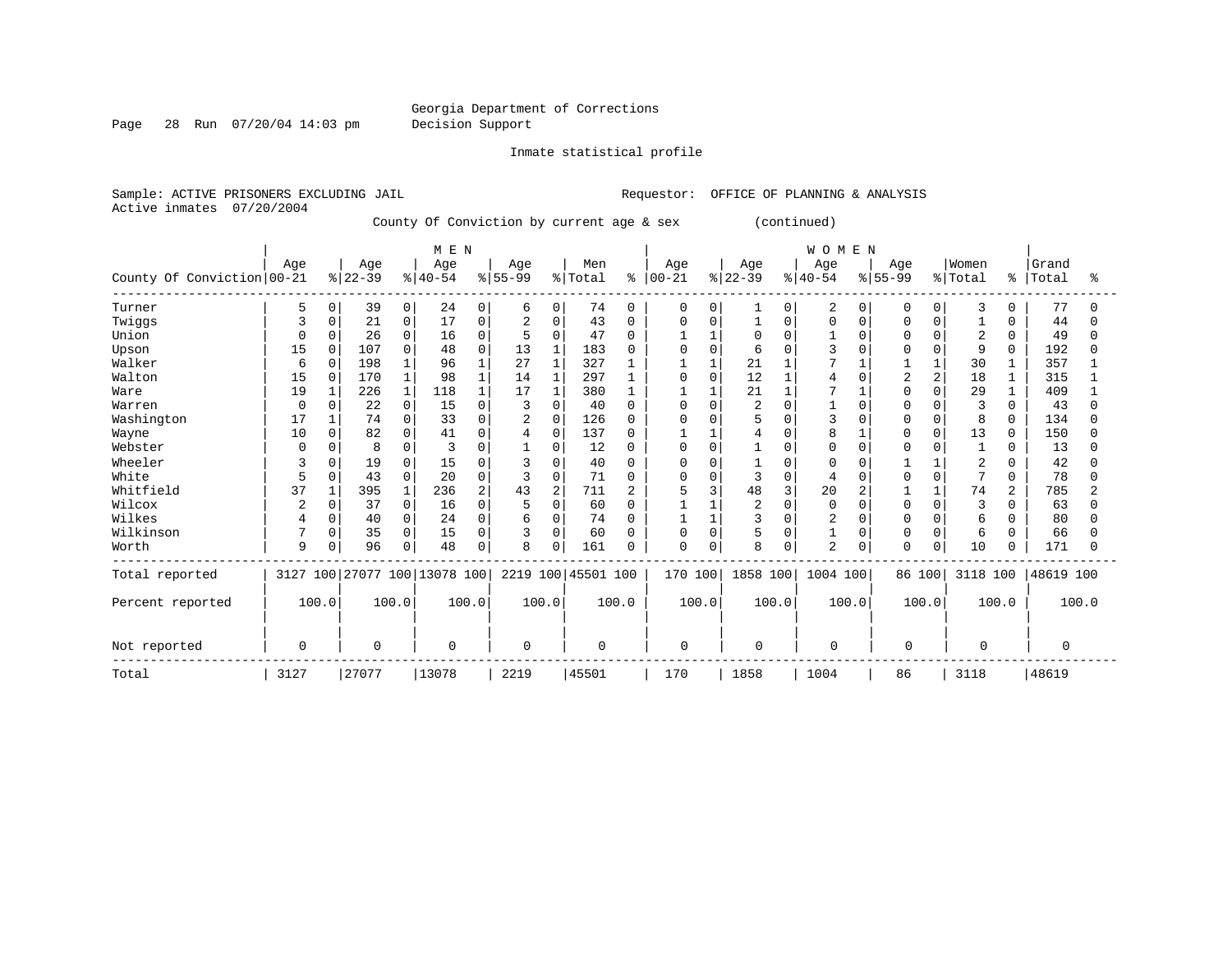Page 29 Run 07/20/04 14:03 pm Decision Support

#### Inmate statistical profile

Sample: ACTIVE PRISONERS EXCLUDING JAIL **Requestor:** OFFICE OF PLANNING & ANALYSIS Active inmates 07/20/2004

Circ Of Conviction by current age & sex

|                    |           |                |           |                | M E N     |                |             |                |         |                |                |                |          |                | <b>WOMEN</b>   |                |                |                |         |                |       |                |
|--------------------|-----------|----------------|-----------|----------------|-----------|----------------|-------------|----------------|---------|----------------|----------------|----------------|----------|----------------|----------------|----------------|----------------|----------------|---------|----------------|-------|----------------|
|                    | Age       |                | Age       |                | Age       |                | Age         |                | Men     |                | Age            |                | Age      |                | Age            |                | Aqe            |                | Women   |                | Grand |                |
| Circ Of Conviction | $00 - 21$ |                | $8 22-39$ |                | $8 40-54$ |                | $8155 - 99$ |                | % Total | ి              | $ 00 - 21$     |                | $ 22-39$ |                | $8 40-54$      |                | $8155 - 99$    |                | % Total | °              | Total | ႜ              |
| Alapaha            | 18        | 1              | 211       | 1              | 111       | $\mathbf{1}$   | 19          | 1              | 359     | 1              | 3              | 2              | 12       | 1              | 9              | 1              | 1              | 1              | 25      | 1              | 384   |                |
| Alcovy             | 29        | $\mathbf 1$    | 413       | 2              | 221       | $\overline{c}$ | 32          | $\mathbf{1}$   | 695     | $\overline{2}$ | $\Omega$       | $\mathbf 0$    | 25       | $\mathbf{1}$   | 11             | $\mathbf{1}$   | $\overline{4}$ | 5              | 40      | $\mathbf{1}$   | 735   | $\overline{a}$ |
| Atlanta            | 245       | 8              | 2506      | 9              | 1295      | 10             | 223         | 10             | 4269    | 9              | 9              | 5              | 90       | 5              | 62             | 6              | 7              | 8              | 168     | 5              | 4437  | q              |
| Atlantic           | 36        | 1              | 421       | 2              | 178       | $\mathbf{1}$   | 33          | $\mathbf 1$    | 668     |                | 3              | $\overline{c}$ | 13       | $\mathbf 1$    | 15             | 1              | $\mathbf{1}$   | $\mathbf{1}$   | 32      | 1              | 700   |                |
| Augusta            | 182       | 6              | 1414      | 5              | 617       | 5              | 97          | $\overline{4}$ | 2310    | 5              | 10             | 6              | 98       | 5              | 63             | 6              | 4              | 5              | 175     | 6              | 2485  |                |
| Blue Ridge         | 25        | 1              | 287       | $\mathbf 1$    | 192       | $\mathbf{1}$   | 36          | $\overline{2}$ | 540     | 1              | 3              | $\overline{2}$ | 40       | $\overline{a}$ | 13             | $\mathbf{1}$   | $\mathbf{1}$   | $\mathbf{1}$   | 57      | 2              | 597   |                |
| Brunswick          | 38        | $\mathbf{1}$   | 510       | $\overline{a}$ | 265       | 2              | 47          | $\overline{2}$ | 860     | $\overline{2}$ | $\mathbf{1}$   | $\mathbf{1}$   | 22       | $\mathbf{1}$   | 18             | $\overline{a}$ | $\overline{2}$ | 2              | 43      | $\mathbf{1}$   | 903   | 2              |
| Chattahoochee      | 153       | 5              | 1033      | 4              | 560       | 4              | 66          | $\overline{3}$ | 1812    | $\overline{4}$ | 5              | $\overline{3}$ | 63       | 3              | 27             | 3              | $\overline{2}$ | 2              | 97      | 3              | 1909  |                |
| Cherokee           | 36        | 1              | 400       | $\mathbf 1$    | 223       | 2              | 54          | $\overline{2}$ | 713     | 2              | 2              | 1              | 50       | 3              | 19             | 2              | $\Omega$       | 0              | 71      | $\overline{a}$ | 784   |                |
| Clayton            | 177       | 6              | 1057      | 4              | 451       | 3              | 62          | 3              | 1747    | 4              | 11             | 6              | 89       | 5              | 27             | 3              | $\overline{c}$ | 2              | 129     | 4              | 1876  | 4              |
| Cobb               | 177       | 6              | 1337      | 5              | 674       | 5              | 97          | $\overline{4}$ | 2285    | 5              | 5              | 3              | 118      | 6              | 73             | 7              | 5              | 6              | 201     | 6              | 2486  |                |
| Conasauga          | 45        | 1              | 499       | $\overline{a}$ | 275       | 2              | 59          | 3              | 878     | $\overline{a}$ | 5              | 3              | 59       | 3              | 23             | 2              | $\mathbf{1}$   | $\mathbf{1}$   | 88      | 3              | 966   |                |
| Cordele            | 48        | 2              | 403       | $\mathbf{1}$   | 197       | 2              | 28          | $\mathbf{1}$   | 676     | 1              | 4              | $\overline{2}$ | 29       | $\overline{a}$ | 10             | $\mathbf{1}$   | $\mathbf{1}$   | $\mathbf{1}$   | 44      | $\mathbf{1}$   | 720   |                |
| Coweta             | 126       | 4              | 1114      | $\overline{4}$ | 497       | $\overline{4}$ | 108         | 5              | 1845    | 4              | 8              | 5              | 68       | 4              | 31             | 3              | 4              | 5              | 111     | $\overline{4}$ | 1956  |                |
| Dougherty          | 38        | $\mathbf 1$    | 570       | 2              | 247       | $\overline{2}$ | 40          | $\overline{2}$ | 895     | $\overline{2}$ | 0              | $\mathbf 0$    | 19       | $\mathbf{1}$   | 29             | 3              | $\overline{a}$ | $\overline{2}$ | 50      | 2              | 945   |                |
| Dublin             | 16        | $\mathbf{1}$   | 227       | $\mathbf{1}$   | 111       | $\mathbf{1}$   | 12          | $\mathbf{1}$   | 366     |                | 0              | $\overline{0}$ | 16       | $\mathbf{1}$   | 7              | 1              | $\Omega$       | $\Omega$       | 23      | $\mathbf{1}$   | 389   |                |
| Eastern            | 209       | 7              | 1403      | 5              | 593       | 5              | 78          | $\overline{4}$ | 2283    | 5              | 9              | 5              | 88       | 5              | 49             | 5              | $\overline{2}$ | $\overline{a}$ | 148     | 5              | 2431  |                |
| Flint              | 22        | 1              | 243       | $\mathbf{1}$   | 110       | $\mathbf{1}$   | 14          | $\mathbf{1}$   | 389     | 1              | 3              | $\overline{2}$ | 18       | $\mathbf{1}$   | 8              | -1             | $\mathbf 0$    | $\Omega$       | 29      | $\mathbf{1}$   | 418   |                |
| Griffin            | 94        | 3              | 690       | 3              | 326       | 2              | 70          | 3              | 1180    | 3              | 7              | $\overline{4}$ | 50       | 3              | 31             | 3              | $\overline{c}$ | 2              | 90      | 3              | 1270  | 3              |
| Gwinnett           | 103       | 3              | 794       | 3              | 323       | $\overline{a}$ | 66          | 3              | 1286    | 3              | 9              | 5              | 55       | 3              | 31             | 3              | 7              | 8              | 102     | 3              | 1388  | ς              |
| Houston            | 44        | 1              | 290       | $\mathbf 1$    | 158       | $\mathbf 1$    | 11          | $\mathbf 0$    | 503     |                | 4              | $\overline{c}$ | 24       | $\mathbf{1}$   | 13             |                | $\mathbf{1}$   | $\mathbf{1}$   | 42      | 1              | 545   |                |
| Lookout Mountain   | 33        | $\mathbf 1$    | 516       | 2              | 280       | $\overline{2}$ | 68          | 3              | 897     | $\overline{2}$ | 4              | $\overline{2}$ | 55       | 3              | 26             | 3              | $\overline{2}$ | $\overline{2}$ | 87      | 3              | 984   |                |
| Macon              | 63        | 2              | 589       | $\overline{2}$ | 346       | 3              | 56          | 3              | 1054    | $\overline{a}$ | 4              | $\overline{a}$ | 27       | $\mathbf{1}$   | 21             | $\mathbf{2}$   | 3              | $\overline{3}$ | 55      | 2              | 1109  | 2              |
| Middle             | 94        | 3              | 487       | $\overline{2}$ | 159       | $\mathbf{1}$   | 24          | $\mathbf{1}$   | 764     | $\overline{2}$ | 1              | $\mathbf{1}$   | 33       | $\overline{a}$ | 15             | $\mathbf{1}$   | $\Omega$       | $\Omega$       | 49      | $\overline{2}$ | 813   |                |
| Mountain           | 18        | $1\,$          | 176       | $\mathbf{1}$   | 97        | $\mathbf 1$    | 17          | $\mathbf 1$    | 308     | 1              | 0              | $\mathbf 0$    | 6        | $\mathbf 0$    | $\overline{4}$ | 0              | $\Omega$       | $\Omega$       | 10      | $\Omega$       | 318   |                |
| Northeastern       | 49        | 2              | 383       | $\mathbf{1}$   | 271       | 2              | 54          | $\overline{2}$ | 757     | $\overline{2}$ | 4              | $\overline{2}$ | 28       | 2              | 24             | $\overline{2}$ | $\overline{2}$ | 2              | 58      | $\overline{2}$ | 815   | $\overline{a}$ |
| Northern           | 34        | 1              | 342       | $\mathbf 1$    | 168       | $\mathbf{1}$   | 37          | $\overline{2}$ | 581     |                | 0              | $\mathbf 0$    | 33       | $\overline{2}$ | 17             | 2              | $\mathbf{1}$   | $\mathbf{1}$   | 51      | 2              | 632   |                |
| Ocmulgee           | 73        | 2              | 599       | 2              | 241       | 2              | 37          | $\overline{2}$ | 950     | 2              | 3              | $\overline{2}$ | 53       | 3              | 20             | 2              | 1              | $\mathbf{1}$   | 77      |                | 1027  |                |
| Oconee             | 31        | $\mathbf 1$    | 395       | $\mathbf{1}$   | 177       | $\mathbf 1$    | 23          | $\mathbf{1}$   | 626     | 1              | 0              | $\mathbf 0$    | 29       | $\overline{a}$ | 20             | $\overline{2}$ | $\overline{a}$ | $\overline{a}$ | 51      | 2              | 677   |                |
| Ogeechee           | 65        | $\overline{c}$ | 491       | 2              | 178       | $\mathbf 1$    | 34          | $\overline{2}$ | 768     | $\overline{2}$ | 2              | $\mathbf{1}$   | 34       | $\overline{a}$ | 22             | 2              | $\overline{4}$ | 5              | 62      | $\overline{2}$ | 830   | 2              |
| Pataula            | 27        | $\mathbf 1$    | 214       | $\mathbf{1}$   | 96        | $\mathbf{1}$   | 19          | $\mathbf{1}$   | 356     | $\mathbf{1}$   | $\mathbf{1}$   | $\mathbf{1}$   | 13       | $\mathbf{1}$   | 5              | $\Omega$       | $\Omega$       | $\Omega$       | 19      | $\mathbf{1}$   | 375   | $\mathbf{1}$   |
| Piedmont           | 28        | $\mathbf{1}$   | 248       | $\mathbf 1$    | 161       | $\mathbf 1$    | 41          | $\overline{2}$ | 478     | $\mathbf{1}$   | $\overline{2}$ | $\mathbf{1}$   | 24       | $\mathbf{1}$   | 11             | $\mathbf{1}$   | 3              | 3              | 40      | $\mathbf{1}$   | 518   |                |
| Rome               | 31        | $\mathbf 1$    | 474       | $\overline{a}$ | 231       | $\overline{2}$ | 39          | $\overline{2}$ | 775     | $\overline{2}$ | $\overline{a}$ | $\mathbf{1}$   | 53       | 3              | 38             | 4              | $\overline{a}$ | $\overline{2}$ | 95      | 3              | 870   | 2              |
| South Georgia      | 57        | 2              | 529       | 2              | 207       | 2              | 29          | $\mathbf{1}$   | 822     | $\overline{2}$ | 5              | 3              | 43       | 2              | 13             | $\mathbf{1}$   | $\mathbf{1}$   | $\mathbf{1}$   | 62      | $\overline{2}$ | 884   | $\overline{2}$ |
| Southern           | 87        | 3              | 699       | 3              | 375       | 3              | 56          | 3              | 1217    | 3              | $\mathbf{1}$   | $\mathbf{1}$   | 45       | $\overline{a}$ | 31             | 3              | $\overline{2}$ | $\overline{a}$ | 79      | 3              | 1296  |                |
| Southwestern       | 33        | 1              | 250       | $\mathbf{1}$   | 119       | $\mathbf{1}$   | 17          | $\mathbf 1$    | 419     |                | 3              | 2              | 15       | $\mathbf{1}$   | 6              | 1              | $\Omega$       | 0              | 24      | 1              | 443   |                |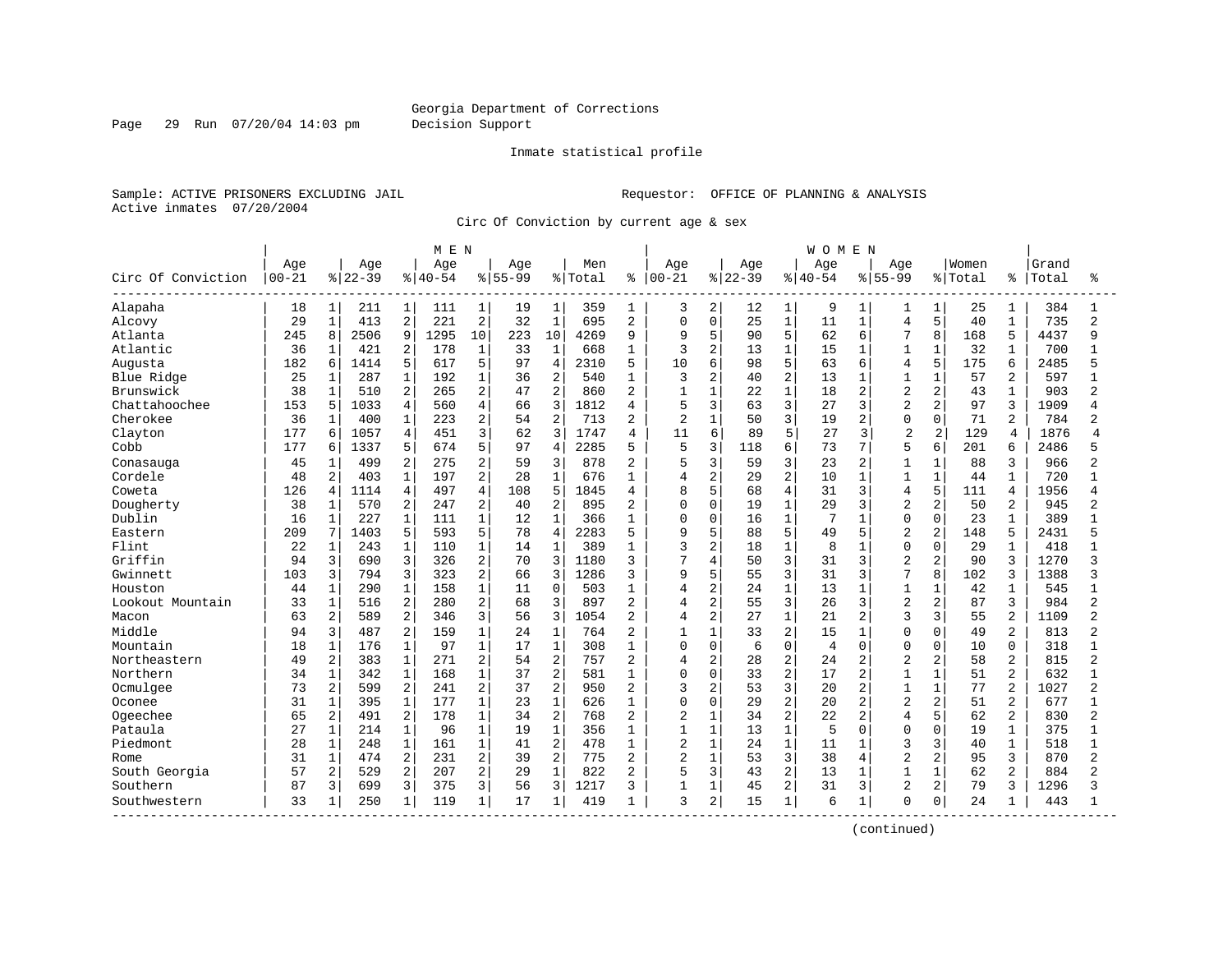Page 30 Run 07/20/04 14:03 pm Decision Support

Inmate statistical profile

Sample: ACTIVE PRISONERS EXCLUDING JAIL **Requestor:** OFFICE OF PLANNING & ANALYSIS Active inmates 07/20/2004

Circ Of Conviction by current age & sex (continued)

|                    |                  |          |                 |              | M E N                        |   |                 |                |                    |       |                 |          |                  |          | WOMEN            |          |                  |          |                  |       |                |       |
|--------------------|------------------|----------|-----------------|--------------|------------------------------|---|-----------------|----------------|--------------------|-------|-----------------|----------|------------------|----------|------------------|----------|------------------|----------|------------------|-------|----------------|-------|
| Circ Of Conviction | Age<br>$00 - 21$ |          | Age<br>$ 22-39$ |              | Age<br>$ 40-54 $             |   | Age<br>$ 55-99$ |                | Men<br>% Total     | ి     | Age<br>$ 00-21$ |          | Age<br>$ 22-39 $ |          | Age<br>$ 40-54 $ |          | Aqe<br>$ 55-99 $ |          | Women<br>% Total | ∻     | Grand<br>Total | °     |
| Stone Mountain     | 266              | 9        | 1859            | 7            | 812                          | 6 | 113             | 5 <sup>1</sup> | 3050               |       | 19              | 11       | 100              |          | 40               |          | 6                | 7        | 165              | 5     | 3215           |       |
| Tallapoosa         | 11               | $\Omega$ | 145             |              | 74                           |   | 15              |                | 245                |       | $\Omega$        | $\Omega$ | 8                | $\Omega$ | 3                | $\Omega$ | ∩                | 0        | 11               | 0     | 256            |       |
| Tifton             | 30               |          | 372             | $\mathbf{1}$ | 205                          |   | 37              | $\overline{a}$ | 644                |       |                 |          | 20               |          | 12               |          |                  |          | 36               |       | 680            |       |
| Toombs             | 20               |          | 207             | $\mathbf{1}$ | 105                          |   | 25              |                | 357                |       | $\overline{c}$  |          | 13               |          |                  |          |                  | 0        | 22               |       | 379            |       |
| Waycross           | 44               |          | 511             | 2            | 255                          |   | 41              | $\overline{2}$ | 851                |       |                 |          | 42               |          | 16               |          |                  | 2        | 62               | 2     | 913            |       |
| Western            | 23               |          | 376             |              | 151                          |   | 23              |                | 573                |       |                 |          | 19               |          | 11               |          |                  |          | 32               |       | 605            |       |
| Rockdale           | 34               |          | 189             |              | 97                           |   | 13              |                | 333                |       |                 |          | 18               |          |                  |          |                  |          | 29               |       | 362            |       |
| Douglas            | 50               |          | 503             | 2            | 216                          |   | 43              | $\mathfrak{D}$ | 812                |       |                 |          | 48               |          | 30               |          |                  |          | 82               |       | 894            |       |
| Appalachian        | 13               | $\Omega$ | 184             | $\mathbf{1}$ | 118                          |   | 34              | $\overline{a}$ | 349                |       |                 |          | 10               |          |                  |          |                  | $\Omega$ | 18               |       | 367            |       |
| Enotah             |                  | $\Omega$ | 119             | $\Omega$     | 66                           |   | 23              |                | 215                |       |                 |          | 9                |          |                  |          |                  |          | 17               |       | 232            |       |
| Bell-Forsyth       |                  | $\Omega$ | 106             | 0            | 66                           |   | 20              |                | 199                |       |                 |          | 12               |          |                  |          |                  |          | 18               |       | 217            |       |
| Towaliga           | 23               |          | 186             | $\mathbf 1$  | 116                          |   | 21              |                | 346                |       |                 |          | 12               |          | 12               |          | 0                | 0        | 25               |       | 371            |       |
| Paulding           | 15               | $\Omega$ | 106             | 0            | 67                           |   | 8               | 0              | 196                |       | $\mathbf 0$     |          | 10               |          | 6                |          |                  |          | 17               |       | 213            |       |
| Total reported     |                  |          |                 |              | 3127 100 27077 100 13078 100 |   |                 |                | 2219 100 45501 100 |       | 170 100         |          | 1858 100         |          | 1004 100         |          | 86 100           |          | 3118 100         |       | 48619 100      |       |
| Percent reported   |                  | 100.0    |                 | 100.0        | 100.0                        |   |                 | 100.0          |                    | 100.0 |                 | 100.0    | 100.0            |          | 100.0            |          | 100.0            |          |                  | 100.0 |                | 100.0 |
| Not reported       | 0                |          | $\Omega$        |              | 0                            |   | $\Omega$        |                | 0                  |       | $\Omega$        |          | 0                |          | $\Omega$         |          | $\Omega$         |          |                  |       | 0              |       |
| Total              | 3127             |          | 27077           |              | 13078                        |   | 2219            |                | 45501              |       | 170             |          | 1858             |          | 1004             |          | 86               |          | 3118             |       | 48619          |       |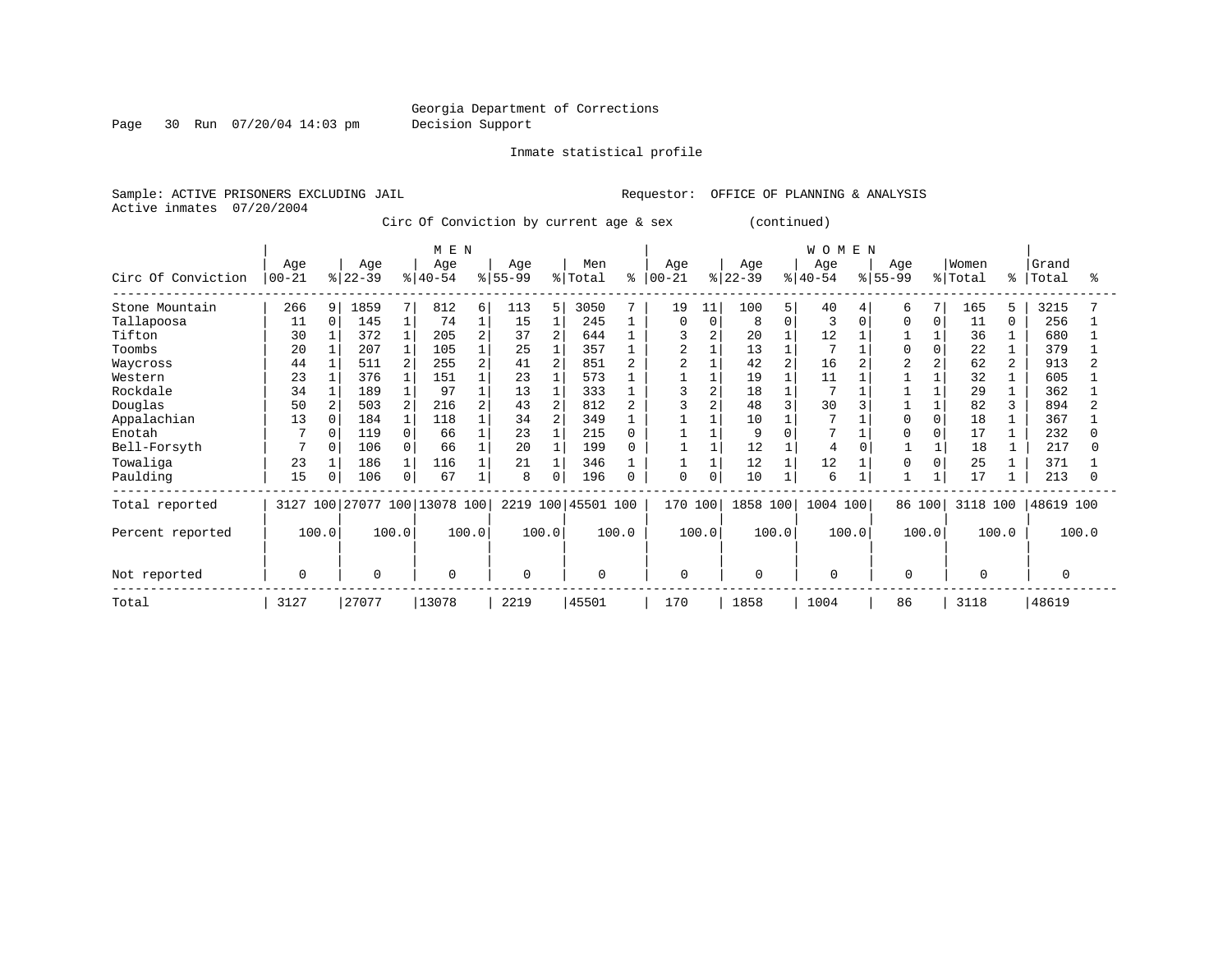Page 31 Run 07/20/04 14:03 pm Decision Support

#### Inmate statistical profile

Sample: ACTIVE PRISONERS EXCLUDING JAIL **Requestor:** OFFICE OF PLANNING & ANALYSIS Active inmates 07/20/2004

Home County by current age & sex

|                         |                |                |          |                | M E N    |              |                |                |         |              |                |                |                |                | WOMEN          |                |                |                |                |                |       |              |
|-------------------------|----------------|----------------|----------|----------------|----------|--------------|----------------|----------------|---------|--------------|----------------|----------------|----------------|----------------|----------------|----------------|----------------|----------------|----------------|----------------|-------|--------------|
|                         | Age            |                | Age      |                | Age      |              | Age            |                | Men     |              | Age            |                | Age            |                | Age            |                | Age            |                | Women          |                | Grand |              |
| Home County<br>-------- | $00 - 21$      |                | $ 22-39$ |                | $ 40-54$ |              | $8 55-99$      |                | % Total |              | $8   00 - 21$  |                | $ 22-39$       |                | $ 40-54$       |                | $8155 - 99$    |                | % Total        | ៖              | Total | ႜ            |
| Appling                 | 4              | 0 <sup>1</sup> | 58       | $\mathbf 0$    | 22       | 0            | 8              | $\mathbf{0}$   | 92      | $\mathbf 0$  | 0              | 0              | 3              | 0              | 1              | 0              | 0              | $\mathbf 0$    | 4              | 0              | 96    | $\Omega$     |
| Atkinson                | $\mathbf{1}$   | $\mathbf 0$    | 22       | $\mathbf 0$    | 13       | $\mathbf 0$  | $\overline{4}$ | 0              | 40      | $\Omega$     | $\mathbf 0$    | $\mathbf 0$    | $\overline{1}$ | $\mathsf{O}$   | 0              | $\mathbf 0$    | $\mathbf 0$    | $\mathbf 0$    | $\mathbf 1$    | 0              | 41    | $\Omega$     |
| Bacon                   | 3              | $\Omega$       | 32       | 0              | 19       | $\mathbf 0$  | $\mathbf 1$    | 0              | 55      | $\mathbf 0$  | $\mathbf 0$    | $\mathbf 0$    | $\mathbf{1}$   | $\mathbf 0$    | 2              | $\mathbf 0$    | $\Omega$       | $\Omega$       | 3              | $\Omega$       | 58    | $\Omega$     |
| Baker                   | $\mathbf{1}$   | $\mathbf 0$    | 9        | $\mathbf 0$    | 3        | 0            | $\overline{2}$ | $\Omega$       | 15      | $\mathbf 0$  | $\Omega$       | $\mathbf 0$    | 2              | $\mathbf 0$    | $\Omega$       | $\Omega$       | O              | $\Omega$       | $\overline{2}$ | 0              | 17    |              |
| Baldwin                 | 33             | $\mathbf{1}$   | 172      | $\mathbf 1$    | 82       | $\mathbf{1}$ | 6              | $\Omega$       | 293     | 1            | $\mathbf{1}$   | $\mathbf{1}$   | 15             | $\mathbf{1}$   | 3              | $\cap$         | $\mathbf{1}$   | $\mathbf{1}$   | 20             | $\mathbf{1}$   | 313   |              |
| Banks                   | 3              | $\Omega$       | 31       | $\mathbf 0$    | 15       | $\mathbf 0$  | 5              | 0              | 54      | $\Omega$     | $\Omega$       | $\Omega$       | $\overline{4}$ | $\Omega$       | $\mathbf{1}$   | $\Omega$       | $\Omega$       | $\Omega$       | 5              | $\Omega$       | 59    | $\Omega$     |
| Barrow                  | 11             | 0              | 100      | 0              | 76       | $\mathbf{1}$ | 17             | $\mathbf 1$    | 204     | 1            | 0              | 0              | 8              | $\mathsf{O}$   | 5              | $\mathbf{1}$   | 0              | $\mathbf 0$    | 13             | 0              | 217   |              |
| Bartow                  | 26             | $\mathbf{1}$   | 233      | $\mathbf 1$    | 119      | 1            | 36             | $\overline{2}$ | 414     | $\mathbf{1}$ | $\mathbf{1}$   | $\mathbf{1}$   | 41             | 2              | 14             | $\overline{2}$ | $\Omega$       | $\Omega$       | 56             | $\overline{a}$ | 470   |              |
| Ben Hill                | 10             | 0              | 94       | 0              | 50       | 0            | 7              | 0              | 161     | 0            | $\overline{4}$ | $\overline{3}$ | 11             | $\mathbf{1}$   | 6              | $\mathbf{1}$   | 0              | 0              | 21             | 1              | 182   |              |
| Berrien                 | 5              | 0              | 39       | $\mathbf 0$    | 22       | 0            | 7              | 0              | 73      | $\mathbf 0$  | $\mathbf{1}$   | $\mathbf{1}$   | 4              | $\mathbf 0$    | 0              | $\Omega$       | 0              | $\Omega$       | 5              | 0              | 78    |              |
| <b>Bibb</b>             | 74             | 3              | 572      | $\overline{a}$ | 331      | 3            | 51             | 3              | 1028    | 3            | 5              | 3              | 30             | $\overline{2}$ | 19             | $\overline{c}$ | $\mathbf{1}$   | $\mathbf{1}$   | 55             | $\mathbf{2}$   | 1083  | 3            |
| Bleckley                | 5              | $\Omega$       | 78       | $\mathbf 0$    | 19       | 0            | $\overline{2}$ | 0              | 104     | $\Omega$     | 0              | $\Omega$       | 3              | $\mathbf 0$    | 2              | $\Omega$       | 1              | $\mathbf{1}$   | 6              | $\Omega$       | 110   |              |
| Brantley                | 3              | 0              | 21       | $\mathbf 0$    | 9        | 0            | 3              | 0              | 36      | $\mathbf 0$  |                | $\mathbf{1}$   | $\Omega$       | $\mathbf 0$    | $\mathbf{1}$   | $\mathbf 0$    | 0              | $\Omega$       | $\overline{2}$ | 0              | 38    |              |
| <b>Brooks</b>           | 6              | $\Omega$       | 49       | $\mathbf 0$    | 18       | 0            | 5              | 0              | 78      | $\Omega$     | $\Omega$       | $\Omega$       | 2              | $\mathbf 0$    | 1              | $\Omega$       | O              | $\Omega$       | 3              | $\Omega$       | 81    |              |
| Bryan                   | 2              | 0              | 30       | 0              | 21       | 0            | 5              | 0              | 58      | 0            | $\Omega$       | 0              | $\overline{2}$ | $\mathbf 0$    | $\overline{4}$ | $\Omega$       | 0              | O              | 6              | 0              | 64    | $\Omega$     |
| Bulloch                 | 25             | 1              | 177      | 1              | 79       | 1            | 12             | 1              | 293     | 1            | 1              | $\mathbf{1}$   | 15             | $\mathbf{1}$   | 9              | $\mathbf{1}$   | 2              | $\overline{2}$ | 27             | $\mathbf{1}$   | 320   |              |
| Burke                   | 14             | $\mathbf{1}$   | 96       | $\Omega$       | 49       | $\Omega$     | 9              | $\Omega$       | 168     | $\Omega$     | $\Omega$       | $\Omega$       | 4              | $\Omega$       | 3              | $\Omega$       | $\mathbf{1}$   | $\mathbf{1}$   | 8              | $\Omega$       | 176   |              |
| <b>Butts</b>            |                | $\Omega$       | 66       | 0              | 33       | 0            | 7              | $\Omega$       | 113     | $\Omega$     | $\mathbf{1}$   | $\mathbf{1}$   | 4              | $\Omega$       | $\overline{c}$ | $\Omega$       |                | $\mathbf{1}$   | 8              | $\Omega$       | 121   |              |
| Calhoun                 | 4              | $\Omega$       | 23       | $\mathbf 0$    | 8        | 0            | $\mathbf{1}$   | 0              | 36      | $\Omega$     | $\Omega$       | $\Omega$       | $\overline{1}$ | $\mathbf 0$    | 1              | $\Omega$       | O              | $\Omega$       | $\overline{2}$ | $\Omega$       | 38    |              |
| Camden                  | 3              | $\Omega$       | 51       | $\mathbf 0$    | 29       | $\Omega$     | 3              | $\Omega$       | 86      | $\Omega$     | $\mathbf 0$    | $\Omega$       | $\overline{4}$ | $\mathbf 0$    | $\mathbf{1}$   | $\Omega$       | $\Omega$       | $\Omega$       | 5              | $\Omega$       | 91    | $\Omega$     |
| Candler                 | 9              | $\Omega$       | 50       | $\mathbf 0$    | 14       | 0            | $\Omega$       | 0              | 73      | $\mathbf 0$  | $\mathbf 0$    | $\mathbf 0$    | 3              | $\mathbf 0$    | $\mathbf{1}$   | $\Omega$       | O              | $\Omega$       | 4              | 0              | 77    |              |
| Carroll                 | 26             | $\mathbf{1}$   | 258      | 1              | 118      | $\mathbf{1}$ | 37             | $\overline{c}$ | 439     | 1            | 2              | $\mathbf{1}$   | 27             | 2              | 12             | $\mathbf{1}$   | $\mathbf{1}$   | $\mathbf{1}$   | 42             | $\mathbf{1}$   | 481   |              |
| Catoosa                 | 11             | $\mathbf 0$    | 86       | $\mathbf 0$    | 40       | $\mathbf 0$  | 12             | $\mathbf{1}$   | 149     | 0            | $\mathbf{1}$   | $\mathbf{1}$   | 11             | $\mathbf{1}$   | 2              | $\Omega$       | $\mathbf{1}$   | $\mathbf{1}$   | 15             | 1              | 164   |              |
| Charlton                | $\mathbf{1}$   | $\Omega$       | 28       | $\Omega$       | 13       | $\Omega$     | $\mathbf{1}$   | $\Omega$       | 43      | $\Omega$     | $\Omega$       | $\Omega$       | $\mathbf{1}$   | $\mathbf 0$    | 2              | $\Omega$       | $\mathbf 0$    | $\Omega$       | 3              | $\Omega$       | 46    |              |
| Chatham                 | 198            | 7              | 1306     | 5              | 517      | 4            | 80             | 4              | 2101    | 5            | 9              | 6              | 73             | $\overline{4}$ | 44             | 5              | 2              | $\overline{2}$ | 128            | 4              | 2229  |              |
| Chattahoochee           | $\overline{2}$ | $\mathbf 0$    | 13       | $\mathbf 0$    | 5        | 0            | $\mathbf 0$    | 0              | 20      | $\Omega$     | $\Omega$       | $\Omega$       | $\mathbf 0$    | $\mathbf 0$    | $\Omega$       | $\Omega$       | $\mathbf 0$    | $\Omega$       | $\mathbf 0$    | $\Omega$       | 20    |              |
| Chattooga               | 8              | $\Omega$       | 103      | $\mathbf 0$    | 55       | 0            | 11             | $\mathbf{1}$   | 177     | 0            |                | $\mathbf{1}$   | 8              | $\mathbf 0$    | 9              |                |                | $\mathbf{1}$   | 19             | 1              | 196   |              |
| Cherokee                | 19             | $\mathbf 1$    | 198      | $\mathbf{1}$   | 130      | $\mathbf{1}$ | 27             | $\mathbf{1}$   | 374     | 1            | 3              | $\overline{c}$ | 25             | $\mathbf{1}$   | 12             | $\mathbf{1}$   | $\Omega$       | $\Omega$       | 40             | $\mathbf{1}$   | 414   |              |
| Clarke                  | 18             | $\mathbf{1}$   | 324      | 1              | 139      | $\mathbf{1}$ | 16             | $\mathbf{1}$   | 497     | 1            | $\mathbf 0$    | $\Omega$       | 20             | $\mathbf{1}$   | 10             | $\mathbf{1}$   | $\overline{2}$ | $\overline{a}$ | 32             | $\mathbf{1}$   | 529   |              |
| Clay                    | 0              | $\mathbf 0$    | 14       | 0              | 3        | 0            | $\mathbf{1}$   | 0              | 18      | $\mathbf 0$  | $\mathbf 0$    | $\mathbf 0$    | $\mathbf 1$    | $\mathsf{O}$   | $\mathbf 0$    | $\mathbf 0$    | 0              | $\mathbf 0$    | $\mathbf{1}$   | 0              | 19    | <sup>0</sup> |
| Clayton                 | 118            | 4              | 703      | 3              | 303      | 3            | 38             | 2              | 1162    | 3            | 9              | 6              | 59             | 3              | 21             | 2              | 2              | 2              | 91             | 3              | 1253  |              |
| Clinch                  | 0              | $\mathbf 0$    | 35       | 0              | 10       | 0            | $\mathbf{1}$   | $\mathbf 0$    | 46      | 0            | 0              | 0              | $\overline{2}$ | 0              | $\mathbf{1}$   | 0              | $\mathbf 0$    | 0              | 3              | $\mathbf 0$    | 49    | $\Omega$     |
| Cobb                    | 132            | 5              | 936      | 4              | 494      | 4            | 65             | 3              | 1627    | 4            | 5              | 3              | 94             | 5              | 44             | 5              | 2              | $\overline{a}$ | 145            | 5              | 1772  |              |
| Coffee                  | 11             | $\Omega$       | 142      | 1              | 61       | $\mathbf{1}$ | 7              | $\Omega$       | 221     | 1            | $\Omega$       | $\Omega$       | 19             | $\mathbf{1}$   | 6              | $\mathbf{1}$   | $\mathbf{1}$   | $\mathbf{1}$   | 26             | $\mathbf{1}$   | 247   |              |
| Colquit                 | 17             | $\mathbf{1}$   | 151      | 1              | 69       | $\mathbf{1}$ | 13             | $\mathbf 1$    | 250     | 1            | 0              | $\mathbf 0$    | 7              | $\mathbf 0$    | $\overline{a}$ | $\Omega$       | $\Omega$       | $\Omega$       | 9              | $\Omega$       | 259   |              |
| Columbia                | 13             | 0              | 108      | 0              | 45       | 0            | 10             | $\mathbf{1}$   | 176     | 0            | 1              | 1              | 6              | 0              | 12             | $\mathbf{1}$   | 0              | $\mathbf 0$    | 19             | 1              | 195   | $\Omega$     |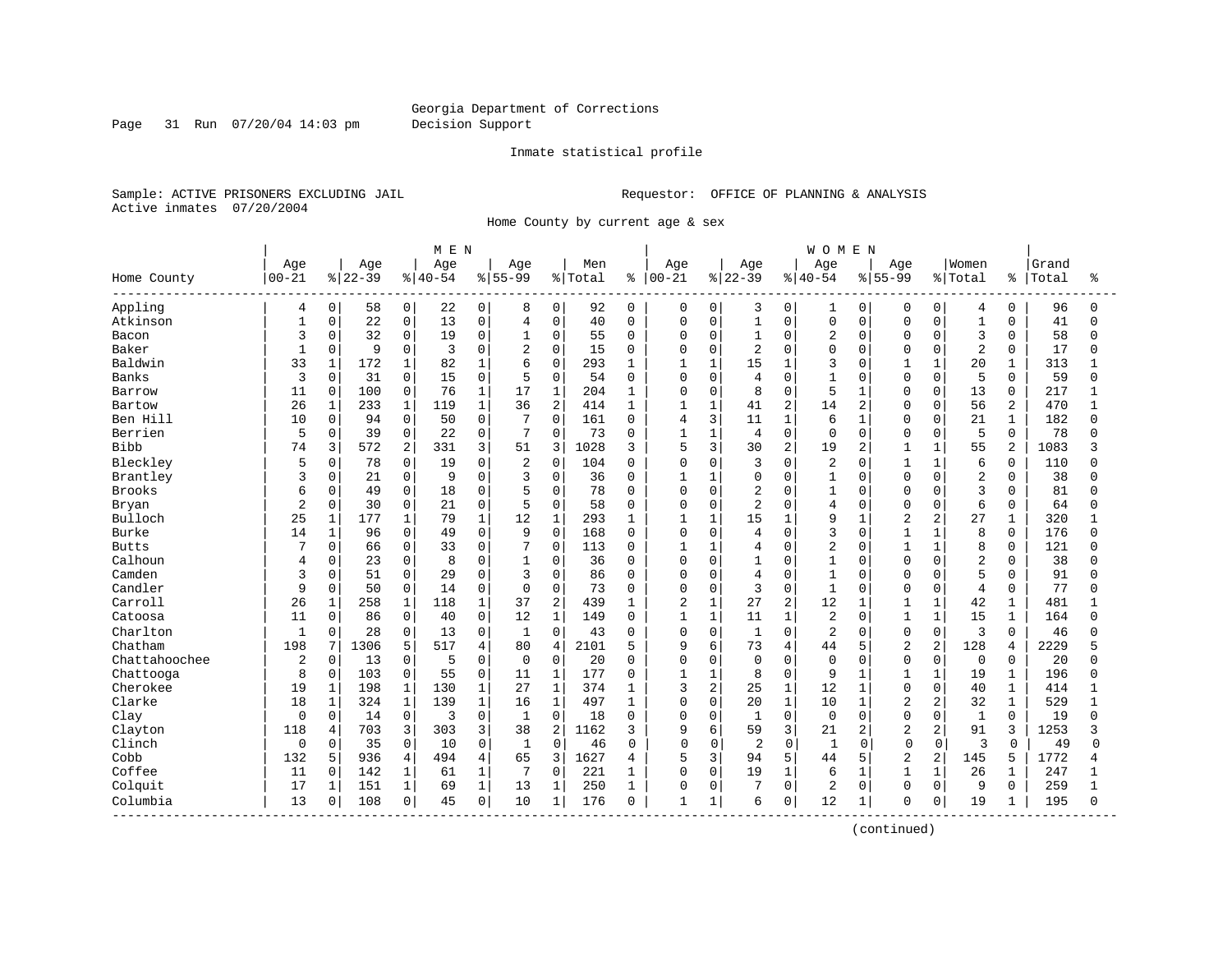#### Georgia Department of Corrections Page 32 Run 07/20/04 14:03 pm Decision Support

Inmate statistical profile

Active inmates 07/20/2004

Sample: ACTIVE PRISONERS EXCLUDING JAIL **Requestor:** OFFICE OF PLANNING & ANALYSIS

Home County by current age & sex (continued)

|                          |              |              |                |              | M E N        |                |                |                     |         |                |                |                |                |              | <b>WOMEN</b>   |                |                |                |                |              |                     |          |
|--------------------------|--------------|--------------|----------------|--------------|--------------|----------------|----------------|---------------------|---------|----------------|----------------|----------------|----------------|--------------|----------------|----------------|----------------|----------------|----------------|--------------|---------------------|----------|
|                          | Age          |              | Age            |              | Age          |                | Age            |                     | Men     |                | Age            |                | Age            |              | Age            |                | Age            |                | Women          |              | Grand               |          |
| Home County<br>--------- | $00 - 21$    |              | $ 22-39$       |              | $8140 - 54$  |                | $8155 - 99$    |                     | % Total | ႜ              | $ 00-21$       |                | $ 22-39$       |              | $ 40-54$       |                | $8155 - 99$    |                | % Total        | န္           | Total<br>---------- | ្ក<br>ក  |
| Cook                     | 4            | $\mathbf 0$  | 56             | 0            | 33           | 0              | 6              | 0                   | 99      | 0              | 1              | 1              | 6              | 0            | $\overline{2}$ | 0              | 0              | 0              | 9              | 0            | 108                 | $\Omega$ |
| Coweta                   | 27           | $\mathbf{1}$ | 249            | $\mathbf{1}$ | 95           | $\mathbf{1}$   | 15             | $\mathbf 1$         | 386     | 1              | 4              | $\overline{3}$ | 10             | $\mathbf{1}$ | 9              | $\mathbf{1}$   | $\mathbf{1}$   | $\mathbf{1}$   | 24             | 1            | 410                 |          |
| Crawford                 | 1            | $\mathbf 0$  | 11             | 0            | 10           | $\mathsf{O}$   | $\mathbf 0$    | $\mathbf 0$         | 22      | $\Omega$       | $\Omega$       | $\mathbf 0$    | $\mathbf 0$    | $\mathbf 0$  | $\Omega$       | $\Omega$       | O              | $\Omega$       | $\mathbf 0$    | $\Omega$     | 22                  | $\Omega$ |
| Crisp                    | 21           | 1            | 134            | $\mathbf{1}$ | 63           | $\mathbf 1$    | 8              | 0                   | 226     | 1              | 0              | $\mathbf 0$    | 10             | $\mathbf{1}$ | 3              | $\Omega$       | 0              | $\mathbf 0$    | 13             | 0            | 239                 |          |
| Dade                     |              | 0            | 32             | 0            | 21           | O              | 7              | $\mathbf 0$         | 61      | $\Omega$       | $\Omega$       | $\mathbf 0$    | 3              | $\Omega$     | $\mathbf{1}$   | $\Omega$       | O              | $\cap$         | $\overline{4}$ | $\Omega$     | 65                  |          |
| Dawson                   | $\mathbf{1}$ | 0            | 41             | 0            | 28           | 0              | $\overline{4}$ | $\mathbf 0$         | 74      | 0              | $\Omega$       | $\mathbf 0$    | 3              | $\mathbf 0$  | 3              | $\Omega$       | O              | $\Omega$       | 6              | 0            | 80                  | $\Omega$ |
| Decatur                  | 14           | 1            | 187            | $\mathbf{1}$ | 46           | 0              | 7              | $\mathbf 0$         | 254     | 1              | $\mathbf{1}$   | $\mathbf{1}$   | 13             | $\mathbf{1}$ | 3              | 0              | 0              | $\mathbf 0$    | 17             | 1            | 271                 |          |
| DeKalb                   | 176          | 6            | 1498           | 6            | 603          | 5              | 96             | 5                   | 2373    | 6              | 12             | 8              | 87             | 5            | 33             | 4              | 8              | 10             | 140            | 5            | 2513                | 6        |
| Dodge                    | $\mathbf{1}$ | $\Omega$     | 101            | 0            | 54           | $\Omega$       | $\overline{2}$ | $\mathbf 0$         | 158     | $\Omega$       | $\mathbf 0$    | $\mathbf 0$    | 11             | $\mathbf{1}$ | 6              |                | 0              | $\Omega$       | 17             | $\mathbf{1}$ | 175                 |          |
| Dooly                    | 5            | $\Omega$     | 61             | 0            | 20           | $\Omega$       | $\mathbf{1}$   | $\Omega$            | 87      | $\Omega$       | $\Omega$       | $\Omega$       | 3              | $\Omega$     | $\mathbf{1}$   | $\Omega$       | 0              | $\Omega$       | 4              | 0            | 91                  |          |
| Dougherty                | 41           | $\mathbf{1}$ | 551            | 2            | 234          | 2              | 37             | $\overline{2}$      | 863     | 2              | $\Omega$       | $\mathbf 0$    | 24             | $\mathbf{1}$ | 22             | $\overline{c}$ | 4              | 5              | 50             | 2            | 913                 | 2        |
| Douglas                  | 38           | $\mathbf{1}$ | 256            | $\mathbf{1}$ | 138          | $\mathbf{1}$   | 26             | $\mathbf{1}$        | 458     | 1              | 2              | $\mathbf 1$    | 22             | $\mathbf{1}$ | 17             | $\overline{a}$ | 0              | $\Omega$       | 41             | $\mathbf{1}$ | 499                 |          |
| Early                    | 3            | $\Omega$     | 33             | $\mathbf 0$  | 17           | $\Omega$       | 2              | $\mathbf 0$         | 55      | $\Omega$       | $\Omega$       | $\Omega$       | $\overline{2}$ | $\mathbf{0}$ | 1              | $\Omega$       | 0              | $\Omega$       | 3              | $\Omega$     | 58                  |          |
| Echols                   | $\Omega$     | $\Omega$     | $\overline{a}$ | 0            | $\mathbf{1}$ | $\Omega$       | $\mathbf{1}$   | $\mathbf 0$         | 4       | $\Omega$       | 0              | $\mathbf 0$    | 0              | $\mathbf 0$  | $\Omega$       | $\Omega$       | 0              | $\Omega$       | $\mathbf 0$    | $\Omega$     | $\overline{4}$      |          |
| Effingham                | 10           | 0            | 75             | 0            | 30           | U              | 4              | 0                   | 119     | $\Omega$       | 0              | 0              | 4              | $\mathbf 0$  | 5              | 1              | 2              | $\overline{2}$ | 11             | $\Omega$     | 130                 |          |
| Elbert                   | 5            | $\Omega$     | 82             | 0            | 47           | $\Omega$       | 9              | 0                   | 143     | $\Omega$       | $\Omega$       | 0              | б              | $\mathbf 0$  | 4              | $\Omega$       | $\Omega$       | $\Omega$       | 10             | 0            | 153                 |          |
| Emanuel                  | 15           | $\mathbf{1}$ | 109            | 0            | 25           | 0              | 8              | $\mathbf{0}$        | 157     | 0              | $\Omega$       | $\mathbf 0$    | 8              | $\mathbf 0$  | 2              | $\Omega$       | 0              | $\Omega$       | 10             | 0            | 167                 |          |
| Evans                    | 8            | 0            | 47             | 0            | 11           | 0              | $\overline{2}$ | $\mathbf 0$         | 68      | $\Omega$       |                | $\mathbf{1}$   |                | $\mathbf 0$  | 2              | 0              | 0              | $\Omega$       | $\overline{4}$ | 0            | 72                  |          |
| Fannin                   | 3            | 0            | 51             | 0            | 26           | 0              | 11             | $\mathbf{1}$        | 91      | $\Omega$       | $\Omega$       | $\mathbf 0$    | 0              | $\Omega$     | 4              | $\Omega$       | $\Omega$       | $\Omega$       | $\overline{4}$ | $\Omega$     | 95                  |          |
| Fayette                  | 11           | $\mathbf 0$  | 71             | 0            | 43           | 0              | 15             | $\mathbf{1}$        | 140     | 0              | $\overline{2}$ | $\mathbf{1}$   | 6              | $\mathbf 0$  | $\mathbf{1}$   | $\Omega$       | O              | $\Omega$       | 9              | $\Omega$     | 149                 |          |
| Floyd                    | 29           | $\mathbf{1}$ | 428            | 2            | 198          | $\overline{2}$ | 29             | $\mathbf{1}$        | 684     | $\overline{2}$ | 3              | 2              | 47             | 3            | 33             | 4              | $\overline{a}$ | $\overline{2}$ | 85             | 3            | 769                 |          |
| Forsyth                  | 3            | 0            | 83             | $\mathbf 0$  | 54           | 0              | 8              | $\mathbf 0$         | 148     | $\Omega$       | 0              | $\mathbf 0$    | 8              | $\mathbf 0$  | 3              | $\Omega$       | $\mathbf{1}$   | $\mathbf{1}$   | 12             | 0            | 160                 |          |
| Franklin                 | 7            | 0            | 55             | 0            | 33           | 0              | 9              | 0                   | 104     | $\Omega$       | $\mathbf 0$    | $\mathbf 0$    | 10             | $1\,$        | $\mathbf{1}$   | $\Omega$       | $\mathbf 0$    | $\mathbf 0$    | 11             | 0            | 115                 |          |
| Fulton                   | 368          | 13           | 3363           | 14           | 1657         | 14             | 265            | 14                  | 5653    | 14             | 12             | 8              | 151            | 9            | 102            | 11             | 11             | 14             | 276            | 10           | 5929                | 14       |
| Gilmer                   | 4            | $\mathbf 0$  | 58             | $\mathbf 0$  | 36           | $\mathbf 0$    | 15             | $1\,$               | 113     | $\Omega$       | $\mathbf{1}$   | $\mathbf{1}$   | 7              | $\Omega$     | $\mathbf{1}$   | $\Omega$       | $\mathbf 0$    | $\Omega$       | 9              | $\Omega$     | 122                 | $\Omega$ |
| Glascock                 | $\Omega$     | $\mathbf 0$  | $\overline{2}$ | 0            | 3            | 0              | 0              | 0                   | 5       | 0              | 0              | $\mathbf 0$    | 0              | $\Omega$     | $\Omega$       | $\Omega$       | 0              | $\Omega$       | $\mathbf 0$    | $\Omega$     | 5                   | ∩        |
| Glynn                    | 14           | 1            | 232            | 1            | 128          | 1              | 17             | $\mathbf 1$         | 391     |                | 0              | $\mathbf 0$    | 9              | $\mathbf{1}$ | 5              |                | O              | $\Omega$       | 14             | 0            | 405                 |          |
| Gordon                   | 9            | $\Omega$     | 149            | 1            | 72           | 1              | 13             | 1                   | 243     | 1              | $\mathbf{1}$   | 1              | 15             | $\mathbf{1}$ | 11             | -1             | O              | $\Omega$       | 27             | $\mathbf{1}$ | 270                 |          |
| Grady                    | 14           | $\mathbf{1}$ | 130            | $\mathbf{1}$ | 55           | $\Omega$       | 7              | $\Omega$            | 206     | $\mathbf{1}$   | $\mathbf{1}$   | $\mathbf{1}$   | 11             | $\mathbf{1}$ | $\mathbf{1}$   | $\cap$         | $\mathbf{1}$   | $\mathbf{1}$   | 14             | $\Omega$     | 220                 |          |
| Greene                   | 4            | $\mathbf 0$  | 67             | 0            | 19           | $\Omega$       | $\overline{4}$ | $\Omega$            | 94      | 0              | $\mathbf 0$    | $\mathbf 0$    | 3              | $\mathbf 0$  | 2              | $\Omega$       | $\mathbf{1}$   | $\mathbf{1}$   | 6              | $\Omega$     | 100                 |          |
| Gwinnett                 | 98           | 4            | 623            | 3            | 283          | 2              | 51             | 3                   | 1055    | 3              | 10             | 7              | 51             | 3            | 23             | 3              | 4              | 5              | 88             | 3            | 1143                |          |
| Habersham                | 5            | $\Omega$     | 66             | $\mathbf 0$  | 39           | $\Omega$       | 2              | $\mathbf 0$         | 112     | $\Omega$       | $\Omega$       | $\mathbf 0$    | $\mathbf{1}$   | $\mathbf 0$  | $\mathbf{1}$   | $\Omega$       | 0              | $\Omega$       | $\overline{2}$ | $\Omega$     | 114                 |          |
| Hall                     | 38           | 1            | 306            | $1\,$        | 216          | 2              | 44             | $\overline{c}$      | 604     | $\mathbf{1}$   | 4              | 3              | 24             | $\mathbf{1}$ | 21             | 2              | 2              | $\overline{2}$ | 51             | 2            | 655                 |          |
| Hancock                  | 3            | 0            | 36             | 0            | 18           | 0              | $\overline{2}$ | $\mathsf{O}\xspace$ | 59      | $\Omega$       | 0              | 0              | 2              | $\mathbf 0$  | $\mathbf{1}$   | $\mathbf 0$    | U              | $\Omega$       | 3              | $\Omega$     | 62                  |          |
| Haralson                 | ζ            | 0            | 52             | 0            | 32           | 0              | 8              | 0                   | 95      | $\Omega$       | $\Omega$       | 0              | 5              | $\mathbf 0$  | 2              | 0              | U              | 0              | 7              | 0            | 102                 | $\Omega$ |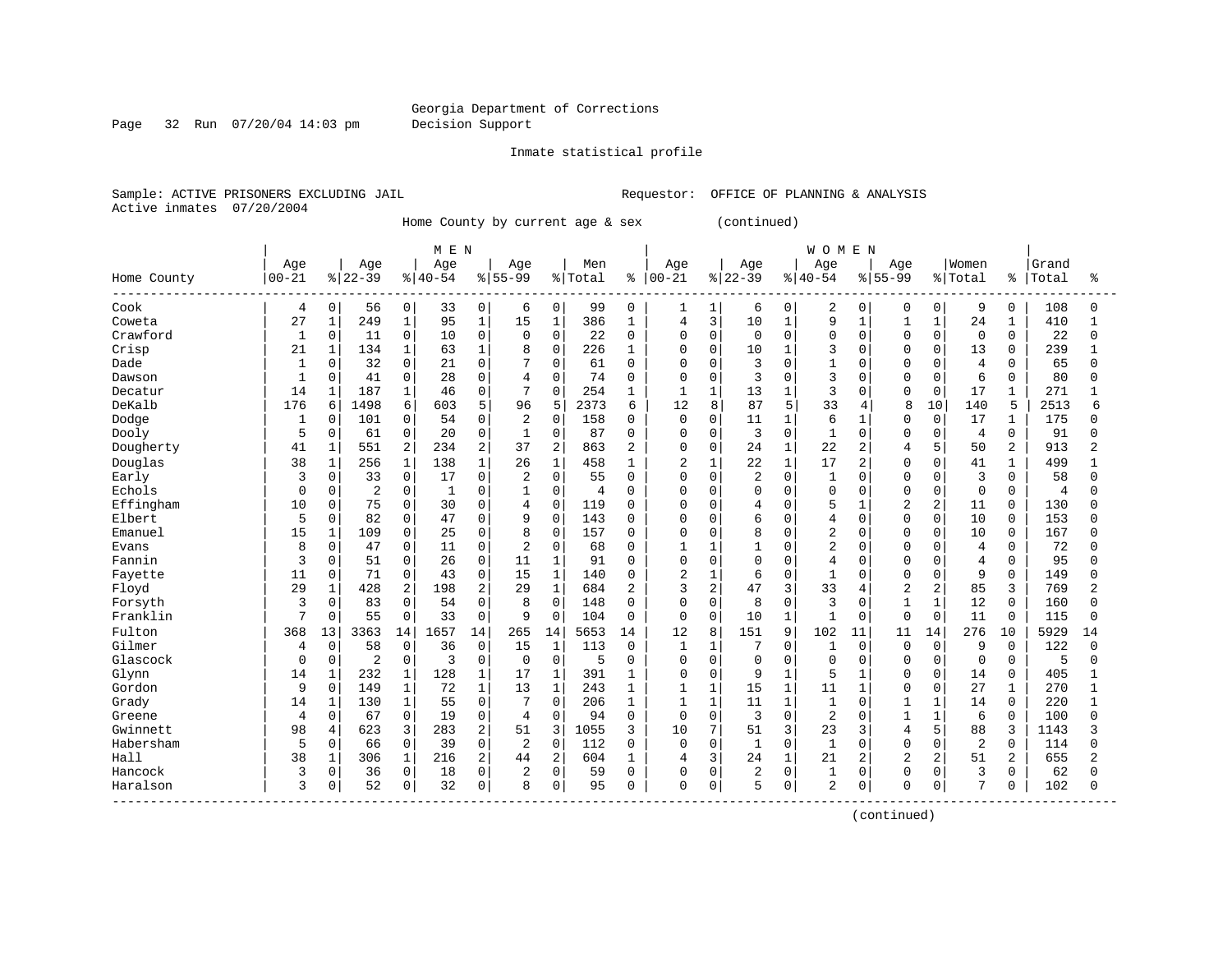#### Georgia Department of Corrections Page 33 Run 07/20/04 14:03 pm Decision Support

#### Inmate statistical profile

Sample: ACTIVE PRISONERS EXCLUDING JAIL **Requestor:** OFFICE OF PLANNING & ANALYSIS Active inmates 07/20/2004

Home County by current age & sex (continued)

| Age<br>Age<br>Women<br>Age<br>Age<br>Men<br>Age<br>Age<br>Age<br>Grand<br>Age<br>$00 - 21$<br>$ 22-39$<br>$8 40-54$<br>$ 00 - 21$<br>$ 22-39$<br>$8 40-54$<br>$8155 - 99$<br>$8 55-99$<br>% Total<br>% Total<br>Total<br>Home County<br>ႜ<br>နွ<br>81<br>Harris<br>0<br>0<br>0<br>0<br>76<br>$\mathbf 0$<br>0<br>5<br>$\mathbf 0$<br>44<br>26<br>2<br>0<br>1<br>0<br>$\mathbf 0$<br>0<br>$\Omega$<br>4<br>1<br>4<br>0<br>$\mathbf 0$<br>55<br>0<br>27<br>$\mathsf 0$<br>$\mathbf 0$<br>3<br>7<br>0<br>$\overline{4}$<br>94<br>$\mathbf 0$<br>0<br>4<br>$\mathbf 0$<br>0<br>101<br>8<br>$\Omega$<br>0<br>Hart<br>0<br>$\mathsf 0$<br>$\mathbf{1}$<br>0<br>25<br>0<br>12<br>0<br>9<br>0<br>$\Omega$<br>0<br>$\mathbf 0$<br>0<br>$\mathbf 0$<br>$\Omega$<br>0<br>$\mathbf 0$<br>47<br>Heard<br>47<br>0<br>3<br>$\mathbf{1}$<br>216<br>$\mathbf{1}$<br>16<br>$\mathbf{1}$<br>5<br>17<br>$\mathbf{1}$<br>398<br>24<br>1<br>106<br>362<br>2<br>$\Omega$<br>$\Omega$<br>36<br>$\mathbf{1}$<br>1<br>14<br>Henry<br>292<br>$\mathbf{1}$<br>17<br>$\mathbf{1}$<br>3<br>23<br>$\mathbf{1}$<br>10<br>37<br>31<br>$\mathbf{1}$<br>143<br>$\mathbf{1}$<br>483<br>520<br>Houston<br>1<br>4<br>$\mathbf{1}$<br>$\Omega$<br>$\Omega$<br>1<br>Irwin<br>$\overline{2}$<br>$\mathbf 0$<br>0<br>0<br>$\mathbf 0$<br>$\overline{2}$<br>$\mathbf 0$<br>2<br>77<br>46<br>23<br>0<br>$\overline{4}$<br>75<br>$\Omega$<br>0<br>$\Omega$<br>$\Omega$<br>0<br>$\Omega$<br>O<br>5<br>0<br>24<br>1<br>9<br>$\mathbf{1}$<br>195<br>Jackson<br>0<br>99<br>53<br>$\Omega$<br>181<br>$\Omega$<br>$\mathbf 0$<br>$\Omega$<br>$\mathbf{1}$<br>$\mathbf{1}$<br>14<br>$\mathbf 0$<br>$\Omega$<br>4<br>$\Omega$<br>2<br>$\overline{2}$<br>Jasper<br>0<br>3<br>$\mathbf 0$<br>$\Omega$<br>$\Omega$<br>$\Omega$<br>41<br>14<br>$\Omega$<br>0<br>$\Omega$<br>$\Omega$<br>4<br>$\Omega$<br>69<br>65<br>$\Omega$<br>$\overline{2}$<br>0<br>0<br>6<br>Jeff Davis<br>$\Omega$<br>40<br>16<br>$\Omega$<br>5<br>$\mathbf 0$<br>$\Omega$<br>4<br>$\Omega$<br>$\Omega$<br>68<br>1<br>62<br>$\Omega$<br>0<br>$\Omega$<br>$\Omega$<br>Jefferson<br>10<br>0<br>$\mathbf 0$<br>0<br>2<br>3<br>97<br>0<br>61<br>19<br>$\overline{4}$<br>$\mathbf 0$<br>$\mathbf 0$<br>1<br>$\Omega$<br>$\Omega$<br>0<br>$\mathbf 0$<br>94<br>0<br>0<br>Jenkins<br>2<br>5<br>5<br>$\mathbf 0$<br>52<br>0<br>22<br>$\overline{2}$<br>0<br>$\mathbf 0$<br>3<br>0<br>81<br>$\Omega$<br>$\Omega$<br>$\Omega$<br>0<br>$\mathbf 0$<br>86<br>$\Omega$<br>$\Omega$<br>0<br>27<br>0<br>$\Omega$<br>$\mathbf{1}$<br>0<br>37<br>$\mathbf 0$<br>0<br>$\mathbf{1}$<br>38<br>Johnson<br>C<br>9<br>$\Omega$<br>0<br>$\Omega$<br>$\Omega$<br>0<br>O<br>$\Omega$<br>5<br>31<br>0<br>15<br>$\overline{2}$<br>0<br>5<br>5<br>58<br>0<br>53<br>0<br>$\mathbf 0$<br>$\Omega$<br>$\Omega$<br>$\mathbf 0$<br>$\Omega$<br>$\Omega$<br>Jones<br>0<br>$\Omega$<br>0<br>∩<br>0<br>0<br>$\overline{2}$<br>6<br>82<br>5<br>0<br>41<br>24<br>6<br>76<br>$\Omega$<br>$\mathbf 0$<br>$\Omega$<br>$\Omega$<br>$\mathbf 0$<br>0<br>0<br>4<br>$\Omega$<br>O<br>Lamar<br>0<br>Lanier<br>0<br>22<br>0<br>$\Omega$<br>$\overline{2}$<br>32<br>6<br>38<br>$\mathbf{1}$<br>$\Omega$<br>$\mathbf{1}$<br>$\mathbf{1}$<br>1<br>$\Omega$<br>$\Omega$<br>$\Omega$<br>$\Omega$<br>$\mathbf 0$<br>4<br>$\overline{7}$<br>5<br>12<br>144<br>1<br>$\Omega$<br>$\Omega$<br>$\mathbf 0$<br>10<br>15<br>$\mathbf{1}$<br>$\Omega$<br>63<br>1<br>226<br>1<br>$\mathbf{1}$<br>$\mathbf{1}$<br><sup>0</sup><br>0<br>241<br>Laurens<br>$\Omega$<br>3<br>3<br>5<br>0<br>24<br>20<br>$\Omega$<br>0<br>48<br>$\mathbf{1}$<br>$\Omega$<br>$\Omega$<br>$\Omega$<br>$\Omega$<br>53<br>Lee<br>1<br>$\Omega$<br>1<br>1<br>$\Omega$<br>15<br>156<br>$\mathbf 1$<br>$\mathsf{O}$<br>10<br>$\mathbf 1$<br>$\mathbf{1}$<br>$\Omega$<br>$\overline{2}$<br>$\overline{a}$<br>233<br>Liberty<br>$\mathbf 1$<br>41<br>222<br>$\overline{4}$<br>4<br>$\Omega$<br>11<br>$\mathbf 0$<br>1<br>1<br>$\mathsf{O}$<br>0<br>$\mathbf{1}$<br>0<br>$\Omega$<br>$\overline{2}$<br>35<br>Lincoln<br>$\overline{4}$<br>18<br>10<br>0<br>33<br>$\Omega$<br>1<br>$\mathbf{1}$<br>$\mathbf{1}$<br>$\Omega$<br>$\Omega$<br>$\Omega$<br>0<br>$\mathbf 0$<br>$\overline{2}$<br>$\mathbf 0$<br>5<br>0<br>21<br>0<br>12<br>$\Omega$<br>35<br>0<br>$\mathbf 0$<br>5<br>$\mathbf 0$<br>$\Omega$<br>$\Omega$<br>40<br>0<br>$\Omega$<br>0<br>$\Omega$<br>Long<br>$\Omega$<br>18<br>Lowndes<br>29<br>256<br>1<br>143<br>21<br>1<br>449<br>$\mathbf 0$<br>$\mathbf{1}$<br>17<br>$\overline{c}$<br>2<br>37<br>486<br>1<br>1<br>0<br>2<br>1<br>1<br>Lumpkin<br>0<br>$\mathbf 2$<br>5<br>5<br>0<br>0<br>25<br>0<br>8<br>76<br>$\mathbf 0$<br>3<br>$\mathbf 0$<br>$\Omega$<br>81<br>38<br>0<br>0<br>0<br>$\Omega$<br>0<br>0<br>$\mathbf 0$<br>$\mathbf{1}$<br>72<br>0<br>42<br>21<br>0<br>71<br>$\Omega$<br>$\mathbf 0$<br>$\Omega$<br>$\mathbf 0$<br>$\mathbf{1}$<br>$\Omega$<br>$\Omega$<br>$\Omega$<br>Macon<br>4<br>$\Omega$<br>$\Omega$<br>4<br>Madison<br>$\Omega$<br>0<br>30<br>8<br>$\Omega$<br>115<br>12<br>127<br>8<br>69<br>$\Omega$<br>$\Omega$<br>0<br>0<br>8<br>$\Omega$<br><sup>0</sup><br>0<br>$\Omega$<br>4<br>$\Omega$<br>Marion<br>23<br>$\Omega$<br>$\overline{2}$<br>$\Omega$<br>$\mathbf{1}$<br>$\mathbf{1}$<br>$\Omega$<br>11<br>$\Omega$<br>37<br>$\Omega$<br>$\Omega$<br>$\mathbf{1}$<br>$\Omega$<br>0<br>$\Omega$<br>38<br>$\Omega$<br>$\Omega$<br>$\Omega$<br>$\Omega$<br>McDuffie<br>12<br>82<br>0<br>$\mathbf{1}$<br>5<br>5<br>$\mathbf 0$<br>43<br>0<br>11<br>148<br>$\mathbf 0$<br>$\Omega$<br>0<br>$\Omega$<br>$\Omega$<br>0<br>153<br>0<br>$\Omega$<br>0<br>$\overline{a}$<br>$\mathbf{1}$<br>0<br>$\mathbf 0$<br>28<br>0<br>$\mathsf{O}$<br>$\mathsf 0$<br>0<br>$\Omega$<br>0<br>$\mathbf 0$<br>51<br>McIntosh<br>20<br>51<br>$\Omega$<br>$\Omega$<br>$\mathbf 0$<br>$\Omega$<br>$\Omega$<br>$\mathbf 0$<br>2<br>14<br>117<br>0<br>13<br>1<br>$\mathbf{1}$<br>7<br>20<br>Meriwether<br>$\mathbf 1$<br>52<br>0<br>196<br>$\mathbf 0$<br>10<br>$\mathbf{1}$<br>$\mathbf{1}$<br>1<br>1<br>1<br>216<br>Miller<br>$\overline{2}$<br>0<br>19<br>0<br>$\Omega$<br>1<br>0<br>29<br>$\mathbf{1}$<br>$\Omega$<br>$\Omega$<br>2<br>31<br>7<br>$\Omega$<br>1<br>$\mathbf{1}$<br>$\Omega$<br>0<br>$\Omega$<br>$\Omega$<br>Mitchell<br>197<br>8<br>0<br>120<br>0<br>48<br>7<br>0<br>0<br>$\mathbf 0$<br>8<br>6<br>14<br>0<br>183<br>$\Omega$<br>$\Omega$<br>0<br>0<br>$\Omega$<br>5<br>0<br>59<br>0<br>27<br>0<br>$\Omega$<br>$\mathbf 0$<br>$\mathbf 0$<br>3<br>8<br>102<br>0<br>4<br>94<br>0<br>$\Omega$<br>0<br>U<br>0<br>Monroe<br>4<br>3<br>$\Omega$<br>26<br>0<br>$\overline{2}$<br>0<br>$\mathbf 0$<br>$\mathbf{1}$<br>42<br>8<br>$\Omega$<br>38<br>$\Omega$<br>$\Omega$<br>$\Omega$<br>$\Omega$<br>$\overline{4}$<br>$\Omega$<br>Montgomery<br>$\Omega$<br>$\Omega$<br>0<br>0<br>71<br>$\mathbf 0$<br>5<br>3<br>8<br>79<br>6<br>0<br>40<br>21<br>0<br>$\overline{4}$<br>$\Omega$<br>$\Omega$<br>$\Omega$<br>$\mathbf 0$<br>$\Omega$<br>$\Omega$<br>$\Omega$<br>Morgan<br>2<br>0<br>88<br>0<br>0<br>15<br>1<br>$\mathbf 0$<br>0<br>12<br>47<br>157<br>10<br>$\mathbf{1}$<br>0<br>0<br>$\mathbf 0$<br>169<br>0<br>0<br>Murray |          |     |   |     |   | MEN |   |    |   |      |   |   |   |    |   | <b>WOMEN</b> |   |                |   |    |      |   |
|-------------------------------------------------------------------------------------------------------------------------------------------------------------------------------------------------------------------------------------------------------------------------------------------------------------------------------------------------------------------------------------------------------------------------------------------------------------------------------------------------------------------------------------------------------------------------------------------------------------------------------------------------------------------------------------------------------------------------------------------------------------------------------------------------------------------------------------------------------------------------------------------------------------------------------------------------------------------------------------------------------------------------------------------------------------------------------------------------------------------------------------------------------------------------------------------------------------------------------------------------------------------------------------------------------------------------------------------------------------------------------------------------------------------------------------------------------------------------------------------------------------------------------------------------------------------------------------------------------------------------------------------------------------------------------------------------------------------------------------------------------------------------------------------------------------------------------------------------------------------------------------------------------------------------------------------------------------------------------------------------------------------------------------------------------------------------------------------------------------------------------------------------------------------------------------------------------------------------------------------------------------------------------------------------------------------------------------------------------------------------------------------------------------------------------------------------------------------------------------------------------------------------------------------------------------------------------------------------------------------------------------------------------------------------------------------------------------------------------------------------------------------------------------------------------------------------------------------------------------------------------------------------------------------------------------------------------------------------------------------------------------------------------------------------------------------------------------------------------------------------------------------------------------------------------------------------------------------------------------------------------------------------------------------------------------------------------------------------------------------------------------------------------------------------------------------------------------------------------------------------------------------------------------------------------------------------------------------------------------------------------------------------------------------------------------------------------------------------------------------------------------------------------------------------------------------------------------------------------------------------------------------------------------------------------------------------------------------------------------------------------------------------------------------------------------------------------------------------------------------------------------------------------------------------------------------------------------------------------------------------------------------------------------------------------------------------------------------------------------------------------------------------------------------------------------------------------------------------------------------------------------------------------------------------------------------------------------------------------------------------------------------------------------------------------------------------------------------------------------------------------------------------------------------------------------------------------------------------------------------------------------------------------------------------------------------------------------------------------------------------------------------------------------------------------------------------------------------------------------------------------------------------------------------------------------------------------------------------------------------------------------------------------------------------------------------------------------------------------------------------------------------------------------------------------------------------------------------------------------------------------------------------------------------------------------------------------------------------------------------------------------------------------------------------------------------------------------------------------------------------------------------------------------------------------------------------------------------------------------------------------------------------------------------------------------------------------------------------------------------------------------------------------------------------------------------------------------------------------------------------------------------------------------------------------------------------------------------------------------------------------------------------------------------------------------------------------------------------------------------------------------------------------------------------------------------------------------------------------------------------------------------------------------------------------------------------------------------------------------------------------------------------------------------------------------------------------------------------------------------------------------------------------------------------------------------------------------------------------------------------------------------------------------------------------------------------------------------------------------------------------------------------------------------------------------------------------------------------------------------------------------------------------------------------|----------|-----|---|-----|---|-----|---|----|---|------|---|---|---|----|---|--------------|---|----------------|---|----|------|---|
|                                                                                                                                                                                                                                                                                                                                                                                                                                                                                                                                                                                                                                                                                                                                                                                                                                                                                                                                                                                                                                                                                                                                                                                                                                                                                                                                                                                                                                                                                                                                                                                                                                                                                                                                                                                                                                                                                                                                                                                                                                                                                                                                                                                                                                                                                                                                                                                                                                                                                                                                                                                                                                                                                                                                                                                                                                                                                                                                                                                                                                                                                                                                                                                                                                                                                                                                                                                                                                                                                                                                                                                                                                                                                                                                                                                                                                                                                                                                                                                                                                                                                                                                                                                                                                                                                                                                                                                                                                                                                                                                                                                                                                                                                                                                                                                                                                                                                                                                                                                                                                                                                                                                                                                                                                                                                                                                                                                                                                                                                                                                                                                                                                                                                                                                                                                                                                                                                                                                                                                                                                                                                                                                                                                                                                                                                                                                                                                                                                                                                                                                                                                                                                                                                                                                                                                                                                                                                                                                                                                                                                                                                                                                                                         |          |     |   |     |   |     |   |    |   |      |   |   |   |    |   |              |   |                |   |    |      |   |
|                                                                                                                                                                                                                                                                                                                                                                                                                                                                                                                                                                                                                                                                                                                                                                                                                                                                                                                                                                                                                                                                                                                                                                                                                                                                                                                                                                                                                                                                                                                                                                                                                                                                                                                                                                                                                                                                                                                                                                                                                                                                                                                                                                                                                                                                                                                                                                                                                                                                                                                                                                                                                                                                                                                                                                                                                                                                                                                                                                                                                                                                                                                                                                                                                                                                                                                                                                                                                                                                                                                                                                                                                                                                                                                                                                                                                                                                                                                                                                                                                                                                                                                                                                                                                                                                                                                                                                                                                                                                                                                                                                                                                                                                                                                                                                                                                                                                                                                                                                                                                                                                                                                                                                                                                                                                                                                                                                                                                                                                                                                                                                                                                                                                                                                                                                                                                                                                                                                                                                                                                                                                                                                                                                                                                                                                                                                                                                                                                                                                                                                                                                                                                                                                                                                                                                                                                                                                                                                                                                                                                                                                                                                                                                         |          |     |   |     |   |     |   |    |   |      |   |   |   |    |   |              |   |                |   |    |      | ႜ |
|                                                                                                                                                                                                                                                                                                                                                                                                                                                                                                                                                                                                                                                                                                                                                                                                                                                                                                                                                                                                                                                                                                                                                                                                                                                                                                                                                                                                                                                                                                                                                                                                                                                                                                                                                                                                                                                                                                                                                                                                                                                                                                                                                                                                                                                                                                                                                                                                                                                                                                                                                                                                                                                                                                                                                                                                                                                                                                                                                                                                                                                                                                                                                                                                                                                                                                                                                                                                                                                                                                                                                                                                                                                                                                                                                                                                                                                                                                                                                                                                                                                                                                                                                                                                                                                                                                                                                                                                                                                                                                                                                                                                                                                                                                                                                                                                                                                                                                                                                                                                                                                                                                                                                                                                                                                                                                                                                                                                                                                                                                                                                                                                                                                                                                                                                                                                                                                                                                                                                                                                                                                                                                                                                                                                                                                                                                                                                                                                                                                                                                                                                                                                                                                                                                                                                                                                                                                                                                                                                                                                                                                                                                                                                                         |          |     |   |     |   |     |   |    |   |      |   |   |   |    |   |              |   |                |   |    |      |   |
|                                                                                                                                                                                                                                                                                                                                                                                                                                                                                                                                                                                                                                                                                                                                                                                                                                                                                                                                                                                                                                                                                                                                                                                                                                                                                                                                                                                                                                                                                                                                                                                                                                                                                                                                                                                                                                                                                                                                                                                                                                                                                                                                                                                                                                                                                                                                                                                                                                                                                                                                                                                                                                                                                                                                                                                                                                                                                                                                                                                                                                                                                                                                                                                                                                                                                                                                                                                                                                                                                                                                                                                                                                                                                                                                                                                                                                                                                                                                                                                                                                                                                                                                                                                                                                                                                                                                                                                                                                                                                                                                                                                                                                                                                                                                                                                                                                                                                                                                                                                                                                                                                                                                                                                                                                                                                                                                                                                                                                                                                                                                                                                                                                                                                                                                                                                                                                                                                                                                                                                                                                                                                                                                                                                                                                                                                                                                                                                                                                                                                                                                                                                                                                                                                                                                                                                                                                                                                                                                                                                                                                                                                                                                                                         |          |     |   |     |   |     |   |    |   |      |   |   |   |    |   |              |   |                |   |    |      |   |
|                                                                                                                                                                                                                                                                                                                                                                                                                                                                                                                                                                                                                                                                                                                                                                                                                                                                                                                                                                                                                                                                                                                                                                                                                                                                                                                                                                                                                                                                                                                                                                                                                                                                                                                                                                                                                                                                                                                                                                                                                                                                                                                                                                                                                                                                                                                                                                                                                                                                                                                                                                                                                                                                                                                                                                                                                                                                                                                                                                                                                                                                                                                                                                                                                                                                                                                                                                                                                                                                                                                                                                                                                                                                                                                                                                                                                                                                                                                                                                                                                                                                                                                                                                                                                                                                                                                                                                                                                                                                                                                                                                                                                                                                                                                                                                                                                                                                                                                                                                                                                                                                                                                                                                                                                                                                                                                                                                                                                                                                                                                                                                                                                                                                                                                                                                                                                                                                                                                                                                                                                                                                                                                                                                                                                                                                                                                                                                                                                                                                                                                                                                                                                                                                                                                                                                                                                                                                                                                                                                                                                                                                                                                                                                         |          |     |   |     |   |     |   |    |   |      |   |   |   |    |   |              |   |                |   |    |      |   |
|                                                                                                                                                                                                                                                                                                                                                                                                                                                                                                                                                                                                                                                                                                                                                                                                                                                                                                                                                                                                                                                                                                                                                                                                                                                                                                                                                                                                                                                                                                                                                                                                                                                                                                                                                                                                                                                                                                                                                                                                                                                                                                                                                                                                                                                                                                                                                                                                                                                                                                                                                                                                                                                                                                                                                                                                                                                                                                                                                                                                                                                                                                                                                                                                                                                                                                                                                                                                                                                                                                                                                                                                                                                                                                                                                                                                                                                                                                                                                                                                                                                                                                                                                                                                                                                                                                                                                                                                                                                                                                                                                                                                                                                                                                                                                                                                                                                                                                                                                                                                                                                                                                                                                                                                                                                                                                                                                                                                                                                                                                                                                                                                                                                                                                                                                                                                                                                                                                                                                                                                                                                                                                                                                                                                                                                                                                                                                                                                                                                                                                                                                                                                                                                                                                                                                                                                                                                                                                                                                                                                                                                                                                                                                                         |          |     |   |     |   |     |   |    |   |      |   |   |   |    |   |              |   |                |   |    |      |   |
|                                                                                                                                                                                                                                                                                                                                                                                                                                                                                                                                                                                                                                                                                                                                                                                                                                                                                                                                                                                                                                                                                                                                                                                                                                                                                                                                                                                                                                                                                                                                                                                                                                                                                                                                                                                                                                                                                                                                                                                                                                                                                                                                                                                                                                                                                                                                                                                                                                                                                                                                                                                                                                                                                                                                                                                                                                                                                                                                                                                                                                                                                                                                                                                                                                                                                                                                                                                                                                                                                                                                                                                                                                                                                                                                                                                                                                                                                                                                                                                                                                                                                                                                                                                                                                                                                                                                                                                                                                                                                                                                                                                                                                                                                                                                                                                                                                                                                                                                                                                                                                                                                                                                                                                                                                                                                                                                                                                                                                                                                                                                                                                                                                                                                                                                                                                                                                                                                                                                                                                                                                                                                                                                                                                                                                                                                                                                                                                                                                                                                                                                                                                                                                                                                                                                                                                                                                                                                                                                                                                                                                                                                                                                                                         |          |     |   |     |   |     |   |    |   |      |   |   |   |    |   |              |   |                |   |    |      |   |
|                                                                                                                                                                                                                                                                                                                                                                                                                                                                                                                                                                                                                                                                                                                                                                                                                                                                                                                                                                                                                                                                                                                                                                                                                                                                                                                                                                                                                                                                                                                                                                                                                                                                                                                                                                                                                                                                                                                                                                                                                                                                                                                                                                                                                                                                                                                                                                                                                                                                                                                                                                                                                                                                                                                                                                                                                                                                                                                                                                                                                                                                                                                                                                                                                                                                                                                                                                                                                                                                                                                                                                                                                                                                                                                                                                                                                                                                                                                                                                                                                                                                                                                                                                                                                                                                                                                                                                                                                                                                                                                                                                                                                                                                                                                                                                                                                                                                                                                                                                                                                                                                                                                                                                                                                                                                                                                                                                                                                                                                                                                                                                                                                                                                                                                                                                                                                                                                                                                                                                                                                                                                                                                                                                                                                                                                                                                                                                                                                                                                                                                                                                                                                                                                                                                                                                                                                                                                                                                                                                                                                                                                                                                                                                         |          |     |   |     |   |     |   |    |   |      |   |   |   |    |   |              |   |                |   |    |      |   |
|                                                                                                                                                                                                                                                                                                                                                                                                                                                                                                                                                                                                                                                                                                                                                                                                                                                                                                                                                                                                                                                                                                                                                                                                                                                                                                                                                                                                                                                                                                                                                                                                                                                                                                                                                                                                                                                                                                                                                                                                                                                                                                                                                                                                                                                                                                                                                                                                                                                                                                                                                                                                                                                                                                                                                                                                                                                                                                                                                                                                                                                                                                                                                                                                                                                                                                                                                                                                                                                                                                                                                                                                                                                                                                                                                                                                                                                                                                                                                                                                                                                                                                                                                                                                                                                                                                                                                                                                                                                                                                                                                                                                                                                                                                                                                                                                                                                                                                                                                                                                                                                                                                                                                                                                                                                                                                                                                                                                                                                                                                                                                                                                                                                                                                                                                                                                                                                                                                                                                                                                                                                                                                                                                                                                                                                                                                                                                                                                                                                                                                                                                                                                                                                                                                                                                                                                                                                                                                                                                                                                                                                                                                                                                                         |          |     |   |     |   |     |   |    |   |      |   |   |   |    |   |              |   |                |   |    |      |   |
|                                                                                                                                                                                                                                                                                                                                                                                                                                                                                                                                                                                                                                                                                                                                                                                                                                                                                                                                                                                                                                                                                                                                                                                                                                                                                                                                                                                                                                                                                                                                                                                                                                                                                                                                                                                                                                                                                                                                                                                                                                                                                                                                                                                                                                                                                                                                                                                                                                                                                                                                                                                                                                                                                                                                                                                                                                                                                                                                                                                                                                                                                                                                                                                                                                                                                                                                                                                                                                                                                                                                                                                                                                                                                                                                                                                                                                                                                                                                                                                                                                                                                                                                                                                                                                                                                                                                                                                                                                                                                                                                                                                                                                                                                                                                                                                                                                                                                                                                                                                                                                                                                                                                                                                                                                                                                                                                                                                                                                                                                                                                                                                                                                                                                                                                                                                                                                                                                                                                                                                                                                                                                                                                                                                                                                                                                                                                                                                                                                                                                                                                                                                                                                                                                                                                                                                                                                                                                                                                                                                                                                                                                                                                                                         |          |     |   |     |   |     |   |    |   |      |   |   |   |    |   |              |   |                |   |    |      |   |
|                                                                                                                                                                                                                                                                                                                                                                                                                                                                                                                                                                                                                                                                                                                                                                                                                                                                                                                                                                                                                                                                                                                                                                                                                                                                                                                                                                                                                                                                                                                                                                                                                                                                                                                                                                                                                                                                                                                                                                                                                                                                                                                                                                                                                                                                                                                                                                                                                                                                                                                                                                                                                                                                                                                                                                                                                                                                                                                                                                                                                                                                                                                                                                                                                                                                                                                                                                                                                                                                                                                                                                                                                                                                                                                                                                                                                                                                                                                                                                                                                                                                                                                                                                                                                                                                                                                                                                                                                                                                                                                                                                                                                                                                                                                                                                                                                                                                                                                                                                                                                                                                                                                                                                                                                                                                                                                                                                                                                                                                                                                                                                                                                                                                                                                                                                                                                                                                                                                                                                                                                                                                                                                                                                                                                                                                                                                                                                                                                                                                                                                                                                                                                                                                                                                                                                                                                                                                                                                                                                                                                                                                                                                                                                         |          |     |   |     |   |     |   |    |   |      |   |   |   |    |   |              |   |                |   |    |      |   |
|                                                                                                                                                                                                                                                                                                                                                                                                                                                                                                                                                                                                                                                                                                                                                                                                                                                                                                                                                                                                                                                                                                                                                                                                                                                                                                                                                                                                                                                                                                                                                                                                                                                                                                                                                                                                                                                                                                                                                                                                                                                                                                                                                                                                                                                                                                                                                                                                                                                                                                                                                                                                                                                                                                                                                                                                                                                                                                                                                                                                                                                                                                                                                                                                                                                                                                                                                                                                                                                                                                                                                                                                                                                                                                                                                                                                                                                                                                                                                                                                                                                                                                                                                                                                                                                                                                                                                                                                                                                                                                                                                                                                                                                                                                                                                                                                                                                                                                                                                                                                                                                                                                                                                                                                                                                                                                                                                                                                                                                                                                                                                                                                                                                                                                                                                                                                                                                                                                                                                                                                                                                                                                                                                                                                                                                                                                                                                                                                                                                                                                                                                                                                                                                                                                                                                                                                                                                                                                                                                                                                                                                                                                                                                                         |          |     |   |     |   |     |   |    |   |      |   |   |   |    |   |              |   |                |   |    |      |   |
|                                                                                                                                                                                                                                                                                                                                                                                                                                                                                                                                                                                                                                                                                                                                                                                                                                                                                                                                                                                                                                                                                                                                                                                                                                                                                                                                                                                                                                                                                                                                                                                                                                                                                                                                                                                                                                                                                                                                                                                                                                                                                                                                                                                                                                                                                                                                                                                                                                                                                                                                                                                                                                                                                                                                                                                                                                                                                                                                                                                                                                                                                                                                                                                                                                                                                                                                                                                                                                                                                                                                                                                                                                                                                                                                                                                                                                                                                                                                                                                                                                                                                                                                                                                                                                                                                                                                                                                                                                                                                                                                                                                                                                                                                                                                                                                                                                                                                                                                                                                                                                                                                                                                                                                                                                                                                                                                                                                                                                                                                                                                                                                                                                                                                                                                                                                                                                                                                                                                                                                                                                                                                                                                                                                                                                                                                                                                                                                                                                                                                                                                                                                                                                                                                                                                                                                                                                                                                                                                                                                                                                                                                                                                                                         |          |     |   |     |   |     |   |    |   |      |   |   |   |    |   |              |   |                |   |    |      |   |
|                                                                                                                                                                                                                                                                                                                                                                                                                                                                                                                                                                                                                                                                                                                                                                                                                                                                                                                                                                                                                                                                                                                                                                                                                                                                                                                                                                                                                                                                                                                                                                                                                                                                                                                                                                                                                                                                                                                                                                                                                                                                                                                                                                                                                                                                                                                                                                                                                                                                                                                                                                                                                                                                                                                                                                                                                                                                                                                                                                                                                                                                                                                                                                                                                                                                                                                                                                                                                                                                                                                                                                                                                                                                                                                                                                                                                                                                                                                                                                                                                                                                                                                                                                                                                                                                                                                                                                                                                                                                                                                                                                                                                                                                                                                                                                                                                                                                                                                                                                                                                                                                                                                                                                                                                                                                                                                                                                                                                                                                                                                                                                                                                                                                                                                                                                                                                                                                                                                                                                                                                                                                                                                                                                                                                                                                                                                                                                                                                                                                                                                                                                                                                                                                                                                                                                                                                                                                                                                                                                                                                                                                                                                                                                         |          |     |   |     |   |     |   |    |   |      |   |   |   |    |   |              |   |                |   |    |      |   |
|                                                                                                                                                                                                                                                                                                                                                                                                                                                                                                                                                                                                                                                                                                                                                                                                                                                                                                                                                                                                                                                                                                                                                                                                                                                                                                                                                                                                                                                                                                                                                                                                                                                                                                                                                                                                                                                                                                                                                                                                                                                                                                                                                                                                                                                                                                                                                                                                                                                                                                                                                                                                                                                                                                                                                                                                                                                                                                                                                                                                                                                                                                                                                                                                                                                                                                                                                                                                                                                                                                                                                                                                                                                                                                                                                                                                                                                                                                                                                                                                                                                                                                                                                                                                                                                                                                                                                                                                                                                                                                                                                                                                                                                                                                                                                                                                                                                                                                                                                                                                                                                                                                                                                                                                                                                                                                                                                                                                                                                                                                                                                                                                                                                                                                                                                                                                                                                                                                                                                                                                                                                                                                                                                                                                                                                                                                                                                                                                                                                                                                                                                                                                                                                                                                                                                                                                                                                                                                                                                                                                                                                                                                                                                                         |          |     |   |     |   |     |   |    |   |      |   |   |   |    |   |              |   |                |   |    |      |   |
|                                                                                                                                                                                                                                                                                                                                                                                                                                                                                                                                                                                                                                                                                                                                                                                                                                                                                                                                                                                                                                                                                                                                                                                                                                                                                                                                                                                                                                                                                                                                                                                                                                                                                                                                                                                                                                                                                                                                                                                                                                                                                                                                                                                                                                                                                                                                                                                                                                                                                                                                                                                                                                                                                                                                                                                                                                                                                                                                                                                                                                                                                                                                                                                                                                                                                                                                                                                                                                                                                                                                                                                                                                                                                                                                                                                                                                                                                                                                                                                                                                                                                                                                                                                                                                                                                                                                                                                                                                                                                                                                                                                                                                                                                                                                                                                                                                                                                                                                                                                                                                                                                                                                                                                                                                                                                                                                                                                                                                                                                                                                                                                                                                                                                                                                                                                                                                                                                                                                                                                                                                                                                                                                                                                                                                                                                                                                                                                                                                                                                                                                                                                                                                                                                                                                                                                                                                                                                                                                                                                                                                                                                                                                                                         |          |     |   |     |   |     |   |    |   |      |   |   |   |    |   |              |   |                |   |    |      |   |
|                                                                                                                                                                                                                                                                                                                                                                                                                                                                                                                                                                                                                                                                                                                                                                                                                                                                                                                                                                                                                                                                                                                                                                                                                                                                                                                                                                                                                                                                                                                                                                                                                                                                                                                                                                                                                                                                                                                                                                                                                                                                                                                                                                                                                                                                                                                                                                                                                                                                                                                                                                                                                                                                                                                                                                                                                                                                                                                                                                                                                                                                                                                                                                                                                                                                                                                                                                                                                                                                                                                                                                                                                                                                                                                                                                                                                                                                                                                                                                                                                                                                                                                                                                                                                                                                                                                                                                                                                                                                                                                                                                                                                                                                                                                                                                                                                                                                                                                                                                                                                                                                                                                                                                                                                                                                                                                                                                                                                                                                                                                                                                                                                                                                                                                                                                                                                                                                                                                                                                                                                                                                                                                                                                                                                                                                                                                                                                                                                                                                                                                                                                                                                                                                                                                                                                                                                                                                                                                                                                                                                                                                                                                                                                         |          |     |   |     |   |     |   |    |   |      |   |   |   |    |   |              |   |                |   |    |      |   |
|                                                                                                                                                                                                                                                                                                                                                                                                                                                                                                                                                                                                                                                                                                                                                                                                                                                                                                                                                                                                                                                                                                                                                                                                                                                                                                                                                                                                                                                                                                                                                                                                                                                                                                                                                                                                                                                                                                                                                                                                                                                                                                                                                                                                                                                                                                                                                                                                                                                                                                                                                                                                                                                                                                                                                                                                                                                                                                                                                                                                                                                                                                                                                                                                                                                                                                                                                                                                                                                                                                                                                                                                                                                                                                                                                                                                                                                                                                                                                                                                                                                                                                                                                                                                                                                                                                                                                                                                                                                                                                                                                                                                                                                                                                                                                                                                                                                                                                                                                                                                                                                                                                                                                                                                                                                                                                                                                                                                                                                                                                                                                                                                                                                                                                                                                                                                                                                                                                                                                                                                                                                                                                                                                                                                                                                                                                                                                                                                                                                                                                                                                                                                                                                                                                                                                                                                                                                                                                                                                                                                                                                                                                                                                                         |          |     |   |     |   |     |   |    |   |      |   |   |   |    |   |              |   |                |   |    |      |   |
|                                                                                                                                                                                                                                                                                                                                                                                                                                                                                                                                                                                                                                                                                                                                                                                                                                                                                                                                                                                                                                                                                                                                                                                                                                                                                                                                                                                                                                                                                                                                                                                                                                                                                                                                                                                                                                                                                                                                                                                                                                                                                                                                                                                                                                                                                                                                                                                                                                                                                                                                                                                                                                                                                                                                                                                                                                                                                                                                                                                                                                                                                                                                                                                                                                                                                                                                                                                                                                                                                                                                                                                                                                                                                                                                                                                                                                                                                                                                                                                                                                                                                                                                                                                                                                                                                                                                                                                                                                                                                                                                                                                                                                                                                                                                                                                                                                                                                                                                                                                                                                                                                                                                                                                                                                                                                                                                                                                                                                                                                                                                                                                                                                                                                                                                                                                                                                                                                                                                                                                                                                                                                                                                                                                                                                                                                                                                                                                                                                                                                                                                                                                                                                                                                                                                                                                                                                                                                                                                                                                                                                                                                                                                                                         |          |     |   |     |   |     |   |    |   |      |   |   |   |    |   |              |   |                |   |    |      |   |
|                                                                                                                                                                                                                                                                                                                                                                                                                                                                                                                                                                                                                                                                                                                                                                                                                                                                                                                                                                                                                                                                                                                                                                                                                                                                                                                                                                                                                                                                                                                                                                                                                                                                                                                                                                                                                                                                                                                                                                                                                                                                                                                                                                                                                                                                                                                                                                                                                                                                                                                                                                                                                                                                                                                                                                                                                                                                                                                                                                                                                                                                                                                                                                                                                                                                                                                                                                                                                                                                                                                                                                                                                                                                                                                                                                                                                                                                                                                                                                                                                                                                                                                                                                                                                                                                                                                                                                                                                                                                                                                                                                                                                                                                                                                                                                                                                                                                                                                                                                                                                                                                                                                                                                                                                                                                                                                                                                                                                                                                                                                                                                                                                                                                                                                                                                                                                                                                                                                                                                                                                                                                                                                                                                                                                                                                                                                                                                                                                                                                                                                                                                                                                                                                                                                                                                                                                                                                                                                                                                                                                                                                                                                                                                         |          |     |   |     |   |     |   |    |   |      |   |   |   |    |   |              |   |                |   |    |      |   |
|                                                                                                                                                                                                                                                                                                                                                                                                                                                                                                                                                                                                                                                                                                                                                                                                                                                                                                                                                                                                                                                                                                                                                                                                                                                                                                                                                                                                                                                                                                                                                                                                                                                                                                                                                                                                                                                                                                                                                                                                                                                                                                                                                                                                                                                                                                                                                                                                                                                                                                                                                                                                                                                                                                                                                                                                                                                                                                                                                                                                                                                                                                                                                                                                                                                                                                                                                                                                                                                                                                                                                                                                                                                                                                                                                                                                                                                                                                                                                                                                                                                                                                                                                                                                                                                                                                                                                                                                                                                                                                                                                                                                                                                                                                                                                                                                                                                                                                                                                                                                                                                                                                                                                                                                                                                                                                                                                                                                                                                                                                                                                                                                                                                                                                                                                                                                                                                                                                                                                                                                                                                                                                                                                                                                                                                                                                                                                                                                                                                                                                                                                                                                                                                                                                                                                                                                                                                                                                                                                                                                                                                                                                                                                                         |          |     |   |     |   |     |   |    |   |      |   |   |   |    |   |              |   |                |   |    |      |   |
|                                                                                                                                                                                                                                                                                                                                                                                                                                                                                                                                                                                                                                                                                                                                                                                                                                                                                                                                                                                                                                                                                                                                                                                                                                                                                                                                                                                                                                                                                                                                                                                                                                                                                                                                                                                                                                                                                                                                                                                                                                                                                                                                                                                                                                                                                                                                                                                                                                                                                                                                                                                                                                                                                                                                                                                                                                                                                                                                                                                                                                                                                                                                                                                                                                                                                                                                                                                                                                                                                                                                                                                                                                                                                                                                                                                                                                                                                                                                                                                                                                                                                                                                                                                                                                                                                                                                                                                                                                                                                                                                                                                                                                                                                                                                                                                                                                                                                                                                                                                                                                                                                                                                                                                                                                                                                                                                                                                                                                                                                                                                                                                                                                                                                                                                                                                                                                                                                                                                                                                                                                                                                                                                                                                                                                                                                                                                                                                                                                                                                                                                                                                                                                                                                                                                                                                                                                                                                                                                                                                                                                                                                                                                                                         |          |     |   |     |   |     |   |    |   |      |   |   |   |    |   |              |   |                |   |    |      |   |
|                                                                                                                                                                                                                                                                                                                                                                                                                                                                                                                                                                                                                                                                                                                                                                                                                                                                                                                                                                                                                                                                                                                                                                                                                                                                                                                                                                                                                                                                                                                                                                                                                                                                                                                                                                                                                                                                                                                                                                                                                                                                                                                                                                                                                                                                                                                                                                                                                                                                                                                                                                                                                                                                                                                                                                                                                                                                                                                                                                                                                                                                                                                                                                                                                                                                                                                                                                                                                                                                                                                                                                                                                                                                                                                                                                                                                                                                                                                                                                                                                                                                                                                                                                                                                                                                                                                                                                                                                                                                                                                                                                                                                                                                                                                                                                                                                                                                                                                                                                                                                                                                                                                                                                                                                                                                                                                                                                                                                                                                                                                                                                                                                                                                                                                                                                                                                                                                                                                                                                                                                                                                                                                                                                                                                                                                                                                                                                                                                                                                                                                                                                                                                                                                                                                                                                                                                                                                                                                                                                                                                                                                                                                                                                         |          |     |   |     |   |     |   |    |   |      |   |   |   |    |   |              |   |                |   |    |      |   |
|                                                                                                                                                                                                                                                                                                                                                                                                                                                                                                                                                                                                                                                                                                                                                                                                                                                                                                                                                                                                                                                                                                                                                                                                                                                                                                                                                                                                                                                                                                                                                                                                                                                                                                                                                                                                                                                                                                                                                                                                                                                                                                                                                                                                                                                                                                                                                                                                                                                                                                                                                                                                                                                                                                                                                                                                                                                                                                                                                                                                                                                                                                                                                                                                                                                                                                                                                                                                                                                                                                                                                                                                                                                                                                                                                                                                                                                                                                                                                                                                                                                                                                                                                                                                                                                                                                                                                                                                                                                                                                                                                                                                                                                                                                                                                                                                                                                                                                                                                                                                                                                                                                                                                                                                                                                                                                                                                                                                                                                                                                                                                                                                                                                                                                                                                                                                                                                                                                                                                                                                                                                                                                                                                                                                                                                                                                                                                                                                                                                                                                                                                                                                                                                                                                                                                                                                                                                                                                                                                                                                                                                                                                                                                                         |          |     |   |     |   |     |   |    |   |      |   |   |   |    |   |              |   |                |   |    |      |   |
|                                                                                                                                                                                                                                                                                                                                                                                                                                                                                                                                                                                                                                                                                                                                                                                                                                                                                                                                                                                                                                                                                                                                                                                                                                                                                                                                                                                                                                                                                                                                                                                                                                                                                                                                                                                                                                                                                                                                                                                                                                                                                                                                                                                                                                                                                                                                                                                                                                                                                                                                                                                                                                                                                                                                                                                                                                                                                                                                                                                                                                                                                                                                                                                                                                                                                                                                                                                                                                                                                                                                                                                                                                                                                                                                                                                                                                                                                                                                                                                                                                                                                                                                                                                                                                                                                                                                                                                                                                                                                                                                                                                                                                                                                                                                                                                                                                                                                                                                                                                                                                                                                                                                                                                                                                                                                                                                                                                                                                                                                                                                                                                                                                                                                                                                                                                                                                                                                                                                                                                                                                                                                                                                                                                                                                                                                                                                                                                                                                                                                                                                                                                                                                                                                                                                                                                                                                                                                                                                                                                                                                                                                                                                                                         |          |     |   |     |   |     |   |    |   |      |   |   |   |    |   |              |   |                |   |    |      |   |
|                                                                                                                                                                                                                                                                                                                                                                                                                                                                                                                                                                                                                                                                                                                                                                                                                                                                                                                                                                                                                                                                                                                                                                                                                                                                                                                                                                                                                                                                                                                                                                                                                                                                                                                                                                                                                                                                                                                                                                                                                                                                                                                                                                                                                                                                                                                                                                                                                                                                                                                                                                                                                                                                                                                                                                                                                                                                                                                                                                                                                                                                                                                                                                                                                                                                                                                                                                                                                                                                                                                                                                                                                                                                                                                                                                                                                                                                                                                                                                                                                                                                                                                                                                                                                                                                                                                                                                                                                                                                                                                                                                                                                                                                                                                                                                                                                                                                                                                                                                                                                                                                                                                                                                                                                                                                                                                                                                                                                                                                                                                                                                                                                                                                                                                                                                                                                                                                                                                                                                                                                                                                                                                                                                                                                                                                                                                                                                                                                                                                                                                                                                                                                                                                                                                                                                                                                                                                                                                                                                                                                                                                                                                                                                         |          |     |   |     |   |     |   |    |   |      |   |   |   |    |   |              |   |                |   |    |      |   |
|                                                                                                                                                                                                                                                                                                                                                                                                                                                                                                                                                                                                                                                                                                                                                                                                                                                                                                                                                                                                                                                                                                                                                                                                                                                                                                                                                                                                                                                                                                                                                                                                                                                                                                                                                                                                                                                                                                                                                                                                                                                                                                                                                                                                                                                                                                                                                                                                                                                                                                                                                                                                                                                                                                                                                                                                                                                                                                                                                                                                                                                                                                                                                                                                                                                                                                                                                                                                                                                                                                                                                                                                                                                                                                                                                                                                                                                                                                                                                                                                                                                                                                                                                                                                                                                                                                                                                                                                                                                                                                                                                                                                                                                                                                                                                                                                                                                                                                                                                                                                                                                                                                                                                                                                                                                                                                                                                                                                                                                                                                                                                                                                                                                                                                                                                                                                                                                                                                                                                                                                                                                                                                                                                                                                                                                                                                                                                                                                                                                                                                                                                                                                                                                                                                                                                                                                                                                                                                                                                                                                                                                                                                                                                                         |          |     |   |     |   |     |   |    |   |      |   |   |   |    |   |              |   |                |   |    |      |   |
|                                                                                                                                                                                                                                                                                                                                                                                                                                                                                                                                                                                                                                                                                                                                                                                                                                                                                                                                                                                                                                                                                                                                                                                                                                                                                                                                                                                                                                                                                                                                                                                                                                                                                                                                                                                                                                                                                                                                                                                                                                                                                                                                                                                                                                                                                                                                                                                                                                                                                                                                                                                                                                                                                                                                                                                                                                                                                                                                                                                                                                                                                                                                                                                                                                                                                                                                                                                                                                                                                                                                                                                                                                                                                                                                                                                                                                                                                                                                                                                                                                                                                                                                                                                                                                                                                                                                                                                                                                                                                                                                                                                                                                                                                                                                                                                                                                                                                                                                                                                                                                                                                                                                                                                                                                                                                                                                                                                                                                                                                                                                                                                                                                                                                                                                                                                                                                                                                                                                                                                                                                                                                                                                                                                                                                                                                                                                                                                                                                                                                                                                                                                                                                                                                                                                                                                                                                                                                                                                                                                                                                                                                                                                                                         |          |     |   |     |   |     |   |    |   |      |   |   |   |    |   |              |   |                |   |    |      |   |
|                                                                                                                                                                                                                                                                                                                                                                                                                                                                                                                                                                                                                                                                                                                                                                                                                                                                                                                                                                                                                                                                                                                                                                                                                                                                                                                                                                                                                                                                                                                                                                                                                                                                                                                                                                                                                                                                                                                                                                                                                                                                                                                                                                                                                                                                                                                                                                                                                                                                                                                                                                                                                                                                                                                                                                                                                                                                                                                                                                                                                                                                                                                                                                                                                                                                                                                                                                                                                                                                                                                                                                                                                                                                                                                                                                                                                                                                                                                                                                                                                                                                                                                                                                                                                                                                                                                                                                                                                                                                                                                                                                                                                                                                                                                                                                                                                                                                                                                                                                                                                                                                                                                                                                                                                                                                                                                                                                                                                                                                                                                                                                                                                                                                                                                                                                                                                                                                                                                                                                                                                                                                                                                                                                                                                                                                                                                                                                                                                                                                                                                                                                                                                                                                                                                                                                                                                                                                                                                                                                                                                                                                                                                                                                         |          |     |   |     |   |     |   |    |   |      |   |   |   |    |   |              |   |                |   |    |      |   |
|                                                                                                                                                                                                                                                                                                                                                                                                                                                                                                                                                                                                                                                                                                                                                                                                                                                                                                                                                                                                                                                                                                                                                                                                                                                                                                                                                                                                                                                                                                                                                                                                                                                                                                                                                                                                                                                                                                                                                                                                                                                                                                                                                                                                                                                                                                                                                                                                                                                                                                                                                                                                                                                                                                                                                                                                                                                                                                                                                                                                                                                                                                                                                                                                                                                                                                                                                                                                                                                                                                                                                                                                                                                                                                                                                                                                                                                                                                                                                                                                                                                                                                                                                                                                                                                                                                                                                                                                                                                                                                                                                                                                                                                                                                                                                                                                                                                                                                                                                                                                                                                                                                                                                                                                                                                                                                                                                                                                                                                                                                                                                                                                                                                                                                                                                                                                                                                                                                                                                                                                                                                                                                                                                                                                                                                                                                                                                                                                                                                                                                                                                                                                                                                                                                                                                                                                                                                                                                                                                                                                                                                                                                                                                                         |          |     |   |     |   |     |   |    |   |      |   |   |   |    |   |              |   |                |   |    |      |   |
|                                                                                                                                                                                                                                                                                                                                                                                                                                                                                                                                                                                                                                                                                                                                                                                                                                                                                                                                                                                                                                                                                                                                                                                                                                                                                                                                                                                                                                                                                                                                                                                                                                                                                                                                                                                                                                                                                                                                                                                                                                                                                                                                                                                                                                                                                                                                                                                                                                                                                                                                                                                                                                                                                                                                                                                                                                                                                                                                                                                                                                                                                                                                                                                                                                                                                                                                                                                                                                                                                                                                                                                                                                                                                                                                                                                                                                                                                                                                                                                                                                                                                                                                                                                                                                                                                                                                                                                                                                                                                                                                                                                                                                                                                                                                                                                                                                                                                                                                                                                                                                                                                                                                                                                                                                                                                                                                                                                                                                                                                                                                                                                                                                                                                                                                                                                                                                                                                                                                                                                                                                                                                                                                                                                                                                                                                                                                                                                                                                                                                                                                                                                                                                                                                                                                                                                                                                                                                                                                                                                                                                                                                                                                                                         |          |     |   |     |   |     |   |    |   |      |   |   |   |    |   |              |   |                |   |    |      |   |
|                                                                                                                                                                                                                                                                                                                                                                                                                                                                                                                                                                                                                                                                                                                                                                                                                                                                                                                                                                                                                                                                                                                                                                                                                                                                                                                                                                                                                                                                                                                                                                                                                                                                                                                                                                                                                                                                                                                                                                                                                                                                                                                                                                                                                                                                                                                                                                                                                                                                                                                                                                                                                                                                                                                                                                                                                                                                                                                                                                                                                                                                                                                                                                                                                                                                                                                                                                                                                                                                                                                                                                                                                                                                                                                                                                                                                                                                                                                                                                                                                                                                                                                                                                                                                                                                                                                                                                                                                                                                                                                                                                                                                                                                                                                                                                                                                                                                                                                                                                                                                                                                                                                                                                                                                                                                                                                                                                                                                                                                                                                                                                                                                                                                                                                                                                                                                                                                                                                                                                                                                                                                                                                                                                                                                                                                                                                                                                                                                                                                                                                                                                                                                                                                                                                                                                                                                                                                                                                                                                                                                                                                                                                                                                         |          |     |   |     |   |     |   |    |   |      |   |   |   |    |   |              |   |                |   |    |      |   |
|                                                                                                                                                                                                                                                                                                                                                                                                                                                                                                                                                                                                                                                                                                                                                                                                                                                                                                                                                                                                                                                                                                                                                                                                                                                                                                                                                                                                                                                                                                                                                                                                                                                                                                                                                                                                                                                                                                                                                                                                                                                                                                                                                                                                                                                                                                                                                                                                                                                                                                                                                                                                                                                                                                                                                                                                                                                                                                                                                                                                                                                                                                                                                                                                                                                                                                                                                                                                                                                                                                                                                                                                                                                                                                                                                                                                                                                                                                                                                                                                                                                                                                                                                                                                                                                                                                                                                                                                                                                                                                                                                                                                                                                                                                                                                                                                                                                                                                                                                                                                                                                                                                                                                                                                                                                                                                                                                                                                                                                                                                                                                                                                                                                                                                                                                                                                                                                                                                                                                                                                                                                                                                                                                                                                                                                                                                                                                                                                                                                                                                                                                                                                                                                                                                                                                                                                                                                                                                                                                                                                                                                                                                                                                                         |          |     |   |     |   |     |   |    |   |      |   |   |   |    |   |              |   |                |   |    |      |   |
|                                                                                                                                                                                                                                                                                                                                                                                                                                                                                                                                                                                                                                                                                                                                                                                                                                                                                                                                                                                                                                                                                                                                                                                                                                                                                                                                                                                                                                                                                                                                                                                                                                                                                                                                                                                                                                                                                                                                                                                                                                                                                                                                                                                                                                                                                                                                                                                                                                                                                                                                                                                                                                                                                                                                                                                                                                                                                                                                                                                                                                                                                                                                                                                                                                                                                                                                                                                                                                                                                                                                                                                                                                                                                                                                                                                                                                                                                                                                                                                                                                                                                                                                                                                                                                                                                                                                                                                                                                                                                                                                                                                                                                                                                                                                                                                                                                                                                                                                                                                                                                                                                                                                                                                                                                                                                                                                                                                                                                                                                                                                                                                                                                                                                                                                                                                                                                                                                                                                                                                                                                                                                                                                                                                                                                                                                                                                                                                                                                                                                                                                                                                                                                                                                                                                                                                                                                                                                                                                                                                                                                                                                                                                                                         |          |     |   |     |   |     |   |    |   |      |   |   |   |    |   |              |   |                |   |    |      |   |
|                                                                                                                                                                                                                                                                                                                                                                                                                                                                                                                                                                                                                                                                                                                                                                                                                                                                                                                                                                                                                                                                                                                                                                                                                                                                                                                                                                                                                                                                                                                                                                                                                                                                                                                                                                                                                                                                                                                                                                                                                                                                                                                                                                                                                                                                                                                                                                                                                                                                                                                                                                                                                                                                                                                                                                                                                                                                                                                                                                                                                                                                                                                                                                                                                                                                                                                                                                                                                                                                                                                                                                                                                                                                                                                                                                                                                                                                                                                                                                                                                                                                                                                                                                                                                                                                                                                                                                                                                                                                                                                                                                                                                                                                                                                                                                                                                                                                                                                                                                                                                                                                                                                                                                                                                                                                                                                                                                                                                                                                                                                                                                                                                                                                                                                                                                                                                                                                                                                                                                                                                                                                                                                                                                                                                                                                                                                                                                                                                                                                                                                                                                                                                                                                                                                                                                                                                                                                                                                                                                                                                                                                                                                                                                         |          |     |   |     |   |     |   |    |   |      |   |   |   |    |   |              |   |                |   |    |      |   |
|                                                                                                                                                                                                                                                                                                                                                                                                                                                                                                                                                                                                                                                                                                                                                                                                                                                                                                                                                                                                                                                                                                                                                                                                                                                                                                                                                                                                                                                                                                                                                                                                                                                                                                                                                                                                                                                                                                                                                                                                                                                                                                                                                                                                                                                                                                                                                                                                                                                                                                                                                                                                                                                                                                                                                                                                                                                                                                                                                                                                                                                                                                                                                                                                                                                                                                                                                                                                                                                                                                                                                                                                                                                                                                                                                                                                                                                                                                                                                                                                                                                                                                                                                                                                                                                                                                                                                                                                                                                                                                                                                                                                                                                                                                                                                                                                                                                                                                                                                                                                                                                                                                                                                                                                                                                                                                                                                                                                                                                                                                                                                                                                                                                                                                                                                                                                                                                                                                                                                                                                                                                                                                                                                                                                                                                                                                                                                                                                                                                                                                                                                                                                                                                                                                                                                                                                                                                                                                                                                                                                                                                                                                                                                                         |          |     |   |     |   |     |   |    |   |      |   |   |   |    |   |              |   |                |   |    |      |   |
|                                                                                                                                                                                                                                                                                                                                                                                                                                                                                                                                                                                                                                                                                                                                                                                                                                                                                                                                                                                                                                                                                                                                                                                                                                                                                                                                                                                                                                                                                                                                                                                                                                                                                                                                                                                                                                                                                                                                                                                                                                                                                                                                                                                                                                                                                                                                                                                                                                                                                                                                                                                                                                                                                                                                                                                                                                                                                                                                                                                                                                                                                                                                                                                                                                                                                                                                                                                                                                                                                                                                                                                                                                                                                                                                                                                                                                                                                                                                                                                                                                                                                                                                                                                                                                                                                                                                                                                                                                                                                                                                                                                                                                                                                                                                                                                                                                                                                                                                                                                                                                                                                                                                                                                                                                                                                                                                                                                                                                                                                                                                                                                                                                                                                                                                                                                                                                                                                                                                                                                                                                                                                                                                                                                                                                                                                                                                                                                                                                                                                                                                                                                                                                                                                                                                                                                                                                                                                                                                                                                                                                                                                                                                                                         | Muscogee | 108 | 4 | 737 | 3 | 393 | 3 | 54 | 3 | 1292 | 3 | 4 | 3 | 49 | 3 | 22           | 2 | $\overline{2}$ | 2 | 77 | 1369 | 3 |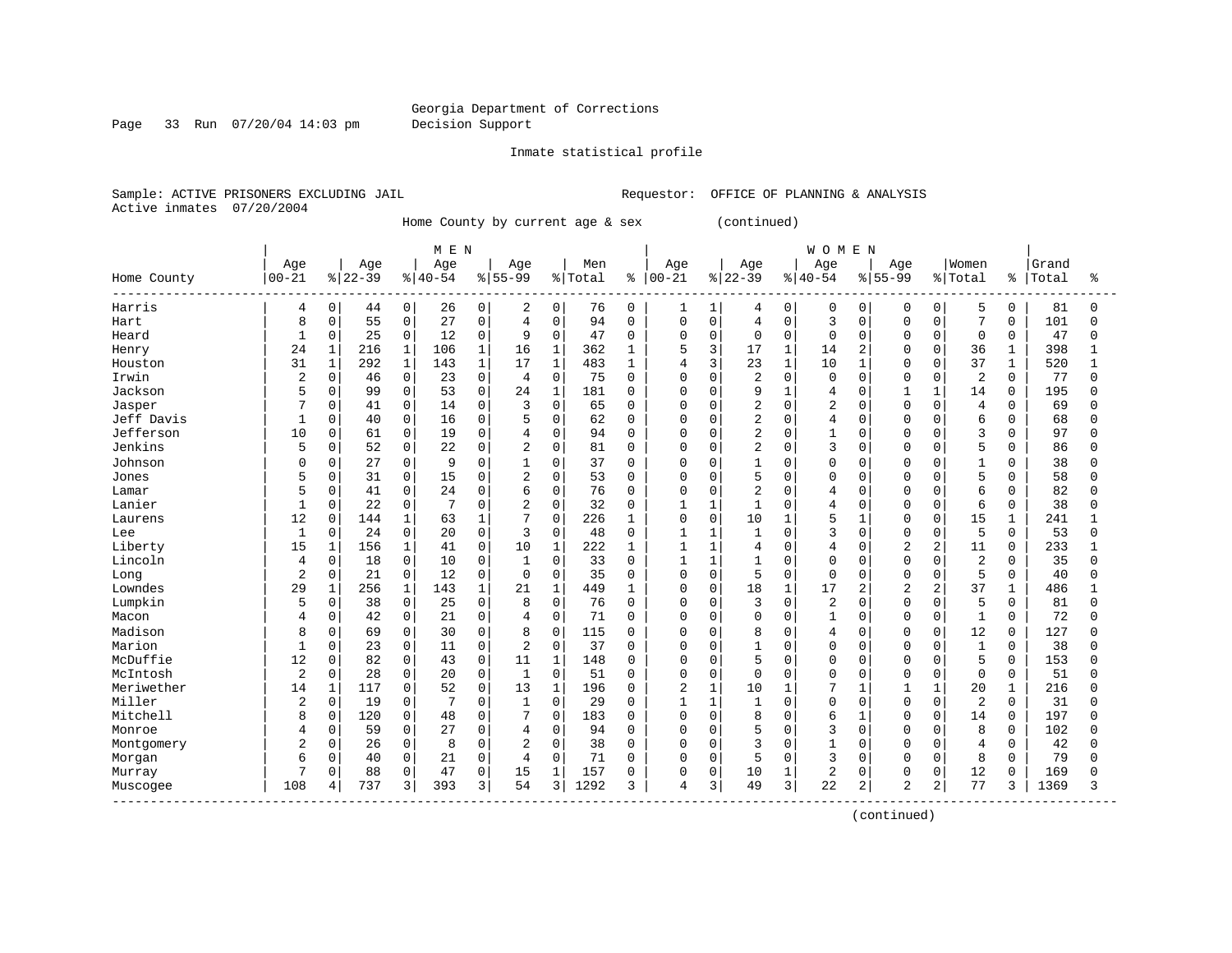Page 34 Run 07/20/04 14:03 pm Decision Support

Inmate statistical profile

Active inmates 07/20/2004

Sample: ACTIVE PRISONERS EXCLUDING JAIL **Requestor:** OFFICE OF PLANNING & ANALYSIS

Home County by current age & sex (continued)

| Age<br>Age<br>Women<br>Grand<br>Age<br>Age<br>Age<br>Men<br>Age<br>Age<br>Age<br>$ 22-39$<br>$00 - 21$<br>$8 40-54$<br>$8 55-99$<br>$ 00 - 21$<br>$ 22-39 $<br>$ 40-54$<br>$8155 - 99$<br>Home County<br>% Total<br>% Total<br>Total<br>ႜ<br>န္<br>391<br>20<br>$\mathbf 1$<br>229<br>$\mathbf{1}$<br>103<br>$\mathbf{1}$<br>$\mathbf{1}$<br>368<br>12<br>7<br>3<br>23<br>Newton<br>16<br>1<br>1<br>1<br>1<br>4<br>1<br>1<br>$\mathsf 0$<br>$\mathbf 0$<br>$\mathbf 0$<br>24<br>0<br>0<br>2<br>$\mathbf 0$<br>3<br>39<br>8<br>$\overline{4}$<br>36<br>$\mathbf 0$<br>0<br>$\mathbf{1}$<br>$\mathbf 0$<br>0<br>$\mathbf 0$<br>Oconee<br>0<br>$\Omega$<br>0<br>2<br>$\mathbf 0$<br>3<br>$\mathbf 0$<br>$\overline{a}$<br>6<br>63<br>Oglethorpe<br>3<br>$\mathbf 0$<br>44<br>0<br>8<br>57<br>$\mathbf 0$<br>$\mathbf{1}$<br>$\mathbf 0$<br>0<br>$\Omega$<br>0<br>1<br>Paulding<br>120<br>$\mathbf 0$<br>9<br>$\Omega$<br>$\mathbf{1}$<br>$\mathbf{1}$<br>9<br>2<br>$\overline{a}$<br>22<br>$\mathbf{1}$<br>14<br>1<br>71<br>$\mathbf 1$<br>214<br>10<br>$\mathbf{1}$<br>$\mathbf{1}$<br>236<br>1<br>Peach<br>8<br>$\mathbf 0$<br>$\mathbf 0$<br>7<br>0<br>70<br>27<br>0<br>2<br>107<br>0<br>$\mathbf 0$<br>7<br>$\mathbf 0$<br>0<br>$\Omega$<br>0<br>$\Omega$<br>$\Omega$<br>114<br>0<br>Pickens<br>3<br>47<br>0<br>$\mathsf 0$<br>$\mathbf 0$<br>3<br>0<br>29<br>O<br>6<br>$\Omega$<br>$\mathbf 0$<br>$\overline{4}$<br>0<br>89<br>85<br>0<br>0<br>0<br>$\cap$<br>Pierce<br>0<br>2<br>$\mathbf 0$<br>2<br>$\mathbf 0$<br>2<br>52<br>3<br>0<br>28<br>15<br>0<br>48<br>0<br>$\Omega$<br>$\mathbf 0$<br>$\Omega$<br>O<br>$\Omega$<br>$\overline{4}$<br>0<br>$\overline{2}$<br>17<br>$\mathbf 0$<br>3<br>$\Omega$<br>$\overline{2}$<br>$\overline{2}$<br>Pike<br>$\Omega$<br>23<br>$\Omega$<br>$\Omega$<br>$\Omega$<br>$\Omega$<br>O<br>$\Omega$<br>$\overline{4}$<br>$\Omega$<br>49<br>45<br>$\Omega$<br>$\Omega$<br>$\overline{2}$<br>Polk<br>121<br>0<br>12<br>$\mathbf{1}$<br>$\Omega$<br>13<br>10<br>$\mathbf 0$<br>58<br>$\mathbf{1}$<br>201<br>11<br>$\mathbf{1}$<br>$\Omega$<br>214<br>$\Omega$<br>0<br>$\Omega$<br>0<br>$\Omega$<br>$\mathbf 0$<br>Pulaski<br>59<br>$\mathbf 0$<br>$\mathsf{O}$<br>2<br>$\mathbf 0$<br>4<br>$\mathbf 0$<br>5<br>9<br>104<br>8<br>0<br>26<br>95<br>0<br>0<br>$\mathbf{1}$<br>0<br>$\mathbf 0$<br>0<br>7<br>56<br>0<br>0<br>6<br>$\mathbf 0$<br>0<br>35<br>0<br>6<br>101<br>$\Omega$<br>$\Omega$<br>$\mathbf 0$<br>$\mathbf{1}$<br>$\Omega$<br>0<br>$\Omega$<br>0<br>108<br>Putnam<br>4<br>5<br>$\overline{2}$<br>Ouitman<br>$\Omega$<br>0<br>$\mathbf{1}$<br>0<br>7<br>$\Omega$<br>$\mathbf{1}$<br>$\Omega$<br>0<br>9<br>$\Omega$<br>$\Omega$<br>1<br>0<br>0<br>$\Omega$<br>$\Omega$<br>Rabun<br>3<br>29<br>$\mathbf 0$<br>11<br>2<br>$\mathbf 0$<br>45<br>$\mathbf 0$<br>$\mathbf 0$<br>45<br>0<br>0<br>0<br>$\mathbf 0$<br>$\mathbf 0$<br>$\Omega$<br>0<br>0<br>0<br>0<br>$\Omega$<br>$\mathbf 0$<br>$\overline{2}$<br>Randolph<br>35<br>13<br>$\overline{2}$<br>$\mathbf 0$<br>$\overline{2}$<br>62<br>10<br>0<br>$\mathbf 0$<br>0<br>60<br>$\Omega$<br>$\mathbf 0$<br>$\mathbf 0$<br>$\Omega$<br>0<br>$\Omega$<br>$\Omega$<br>0<br>Richmond<br>135<br>1095<br>5<br>444<br>63<br>3<br>1737<br>9<br>6<br>77<br>40<br>3<br>129<br>1866<br>5<br>4<br>$\overline{4}$<br>4<br>5<br>4<br>4<br>Rockdale<br>$\mathbf{1}$<br>$\mathbf{1}$<br>17<br>2<br>70<br>$\mathbf{1}$<br>14<br>$\mathbf{1}$<br>$\mathbf{1}$<br>$\mathbf{1}$<br>O<br>20<br>$\mathbf{1}$<br>17<br>1<br>139<br>240<br>$\Omega$<br>$\Omega$<br>260<br>1<br>Schley<br>$\mathbf 0$<br>$\Omega$<br>$\Omega$<br>12<br>$\overline{2}$<br>$\Omega$<br>14<br>$\Omega$<br>$\Omega$<br>$\Omega$<br>$\Omega$<br>$\Omega$<br>$\Omega$<br>$\mathbf 0$<br>$\Omega$<br>14<br>$\mathbf 0$<br>$\Omega$<br>$\Omega$<br>$\Omega$<br>0<br>70<br>$\mathbf 0$<br>23<br>$\mathbf 0$<br>$\mathbf 0$<br>3<br>0<br>0<br>6<br>109<br>0<br>0<br>8<br>$\mathbf 0$<br>$\Omega$<br>$\mathbf 0$<br>120<br>Screven<br>10<br>0<br>11<br>0<br>Seminole<br>0<br>39<br>$\mathbf 0$<br>15<br>$\mathsf{O}$<br>5<br>$\mathsf 0$<br>$\mathsf 0$<br>$\mathbf 0$<br>$\overline{2}$<br>6<br>69<br>63<br>$\Omega$<br>0<br>4<br>$\Omega$<br>0<br>$\mathbf 0$<br>0<br>4<br>Spalding<br>28<br>$1\,$<br>2<br>2<br>2<br>$\mathbf{1}$<br>158<br>581<br>$\mathbf{1}$<br>34<br>9<br>45<br>626<br>49<br>346<br>1<br>$\mathbf{1}$<br>$\mathbf{1}$<br>$\mathbf{1}$<br>$\mathbf{1}$<br>1<br>Stephens<br>8<br>81<br>0<br>0<br>11<br>$\mathbf{1}$<br>$\Omega$<br>$\mathbf 0$<br>5<br>$\mathbf 0$<br>6<br>149<br>0<br>43<br>143<br>0<br>1<br>$\Omega$<br>0<br>$\Omega$<br>0<br>5<br>0<br>2<br>Stewart<br>0<br>21<br>0<br>$\Omega$<br>$\mathbf{1}$<br>$\mathbf{1}$<br>$\mathbf 0$<br>0<br>$\Omega$<br>3<br>39<br>9<br>36<br>0<br>0<br>0<br>$\Omega$<br>$\mathbf 0$<br>Sumter<br>16<br>1<br>119<br>0<br>57<br>0<br>8<br>200<br>1<br>$\mathbf{1}$<br>9<br>$\mathbf{1}$<br>3<br>0<br>$\Omega$<br>13<br>213<br>0<br>$\Omega$<br>0<br>Talbot<br>34<br>0<br>13<br>$\mathbf 0$<br>$\mathbf 0$<br>$\Omega$<br>3<br>55<br>3<br>0<br>$\Omega$<br>1<br>51<br>$\Omega$<br>$\Omega$<br>0<br>$\Omega$<br>4<br>$\Omega$<br>$\Omega$<br>Taliaferro<br>3<br>$\Omega$<br>$\overline{2}$<br>$\mathbf{1}$<br>$\Omega$<br>0<br>$\mathbf{1}$<br>$\mathbf{1}$<br>7<br>$\Omega$<br>$\Omega$<br>$\Omega$<br>$\Omega$<br>$\Omega$<br>0<br>$\Omega$<br>$\Omega$<br>$\Omega$<br>6<br>$\Omega$<br>$\Omega$<br>3<br>7<br>Tattnall<br>0<br>25<br>$\mathbf 0$<br>3<br>10<br>0<br>71<br>$\Omega$<br>106<br>$\mathbf 0$<br>$\mathbf 0$<br>$\mathbf{1}$<br>$\mathbf 0$<br>116<br>0<br>0<br>0<br>0<br>48<br>0<br>15<br>$\mathsf{O}$<br>3<br>$\mathsf{O}\xspace$<br>$\Omega$<br>$\mathsf 0$<br>3<br>$\overline{4}$<br>73<br>Taylor<br>3<br>0<br>69<br>0<br>1<br>$\mathbf 0$<br>$\mathbf 0$<br>0<br>$\Omega$<br>0 |              |
|--------------------------------------------------------------------------------------------------------------------------------------------------------------------------------------------------------------------------------------------------------------------------------------------------------------------------------------------------------------------------------------------------------------------------------------------------------------------------------------------------------------------------------------------------------------------------------------------------------------------------------------------------------------------------------------------------------------------------------------------------------------------------------------------------------------------------------------------------------------------------------------------------------------------------------------------------------------------------------------------------------------------------------------------------------------------------------------------------------------------------------------------------------------------------------------------------------------------------------------------------------------------------------------------------------------------------------------------------------------------------------------------------------------------------------------------------------------------------------------------------------------------------------------------------------------------------------------------------------------------------------------------------------------------------------------------------------------------------------------------------------------------------------------------------------------------------------------------------------------------------------------------------------------------------------------------------------------------------------------------------------------------------------------------------------------------------------------------------------------------------------------------------------------------------------------------------------------------------------------------------------------------------------------------------------------------------------------------------------------------------------------------------------------------------------------------------------------------------------------------------------------------------------------------------------------------------------------------------------------------------------------------------------------------------------------------------------------------------------------------------------------------------------------------------------------------------------------------------------------------------------------------------------------------------------------------------------------------------------------------------------------------------------------------------------------------------------------------------------------------------------------------------------------------------------------------------------------------------------------------------------------------------------------------------------------------------------------------------------------------------------------------------------------------------------------------------------------------------------------------------------------------------------------------------------------------------------------------------------------------------------------------------------------------------------------------------------------------------------------------------------------------------------------------------------------------------------------------------------------------------------------------------------------------------------------------------------------------------------------------------------------------------------------------------------------------------------------------------------------------------------------------------------------------------------------------------------------------------------------------------------------------------------------------------------------------------------------------------------------------------------------------------------------------------------------------------------------------------------------------------------------------------------------------------------------------------------------------------------------------------------------------------------------------------------------------------------------------------------------------------------------------------------------------------------------------------------------------------------------------------------------------------------------------------------------------------------------------------------------------------------------------------------------------------------------------------------------------------------------------------------------------------------------------------------------------------------------------------------------------------------------------------------------------------------------------------------------------------------------------------------------------------------------------------------------------------------------------------------------------------------------------------------------------------------------------------------------------------------------------------------------------------------------------------------------------------------------------------------------------------------------------------------------------------------------|--------------|
|                                                                                                                                                                                                                                                                                                                                                                                                                                                                                                                                                                                                                                                                                                                                                                                                                                                                                                                                                                                                                                                                                                                                                                                                                                                                                                                                                                                                                                                                                                                                                                                                                                                                                                                                                                                                                                                                                                                                                                                                                                                                                                                                                                                                                                                                                                                                                                                                                                                                                                                                                                                                                                                                                                                                                                                                                                                                                                                                                                                                                                                                                                                                                                                                                                                                                                                                                                                                                                                                                                                                                                                                                                                                                                                                                                                                                                                                                                                                                                                                                                                                                                                                                                                                                                                                                                                                                                                                                                                                                                                                                                                                                                                                                                                                                                                                                                                                                                                                                                                                                                                                                                                                                                                                                                                                                                                                                                                                                                                                                                                                                                                                                                                                                                                                                                                                              |              |
|                                                                                                                                                                                                                                                                                                                                                                                                                                                                                                                                                                                                                                                                                                                                                                                                                                                                                                                                                                                                                                                                                                                                                                                                                                                                                                                                                                                                                                                                                                                                                                                                                                                                                                                                                                                                                                                                                                                                                                                                                                                                                                                                                                                                                                                                                                                                                                                                                                                                                                                                                                                                                                                                                                                                                                                                                                                                                                                                                                                                                                                                                                                                                                                                                                                                                                                                                                                                                                                                                                                                                                                                                                                                                                                                                                                                                                                                                                                                                                                                                                                                                                                                                                                                                                                                                                                                                                                                                                                                                                                                                                                                                                                                                                                                                                                                                                                                                                                                                                                                                                                                                                                                                                                                                                                                                                                                                                                                                                                                                                                                                                                                                                                                                                                                                                                                              | ిక           |
|                                                                                                                                                                                                                                                                                                                                                                                                                                                                                                                                                                                                                                                                                                                                                                                                                                                                                                                                                                                                                                                                                                                                                                                                                                                                                                                                                                                                                                                                                                                                                                                                                                                                                                                                                                                                                                                                                                                                                                                                                                                                                                                                                                                                                                                                                                                                                                                                                                                                                                                                                                                                                                                                                                                                                                                                                                                                                                                                                                                                                                                                                                                                                                                                                                                                                                                                                                                                                                                                                                                                                                                                                                                                                                                                                                                                                                                                                                                                                                                                                                                                                                                                                                                                                                                                                                                                                                                                                                                                                                                                                                                                                                                                                                                                                                                                                                                                                                                                                                                                                                                                                                                                                                                                                                                                                                                                                                                                                                                                                                                                                                                                                                                                                                                                                                                                              |              |
|                                                                                                                                                                                                                                                                                                                                                                                                                                                                                                                                                                                                                                                                                                                                                                                                                                                                                                                                                                                                                                                                                                                                                                                                                                                                                                                                                                                                                                                                                                                                                                                                                                                                                                                                                                                                                                                                                                                                                                                                                                                                                                                                                                                                                                                                                                                                                                                                                                                                                                                                                                                                                                                                                                                                                                                                                                                                                                                                                                                                                                                                                                                                                                                                                                                                                                                                                                                                                                                                                                                                                                                                                                                                                                                                                                                                                                                                                                                                                                                                                                                                                                                                                                                                                                                                                                                                                                                                                                                                                                                                                                                                                                                                                                                                                                                                                                                                                                                                                                                                                                                                                                                                                                                                                                                                                                                                                                                                                                                                                                                                                                                                                                                                                                                                                                                                              | $\Omega$     |
|                                                                                                                                                                                                                                                                                                                                                                                                                                                                                                                                                                                                                                                                                                                                                                                                                                                                                                                                                                                                                                                                                                                                                                                                                                                                                                                                                                                                                                                                                                                                                                                                                                                                                                                                                                                                                                                                                                                                                                                                                                                                                                                                                                                                                                                                                                                                                                                                                                                                                                                                                                                                                                                                                                                                                                                                                                                                                                                                                                                                                                                                                                                                                                                                                                                                                                                                                                                                                                                                                                                                                                                                                                                                                                                                                                                                                                                                                                                                                                                                                                                                                                                                                                                                                                                                                                                                                                                                                                                                                                                                                                                                                                                                                                                                                                                                                                                                                                                                                                                                                                                                                                                                                                                                                                                                                                                                                                                                                                                                                                                                                                                                                                                                                                                                                                                                              |              |
|                                                                                                                                                                                                                                                                                                                                                                                                                                                                                                                                                                                                                                                                                                                                                                                                                                                                                                                                                                                                                                                                                                                                                                                                                                                                                                                                                                                                                                                                                                                                                                                                                                                                                                                                                                                                                                                                                                                                                                                                                                                                                                                                                                                                                                                                                                                                                                                                                                                                                                                                                                                                                                                                                                                                                                                                                                                                                                                                                                                                                                                                                                                                                                                                                                                                                                                                                                                                                                                                                                                                                                                                                                                                                                                                                                                                                                                                                                                                                                                                                                                                                                                                                                                                                                                                                                                                                                                                                                                                                                                                                                                                                                                                                                                                                                                                                                                                                                                                                                                                                                                                                                                                                                                                                                                                                                                                                                                                                                                                                                                                                                                                                                                                                                                                                                                                              |              |
|                                                                                                                                                                                                                                                                                                                                                                                                                                                                                                                                                                                                                                                                                                                                                                                                                                                                                                                                                                                                                                                                                                                                                                                                                                                                                                                                                                                                                                                                                                                                                                                                                                                                                                                                                                                                                                                                                                                                                                                                                                                                                                                                                                                                                                                                                                                                                                                                                                                                                                                                                                                                                                                                                                                                                                                                                                                                                                                                                                                                                                                                                                                                                                                                                                                                                                                                                                                                                                                                                                                                                                                                                                                                                                                                                                                                                                                                                                                                                                                                                                                                                                                                                                                                                                                                                                                                                                                                                                                                                                                                                                                                                                                                                                                                                                                                                                                                                                                                                                                                                                                                                                                                                                                                                                                                                                                                                                                                                                                                                                                                                                                                                                                                                                                                                                                                              | $\Omega$     |
|                                                                                                                                                                                                                                                                                                                                                                                                                                                                                                                                                                                                                                                                                                                                                                                                                                                                                                                                                                                                                                                                                                                                                                                                                                                                                                                                                                                                                                                                                                                                                                                                                                                                                                                                                                                                                                                                                                                                                                                                                                                                                                                                                                                                                                                                                                                                                                                                                                                                                                                                                                                                                                                                                                                                                                                                                                                                                                                                                                                                                                                                                                                                                                                                                                                                                                                                                                                                                                                                                                                                                                                                                                                                                                                                                                                                                                                                                                                                                                                                                                                                                                                                                                                                                                                                                                                                                                                                                                                                                                                                                                                                                                                                                                                                                                                                                                                                                                                                                                                                                                                                                                                                                                                                                                                                                                                                                                                                                                                                                                                                                                                                                                                                                                                                                                                                              |              |
|                                                                                                                                                                                                                                                                                                                                                                                                                                                                                                                                                                                                                                                                                                                                                                                                                                                                                                                                                                                                                                                                                                                                                                                                                                                                                                                                                                                                                                                                                                                                                                                                                                                                                                                                                                                                                                                                                                                                                                                                                                                                                                                                                                                                                                                                                                                                                                                                                                                                                                                                                                                                                                                                                                                                                                                                                                                                                                                                                                                                                                                                                                                                                                                                                                                                                                                                                                                                                                                                                                                                                                                                                                                                                                                                                                                                                                                                                                                                                                                                                                                                                                                                                                                                                                                                                                                                                                                                                                                                                                                                                                                                                                                                                                                                                                                                                                                                                                                                                                                                                                                                                                                                                                                                                                                                                                                                                                                                                                                                                                                                                                                                                                                                                                                                                                                                              |              |
|                                                                                                                                                                                                                                                                                                                                                                                                                                                                                                                                                                                                                                                                                                                                                                                                                                                                                                                                                                                                                                                                                                                                                                                                                                                                                                                                                                                                                                                                                                                                                                                                                                                                                                                                                                                                                                                                                                                                                                                                                                                                                                                                                                                                                                                                                                                                                                                                                                                                                                                                                                                                                                                                                                                                                                                                                                                                                                                                                                                                                                                                                                                                                                                                                                                                                                                                                                                                                                                                                                                                                                                                                                                                                                                                                                                                                                                                                                                                                                                                                                                                                                                                                                                                                                                                                                                                                                                                                                                                                                                                                                                                                                                                                                                                                                                                                                                                                                                                                                                                                                                                                                                                                                                                                                                                                                                                                                                                                                                                                                                                                                                                                                                                                                                                                                                                              |              |
|                                                                                                                                                                                                                                                                                                                                                                                                                                                                                                                                                                                                                                                                                                                                                                                                                                                                                                                                                                                                                                                                                                                                                                                                                                                                                                                                                                                                                                                                                                                                                                                                                                                                                                                                                                                                                                                                                                                                                                                                                                                                                                                                                                                                                                                                                                                                                                                                                                                                                                                                                                                                                                                                                                                                                                                                                                                                                                                                                                                                                                                                                                                                                                                                                                                                                                                                                                                                                                                                                                                                                                                                                                                                                                                                                                                                                                                                                                                                                                                                                                                                                                                                                                                                                                                                                                                                                                                                                                                                                                                                                                                                                                                                                                                                                                                                                                                                                                                                                                                                                                                                                                                                                                                                                                                                                                                                                                                                                                                                                                                                                                                                                                                                                                                                                                                                              |              |
|                                                                                                                                                                                                                                                                                                                                                                                                                                                                                                                                                                                                                                                                                                                                                                                                                                                                                                                                                                                                                                                                                                                                                                                                                                                                                                                                                                                                                                                                                                                                                                                                                                                                                                                                                                                                                                                                                                                                                                                                                                                                                                                                                                                                                                                                                                                                                                                                                                                                                                                                                                                                                                                                                                                                                                                                                                                                                                                                                                                                                                                                                                                                                                                                                                                                                                                                                                                                                                                                                                                                                                                                                                                                                                                                                                                                                                                                                                                                                                                                                                                                                                                                                                                                                                                                                                                                                                                                                                                                                                                                                                                                                                                                                                                                                                                                                                                                                                                                                                                                                                                                                                                                                                                                                                                                                                                                                                                                                                                                                                                                                                                                                                                                                                                                                                                                              |              |
|                                                                                                                                                                                                                                                                                                                                                                                                                                                                                                                                                                                                                                                                                                                                                                                                                                                                                                                                                                                                                                                                                                                                                                                                                                                                                                                                                                                                                                                                                                                                                                                                                                                                                                                                                                                                                                                                                                                                                                                                                                                                                                                                                                                                                                                                                                                                                                                                                                                                                                                                                                                                                                                                                                                                                                                                                                                                                                                                                                                                                                                                                                                                                                                                                                                                                                                                                                                                                                                                                                                                                                                                                                                                                                                                                                                                                                                                                                                                                                                                                                                                                                                                                                                                                                                                                                                                                                                                                                                                                                                                                                                                                                                                                                                                                                                                                                                                                                                                                                                                                                                                                                                                                                                                                                                                                                                                                                                                                                                                                                                                                                                                                                                                                                                                                                                                              |              |
|                                                                                                                                                                                                                                                                                                                                                                                                                                                                                                                                                                                                                                                                                                                                                                                                                                                                                                                                                                                                                                                                                                                                                                                                                                                                                                                                                                                                                                                                                                                                                                                                                                                                                                                                                                                                                                                                                                                                                                                                                                                                                                                                                                                                                                                                                                                                                                                                                                                                                                                                                                                                                                                                                                                                                                                                                                                                                                                                                                                                                                                                                                                                                                                                                                                                                                                                                                                                                                                                                                                                                                                                                                                                                                                                                                                                                                                                                                                                                                                                                                                                                                                                                                                                                                                                                                                                                                                                                                                                                                                                                                                                                                                                                                                                                                                                                                                                                                                                                                                                                                                                                                                                                                                                                                                                                                                                                                                                                                                                                                                                                                                                                                                                                                                                                                                                              |              |
|                                                                                                                                                                                                                                                                                                                                                                                                                                                                                                                                                                                                                                                                                                                                                                                                                                                                                                                                                                                                                                                                                                                                                                                                                                                                                                                                                                                                                                                                                                                                                                                                                                                                                                                                                                                                                                                                                                                                                                                                                                                                                                                                                                                                                                                                                                                                                                                                                                                                                                                                                                                                                                                                                                                                                                                                                                                                                                                                                                                                                                                                                                                                                                                                                                                                                                                                                                                                                                                                                                                                                                                                                                                                                                                                                                                                                                                                                                                                                                                                                                                                                                                                                                                                                                                                                                                                                                                                                                                                                                                                                                                                                                                                                                                                                                                                                                                                                                                                                                                                                                                                                                                                                                                                                                                                                                                                                                                                                                                                                                                                                                                                                                                                                                                                                                                                              |              |
|                                                                                                                                                                                                                                                                                                                                                                                                                                                                                                                                                                                                                                                                                                                                                                                                                                                                                                                                                                                                                                                                                                                                                                                                                                                                                                                                                                                                                                                                                                                                                                                                                                                                                                                                                                                                                                                                                                                                                                                                                                                                                                                                                                                                                                                                                                                                                                                                                                                                                                                                                                                                                                                                                                                                                                                                                                                                                                                                                                                                                                                                                                                                                                                                                                                                                                                                                                                                                                                                                                                                                                                                                                                                                                                                                                                                                                                                                                                                                                                                                                                                                                                                                                                                                                                                                                                                                                                                                                                                                                                                                                                                                                                                                                                                                                                                                                                                                                                                                                                                                                                                                                                                                                                                                                                                                                                                                                                                                                                                                                                                                                                                                                                                                                                                                                                                              | $\Omega$     |
|                                                                                                                                                                                                                                                                                                                                                                                                                                                                                                                                                                                                                                                                                                                                                                                                                                                                                                                                                                                                                                                                                                                                                                                                                                                                                                                                                                                                                                                                                                                                                                                                                                                                                                                                                                                                                                                                                                                                                                                                                                                                                                                                                                                                                                                                                                                                                                                                                                                                                                                                                                                                                                                                                                                                                                                                                                                                                                                                                                                                                                                                                                                                                                                                                                                                                                                                                                                                                                                                                                                                                                                                                                                                                                                                                                                                                                                                                                                                                                                                                                                                                                                                                                                                                                                                                                                                                                                                                                                                                                                                                                                                                                                                                                                                                                                                                                                                                                                                                                                                                                                                                                                                                                                                                                                                                                                                                                                                                                                                                                                                                                                                                                                                                                                                                                                                              |              |
|                                                                                                                                                                                                                                                                                                                                                                                                                                                                                                                                                                                                                                                                                                                                                                                                                                                                                                                                                                                                                                                                                                                                                                                                                                                                                                                                                                                                                                                                                                                                                                                                                                                                                                                                                                                                                                                                                                                                                                                                                                                                                                                                                                                                                                                                                                                                                                                                                                                                                                                                                                                                                                                                                                                                                                                                                                                                                                                                                                                                                                                                                                                                                                                                                                                                                                                                                                                                                                                                                                                                                                                                                                                                                                                                                                                                                                                                                                                                                                                                                                                                                                                                                                                                                                                                                                                                                                                                                                                                                                                                                                                                                                                                                                                                                                                                                                                                                                                                                                                                                                                                                                                                                                                                                                                                                                                                                                                                                                                                                                                                                                                                                                                                                                                                                                                                              |              |
|                                                                                                                                                                                                                                                                                                                                                                                                                                                                                                                                                                                                                                                                                                                                                                                                                                                                                                                                                                                                                                                                                                                                                                                                                                                                                                                                                                                                                                                                                                                                                                                                                                                                                                                                                                                                                                                                                                                                                                                                                                                                                                                                                                                                                                                                                                                                                                                                                                                                                                                                                                                                                                                                                                                                                                                                                                                                                                                                                                                                                                                                                                                                                                                                                                                                                                                                                                                                                                                                                                                                                                                                                                                                                                                                                                                                                                                                                                                                                                                                                                                                                                                                                                                                                                                                                                                                                                                                                                                                                                                                                                                                                                                                                                                                                                                                                                                                                                                                                                                                                                                                                                                                                                                                                                                                                                                                                                                                                                                                                                                                                                                                                                                                                                                                                                                                              | <sup>0</sup> |
|                                                                                                                                                                                                                                                                                                                                                                                                                                                                                                                                                                                                                                                                                                                                                                                                                                                                                                                                                                                                                                                                                                                                                                                                                                                                                                                                                                                                                                                                                                                                                                                                                                                                                                                                                                                                                                                                                                                                                                                                                                                                                                                                                                                                                                                                                                                                                                                                                                                                                                                                                                                                                                                                                                                                                                                                                                                                                                                                                                                                                                                                                                                                                                                                                                                                                                                                                                                                                                                                                                                                                                                                                                                                                                                                                                                                                                                                                                                                                                                                                                                                                                                                                                                                                                                                                                                                                                                                                                                                                                                                                                                                                                                                                                                                                                                                                                                                                                                                                                                                                                                                                                                                                                                                                                                                                                                                                                                                                                                                                                                                                                                                                                                                                                                                                                                                              |              |
|                                                                                                                                                                                                                                                                                                                                                                                                                                                                                                                                                                                                                                                                                                                                                                                                                                                                                                                                                                                                                                                                                                                                                                                                                                                                                                                                                                                                                                                                                                                                                                                                                                                                                                                                                                                                                                                                                                                                                                                                                                                                                                                                                                                                                                                                                                                                                                                                                                                                                                                                                                                                                                                                                                                                                                                                                                                                                                                                                                                                                                                                                                                                                                                                                                                                                                                                                                                                                                                                                                                                                                                                                                                                                                                                                                                                                                                                                                                                                                                                                                                                                                                                                                                                                                                                                                                                                                                                                                                                                                                                                                                                                                                                                                                                                                                                                                                                                                                                                                                                                                                                                                                                                                                                                                                                                                                                                                                                                                                                                                                                                                                                                                                                                                                                                                                                              |              |
|                                                                                                                                                                                                                                                                                                                                                                                                                                                                                                                                                                                                                                                                                                                                                                                                                                                                                                                                                                                                                                                                                                                                                                                                                                                                                                                                                                                                                                                                                                                                                                                                                                                                                                                                                                                                                                                                                                                                                                                                                                                                                                                                                                                                                                                                                                                                                                                                                                                                                                                                                                                                                                                                                                                                                                                                                                                                                                                                                                                                                                                                                                                                                                                                                                                                                                                                                                                                                                                                                                                                                                                                                                                                                                                                                                                                                                                                                                                                                                                                                                                                                                                                                                                                                                                                                                                                                                                                                                                                                                                                                                                                                                                                                                                                                                                                                                                                                                                                                                                                                                                                                                                                                                                                                                                                                                                                                                                                                                                                                                                                                                                                                                                                                                                                                                                                              |              |
|                                                                                                                                                                                                                                                                                                                                                                                                                                                                                                                                                                                                                                                                                                                                                                                                                                                                                                                                                                                                                                                                                                                                                                                                                                                                                                                                                                                                                                                                                                                                                                                                                                                                                                                                                                                                                                                                                                                                                                                                                                                                                                                                                                                                                                                                                                                                                                                                                                                                                                                                                                                                                                                                                                                                                                                                                                                                                                                                                                                                                                                                                                                                                                                                                                                                                                                                                                                                                                                                                                                                                                                                                                                                                                                                                                                                                                                                                                                                                                                                                                                                                                                                                                                                                                                                                                                                                                                                                                                                                                                                                                                                                                                                                                                                                                                                                                                                                                                                                                                                                                                                                                                                                                                                                                                                                                                                                                                                                                                                                                                                                                                                                                                                                                                                                                                                              | $\Omega$     |
|                                                                                                                                                                                                                                                                                                                                                                                                                                                                                                                                                                                                                                                                                                                                                                                                                                                                                                                                                                                                                                                                                                                                                                                                                                                                                                                                                                                                                                                                                                                                                                                                                                                                                                                                                                                                                                                                                                                                                                                                                                                                                                                                                                                                                                                                                                                                                                                                                                                                                                                                                                                                                                                                                                                                                                                                                                                                                                                                                                                                                                                                                                                                                                                                                                                                                                                                                                                                                                                                                                                                                                                                                                                                                                                                                                                                                                                                                                                                                                                                                                                                                                                                                                                                                                                                                                                                                                                                                                                                                                                                                                                                                                                                                                                                                                                                                                                                                                                                                                                                                                                                                                                                                                                                                                                                                                                                                                                                                                                                                                                                                                                                                                                                                                                                                                                                              |              |
|                                                                                                                                                                                                                                                                                                                                                                                                                                                                                                                                                                                                                                                                                                                                                                                                                                                                                                                                                                                                                                                                                                                                                                                                                                                                                                                                                                                                                                                                                                                                                                                                                                                                                                                                                                                                                                                                                                                                                                                                                                                                                                                                                                                                                                                                                                                                                                                                                                                                                                                                                                                                                                                                                                                                                                                                                                                                                                                                                                                                                                                                                                                                                                                                                                                                                                                                                                                                                                                                                                                                                                                                                                                                                                                                                                                                                                                                                                                                                                                                                                                                                                                                                                                                                                                                                                                                                                                                                                                                                                                                                                                                                                                                                                                                                                                                                                                                                                                                                                                                                                                                                                                                                                                                                                                                                                                                                                                                                                                                                                                                                                                                                                                                                                                                                                                                              |              |
|                                                                                                                                                                                                                                                                                                                                                                                                                                                                                                                                                                                                                                                                                                                                                                                                                                                                                                                                                                                                                                                                                                                                                                                                                                                                                                                                                                                                                                                                                                                                                                                                                                                                                                                                                                                                                                                                                                                                                                                                                                                                                                                                                                                                                                                                                                                                                                                                                                                                                                                                                                                                                                                                                                                                                                                                                                                                                                                                                                                                                                                                                                                                                                                                                                                                                                                                                                                                                                                                                                                                                                                                                                                                                                                                                                                                                                                                                                                                                                                                                                                                                                                                                                                                                                                                                                                                                                                                                                                                                                                                                                                                                                                                                                                                                                                                                                                                                                                                                                                                                                                                                                                                                                                                                                                                                                                                                                                                                                                                                                                                                                                                                                                                                                                                                                                                              |              |
|                                                                                                                                                                                                                                                                                                                                                                                                                                                                                                                                                                                                                                                                                                                                                                                                                                                                                                                                                                                                                                                                                                                                                                                                                                                                                                                                                                                                                                                                                                                                                                                                                                                                                                                                                                                                                                                                                                                                                                                                                                                                                                                                                                                                                                                                                                                                                                                                                                                                                                                                                                                                                                                                                                                                                                                                                                                                                                                                                                                                                                                                                                                                                                                                                                                                                                                                                                                                                                                                                                                                                                                                                                                                                                                                                                                                                                                                                                                                                                                                                                                                                                                                                                                                                                                                                                                                                                                                                                                                                                                                                                                                                                                                                                                                                                                                                                                                                                                                                                                                                                                                                                                                                                                                                                                                                                                                                                                                                                                                                                                                                                                                                                                                                                                                                                                                              |              |
|                                                                                                                                                                                                                                                                                                                                                                                                                                                                                                                                                                                                                                                                                                                                                                                                                                                                                                                                                                                                                                                                                                                                                                                                                                                                                                                                                                                                                                                                                                                                                                                                                                                                                                                                                                                                                                                                                                                                                                                                                                                                                                                                                                                                                                                                                                                                                                                                                                                                                                                                                                                                                                                                                                                                                                                                                                                                                                                                                                                                                                                                                                                                                                                                                                                                                                                                                                                                                                                                                                                                                                                                                                                                                                                                                                                                                                                                                                                                                                                                                                                                                                                                                                                                                                                                                                                                                                                                                                                                                                                                                                                                                                                                                                                                                                                                                                                                                                                                                                                                                                                                                                                                                                                                                                                                                                                                                                                                                                                                                                                                                                                                                                                                                                                                                                                                              |              |
|                                                                                                                                                                                                                                                                                                                                                                                                                                                                                                                                                                                                                                                                                                                                                                                                                                                                                                                                                                                                                                                                                                                                                                                                                                                                                                                                                                                                                                                                                                                                                                                                                                                                                                                                                                                                                                                                                                                                                                                                                                                                                                                                                                                                                                                                                                                                                                                                                                                                                                                                                                                                                                                                                                                                                                                                                                                                                                                                                                                                                                                                                                                                                                                                                                                                                                                                                                                                                                                                                                                                                                                                                                                                                                                                                                                                                                                                                                                                                                                                                                                                                                                                                                                                                                                                                                                                                                                                                                                                                                                                                                                                                                                                                                                                                                                                                                                                                                                                                                                                                                                                                                                                                                                                                                                                                                                                                                                                                                                                                                                                                                                                                                                                                                                                                                                                              |              |
| Telfair<br>80<br>0<br>31<br>6<br>0<br>$\mathbf 0$<br>6<br>$\Omega$<br>3<br>9<br>$\Omega$<br>130<br>0<br>0<br>121<br>$\Omega$<br>$\Omega$<br>$\Omega$<br>O<br>$\Omega$<br>4                                                                                                                                                                                                                                                                                                                                                                                                                                                                                                                                                                                                                                                                                                                                                                                                                                                                                                                                                                                                                                                                                                                                                                                                                                                                                                                                                                                                                                                                                                                                                                                                                                                                                                                                                                                                                                                                                                                                                                                                                                                                                                                                                                                                                                                                                                                                                                                                                                                                                                                                                                                                                                                                                                                                                                                                                                                                                                                                                                                                                                                                                                                                                                                                                                                                                                                                                                                                                                                                                                                                                                                                                                                                                                                                                                                                                                                                                                                                                                                                                                                                                                                                                                                                                                                                                                                                                                                                                                                                                                                                                                                                                                                                                                                                                                                                                                                                                                                                                                                                                                                                                                                                                                                                                                                                                                                                                                                                                                                                                                                                                                                                                                   |              |
| Terrell<br>0<br>0<br>14<br>0<br>$\mathbf 0$<br>0<br>$\Omega$<br>$\Omega$<br>$\mathbf{1}$<br>64<br>4<br>44<br>1<br>63<br>$\Omega$<br>0<br>1<br>$\Omega$<br>U<br>$\Omega$<br>$\Omega$                                                                                                                                                                                                                                                                                                                                                                                                                                                                                                                                                                                                                                                                                                                                                                                                                                                                                                                                                                                                                                                                                                                                                                                                                                                                                                                                                                                                                                                                                                                                                                                                                                                                                                                                                                                                                                                                                                                                                                                                                                                                                                                                                                                                                                                                                                                                                                                                                                                                                                                                                                                                                                                                                                                                                                                                                                                                                                                                                                                                                                                                                                                                                                                                                                                                                                                                                                                                                                                                                                                                                                                                                                                                                                                                                                                                                                                                                                                                                                                                                                                                                                                                                                                                                                                                                                                                                                                                                                                                                                                                                                                                                                                                                                                                                                                                                                                                                                                                                                                                                                                                                                                                                                                                                                                                                                                                                                                                                                                                                                                                                                                                                          | U            |
| 152<br>$1\,$<br>26<br>$\mathbf{1}$<br>$\mathbf 1$<br>87<br>11<br>276<br>$\mathbf{1}$<br>14<br>$\mathbf{1}$<br>8<br>23<br>299<br>Thomas<br>1<br>1<br>0<br>$\Omega$<br>1<br>1                                                                                                                                                                                                                                                                                                                                                                                                                                                                                                                                                                                                                                                                                                                                                                                                                                                                                                                                                                                                                                                                                                                                                                                                                                                                                                                                                                                                                                                                                                                                                                                                                                                                                                                                                                                                                                                                                                                                                                                                                                                                                                                                                                                                                                                                                                                                                                                                                                                                                                                                                                                                                                                                                                                                                                                                                                                                                                                                                                                                                                                                                                                                                                                                                                                                                                                                                                                                                                                                                                                                                                                                                                                                                                                                                                                                                                                                                                                                                                                                                                                                                                                                                                                                                                                                                                                                                                                                                                                                                                                                                                                                                                                                                                                                                                                                                                                                                                                                                                                                                                                                                                                                                                                                                                                                                                                                                                                                                                                                                                                                                                                                                                  |              |
| Tift<br>$\mathbf{1}$<br>22<br>$1\,$<br>$\mathbf 0$<br>12<br>13<br>$\mathbf 0$<br>154<br>$\mathbf 1$<br>283<br>$\mathbf{1}$<br>$\mathbf{1}$<br>6<br>$\Omega$<br>$\mathbf{1}$<br>0<br>295<br>94<br>1<br>4<br>1                                                                                                                                                                                                                                                                                                                                                                                                                                                                                                                                                                                                                                                                                                                                                                                                                                                                                                                                                                                                                                                                                                                                                                                                                                                                                                                                                                                                                                                                                                                                                                                                                                                                                                                                                                                                                                                                                                                                                                                                                                                                                                                                                                                                                                                                                                                                                                                                                                                                                                                                                                                                                                                                                                                                                                                                                                                                                                                                                                                                                                                                                                                                                                                                                                                                                                                                                                                                                                                                                                                                                                                                                                                                                                                                                                                                                                                                                                                                                                                                                                                                                                                                                                                                                                                                                                                                                                                                                                                                                                                                                                                                                                                                                                                                                                                                                                                                                                                                                                                                                                                                                                                                                                                                                                                                                                                                                                                                                                                                                                                                                                                                 |              |
| $\mathbf 0$<br>Toombs<br>$\mathbf{1}$<br>$\Omega$<br>7<br>$\mathbf{1}$<br>$\mathbf{1}$<br>15<br>$\mathbf{1}$<br>8<br>$\Omega$<br>24<br>36<br>$\mathbf{1}$<br>154<br>47<br>$\mathbf{1}$<br>O<br>$\mathbf{1}$<br>268<br>244<br>1                                                                                                                                                                                                                                                                                                                                                                                                                                                                                                                                                                                                                                                                                                                                                                                                                                                                                                                                                                                                                                                                                                                                                                                                                                                                                                                                                                                                                                                                                                                                                                                                                                                                                                                                                                                                                                                                                                                                                                                                                                                                                                                                                                                                                                                                                                                                                                                                                                                                                                                                                                                                                                                                                                                                                                                                                                                                                                                                                                                                                                                                                                                                                                                                                                                                                                                                                                                                                                                                                                                                                                                                                                                                                                                                                                                                                                                                                                                                                                                                                                                                                                                                                                                                                                                                                                                                                                                                                                                                                                                                                                                                                                                                                                                                                                                                                                                                                                                                                                                                                                                                                                                                                                                                                                                                                                                                                                                                                                                                                                                                                                               |              |
| 2<br>$\mathbf 0$<br>0<br>7<br>3<br>0<br>$\mathbf 0$<br>$\Omega$<br>$\mathbf 0$<br>$\mathbf 0$<br>2<br>5<br>0<br>15<br>$\mathbf 0$<br>$\mathbf 0$<br>0<br>$\Omega$<br>$\Omega$<br>17<br>Towns<br>$\Omega$                                                                                                                                                                                                                                                                                                                                                                                                                                                                                                                                                                                                                                                                                                                                                                                                                                                                                                                                                                                                                                                                                                                                                                                                                                                                                                                                                                                                                                                                                                                                                                                                                                                                                                                                                                                                                                                                                                                                                                                                                                                                                                                                                                                                                                                                                                                                                                                                                                                                                                                                                                                                                                                                                                                                                                                                                                                                                                                                                                                                                                                                                                                                                                                                                                                                                                                                                                                                                                                                                                                                                                                                                                                                                                                                                                                                                                                                                                                                                                                                                                                                                                                                                                                                                                                                                                                                                                                                                                                                                                                                                                                                                                                                                                                                                                                                                                                                                                                                                                                                                                                                                                                                                                                                                                                                                                                                                                                                                                                                                                                                                                                                     | $\cap$       |
| $\mathsf{O}\xspace$<br>2<br>Treutlen<br>0<br>20<br>0<br>11<br>$\mathbf 0$<br>$\mathbf 0$<br>3<br>38<br>3<br>0<br>1<br>35<br>$\Omega$<br>0<br>$\mathbf 0$<br>0<br>$\Omega$<br>0                                                                                                                                                                                                                                                                                                                                                                                                                                                                                                                                                                                                                                                                                                                                                                                                                                                                                                                                                                                                                                                                                                                                                                                                                                                                                                                                                                                                                                                                                                                                                                                                                                                                                                                                                                                                                                                                                                                                                                                                                                                                                                                                                                                                                                                                                                                                                                                                                                                                                                                                                                                                                                                                                                                                                                                                                                                                                                                                                                                                                                                                                                                                                                                                                                                                                                                                                                                                                                                                                                                                                                                                                                                                                                                                                                                                                                                                                                                                                                                                                                                                                                                                                                                                                                                                                                                                                                                                                                                                                                                                                                                                                                                                                                                                                                                                                                                                                                                                                                                                                                                                                                                                                                                                                                                                                                                                                                                                                                                                                                                                                                                                                               |              |
| 324<br>17<br>$\Omega$<br>$\mathbf{1}$<br>6<br>$\overline{a}$<br>26<br>46<br>2<br>147<br>$\mathbf{1}$<br>$\mathbf{1}$<br>534<br>$\mathbf 0$<br>18<br>$\mathbf{1}$<br>2<br>$\mathbf{1}$<br>560<br>1<br>$\mathbf{1}$<br>Troup                                                                                                                                                                                                                                                                                                                                                                                                                                                                                                                                                                                                                                                                                                                                                                                                                                                                                                                                                                                                                                                                                                                                                                                                                                                                                                                                                                                                                                                                                                                                                                                                                                                                                                                                                                                                                                                                                                                                                                                                                                                                                                                                                                                                                                                                                                                                                                                                                                                                                                                                                                                                                                                                                                                                                                                                                                                                                                                                                                                                                                                                                                                                                                                                                                                                                                                                                                                                                                                                                                                                                                                                                                                                                                                                                                                                                                                                                                                                                                                                                                                                                                                                                                                                                                                                                                                                                                                                                                                                                                                                                                                                                                                                                                                                                                                                                                                                                                                                                                                                                                                                                                                                                                                                                                                                                                                                                                                                                                                                                                                                                                                   |              |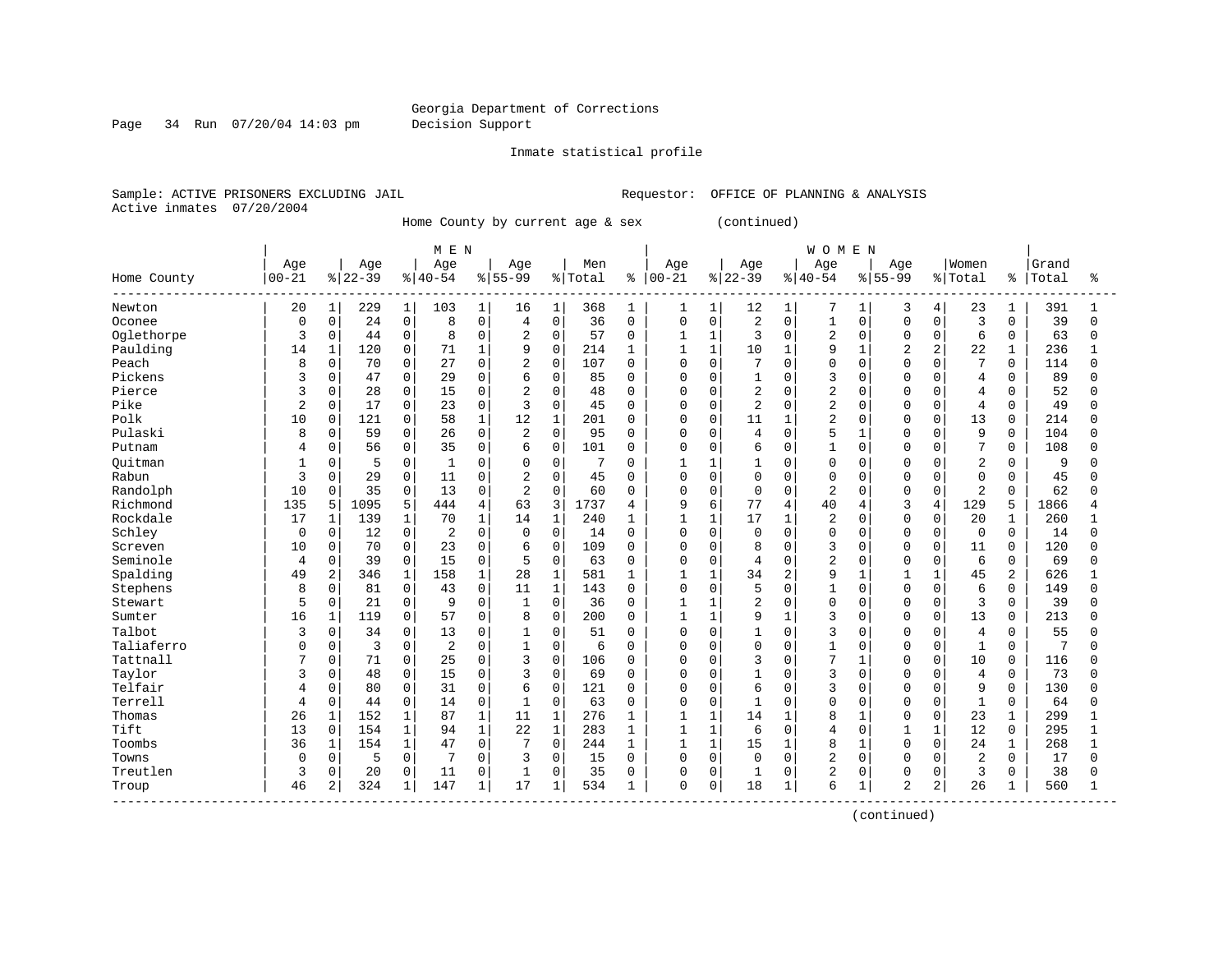Page 35 Run 07/20/04 14:03 pm Decision Support

Inmate statistical profile

Active inmates 07/20/2004

Sample: ACTIVE PRISONERS EXCLUDING JAIL **Requestor:** OFFICE OF PLANNING & ANALYSIS

Home County by current age & sex (continued)

|                  |              |              |           |             | MEN                          |                |                |                |                    |              |            |          |                |          | <b>WOMEN</b>   |          |              |          |          |                |           |      |
|------------------|--------------|--------------|-----------|-------------|------------------------------|----------------|----------------|----------------|--------------------|--------------|------------|----------|----------------|----------|----------------|----------|--------------|----------|----------|----------------|-----------|------|
|                  | Age          |              | Age       |             | Age                          |                | Age            |                | Men                |              | Aqe        |          | Age            |          | Age            |          | Age          |          | Women    |                | Grand     |      |
| Home County      | $00 - 21$    |              | $ 22-39 $ |             | $ 40-54 $                    |                | $8 55-99$      |                | % Total            | ႜ            | $ 00 - 21$ |          | $ 22-39 $      |          | $ 40-54$       |          | $8155 - 99$  |          | % Total  | ⊱              | Total     | °≈   |
| Turner           | 3            | 0            | 42        | 0           | 23                           | 0              | 2              | 0              | 70                 | 0            | 0          | $\Omega$ | 2              | 0        | 2              | 0        | $\Omega$     | 0        | 4        | $\Omega$       | 74        |      |
| Twiggs           |              | 0            | 19        | 0           | 18                           | 0              |                | 0              | 39                 | 0            | 0          | $\Omega$ |                | O        |                | O        |              |          | 3        | O              | 42        |      |
| Union            | <sup>0</sup> | <sup>0</sup> | 32        | $\mathbf 0$ | 11                           | O              | 4              | $\Omega$       | 47                 | <sup>0</sup> | O          | $\Omega$ | 0              | $\Omega$ | $\Omega$       | $\Omega$ | $\Omega$     | $\Omega$ | $\Omega$ | $\Omega$       | 47        |      |
| Upson            | 13           | $\Omega$     | 101       | $\Omega$    | 48                           | $\Omega$       | 13             | $\mathbf{1}$   | 175                | 0            | 0          | $\Omega$ |                | $\Omega$ |                |          | O            | $\Omega$ | 11       | $\Omega$       | 186       |      |
| Walker           | 8            | $\Omega$     | 155       |             | 78                           |                | 21             | $\mathbf{1}$   | 262                |              | 0          | 0        | 22             |          | 10             |          | U            | U        | 32       |                | 294       |      |
| Walton           | 14           |              | 152       | $\mathbf 1$ | 98                           |                | 14             | $\mathbf 1$    | 278                |              |            |          | 10             |          |                |          |              |          | 20       | 1              | 298       |      |
| Ware             | 13           | $\Omega$     | 173       |             | 100                          |                | 17             |                | 303                |              |            |          | 20             |          | 5              |          |              |          | 27       |                | 330       |      |
| Warren           | $\Omega$     |              | 22        | 0           | 14                           | O              | 5              | $\Omega$       | 41                 | <sup>o</sup> | 0          | $\Omega$ | $\overline{2}$ | $\Omega$ |                |          | <sup>0</sup> | O        | 3        | $\Omega$       | 44        |      |
| Washington       | 17           |              | 79        | 0           | 39                           | 0              | $\overline{c}$ | $\mathbf 0$    | 137                | 0            | 0          | $\Omega$ | 6              | $\Omega$ | 3              |          | O            | 0        | 9        | $\Omega$       | 146       |      |
| Wayne            | 8            | 0            | 81        | 0           | 38                           | O              |                | $\Omega$       | 132                | <sup>0</sup> |            |          | 4              | $\Omega$ |                |          | O            | U        | 12       | $\Omega$       | 144       |      |
| Webster          | C            |              | 11        | 0           |                              |                |                | $\Omega$       | 13                 | 0            | U          | $\Omega$ |                | $\Omega$ | O              |          |              |          |          | 0              | 14        |      |
| Wheeler          | 3            |              | 11        | 0           |                              |                |                | $\Omega$       | 23                 | ∩            | U          | $\Omega$ |                | O        |                |          |              |          | 2        | ∩              | 25        |      |
| White            | 4            | 0            | 35        | 0           | 15                           | 0              |                | 0              | 55                 | <sup>0</sup> | O          | $\Omega$ | 3              | $\Omega$ | $\overline{2}$ |          |              | O        | 5        | $\Omega$       | 60        |      |
| Whitfield        | 33           |              | 318       |             | 199                          | $\overline{2}$ | 40             | $\overline{2}$ | 590                |              | 2          |          | 43             | 3        | 14             |          |              |          | 60       | $\overline{a}$ | 650       |      |
| Wilcox           | 3            | <sup>0</sup> | 23        | 0           | 14                           | O              |                | $\Omega$       | 44                 | O            |            |          | $\overline{2}$ | $\Omega$ | $\Omega$       |          | <sup>0</sup> | O        |          | $\Omega$       | 47        |      |
| Wilkes           |              |              | 37        | 0           | 16                           | 0              |                | 0              | 62                 | 0            |            |          | 2              | $\Omega$ |                |          |              | O        | 4        | O              | 66        |      |
| Wilkinson        | 5            | 0            | 39        | 0           | 18                           | 0              | 3              | $\Omega$       | 65                 | <sup>0</sup> |            |          | 7              | $\Omega$ |                | $\Omega$ | <sup>0</sup> | O        | 9        | $\Omega$       | 74        |      |
| Worth            | 3            | 0            | 72        | 0           | 41                           | 0              | 7              | 0              | 123                | ∩            | 0          | 0        | 5              | 0        | 5              |          | 0            | 0        | 10       | 0              | 133       |      |
| Total reported   |              |              |           |             | 2770 100 24201 100 11500 100 |                |                |                | 1950 100 40421 100 |              | 150 100    |          | 1718 100       |          | 915 100        |          | 81 100       |          | 2864 100 |                | 43285 100 |      |
| Percent reported |              | 88.6         |           | 89.4        |                              | 87.9           |                | 87.9           |                    | 88.8         |            | 88.2     |                | 92.5     |                | 91.1     |              | 94.2     |          | 91.9           |           | 89.0 |
| Not reported     | 357          |              | 2876      |             | 1578                         |                | 269            |                | 5080               |              | 20         |          | 140            |          | 89             |          | 5            |          | 254      |                | 5334      |      |
| Total            | 3127         |              | 27077     |             | 13078                        |                | 2219           |                | 45501              |              | 170        |          | 1858           |          | 1004           |          | 86           |          | 3118     |                | 48619     |      |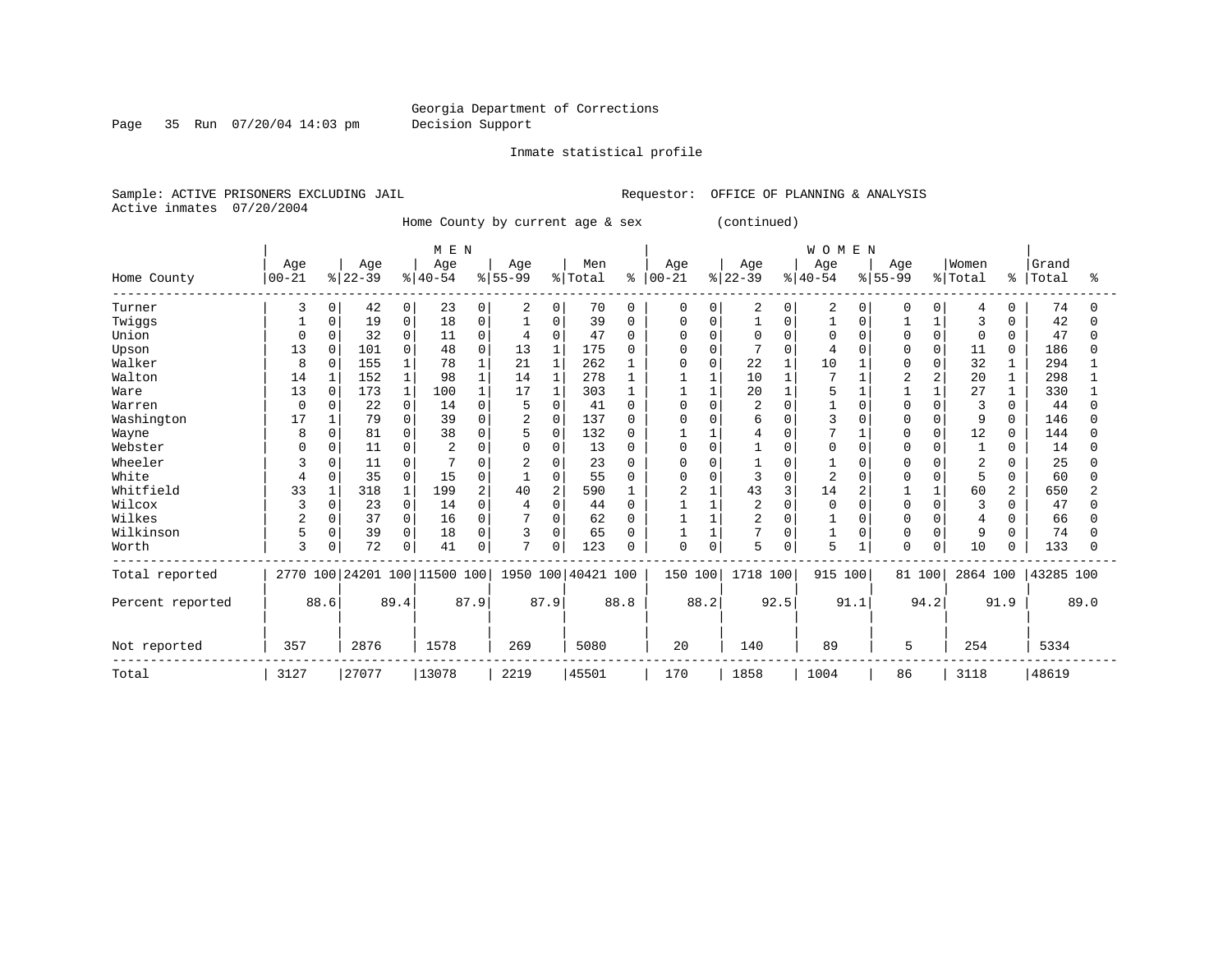Sample: ACTIVE PRISONERS EXCLUDING JAIL

Inmate statistical profile<br>Requestor: OFFICE OF PLANNING & ANALYSIS

Active inmates 07/20/2004

Prison Sentence In Years by current age & sex

|                                    |                  |                |                              |                 | M E N            |                |                  |                 |                    |       |                      |       |                 |                | WOMEN           |                |                  |              |                  |       |                |                |
|------------------------------------|------------------|----------------|------------------------------|-----------------|------------------|----------------|------------------|-----------------|--------------------|-------|----------------------|-------|-----------------|----------------|-----------------|----------------|------------------|--------------|------------------|-------|----------------|----------------|
| Sentence In Years                  | Age<br>$00 - 21$ |                | Age<br>$ 22-39$              |                 | Age<br>$ 40-54 $ |                | Age<br>$8 55-99$ |                 | Men<br>% Total     |       | Age<br>$8   00 - 21$ |       | Age<br>$ 22-39$ |                | Age<br>$ 40-54$ |                | Age<br>$8 55-99$ |              | Women<br>% Total | နွ    | Grand<br>Total | ిక             |
| $0 - 1$                            | 48               | $\overline{2}$ | 425                          | 2               | 173              | 1              | 14               | $1\vert$        | 660                |       | 4                    | 2     | 50              | 3              | 21              | 2              | 0                | $\Omega$     | 75               | 2     | 735            | 2              |
| $1.1 - 2$                          | 203              | 6              | 1297                         | 5               | 557              | $\overline{4}$ | 42               | 2               | 2099               | 5     | 16                   | 9     | 152             | 8              | 96              | 10             | 3                | 3            | 267              | 9     | 2366           | 5              |
| $2.1 - 3$                          | 318              | 10             | 1994                         | $7\phantom{.0}$ | 886              | 7              | 83               | 4               | 3281               | 7     | 18                   | 11    | 278             | 15             | 111             | 11             | 7                | 8            | 414              | 13    | 3695           | 8              |
| $3.1 - 4$                          | 336              | 11             | 1868                         | 7               | 760              | 6              | 83               | 4               | 3047               | 7     | 23                   | 14    | 231             | 12             | 105             | 10             | 5                | 6            | 364              | 12    | 3411           | 7              |
| $4.1 - 5$                          | 242              | 8              | 1406                         | 5               | 602              | 5              | 66               | 3               | 2316               | 5     | 16                   | 9     | 130             | 7              | 66              | 7              | 3                | 3            | 215              | 7     | 2531           | 5              |
| $5.1 - 6$                          | 469              | 15             | 2788                         | 10              | 1158             | 9              | 140              | 6               | 4555               | 10    | 26                   | 15    | 239             | 13             | 129             | 13             | 7                | 8            | 401              | 13    | 4956           | 10             |
| $6.1 - 7$                          | 111              | 4              | 960                          | 4               | 411              | 3              | 50               | 2               | 1532               | 3     | 5                    | 3     | 51              | 3              | 45              | 4              | 1                | $\mathbf{1}$ | 102              | 3     | 1634           | 3              |
| $7.1 - 8$                          | 139              | 4              | 1196                         | 4               | 476              | $\overline{4}$ | 49               | 2               | 1860               | 4     | 6                    | 4     | 62              | 3              | 42              | $\overline{4}$ | $\mathbf{1}$     | $\mathbf{1}$ | 111              | 4     | 1971           | 4              |
| $8.1 - 9$                          | 113              | 4              | 1111                         | 4               | 466              | $\overline{4}$ | 66               | 3               | 1756               | 4     | 6                    | 4     | 79              | 4              | 31              | 3              | $\mathbf{1}$     | $\mathbf{1}$ | 117              | 4     | 1873           | 4              |
| $9.1 - 10$                         | 37               | 1              | 465                          | 2               | 207              | 2              | 26               | 1               | 735                | 2     | $\overline{2}$       | 1     | 27              | 1              | q               | 1              | $\overline{c}$   | 2            | 40               | 1     | 775            | $\overline{2}$ |
| $10.1 - 12$                        | 595              | 19             | 4385                         | 16              | 1488             | 11             | 246              | 11              | 6714               | 15    | 25                   | 15    | 199             | 11             | 104             | 10             | 5                | 6            | 333              | 11    | 7047           | 14             |
| $12.1 - 15$                        | 111              | 4              | 1284                         | 5               | 533              | $\overline{4}$ | 84               | 4               | 2012               | 4     | 3                    | 2     | 62              | 3              | 31              | 3              | 8                | 9            | 104              | 3     | 2116           | 4              |
| $15.1 - 20$                        | 175              | 6              | 2165                         | 8               | 1044             | 8              | 206              | 9               | 3590               | 8     | 8                    | 5     | 72              | 4              | 53              | 5              | $\overline{4}$   | 5            | 137              | 4     | 3727           | 8              |
| 20.1-OVER                          | 110              | 4              | 2597                         | 10              | 1715             | 13             | 391              | 18 <sup>1</sup> | 4813               | 11    | 4                    | 2     | 91              | 5 <sup>1</sup> | 57              | 6              | 9                | 10           | 161              | 5     | 4974           | 10             |
| LIFE                               | 117              | 4              | 2875                         | 11              | 2418             | 18             | 635              | 29              | 6045               | 13    | 8                    | 5     | 131             | 7              | 102             | 10             | 30               | 35           | 271              | 9     | 6316           | 13             |
| <b>DEATH</b>                       | 0                | 0              | 54                           | $\mathbf 0$     | 50               | $\mathbf 0$    | 9                | $\mathbf 0$     | 113                | 0     | 0                    | 0     | 1               | $\Omega$       | $\mathbf 0$     | 0              | 0                | $\mathbf 0$  | 1                | 0     | 114            | 0              |
| LIFE W/O PAROLE                    | 3                | 0              | 204                          | 1               | 132              | 1              | 29               | 1               | 368                | 1     | 0                    | 0     | 3               | $\Omega$       | $\overline{2}$  | $\Omega$       | $\Omega$         | $\Omega$     | 5                | 0     | 373            | -1             |
| YOUTHFUL OFFENDERS                 | 0                | 0              | 1                            | 0               | 1                | $\mathsf 0$    | 0                | $\overline{0}$  | 2                  | 0     | 0                    | 0     | $\mathsf 0$     | 0              | $\mathbf 0$     | 0              | $\mathbf 0$      | 0            | 0                | 0     | 2              | 0              |
| Total reported                     |                  |                | 3127 100 27075 100 13077 100 |                 |                  |                |                  |                 | 2219 100 45498 100 |       | 170 100              |       | 1858 100        |                | 1004 100        |                |                  | 86 100       | 3118 100         |       | 48616 100      |                |
| Percent reported                   |                  | 100.0          |                              | 100.0           |                  | 100.0          |                  | 100.0           |                    | 100.0 |                      | 100.0 |                 | 100.0          |                 | 100.0          |                  | 100.0        |                  | 100.0 |                | 100.0          |
| NOT REPORTED                       | $\mathbf 0$      |                | 2                            |                 | $\mathbf{1}$     |                | 0                |                 | 3                  |       | $\mathbf 0$          |       | $\mathbf 0$     |                | 0               |                | 0                |              | 0                |       | 3              |                |
| Total                              | 3127             |                | 27077                        |                 | 13078            |                | 2219             |                 | 45501              |       | 170                  |       | 1858            |                | 1004            |                | 86               |              | 3118             |       | 48619          |                |
| AVG EXCLUDING<br>LIFE, DEATH, YO   | 7.05             |                | 9.30                         |                 | 10.50            |                | 13.53            |                 | 9.62               |       | 6.35                 |       | 6.42            |                | 6.90            |                | 9.50             |              | 6.63             |       | 9.41           |                |
|                                    |                  |                |                              |                 |                  |                |                  |                 |                    |       |                      |       |                 |                |                 |                |                  |              |                  |       |                |                |
| AVG INCLUDING<br>LIFE=21, YO=3 YRS | 7.57             |                | 10.50                        |                 | 12.38            |                | 15.54            |                 | 11.08              |       | 7.04                 |       | 7.44            |                | 8.33            |                | 13.51            |              | 7.87             |       | 10.87          |                |

Page 36 Run 07/20/04 14:03 pm Decision Support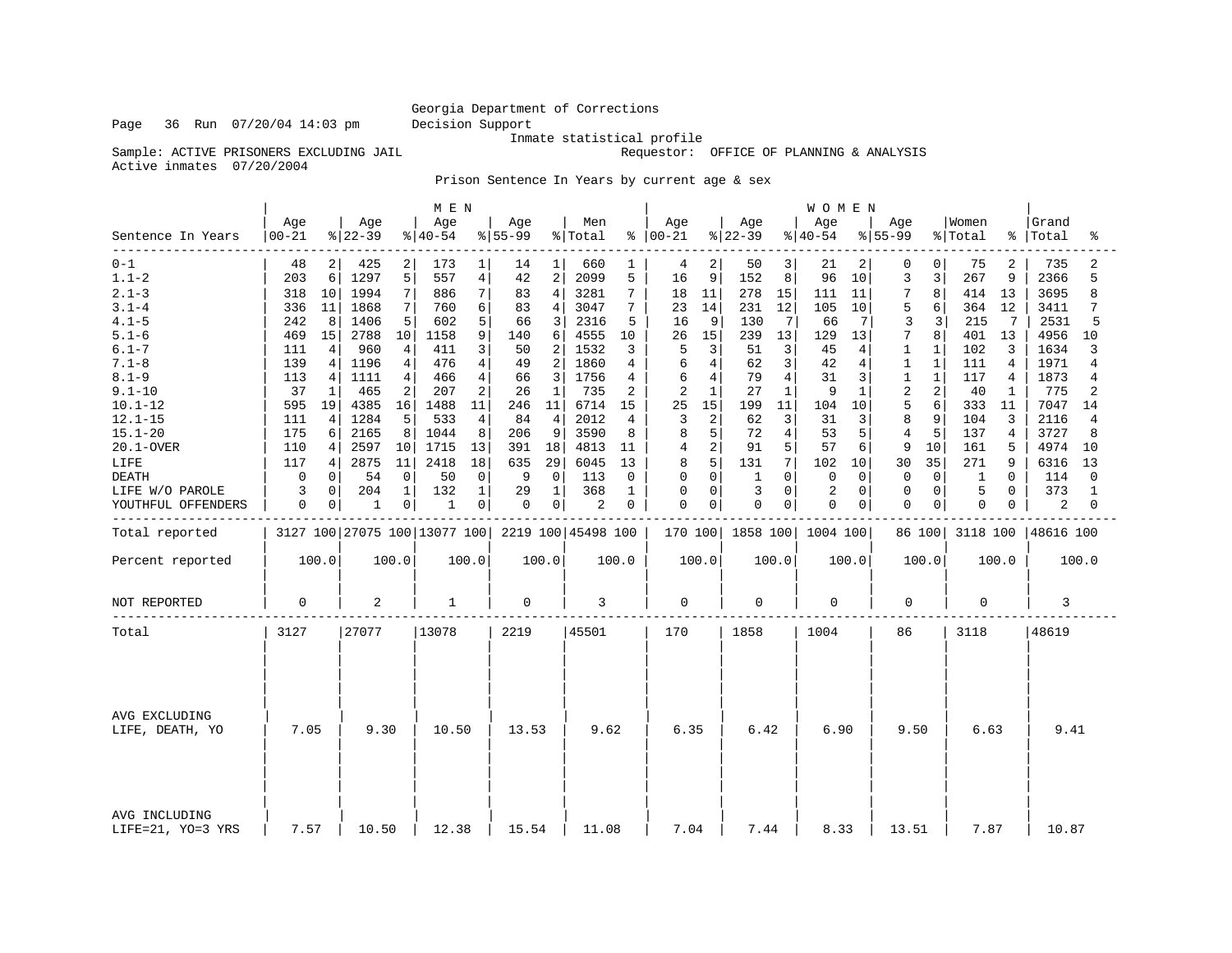Page 37 Run 07/20/04 14:03 pm Decision Support

#### Inmate statistical profile

Sample: ACTIVE PRISONERS EXCLUDING JAIL **Requestor:** OFFICE OF PLANNING & ANALYSIS Active inmates 07/20/2004

Probation To Follow Prison by current age & sex

| Prob After Prison                   | Age<br>$00 - 21$ | Age<br>$8122 - 39$               | M E N<br>Age<br>$8140 - 54$  | Age<br>$8155 - 99$ | Men<br>% Total<br>°              | Aqe<br>$ 00-21 $      | Age<br>$8 22-39$        | <b>WOMEN</b><br>Age<br>$8140 - 54$ | Aqe<br>$8155 - 99$   | Women<br>% Total<br>$\approx$ 1 | Grand<br>Total         |
|-------------------------------------|------------------|----------------------------------|------------------------------|--------------------|----------------------------------|-----------------------|-------------------------|------------------------------------|----------------------|---------------------------------|------------------------|
| PROBATION TO FOLLOW<br>NO PROBATION | 1634<br>1493     | 52 11520<br>43<br>48 15557<br>57 | 381<br>5006<br>$62 $<br>8072 | 755<br>1464        | 34 18915<br>42<br>66 26586<br>58 | 101<br>59<br>41<br>69 | 793<br>43<br>1065<br>57 | 444<br>44<br>560<br>56             | 29<br>34<br>57<br>66 | 1367<br>44<br>1751<br>56        | 20282<br>- 58<br>28337 |
| Total reported                      |                  |                                  | 3127 100 27077 100 13078 100 |                    | 2219 100 45501 100               | 170 100               | 1858 100                | 1004 100                           | 86 100               | 3118 100                        | 48619 100              |
| Percent reported                    | 100.0            | 100.0                            | 100.0                        | 100.0              | 100.0                            | 100.0                 | 100.0                   | 100.0                              | 100.0                | 100.0                           | 100.0                  |
| NOT REPORTED                        | $\Omega$         | $\mathbf 0$                      | $\mathbf 0$                  | $\mathbf 0$        | $\mathbf 0$                      | $\mathbf 0$           | $\Omega$                | $\Omega$                           | $\mathbf 0$          | $\mathbf 0$                     |                        |
| Total                               | 3127             | 27077                            | 13078                        | 2219               | 45501                            | 170                   | 1858                    | 1004                               | 86                   | 3118                            | 48619                  |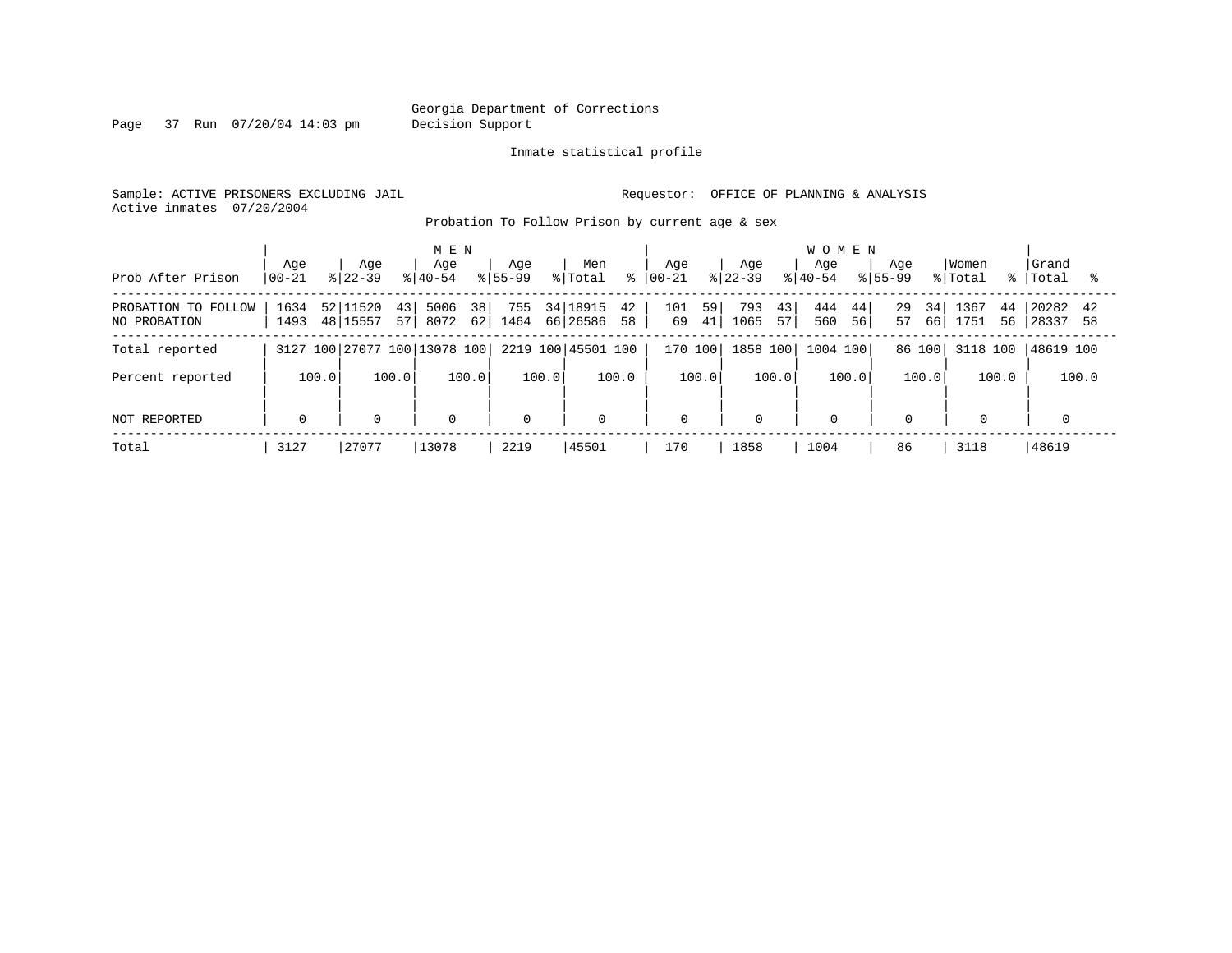Page 38 Run 07/20/04 14:03 pm Decision Support

#### Inmate statistical profile

Sample: ACTIVE PRISONERS EXCLUDING JAIL **Requestor:** OFFICE OF PLANNING & ANALYSIS Active inmates 07/20/2004

Admission Type by current age & sex

|                        |              |          |              |          | M E N                        |          |             |              |                    |               |          |             |              |              | WOMEN        |          |           |          |                |              |              |       |
|------------------------|--------------|----------|--------------|----------|------------------------------|----------|-------------|--------------|--------------------|---------------|----------|-------------|--------------|--------------|--------------|----------|-----------|----------|----------------|--------------|--------------|-------|
|                        | Age          |          | Age          |          | Age                          |          | Age         |              | Men                |               | Age      |             | Age          |              | Age          |          | Age       |          | Women          |              | Grand        |       |
| Admission Type         | $00 - 21$    |          | $ 22-39$     |          | $ 40-54$                     |          | $8 55-99$   |              | % Total            | $\frac{8}{6}$ | $ 00-21$ |             | $ 22-39 $    |              | $ 40-54$     |          | $8 55-99$ |          | % Total        | °            | Total        |       |
| COMMITTED FROM COURT   | 2608         |          | 83 18480     | 68       | 8657                         | 66       | 1686        |              | 76 31431           | 69            | 143      | 84          | 1207         | 65           | 636          | 63       | 68        | 79       | 2054           | 66           | 33485        | 69    |
| RETURN APPEAL/BOND     | 1            | 0        | 9            | $\Omega$ | 2                            | 0        | $\Omega$    | $\Omega$     | 12                 | $\Omega$      | $\Omega$ | 0           | 2            | 0            | $\Omega$     | 0        | $\Omega$  | $\Omega$ | 2              | $\Omega$     | 14           |       |
| PAROLE REV/NEW SENT    | 76           | 2        | 2943         | 11       | 1787                         | 14       | 222         | 10           | 5028               | 11            |          | 2           | 129          | 7            | 93           | 9        | 3         | 3        | 229            |              | 5257         | 11    |
| PAR REV/NO NEW SENT    | 29           |          | 948          |          | 513                          | 4        | 63          | 3            | 1553               | 3             |          |             | 70           | 4            | 48           | 5        |           |          | 120            | 4            | 1673         |       |
| PROB VIOL/TOTAL REV    | $\Omega$     | 0        | $\Omega$     | O        |                              | $\Omega$ | 0           | $\Omega$     | -1                 | 0             |          | $\Omega$    | <sup>0</sup> | $\cap$       | <sup>0</sup> | $\Omega$ | U         | $\Omega$ | $\Omega$       | $\Omega$     | -1           |       |
| PROB VIOL/PARTIAL      | 179          | 6        | 1703         |          | 739                          | 6        | 65          | 3            | 2686               | 6             | 12       | 7           | 217          | 12           | 118          | 12       |           | 6        | 352            | 11           | 3038         |       |
| FM OTHER CUST<br>ADMIT | $\Omega$     |          | 22           |          | 11                           |          |             | O            | 40                 | 0             | $\Omega$ | 0           |              | $\Omega$     |              | $\Omega$ | U         | O        | 2              | <sup>0</sup> | 42           |       |
| SHOCK INCARCERATION    | $\Omega$     | 0        | $\Omega$     | O        | 0                            | $\Omega$ | 0           | <sup>0</sup> | $\Omega$           | 0             | 0        | $\mathbf 0$ | <sup>0</sup> | $\Omega$     | O            | $\Omega$ | U         | $\Omega$ | $\Omega$       | $\Omega$     | $\Omega$     |       |
| PROB REV/REMAINDER     | 204          | 7        | 2512         | 9        | 1009                         | 8        | 105         | 5            | 3830               | 8             | 10       | 6           | 211          | 11           | 103          | 10       | 8         | 9        | 332            | 11           | 4162         |       |
| NEW SENT/PAR REV PND   | 0            | $\Omega$ | 29           | O        | 31                           | 0        | 4           | $\Omega$     | 64                 | 0             |          | 0           | $\Omega$     | $\mathbf 0$  |              | 0        | U         | $\Omega$ | 1              | $\Omega$     | 65           |       |
| LIFE W/O PAROLE        |              | $\Omega$ | 133          | O        | 79                           |          | 19          |              | 234                | 1             |          | $\Omega$    |              | $\Omega$     | 2            | $\Omega$ |           | $\Omega$ | 3              | $\Omega$     | 237          |       |
| PAROLE REV BOOT CAMP   |              |          | $\Omega$     |          | 0                            | $\Omega$ | $\Omega$    | U            | 0                  | 0             |          | U           | U            | $\cap$       | O            | ∩        |           | U        | O              | U            | $\Omega$     |       |
| PAR REV/RSN UNKNOWN    |              | U        |              |          | 47                           |          | 30          |              | 83                 | O             |          | $\cap$      | $\cap$       | <sup>n</sup> | U            | $\Omega$ |           | $\cap$   | <sup>0</sup>   | U            | 83           |       |
| PROBATION/PAROLE REV   |              | U        | $\Omega$     |          | O                            |          | $\Omega$    | $\Omega$     | $\Omega$           | 0             |          | $\Omega$    |              | $\cap$       | O            | $\Omega$ |           | $\cap$   | $\Omega$       |              | $\Omega$     |       |
| PB PAROLE RESCINDED    |              | O        | 4            |          |                              |          | 0           | $\Omega$     | 8                  | O             |          | $\Omega$    |              | $\Omega$     | O            | $\Omega$ |           | $\Omega$ | $\Omega$       | O            | 8            |       |
| PROB REVOC/SPEC COND   | 13           | 0        | 73           |          | 37                           | O        | 6           | 0            | 129                | 0             |          | $\Omega$    | 18           |              |              | 0        |           |          | 21             |              | 150          |       |
| PAR REV/REVOC CENTER   |              | $\Omega$ | 178          |          | 148                          |          | 11          | $\Omega$     | 340                | 1             |          | $\Omega$    |              | $\Omega$     | N            | $\Omega$ |           | $\Omega$ | $\overline{2}$ | <sup>0</sup> | 342          |       |
| INFORMATION ONLY       |              | 0        | $\Omega$     | U        | O                            |          | 0           | O            | O                  | 0             |          | $\Omega$    |              | $\Omega$     | Ω            | $\Omega$ |           | O        | O              | O            | O            |       |
| INCOMPLETE SENT PKG    |              | 0        | <sup>0</sup> |          |                              |          | 0           | O            | 0                  | 0             |          | O           |              | $\Omega$     |              | $\Omega$ |           | O        | O              | U            | <sup>0</sup> |       |
| HANCOCK REVOC CENTER   |              | 0        |              | O        | 0                            | $\Omega$ | 0           | 0            | 1                  | 0             |          | $\Omega$    | <sup>0</sup> | $\Omega$     |              | $\Omega$ |           | O        | O              | O            | -1           |       |
| WHITWORTH DETENTION    |              | $\Omega$ | 30           | 0        | 13                           | 0        |             | 0            | 49                 | 0             |          | $\Omega$    | 0            | $\Omega$     |              | 0        |           | O        | 0              | O            | 49           |       |
| DCYS AT RISK           |              | 0        | 5            | $\Omega$ | 0                            | $\Omega$ | 0           | 0            | 11                 | 0             |          | 0           |              | $\mathbf 0$  | Ω            | 0        |           | $\Omega$ | 0              | O            | 11           |       |
| <b>OTHER</b>           | <sup>0</sup> | 0        | $\Omega$     | $\Omega$ | $\Omega$                     | $\Omega$ | $\Omega$    | $\Omega$     | $\Omega$           | O             | O        | $\Omega$    |              | $\Omega$     | O            | $\Omega$ |           | $\Omega$ | $\Omega$       |              | $\Omega$     |       |
| Total reported         |              |          |              |          | 3127 100 27076 100 13078 100 |          |             |              | 2219 100 45500 100 |               | 170 100  |             | 1858 100     |              | 1004 100     |          |           | 86 100   | 3118 100       |              | 48618 100    |       |
| Percent reported       |              | 100.0    |              | 100.0    |                              | 100.0    |             | 100.0        |                    | 100.0         |          | 100.0       |              | 100.0        |              | 100.0    |           | 100.0    |                | 100.0        |              | 100.0 |
| <b>UNKNOWN</b>         | $\Omega$     |          | -1           |          | 0                            |          | $\mathbf 0$ |              |                    |               | 0        |             | 0            |              | 0            |          | 0         |          | 0              |              |              |       |
| Total                  | 3127         |          | 27077        |          | 13078                        |          | 2219        |              | 45501              |               | 170      |             | 1858         |              | 1004         |          | 86        |          | 3118           |              | 48619        |       |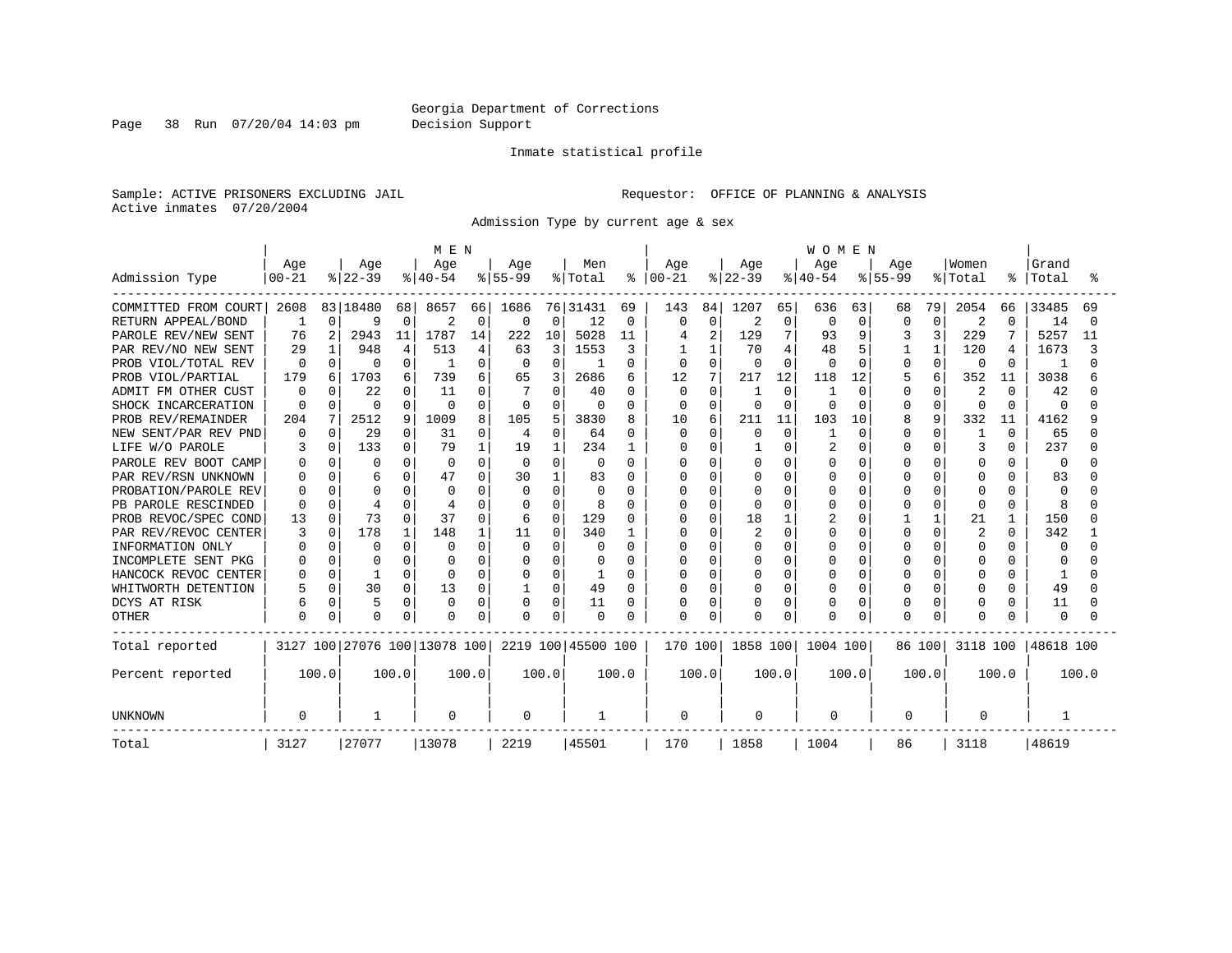Page 39 Run 07/20/04 14:03 pm Decision Support

Inmate statistical profile

Sample: ACTIVE PRISONERS EXCLUDING JAIL **Requestor:** OFFICE OF PLANNING & ANALYSIS Active inmates 07/20/2004

Release Type by current age & sex

| Release Type                         | Age<br>  00-21 | Age<br>$8122 - 39$ |          | M E N<br>Age<br>$8140 - 54$       |                                  | Aqe<br>$8155 - 99$           |                     | Men<br>% Total     | °≈ | Aqe<br>$ 00-21 $ |                                       | Age<br>$ 22-39 $           |                       | <b>WOMEN</b><br>Aqe<br>$ 40-54 $ | Aqe<br>$8155 - 99$ |                           | Women<br>% Total | Grand<br>%   Total |  |
|--------------------------------------|----------------|--------------------|----------|-----------------------------------|----------------------------------|------------------------------|---------------------|--------------------|----|------------------|---------------------------------------|----------------------------|-----------------------|----------------------------------|--------------------|---------------------------|------------------|--------------------|--|
| PAROLE<br>SENTENCE EXPIRED<br>Active |                |                    | $\Omega$ | 0<br>3130 100 27100 100 13102 100 | $\overline{0}$<br>$\overline{0}$ | $\mathbf{0}$<br>$\mathbf{0}$ | 0<br>0 <sup>1</sup> | 2227 100 45559 100 |    | U<br>0           | $\overline{0}$<br>$\Omega$<br>170 100 | $\overline{0}$<br>1861 100 | 0 I<br>0 <sup>1</sup> | 1004 100                         | $\Omega$           | 0 I<br>$\Omega$<br>87 101 | 3122 100         | 48681 100          |  |
| Total                                | 3127           | 27077              |          | 13078                             |                                  | 2219                         |                     | 45501              |    | 170              |                                       | 1858                       |                       | 1004                             | 86                 |                           | 3118             | 48619              |  |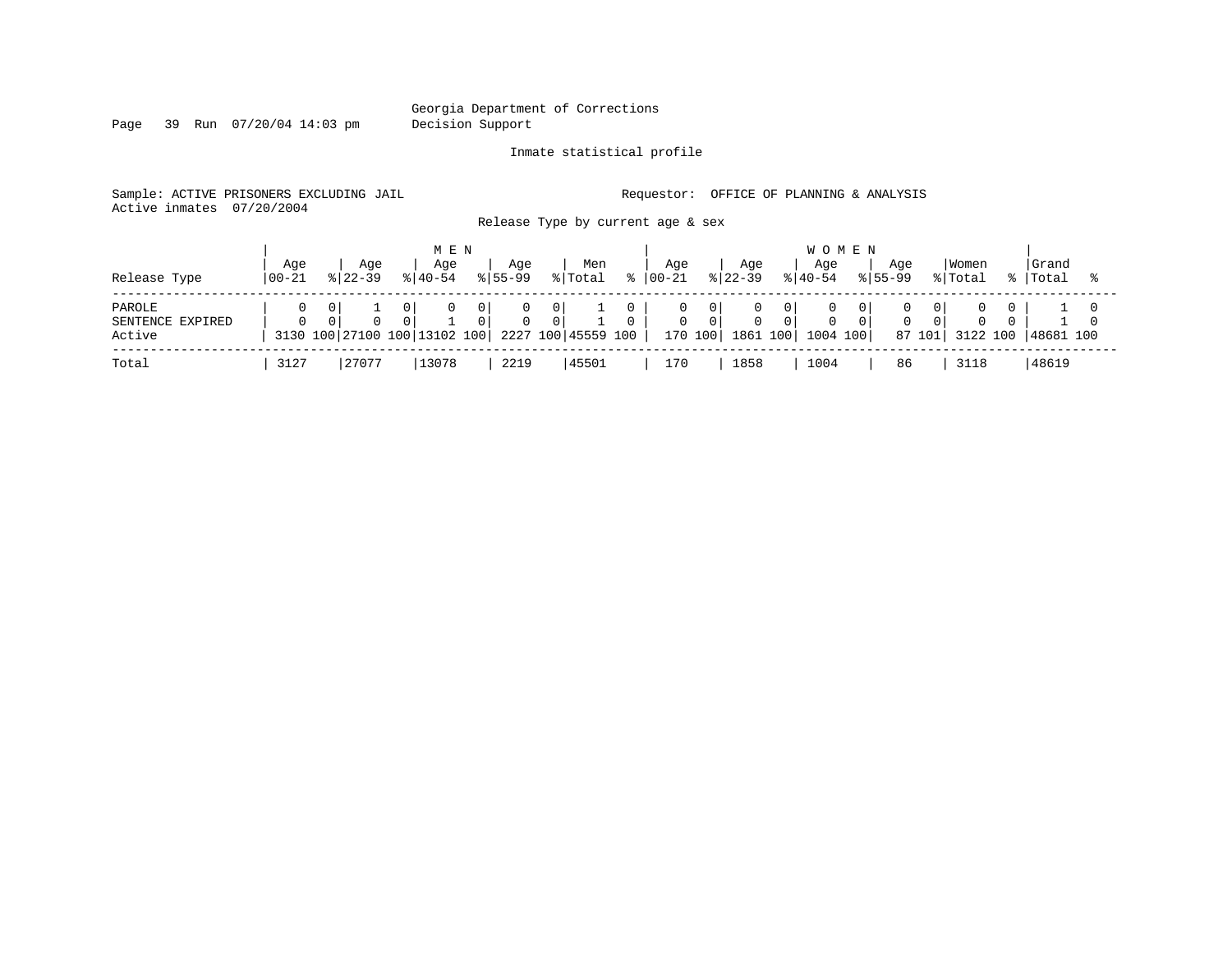Page 40 Run 07/20/04 14:03 pm Decision Support

### Inmate statistical profile

Sample: ACTIVE PRISONERS EXCLUDING JAIL **Requestor:** OFFICE OF PLANNING & ANALYSIS Active inmates 07/20/2004

Inst By Group by current age & sex

|                     |            |    |             |     | MEN      |                        |           |                |         |    |            |          |           |                | <b>WOMEN</b> |                |             |    |         |     |        |    |
|---------------------|------------|----|-------------|-----|----------|------------------------|-----------|----------------|---------|----|------------|----------|-----------|----------------|--------------|----------------|-------------|----|---------|-----|--------|----|
|                     | Age        |    | Aqe         |     | Aqe      |                        | Aqe       |                | Men     |    | Aqe        |          | Aqe       |                | Aqe          |                | Aqe         |    | Women   |     | Grand  |    |
| Inst By Group       | $ 00 - 21$ |    | $ 22 - 39 $ |     | $ 40-54$ |                        | $8 55-99$ |                | % Total | °≈ | $ 00 - 21$ |          | $ 22-39 $ |                | $ 40-54$     |                | $8155 - 99$ |    | % Total | %   | 'Total |    |
|                     |            |    |             |     |          |                        |           |                |         |    |            |          |           |                |              |                |             |    |         |     |        |    |
| Transitional center | 29         |    | 917         | 3 I | 531      | 4                      | 34        |                | 1511    |    | 6          | 41       | 135       |                | 69           |                |             |    | 213     |     | .724   |    |
| State hospital      | 2          | 0  |             |     |          |                        |           |                | 4       |    | 0          | $\Omega$ |           | $\Omega$       |              |                | $\mathbf 0$ | 0  |         |     | 5.     |    |
| County camp         | 387        | 12 | 3553        | 13' | 973      | $\overline{ }$         | 38        | 2 <sub>1</sub> | 4951    | 11 |            |          |           |                | 0            |                |             | 0  |         |     | 4952   | 10 |
| State prison        | 2080       | 67 | 18556       | 69  | 10100    | 77                     | 1968      | 89             | 32704   | 72 | 164        | 96       | 720       | 93             | 935          | 93             | 83          | 97 | 2902    | -93 | 35606  |    |
| Private prison      | 335        |    | 2808        | 10  | 1264     | 10                     | 168       | 81             | 4575    | 10 |            |          |           |                | 0            | 0 I            | $\Omega$    | 0  |         |     | 4576   |    |
| Prison annex        | 111        | 4  | 613         | 2 I | 209      | $\Omega$<br>$\epsilon$ | ᆂᆂ        | $\Omega$       | 944     |    |            |          | $\Omega$  | 0              | 0            | $\overline{0}$ | 0           | 0  | 0       |     | 944    |    |
| Inmate boot camp    | 183        | 6  | 629         | 21  | $\Omega$ | 0                      | $\Omega$  | $\Omega$       | 812     |    | 0          |          | $\Omega$  | $\overline{0}$ |              | $\Omega$       | $\Omega$    | 0  | 0       |     | 812    |    |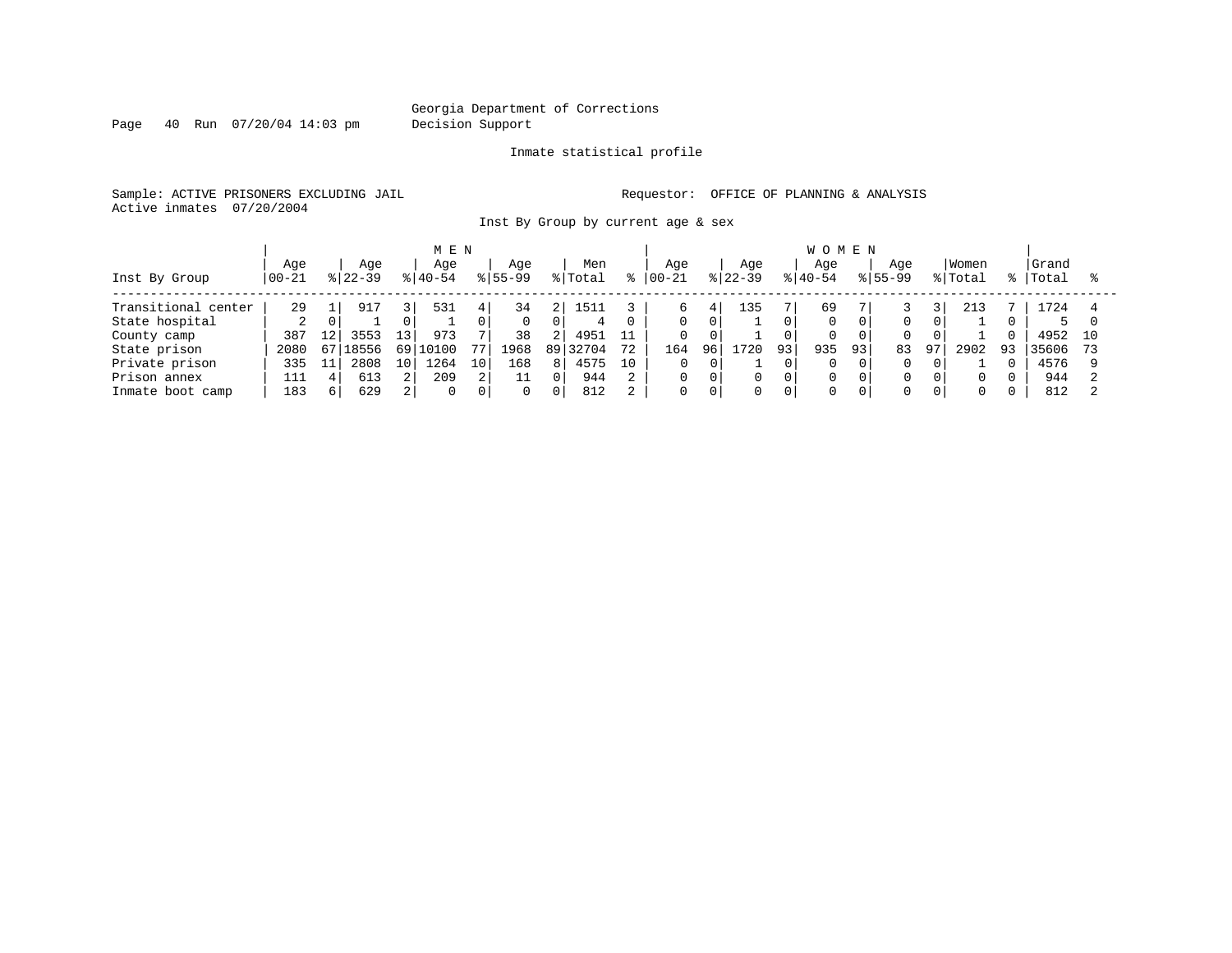#### Georgia Department of Corrections Page 41 Run 07/20/04 14:03 pm Decision Support

#### Inmate statistical profile

Sample: ACTIVE PRISONERS EXCLUDING JAIL **Requestor:** OFFICE OF PLANNING & ANALYSIS Active inmates 07/20/2004

Institution by current age & sex

|                      |           |              |           |                | M E N     |              |                |                |             |              |               |             |           |             | WOMEN        |             |           |              |              |          |       |          |
|----------------------|-----------|--------------|-----------|----------------|-----------|--------------|----------------|----------------|-------------|--------------|---------------|-------------|-----------|-------------|--------------|-------------|-----------|--------------|--------------|----------|-------|----------|
|                      | Age       |              | Age       |                | Age       |              | Aqe            |                | Men         |              | Age           |             | Age       |             | Age          |             | Aqe       |              | Women        |          | Grand |          |
| Institution          | $00 - 21$ |              | $8 22-39$ |                | $8 40-54$ |              | $8155 - 99$    |                | % Total     |              | $8   00 - 21$ |             | $ 22-39 $ |             | $ 40-54$     |             | $8 55-99$ |              | % Total      | နွ       | Total |          |
| Albany Trans Ctr     | 0         | 0            | 89        | $\Omega$       | 56        | 0            | 5              | 0              | 150         | 0            | 0             | 0           | 0         | 0           | 0            | 0           | 0         | 0            | 0            | $\Omega$ | 150   |          |
| Atlanta Trans Ctr(M) | 1         | 0            | 151       | 1              | 92        | $\mathbf{1}$ | 4              | 0              | 248         | $\mathbf{1}$ | 0             | $\mathbf 0$ | $\Omega$  | $\mathbf 0$ | 0            | 0           | 0         | 0            | $\Omega$     | $\Omega$ | 248   |          |
| Macon Trans Ctr      | ζ         | $\Omega$     | 86        | 0              | 55        | $\mathbf 0$  | 6              | $\Omega$       | 150         | $\Omega$     | $\Omega$      | $\Omega$    | $\Omega$  | $\Omega$    | $\Omega$     | $\Omega$    | $\Omega$  | 0            | $\Omega$     | $\Omega$ | 150   | $\Omega$ |
| Metro Trans Ctr (W)  |           | $\Omega$     | $\Omega$  | $\Omega$       | $\Omega$  | $\Omega$     | <sup>0</sup>   | $\Omega$       | 0           | 0            |               | 4           | 134       | 7           | 69           |             | ζ         | 3            | 212          | 7        | 212   |          |
| Savannah Mens TC     |           | $\Omega$     | 121       | $\Omega$       | 70        | 1            | 5              | $\Omega$       | 201         | 0            | U             | $\cap$      | U         | $\Omega$    | <sup>n</sup> | $\cap$      | U         | U            | $\Omega$     | $\Omega$ | 201   |          |
| Savannah Womens TC   |           | $\Omega$     | $\Omega$  | $\Omega$       | $\Omega$  | $\Omega$     | $\Omega$       | $\Omega$       | $\mathbf 0$ | O            |               | $\cap$      |           | $\Omega$    | U            | $\Omega$    | O         | $\Omega$     | 1            | $\Omega$ | 1     |          |
| Augusta Trans Ctr    |           | $\mathbf 0$  | 115       | $\Omega$       | 79        | $\mathbf 1$  | 3              | $\Omega$       | 201         | <sup>0</sup> | N             | $\Omega$    | 0         | $\mathbf 0$ | O            | $\Omega$    | O         | $\Omega$     | $\Omega$     | 0        | 201   |          |
| Coastal Trans Ctr    |           | $\Omega$     | 129       | $\Omega$       | 56        | $\Omega$     | 5              | $\Omega$       | 195         | $\Omega$     | U             | $\Omega$    | 0         | $\mathbf 0$ | U            | $\Omega$    | U         | 0            | $\Omega$     | $\Omega$ | 195   |          |
| LaGrange Trans Ctr   |           | $\Omega$     | 92        | $\Omega$       | 47        | $\Omega$     | 3              | 0              | 149         | $\Omega$     | O             | $\Omega$    | O         | $\mathbf 0$ | U            | $\Omega$    | O         | U            | <sup>0</sup> | $\Omega$ | 149   |          |
| Clayton Trans Ctr    |           | $\Omega$     | 134       | 0              | 76        |              | 3              | $\Omega$       | 217         | <sup>0</sup> | O             | $\Omega$    | O         | $\mathbf 0$ | U            | $\Omega$    | O         | U            | $\Omega$     | $\Omega$ | 217   |          |
| Central State Hosp   |           | $\Omega$     | 1         | $\Omega$       | -1        | 0            | $\Omega$       | $\Omega$       | 4           | O            | U             | $\Omega$    |           | $\Omega$    | U            | $\Omega$    | U         | $\Omega$     | 1            | $\Omega$ | 5     |          |
| Bulloch County       |           | $\Omega$     | 110       | $\Omega$       | 21        | $\Omega$     | $\mathbf{1}$   | $\Omega$       | 140         | O            | O             | $\Omega$    |           | $\Omega$    | O            | $\Omega$    | O         | 0            | 1            | $\Omega$ | 141   |          |
| Carroll County       | 15        | $\Omega$     | 151       | $\mathbf{1}$   | 62        | 0            | $\mathbf{1}$   | $\Omega$       | 229         | $\mathbf{1}$ | Ω             | $\Omega$    | $\Omega$  | $\Omega$    | O            | $\Omega$    | O         | $\Omega$     | $\Omega$     | $\Omega$ | 229   |          |
| Clarke County        |           | $\Omega$     | 75        | $\Omega$       | 23        | $\Omega$     | $\mathbf{1}$   | 0              | 106         | $\Omega$     |               | $\Omega$    | O         | $\mathbf 0$ | U            | $\Omega$    | U         | 0            | $\Omega$     | $\Omega$ | 106   |          |
| Colquitt County      | 17        | 1            | 111       | 0              | 33        | 0            | 0              | $\Omega$       | 161         | $\Omega$     | O             | $\Omega$    | O         | $\Omega$    | O            | $\Omega$    | O         | U            | $\Omega$     | $\Omega$ | 161   |          |
| Coweta County        | 12        | $\Omega$     | 147       | 1              | 35        | 0            | $\mathbf{1}$   | $\Omega$       | 195         | $\Omega$     | Λ             | $\Omega$    | O         | $\Omega$    | U            | $\Omega$    | U         |              | $\Omega$     | $\Omega$ | 195   |          |
| Decatur County       | 16        | 1            | 158       | 1              | 39        | 0            | $\overline{2}$ | $\Omega$       | 215         | $\Omega$     | Λ             | $\cap$      | U         | $\Omega$    | U            | $\cap$      | U         | ∩            | $\Omega$     | $\Omega$ | 215   |          |
| Effingham County     | 20        | $\mathbf{1}$ | 178       | $\mathbf{1}$   | 36        | 0            | $\overline{2}$ | $\Omega$       | 236         | 1            | Ω             | $\Omega$    | O         | $\Omega$    | O            | $\Omega$    | O         | $\Omega$     | 0            | $\Omega$ | 236   |          |
| Floyd County         | 20        | $\mathbf 1$  | 257       | $\mathbf{1}$   | 66        | 1            | $\overline{2}$ | $\Omega$       | 345         | $\mathbf{1}$ |               | $\mathbf 0$ | Λ         | $\mathbf 0$ | O            | $\Omega$    | O         | $\Omega$     | $\Omega$     | 0        | 345   |          |
| Gwinnett County      | 12        | 0            | 164       | $\mathbf{1}$   | 49        | $\Omega$     | 0              | $\Omega$       | 225         | $\Omega$     | U             | $\Omega$    | 0         | $\mathbf 0$ | U            | $\Omega$    | O         | U            | $\Omega$     | $\Omega$ | 225   |          |
| Hall County          |           | $\Omega$     | 116       | $\Omega$       | 26        | $\Omega$     | 1              | 0              | 152         | $\Omega$     | O             | $\Omega$    | O         | $\mathbf 0$ | O            | $\Omega$    | O         | U            | 0            | $\Omega$ | 152   |          |
| Harris County        |           | $\Omega$     | 72        | $\Omega$       | 11        | 0            | 2              | $\Omega$       | 93          | O            | U             | $\Omega$    | U         | $\mathbf 0$ | O            | $\Omega$    | O         | U            | $\Omega$     | $\Omega$ | 93    |          |
| Jackson County       |           | $\Omega$     | 112       | $\Omega$       | 47        | $\Omega$     | 5              | $\Omega$       | 173         | 0            | O             | $\Omega$    | 0         | $\Omega$    | 0            | $\Omega$    | U         | $\Omega$     | $\Omega$     | $\Omega$ | 173   |          |
| Jefferson County     | 18        |              | 130       | 0              | 38        | 0            | $\mathbf{1}$   | $\Omega$       | 187         | 0            | Ω             | $\Omega$    | O         | $\Omega$    | O            | $\Omega$    | U         | 0            | <sup>0</sup> | $\Omega$ | 187   |          |
| Mitchell County      | 10        | $\Omega$     | 90        | $\Omega$       | 20        | $\Omega$     | 0              | $\Omega$       | 120         | $\Omega$     | N             | $\Omega$    | O         | $\mathbf 0$ | O            | $\mathbf 0$ | U         | $\Omega$     | $\Omega$     | 0        | 120   |          |
| Muscogee County      | 39        | $\mathbf{1}$ | 368       | $\mathbf{1}$   | 99        | 1            | 4              | $\Omega$       | 510         | 1            | Λ             | $\Omega$    | O         | $\Omega$    | U            | $\Omega$    | U         | 0            | $\Omega$     | $\Omega$ | 510   |          |
| Richmond County      | 17        | 1            | 147       | $\mathbf{1}$   | 38        | 0            | 4              | $\Omega$       | 206         | 0            | Ω             | $\Omega$    | O         | $\Omega$    | O            | $\Omega$    | U         | U            | 0            | $\Omega$ | 206   |          |
| Screven County       | 16        | 1            | 102       | 0              | 19        | 0            | 2              | $\Omega$       | 139         | $\Omega$     | U             | $\Omega$    | U         | $\mathbf 0$ | U            | $\Omega$    | U         |              | $\Omega$     | $\Omega$ | 139   |          |
| Spalding County      | 26        | $\mathbf{1}$ | 247       | $\mathbf{1}$   | 88        | 1            | 6              | $\Omega$       | 367         | $\mathbf{1}$ | Λ             | $\cap$      | 0         | $\Omega$    | U            | $\Omega$    | U         | <sup>n</sup> | $\Omega$     | $\Omega$ | 367   |          |
| Stewart County       | 6         | $\Omega$     | 58        | $\Omega$       | 12        | $\mathsf{O}$ | 0              | $\Omega$       | 76          | $\Omega$     | O             | $\Omega$    | O         | $\mathbf 0$ | O            | $\Omega$    | U         | $\Omega$     | $\Omega$     | $\Omega$ | 76    |          |
| Sumter County        | 29        |              | 226       | 1              | 72        | 1            | $\mathbf{1}$   | 0              | 328         | 1            |               | $\Omega$    | O         | $\mathbf 0$ | O            | $\Omega$    | O         | $\Omega$     | $\Omega$     | 0        | 328   |          |
| Terrell County       | 7         | $\Omega$     | 92        | $\Omega$       | 26        | $\Omega$     | $\Omega$       | $\Omega$       | 125         | $\Omega$     | O             | $\Omega$    | 0         | $\Omega$    | U            | $\Omega$    | O         | 0            | $\Omega$     | $\Omega$ | 125   | ∩        |
| Thomas County        | 15        | $\Omega$     | 108       | $\Omega$       | 26        | 0            | $\mathbf{1}$   | $\Omega$       | 150         | $\Omega$     | $\Omega$      | $\Omega$    | O         | $\Omega$    | O            | $\Omega$    | O         | O            | $\Omega$     | $\Omega$ | 150   |          |
| Troup County         | 24        | $\mathbf{1}$ | 182       | $\mathbf{1}$   | 52        | 0            | $\mathbf{1}$   | $\Omega$       | 259         | $\mathbf{1}$ | U             | $\Omega$    | 0         | $\Omega$    | $\Omega$     | $\Omega$    | O         | $\Omega$     | $\Omega$     | $\Omega$ | 259   |          |
| Clayton County       | 27        | $\mathbf{1}$ | 152       | $\mathbf{1}$   | 35        | 0            | $\mathbf 0$    | $\Omega$       | 214         | 0            | $\Omega$      | $\Omega$    | 0         | $\mathbf 0$ | 0            | $\mathbf 0$ | 0         | $\Omega$     | 0            | $\Omega$ | 214   |          |
| Ware Prison          | 59        | 2            | 593       | $\overline{a}$ | 285       | 2            | 37             | $\overline{2}$ | 974         | 2            | 0             | 0           | O         | 0           | $\Omega$     | 0           | O         | 0            | 0            | 0        | 974   |          |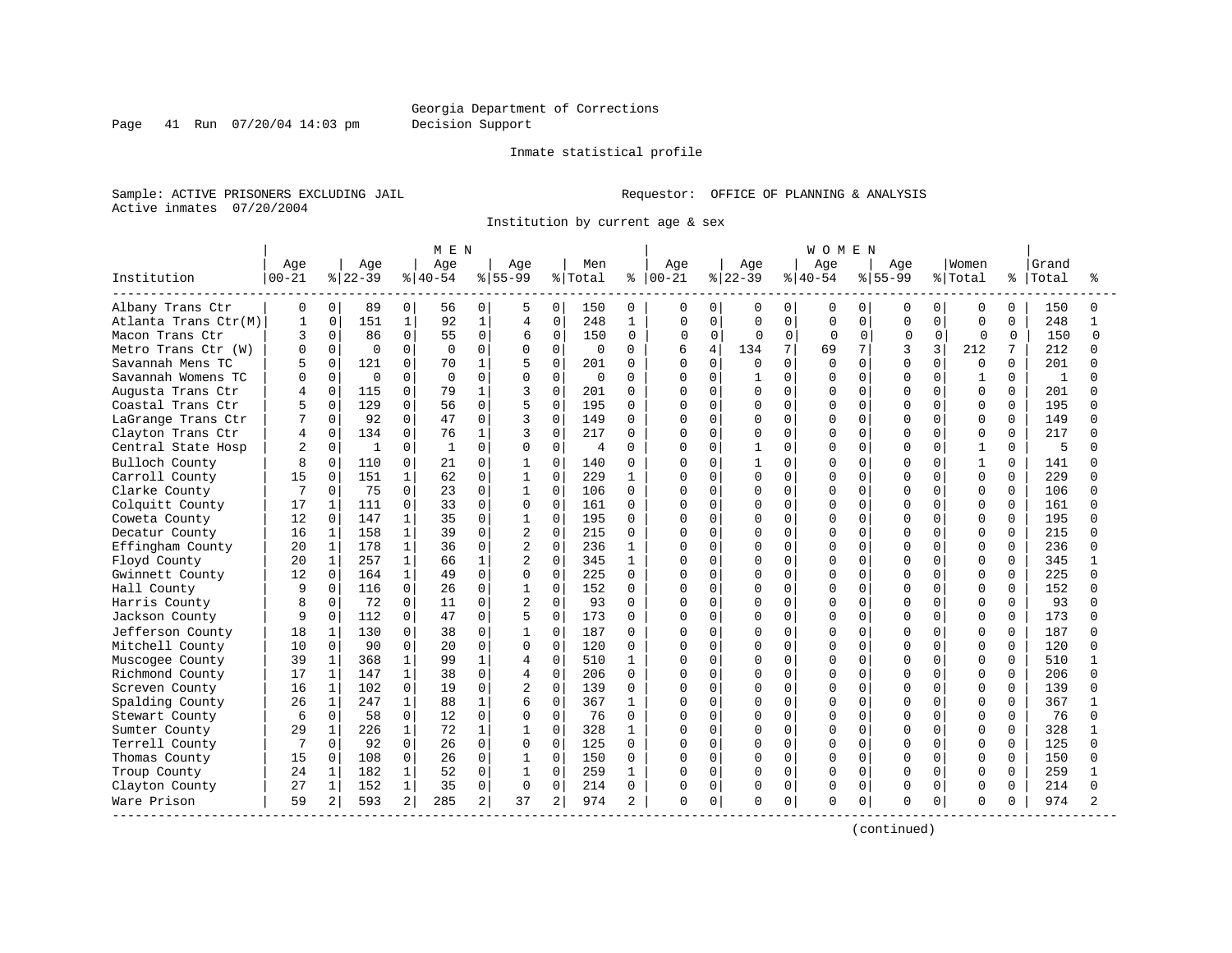Page 42 Run 07/20/04 14:03 pm Decision Support

#### Inmate statistical profile

Sample: ACTIVE PRISONERS EXCLUDING JAIL **Requestor:** OFFICE OF PLANNING & ANALYSIS Active inmates 07/20/2004

Institution by current age & sex (CONTINUED)

|                      |           |                |           |                | M E N     |                |           |                |         |                |               |             |          |             | <b>WOMEN</b> |          |              |          |              |              |       |                          |
|----------------------|-----------|----------------|-----------|----------------|-----------|----------------|-----------|----------------|---------|----------------|---------------|-------------|----------|-------------|--------------|----------|--------------|----------|--------------|--------------|-------|--------------------------|
|                      | Age       |                | Age       |                | Age       |                | Age       |                | Men     |                | Age           |             | Age      |             | Age          |          | Age          |          | Women        |              | Grand |                          |
| Institution          | $00 - 21$ |                | $8 22-39$ |                | $8 40-54$ |                | $8 55-99$ |                | % Total |                | $8   00 - 21$ |             | $ 22-39$ |             | $8 40-54$    |          | $8155 - 99$  |          | % Total      | ႜ            | Total |                          |
| Lowndes Prison       | 27        | $\mathbf{1}$   | 191       | 1              | 73        | 1              | 5         | 0              | 296     | 1              | 0             | 0           | 0        | 0           | 0            | 0        | 0            | 0        | 0            | $\Omega$     | 296   |                          |
| Dodge Prison         | 57        | $\overline{2}$ | 661       | $\overline{2}$ | 406       | 3              | 67        | 3              | 1191    | 3              | 0             | $\Omega$    | 0        | $\mathbf 0$ | 0            | $\Omega$ | $\Omega$     | $\Omega$ | $\mathbf 0$  | $\Omega$     | 1191  | 2                        |
| Phillips Prison      | 27        | 1              | 415       | 2              | 285       | 2              | 65        | 3              | 792     | $\overline{a}$ | 0             | $\mathbf 0$ | 0        | 0           | 0            | $\Omega$ | $\Omega$     | 0        | $\mathbf 0$  | $\mathbf 0$  | 792   | 2                        |
| Walker Prison        | 24        | $\mathbf{1}$   | 353       | $\mathbf{1}$   | 207       | 2              | 33        | $\mathbf{1}$   | 617     | $\mathbf{1}$   | ი             | $\mathbf 0$ | 0        | 0           | 0            | 0        | $\cap$       | 0        | $\Omega$     | $\Omega$     | 617   |                          |
| Wayne Prison         | 12        | $\Omega$       | 97        | $\Omega$       | 76        |                | 6         | $\Omega$       | 191     | 0              | Λ             | $\Omega$    | $\Omega$ | $\Omega$    | $\Omega$     | $\Omega$ | U            | 0        | $\Omega$     | $\Omega$     | 191   |                          |
| Arrendale Prison     | 353       | 11             | 586       | 2              | 239       | 2              | 18        | 1              | 1196    | 3              | ი             | $\Omega$    | O        | $\Omega$    | O            | $\Omega$ | U            | 0        | $\Omega$     | $\Omega$     | 1196  |                          |
| Montgomery Prison    | 37        | $\mathbf{1}$   | 253       | $\mathbf{1}$   | 88        |                | 9         | $\Omega$       | 387     |                | O             | $\Omega$    |          | $\Omega$    | $\Omega$     | O        | U            | 0        | $\Omega$     | $\Omega$     | 387   |                          |
| Lee Prison           | 39        | $\mathbf{1}$   | 425       | 2              | 249       | 2              | 17        | $\mathbf{1}$   | 730     | 2              | ი             | $\Omega$    | O        | $\Omega$    | $\Omega$     | O        | U            | U        | $\Omega$     | <sup>0</sup> | 730   |                          |
| Georgia State Prison | 23        | 1              | 753       | 3              | 326       | 2              | 51        | $\overline{a}$ | 1153    | 3              | O             | $\Omega$    | O        | $\Omega$    | $\cap$       | $\Omega$ | U            | 0        | $\Omega$     | U            | 1153  |                          |
| Mens Prison          | 6         | $\Omega$       | 132       | $\Omega$       | 233       | 2              | 302       | 14             | 673     | 1              | O             | $\Omega$    | O        | $\Omega$    | O            | $\Omega$ | $\cap$       | 0        | $\Omega$     | $\Omega$     | 673   |                          |
| Jackson Prison-Diag  | 164       | 5              | 918       | 3              | 483       | $\overline{4}$ | 48        | $\overline{2}$ | 1613    | 4              | O             | $\Omega$    | O        | $\Omega$    | O            | $\Omega$ | $\Omega$     | 0        | $\Omega$     | $\Omega$     | 1613  |                          |
| Jackson Prison-Perm  | ∩         | $\Omega$       | 131       | $\Omega$       | 97        | $\mathbf{1}$   | 10        | $\Omega$       | 238     | 1              | Ω             | $\mathbf 0$ | 0        | $\Omega$    | O            | $\Omega$ | O            | 0        | 0            | $\Omega$     | 238   |                          |
| Coastal Prison       | 155       | 5              | 885       | 3              | 416       | 3              | 37        | $\overline{2}$ | 1493    | 3              | ი             | $\Omega$    | O        | $\Omega$    | $\Omega$     | $\Omega$ | $\Omega$     | $\Omega$ | $\Omega$     | <sup>0</sup> | 1493  |                          |
| Scott Prison         | 51        |                | 730       | 3              | 408       | 3              | 58        | 3              | 1247    | 3              | ი             | $\mathbf 0$ | O        | $\Omega$    | 0            | $\Omega$ | <sup>0</sup> | 0        | $\Omega$     | $\Omega$     | 1247  |                          |
| Rivers Prison        | 52        | $\overline{a}$ | 632       | $\overline{a}$ | 374       | 3              | 53        | $\overline{2}$ | 1111    | 2              | ი             | $\Omega$    | O        | $\Omega$    | O            | $\Omega$ | U            | 0        | $\Omega$     | $\Omega$     | 1111  |                          |
| Rutledge Prison      | 12        | $\Omega$       | 274       | $\mathbf{1}$   | 249       | 2              | 54        | $\overline{a}$ | 589     | 1              | U             | $\Omega$    | 0        | $\Omega$    | 0            | O        | $\cap$       | 0        | $\Omega$     | $\Omega$     | 589   |                          |
| Central Prison       | 14        |                | 380       | 1              | 342       | 3              | 68        | 3              | 804     | 2              | ი             | 0           |          | $\Omega$    | $\Omega$     | U        |              | O        | $\Omega$     | <sup>0</sup> | 804   |                          |
| Augusta Med Prison   | 41        |                | 561       | 2              | 370       | 3              | 113       | 5              | 1085    | 2              | ი             | $\Omega$    | O        | $\Omega$    | $\Omega$     | $\cap$   | $\cap$       | U        | $\Omega$     | <sup>0</sup> | 1085  |                          |
| Rogers Prison        | 144       | 5              | 845       | 3              | 288       | $\overline{2}$ | 16        | 1              | 1293    | 3              | ი             | $\Omega$    | O        | $\Omega$    | $\Omega$     | $\Omega$ | $\cap$       | O        | $\Omega$     | $\Omega$     | 1293  |                          |
| Burruss Prison       | 39        | 1              | 180       | $\mathbf{1}$   | 57        | $\Omega$       | 9         | $\Omega$       | 285     | 1              | Λ             | $\Omega$    | O        | $\Omega$    | O            | $\Omega$ | <sup>0</sup> | 0        | $\Omega$     | $\Omega$     | 285   |                          |
| Bostick Prison       | 15        | $\Omega$       | 247       | $\mathbf{1}$   | 282       | 2              | 161       | 7              | 705     | $\overline{a}$ | ი             | $\Omega$    | O        | $\Omega$    | $\Omega$     | $\Omega$ | $\Omega$     | 0        | $\Omega$     | $\Omega$     | 705   |                          |
| Valdosta Prison      | 25        | $\mathbf{1}$   | 456       | 2              | 241       | 2              | 42        | 2              | 764     | 2              |               | $\mathbf 0$ | O        | $\Omega$    | 0            | 0        | $\cap$       | 0        | $\Omega$     | $\Omega$     | 764   |                          |
| Hays Prison          | 40        | 1              | 450       | 2              | 249       | 2              | 57        | 3              | 796     | 2              | ი             | $\mathbf 0$ | O        | $\Omega$    | $\Omega$     | $\Omega$ | $\cap$       | 0        | $\Omega$     | $\Omega$     | 796   | $\overline{\mathcal{L}}$ |
| Hancock Prison       | 50        | 2              | 704       | 3              | 366       | 3              | 63        | 3              | 1183    | 3              | ი             | $\Omega$    | 0        | $\Omega$    | O            | 0        | U            | 0        | $\Omega$     | $\Omega$     | 1183  |                          |
| Telfair Prison       | 63        | $\overline{a}$ | 700       | 3              | 302       | 2              | 40        | $\overline{2}$ | 1105    | 2              | U             | $\Omega$    | O        | $\Omega$    | O            | $\Omega$ | <sup>0</sup> | 0        | $\Omega$     | $\Omega$     | 1105  | $\mathfrak{D}$           |
| Autry Prison         | 88        | ζ              | 816       | 3              | 375       | 3              | 72        | 3              | 1351    | 3              | U             | $\Omega$    | O        | $\Omega$    | O            | $\Omega$ | <sup>0</sup> | 0        | 0            | $\Omega$     | 1351  |                          |
| Johnson Prison       | 37        |                | 510       | 2              | 384       | 3              | 74        | 3              | 1005    | 2              | U             | 0           | O        | $\Omega$    | $\Omega$     | $\Omega$ | <sup>0</sup> |          | $\Omega$     | <sup>0</sup> | 1005  |                          |
| Wilcox Prison        | 76        | 2              | 764       | 3              | 486       | 4              | 95        | 4              | 1421    | 3              | U             | $\Omega$    | O        | $\Omega$    | $\cap$       | $\cap$   | U            | U        | $\Omega$     | $\Omega$     | 1421  |                          |
| Calhoun Prison       | 86        | 3              | 783       | 3              | 329       | 3              | 61        | ζ              | 1259    | 3              | U             | $\Omega$    | U        | $\Omega$    | $\cap$       | $\cap$   | U            | U        | $\Omega$     | $\cap$       | 1259  |                          |
| Dooly Prison         | 69        | 2              | 696       | 3              | 410       | 3              | 71        | 3              | 1246    | 3              | ი             | $\Omega$    | O        | $\Omega$    | $\Omega$     | $\Omega$ | $\Omega$     | 0        | $\mathbf 0$  | $\Omega$     | 1246  |                          |
| Macon Prison         | 33        |                | 853       | 3              | 382       | 3              | 81        | 4              | 1349    | 3              | ი             | $\mathbf 0$ | O        | $\Omega$    | $\Omega$     | $\Omega$ | <sup>0</sup> | 0        | $\Omega$     | $\Omega$     | 1349  |                          |
| Smith Prison         | 65        | 2              | 785       | 3              | 307       | 2              | 45        | 2              | 1202    | 3              | U             | $\mathbf 0$ | O        | $\cap$      | $\Omega$     | $\Omega$ | <sup>0</sup> | U        | $\mathbf 0$  | $\Omega$     | 1202  |                          |
| Homerville Prison    | ζ         | $\Omega$       | 104       | $\mathbf 0$    | 91        | 1              | 3         | $\Omega$       | 201     | $\Omega$       | ∩             | $\mathbf 0$ | U        | $\Omega$    | U            | $\Omega$ | $\Omega$     | $\Omega$ | $\Omega$     | $\Omega$     | 201   |                          |
| Washingtn Women Pris | $\Omega$  | $\Omega$       | 0         | 0              | -1        | 0              | 0         | 0              | 1       | 0              | 74            | 44          | 622      | 33          | 332          | 33       | 32           | 37       | 1060         | 34           | 1061  |                          |
| Baldwin Prison       | 57        | 2              | 432       | 2              | 209       | 2              | 17        | $\mathbf 1$    | 715     | 2              | 0             | 0           | U        | 0           | O            | 0        | O            | 0        | <sup>0</sup> | 0            | 715   |                          |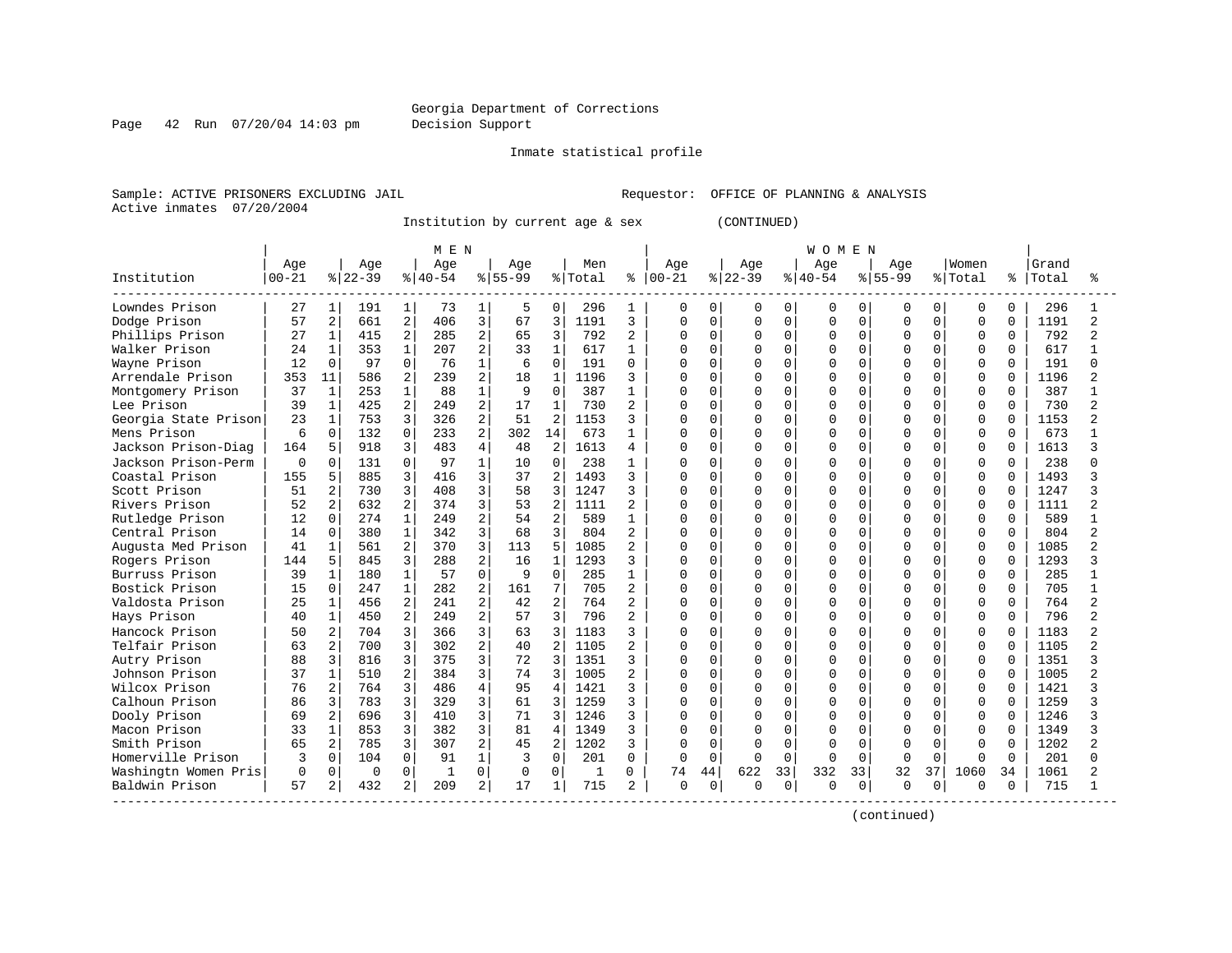Inmate statistical profile

Page 43 Run 07/20/04 14:03 pm Decision Support

Sample: ACTIVE PRISONERS EXCLUDING JAIL **Requestor:** OFFICE OF PLANNING & ANALYSIS Active inmates 07/20/2004

Institution by current age & sex (CONTINUED)

|                      |                  |          |                  |              | MEN                          |              |                  |          |                    |              |                 |          |                  |          | WOMEN           |        |                  |              |                  |              |                |       |
|----------------------|------------------|----------|------------------|--------------|------------------------------|--------------|------------------|----------|--------------------|--------------|-----------------|----------|------------------|----------|-----------------|--------|------------------|--------------|------------------|--------------|----------------|-------|
| Institution          | Age<br>$00 - 21$ |          | Age<br>$ 22-39 $ |              | Age<br>$ 40-54 $             |              | Age<br>$8 55-99$ |          | Men<br>% Total     | ៖            | Age<br>$ 00-21$ |          | Age<br>$ 22-39 $ |          | Age<br>$ 40-54$ |        | Age<br>$8 55-99$ |              | Women<br>% Total | °            | Grand<br>Total |       |
| Metro Womens Prison  | $\Omega$         | U        | $\overline{2}$   |              |                              | 0            | $\Omega$         | 0        | 2                  | 0            | 39              | 23       | 447              | 24       | 283             | 28     | 21               | 24           | 790              | 25           | 792            |       |
| Pulaski Womens Pris  | <sup>0</sup>     |          |                  | $\Omega$     |                              | 0            | 0                | 0        | $\mathbf{1}$       | 0            | 51              | 30       | 651              | 35       | 320             | 32     | 30               | 35           | 1052             | 34           | 1053           |       |
| Pelham PreTrans Unit |                  | $\Omega$ | 106              | 0            | 67                           |              |                  | $\Omega$ | 187                | <sup>0</sup> | O               | $\Omega$ | U                | $\Omega$ | <sup>0</sup>    | $\cap$ | $\Omega$         | <sup>n</sup> | <sup>0</sup>     | $\Omega$     | 187            |       |
| Milan Prison         | 30               |          | 152              |              | 68                           |              | 3                | $\Omega$ | 253                |              |                 |          |                  |          |                 |        |                  |              | <sup>0</sup>     | 0            | 253            |       |
| D Ray James Prison   | 134              |          | 931              | 3            | 435                          | 3            | 52               |          | 1552               |              |                 |          |                  | U        |                 |        |                  |              | <sup>0</sup>     | <sup>0</sup> | 1552           |       |
| Coffee Corr Facility | 105              | ζ        | 959              | 4            | 393                          | 3            | 56               | 3        | 1513               |              |                 |          |                  | U        |                 |        |                  |              | $\Omega$         |              | 1513           |       |
| Wheeler Corr Facilty | 96               |          | 918              | 3            | 436                          | $\mathbf{3}$ | 60               |          | 1510               |              |                 | n        |                  | U        |                 |        |                  |              |                  | U            | 1511           |       |
| Ware Annex           | 29               |          | 125              | U            | 52                           |              |                  | $\Omega$ | 209                |              |                 | n        |                  | U        | O               |        |                  |              | <sup>0</sup>     | O            | 209            |       |
| Phillips Annex       | 19               |          | 107              | <sup>0</sup> | 43                           | U            |                  | $\Omega$ | 173                |              |                 |          |                  |          |                 |        |                  |              |                  | 0            | 173            |       |
| Hays Annex           | 47               |          | 257              |              | 64                           | <sup>0</sup> |                  | $\Omega$ | 372                |              |                 | n        |                  | C        | O               |        |                  |              | $\Omega$         | $\Omega$     | 372            |       |
| Hancock Annex        | 16               |          | 124              | $\Omega$     | 50                           | $\Omega$     |                  | $\Omega$ | 190                |              |                 | $\cap$   |                  | O        | O               |        |                  |              | $\Omega$         |              | 190            |       |
| Dodge IBC            | 12               |          | 53               | 0            | n                            |              |                  | $\Omega$ | 65                 |              | U               |          |                  |          |                 |        |                  |              | $\Omega$         | 0            | 65             |       |
| West GA IBC          | 29               |          | 80               | 0            |                              | U            |                  | $\Omega$ | 109                |              |                 | ∩        |                  | U        |                 |        |                  |              | <sup>0</sup>     | <sup>0</sup> | 109            |       |
| Montgomery IBC       | 13               |          | 50               | $\Omega$     |                              | $\Omega$     |                  | $\Omega$ | 63                 |              |                 |          |                  | U        | U               |        |                  |              | $\Omega$         | 0            | 63             |       |
| Burruss IBC          | 34               |          | 101              | 0            |                              | $\Omega$     |                  | $\Omega$ | 135                |              | U               | ∩        |                  | U        |                 |        |                  |              | $\Omega$         | $\Omega$     | 135            |       |
| Hays IBC             | 36               |          | 133              | 0            |                              | $\Omega$     |                  | $\Omega$ | 169                |              | O               | n        |                  | O        | O               |        |                  |              | $\Omega$         | $\Omega$     | 169            |       |
| Baldwin IBC          | 59               | 2        | 212              | 1            |                              | 0            |                  | $\Omega$ | 271                |              | 0               | $\cap$   |                  | O        | O               |        |                  |              | $\Omega$         |              | 271            |       |
| Total reported       |                  |          |                  |              | 6254 100 54154 100 26156 100 |              |                  |          | 4438 100 91002 100 |              | 340 100         |          | 3716 100         |          | 2008 100        |        | 172 100          |              | 6236 100         |              | 97238 100      |       |
| Percent reported     |                  | 100.0    |                  | 100.0        |                              | 100.0        |                  | 100.0    |                    | 100.0        |                 | 100.0    |                  | 100.0    |                 | 100.0  |                  | 100.0        |                  | 100.0        |                | 100.0 |
| Not Reported         | O                |          | $\Omega$         |              | $\Omega$                     |              |                  |          | $\Omega$           |              | $\Omega$        |          | $\Omega$         |          | $\cap$          |        | $\Omega$         |              | ∩                |              | $\Omega$       |       |
| Total                | 3127             |          | 27077            |              | 13078                        |              | 2219             |          | 45501              |              | 170             |          | 1858             |          | 1004            |        | 86               |              | 3118             |              | 48619          |       |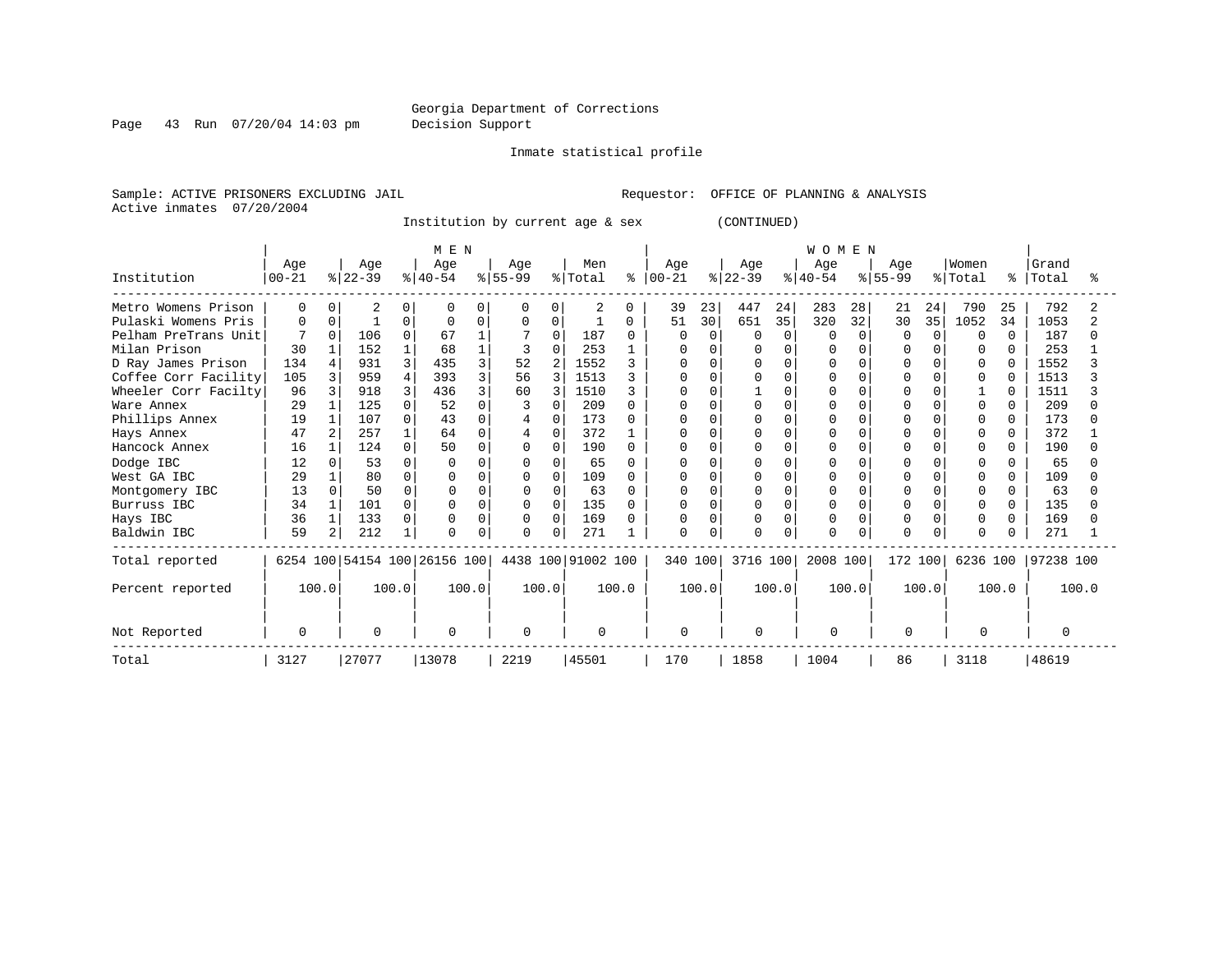Page 44 Run 07/20/04 14:03 pm Decision Support

#### Inmate statistical profile

Sample: ACTIVE PRISONERS EXCLUDING JAIL **Requestor:** OFFICE OF PLANNING & ANALYSIS Active inmates 07/20/2004

Misdemeanors And Felonies by current age & sex

| Crime Type            | Age<br>$00 - 21$ | Aqe<br>$8122 - 39$ | M E N<br>Age<br>$8140 - 54$                                     | Age<br>$8155 - 99$               | Men<br>% Total<br>⊱ | Aqe<br>$ 00-21 $ | Age<br>$ 22-39 $                                          | <b>WOMEN</b><br>Age<br>$8140 - 54$ | Aqe<br>$8155 - 99$                   | Women<br>% Total<br>$\approx$ 1 | Grand<br>Total      |
|-----------------------|------------------|--------------------|-----------------------------------------------------------------|----------------------------------|---------------------|------------------|-----------------------------------------------------------|------------------------------------|--------------------------------------|---------------------------------|---------------------|
| MISDEMEANOR<br>FELONY | $\Omega$         | 2<br>$\Omega$      | 2<br>$\circ$<br>3126 100 27075 100 13076 100 2219 100 45496 100 | $\overline{0}$<br>0 <sup>1</sup> | 5<br>$\mathbf{0}$   | 0<br>- 0 I       | $\Omega$<br>$\overline{0}$<br>170 100  1858 100  1004 100 | $\mathbf 0$<br>$\overline{0}$      | $\Omega$<br>0 <sup>1</sup><br>86 100 | $\Omega$<br>3118 100            | $5 -$<br>148614 100 |
| Total reported        |                  |                    | 3127 100 27077 100 13078 100                                    |                                  | 2219 100 45501 100  | 170 100          | 1858 100                                                  | 1004 100                           | 86 100                               | 3118 100                        | 48619 100           |
| Percent reported      | 100.0            | 100.0              | 100.0                                                           | 100.0                            | 100.0               | 100.0            | 100.0                                                     | 100.0                              | 100.0                                | 100.0                           | 100.0               |
| NOT REPORTED          | $\mathbf 0$      | $\mathbf 0$        | 0                                                               | $\mathbf 0$                      | $\mathbf 0$         | 0                | $\mathbf 0$                                               | $\mathbf 0$                        | $\mathbf 0$                          | 0                               |                     |
| Total                 | 3127             | 27077              | 13078                                                           | 2219                             | 45501               | 170              | 1858                                                      | 1004                               | 86                                   | 3118                            | 48619               |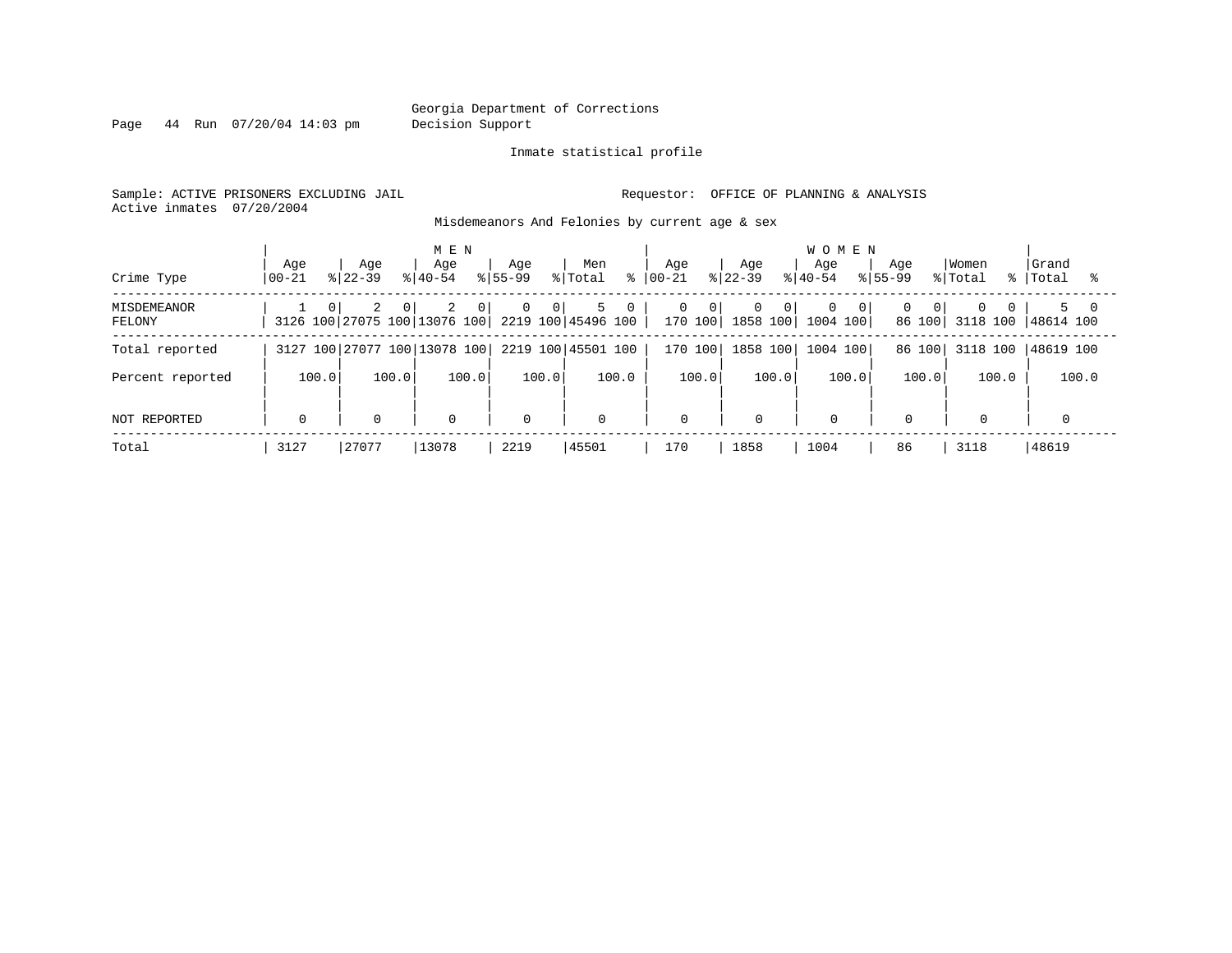Page 45 Run 07/20/04 14:03 pm Decision Support

### Inmate statistical profile

Sample: ACTIVE PRISONERS EXCLUDING JAIL **Requestor:** OFFICE OF PLANNING & ANALYSIS Active inmates 07/20/2004

Crimes By Group by current age & sex

|                      |           |              |          |          | M E N                        |             |              |                |                    |                |           |                |          |              | W O M E N    |              |           |             |          |              |           |          |
|----------------------|-----------|--------------|----------|----------|------------------------------|-------------|--------------|----------------|--------------------|----------------|-----------|----------------|----------|--------------|--------------|--------------|-----------|-------------|----------|--------------|-----------|----------|
|                      | Age       |              | Age      |          | Age                          |             | Age          |                | Men                |                | Age       |                | Age      |              | Age          |              | Age       |             | Women    |              | Grand     |          |
| Crimes By Group      | $00 - 21$ |              | $ 22-39$ |          | $8 40-54$                    |             | $8155 - 99$  |                | % Total            | ႜ              | $00 - 21$ |                | $ 22-39$ |              | $8 40-54$    |              | $8 55-99$ |             | % Total  |              | Total     |          |
| HOMICIDE             | 154       | 5.           | 3159     | 12       | 2018                         | 15          | 614          | 28             | 5945               | 13             | 13        | 8              | 250      | 13           | 165          | 16           | 39        | 46          | 467      | 15           | 6412      | 13       |
| <b>ABORTION</b>      | $\Omega$  | $\Omega$     | $\Omega$ | $\Omega$ | $\Omega$                     | $\mathbf 0$ | $\mathbf 0$  | $\Omega$       | 0                  | $\mathbf 0$    | $\Omega$  | $\mathbf 0$    | $\Omega$ | $\mathbf 0$  | $\mathbf 0$  | $\mathbf 0$  | 0         | $\mathbf 0$ | 0        | $\mathbf 0$  | $\Omega$  | $\Omega$ |
| BODILY INJRY&REL OFF | 501       | 16           | 4699     | 17       | 1898                         | 15          | 289          | 13             | 7387               | 16             | 34        | 20             | 233      | 13           | 130          | 13           | 16        | 19          | 413      | 13           | 7800      | 16       |
| ARSON & REL OFF      | 12        | O            | 61       | $\Omega$ | 39                           | 0           | 6            | $\Omega$       | 118                | 0              |           | $\mathbf{1}$   | 10       | $\mathbf{1}$ |              | 1            | Ω         | $\Omega$    | 18       | 1            | 136       | ∩        |
| DAMAGE OF PROPERTY   | 19        | 1            | 62       | ∩        | 30                           | O           | 1            | ∩              | 112                | 0              | 1         | 1              | 4        | $\cap$       |              | $\Omega$     | Ω         | $\Omega$    | 6        | $\Omega$     | 118       | n        |
| BURGLARY & REL OFF   | 471       | 15           | 3031     | 11       | 1482                         | 11          | 80           | 4              | 5064               | 11             | 15        | 9              | 122      | 7            | 60           | 6            |           | 1           | 198      | 6            | 5262      | 11       |
| FORGERY & REL OFF    | 35        | $\mathbf 1$  | 688      | 3        | 435                          | 3           | 34           | 2              | 1192               | 3              | 13        | 8              | 339      | 18           | 141          | 14           | 4         | 5           | 497      | 16           | 1689      | 3        |
| <b>THEFT</b>         | 226       | 7            | 1515     | 6        | 825                          | 6           | 86           | 4              | 2652               | 6              | 11        | 6              | 153      | 8            | 150          | 15           | 10        | 12          | 324      | 10           | 2976      | 6        |
| <b>ROBBERY</b>       | 943       | 30           | 4706     | 17       | 1290                         | 10          | 115          | 5              | 7054               | 16             | 45        | 26             | 174      | 9            | 44           | 4            | 2         | 2           | 265      | 9            | 7319      | 15       |
| SEXUAL OFFENSES      | 301       | 10           | 3041     | 11       | 2538                         | 19          | 723          | 33             | 6603               | 15             |           | $\mathbf{1}$   | 50       | 3            | 34           | 3            | 3         | 4           | 89       | 3            | 6692      | 14       |
| OBSCENITY CRIMES     | 0         | $\Omega$     | 0        | 0        | O                            | $\Omega$    | -1           | 0              | 1                  | $\Omega$       | O         | $\Omega$       | $\Omega$ | $\Omega$     | $\Omega$     | $\Omega$     | 0         | $\Omega$    | $\Omega$ | $\Omega$     | 1         | ∩        |
| TREASON & REL OFF    | n         | $\Omega$     | -1       | $\Omega$ |                              | O           | $\Omega$     | U              | 2                  | 0              | O         | $\Omega$       |          | $\Omega$     | O            | 0            | 0         | $\Omega$    | 1        | $\Omega$     | 3         |          |
| CRIMES INVOLVNG GOVT | 34        |              | 448      | 2        | 150                          |             | 11           | 0              | 643                | 1              | 2         | 1              | 28       | 2            | 23           | 2            | 0         | 0           | 53       | 2            | 696       |          |
| FALSIFICATIONS       | $\Omega$  | $\Omega$     | 23       | 0        | 5                            | $\Omega$    | 3            | 0              | 31                 | $\Omega$       | Λ         | $\Omega$       | 8        | $\Omega$     | 3            | $\Omega$     | 0         | $\Omega$    | 11       | $\Omega$     | 42        |          |
| OBSTRUCT LAW ENFORCE |           | $\Omega$     | 77       | 0        | 25                           | 0           | 3            | O              | 112                | 0              | O         | 0              | 6        | $\Omega$     | 2            | 0            | Ω         | $\Omega$    | 8        | 0            | 120       |          |
| DISORDERLY CONDUCT   |           | 0            | 30       | 0        | 10                           | $\Omega$    | 2            | U              | 49                 | 0              |           | 1              | C        | O            |              | 0            |           | $\Omega$    | 2        | O            | 51        |          |
| GAMBLING & REL OFF   | O         | $\Omega$     | 3        | $\Omega$ | 4                            | 0           | $\Omega$     | $\Omega$       | 7                  | $\Omega$       | $\Omega$  | $\Omega$       | $\Omega$ | ∩            | Ω            | $\Omega$     | Ω         | $\Omega$    | $\Omega$ | $\Omega$     | 7         |          |
| CRUELTY TO CHILDREN  | 3         | $\Omega$     | 185      | 1        | 65                           | $\Omega$    | 9            | 0              | 262                | 1              | 3         | $\overline{2}$ | 71       | 4            | 6            | $\mathbf{1}$ | 0         | $\Omega$    | 80       | 3            | 342       |          |
| CRIMES WITH GUNS     | 40        | 1            | 619      | 2        | 275                          | 2           | 40           | 2              | 974                | $\overline{2}$ | Ω         | $\Omega$       | 20       | $\mathbf{1}$ | 8            | $\mathbf{1}$ | O         | $\Omega$    | 28       | $\mathbf{1}$ | 1002      |          |
| INVASION PRIVACY     | 4         | $\Omega$     | 12       | $\Omega$ | 8                            | $\Omega$    | $\mathbf{1}$ | <sup>0</sup>   | 25                 | $\Omega$       | $\Omega$  | $\Omega$       | $\Omega$ | $\Omega$     | Ω            | $\Omega$     | O         | $\Omega$    | $\Omega$ | $\Omega$     | 25        | U        |
| RACKETEERING         | n         |              | 33       | $\Omega$ | 19                           | $\Omega$    | 4            | O              | 56                 | 0              |           | 0              | 4        | $\Omega$     | 8            | -1           |           | 1           | 13       | $\Omega$     | 69        |          |
| DRUG ABUSE OFFENSES  | 314       | 10           | 3568     | 13       | 1529                         | 12          | 125          | 6              | 5536               | 12             | 21        | 12             | 300      | 16           | 180          | 18           |           | 8           | 508      | 16           | 6044      | 12       |
| DRUG TRAFFICKING     | 33        | $\mathbf{1}$ | 899      | 3        | 258                          | 2           | 42           | $\overline{2}$ | 1232               | 3              | 7         | 4              | 71       | 4            | 24           | 2            | 2         | 2           | 104      | 3            | 1336      |          |
| <b>AUTO CRIMES</b>   |           | $\Omega$     | 127      | $\Omega$ | 142                          | 1           | 22           | $\mathbf{1}$   | 292                | 1              | 0         | $\Omega$       | 4        | $\Omega$     | 11           | $\mathbf{1}$ | 0         | $\Omega$    | 15       | 0            | 307       |          |
| REVENUE & CONTRABAND | 0         | $\Omega$     | 0        | $\Omega$ | 0                            | $\Omega$    | 0            | $\Omega$       | 0                  | $\Omega$       | O         | $\Omega$       | $\Omega$ | $\Omega$     | $\Omega$     | $\mathbf 0$  | 0         | $\Omega$    | $\Omega$ | $\Omega$     | $\Omega$  |          |
| CRIMES OF OTH STATES | $\Omega$  | $\Omega$     | $\Omega$ | $\Omega$ | $\Omega$                     | $\Omega$    | $\Omega$     | O              | $\Omega$           | $\Omega$       | $\Omega$  | $\Omega$       | O        | $\Omega$     | O            | $\Omega$     | O         | $\Omega$    | $\Omega$ | $\Omega$     | $\Omega$  |          |
| MISC. FELONIES       | 17        |              | 65       | 0        | 20                           | 0           | 6            | 0              | 108                | 0              |           | 1              | 8        | $\Omega$     | 5            | $\mathbf 0$  | 0         | $\Omega$    | 14       | 0            | 122       |          |
| MISDEMEANORS         | 1         | 0            |          |          | $\overline{c}$               | 0           | 0            | 0              | 5                  | 0              | $\Omega$  | 0              |          | 0            | U            | 0            | O         | $\Omega$    | $\Omega$ | O            | 5         |          |
| Total reported       |           |              |          |          | 3123 100 27054 100 13068 100 |             |              |                | 2217 100 45462 100 |                | 170 100   |                | 1856 100 |              | 1003 100     |              |           | 85 100      | 3114 100 |              | 48576 100 |          |
| Percent reported     |           | 99.9         |          | 99.9     |                              | 99.9        |              | 99.9           |                    | 99.9           |           | 100.0          |          | 99.9         |              | 99.9         |           | 98.8        |          | 99.9         |           | 99.9     |
| NOT REPORTED         | 4         |              | 23       |          | 10                           |             | 2            |                | 39                 |                | 0         |                | 2        |              | $\mathbf{1}$ |              | 1         |             | 4        |              | 43        |          |
| Total                | 3127      |              | 27077    |          | 13078                        |             | 2219         |                | 45501              |                | 170       |                | 1858     |              | 1004         |              | 86        |             | 3118     |              | 48619     |          |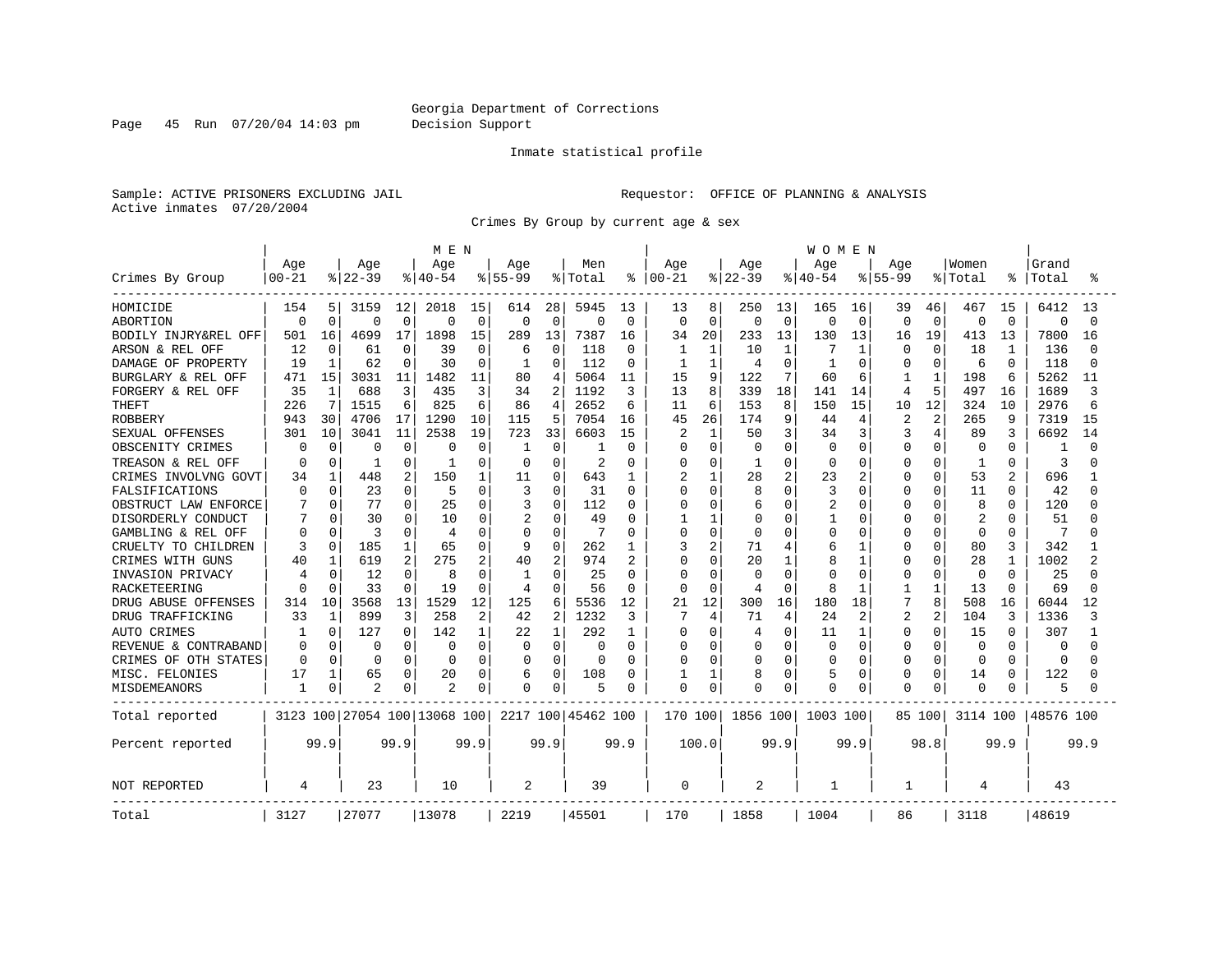Page 46 Run 07/20/04 14:03 pm Decision Support

#### Inmate statistical profile

Sample: ACTIVE PRISONERS EXCLUDING JAIL **Requestor:** OFFICE OF PLANNING & ANALYSIS Active inmates 07/20/2004

Most Serious Offense by current age & sex

|                                                                                                                                   |                |              |                |              | M E N          |              |              |                |         |              |                |                |              |              | W O M E N      |              |              |              |          |              |           |          |
|-----------------------------------------------------------------------------------------------------------------------------------|----------------|--------------|----------------|--------------|----------------|--------------|--------------|----------------|---------|--------------|----------------|----------------|--------------|--------------|----------------|--------------|--------------|--------------|----------|--------------|-----------|----------|
|                                                                                                                                   | Age            |              | Age            |              | Age            |              | Aqe          |                | Men     |              | Age            |                | Age          |              | Aqe            |              | Aqe          |              | Women    |              | Grand     |          |
| Most Serious Offense 00-21                                                                                                        |                |              | $ 22-39 $      |              | $ 40-54 $      |              | $ 55-99$     |                | % Total |              | $8   00 - 21$  |                | $ 22-39 $    |              | $8 40-54$      |              | $8155 - 99$  |              | % Total  |              | %   Total |          |
| NOTE: In the table below, misdemeanors come first, and are in lower-case letters. AFTER THAT COME FELONIES, IN UPPER-CASE LETTERS |                |              |                |              |                |              |              |                |         |              |                |                |              |              |                |              |              |              |          |              |           |          |
| stalking                                                                                                                          | 0              | 0            |                | 0            | 0              | 0            | O            | 0              | 1       | 0            | 0              | 0              | 0            | $\Omega$     | $\Omega$       | $\Omega$     | 0            | 0            | 0        | 0            |           | O        |
| reckless conduct                                                                                                                  |                | 0            | $\Omega$       | $\Omega$     |                | 0            | $\Omega$     | $\Omega$       |         | $\Omega$     | O              | U              | $\Omega$     | $\Omega$     | $\cap$         | $\Omega$     | O            | 0            | $\Omega$ | U            |           | ∩        |
| dui                                                                                                                               |                | $\cap$       | $\cap$         | 0            | $\mathbf{1}$   | 0            | $\Omega$     | $\Omega$       | -1      | $\Omega$     | U              | $\Omega$       | U            | 0            | $\cap$         | $\Omega$     | $\Omega$     | $\Omega$     | $\Omega$ | U            |           |          |
| family violence batt                                                                                                              |                | $\Omega$     | -1             | U            |                | $\Omega$     | $\Omega$     | $\Omega$       | 1       | $\Omega$     | O              | $\Omega$       | O            | $\Omega$     | $\Omega$       | $\Omega$     | $\Omega$     | $\Omega$     | $\Omega$ | O            |           |          |
| misc public order of                                                                                                              |                | 0            | $\Omega$       | $\cap$       |                | $\mathbf 0$  |              | $\Omega$       |         | $\Omega$     | O              | U              | O            |              | $\Omega$       | $\Omega$     |              | 0            | $\Omega$ | U            |           |          |
| MISC HOMICIDE OFFENS                                                                                                              | $\overline{2}$ | $\Omega$     | 11             | 0            | κ              | $\Omega$     | $\mathbf{1}$ | $\Omega$       | 17      | $\Omega$     | U              | $\Omega$       | $\mathbf{1}$ | $\cap$       | $\mathbf{1}$   | $\Omega$     | $\mathbf{1}$ | 1            | 3        | $\Omega$     | 20        | ∩        |
| <b>MURDER</b>                                                                                                                     | 87             | 3            | 2196           | 8            | 1575           | 12           | 487          | 22             | 4345    | 10           | 7              | 4              | 124          | 7            | 92             | 9            | 29           | 34           | 252      | 8            | 4597      |          |
| VOLUNTARY MANSLAUGHT                                                                                                              | 48             | 2            | 662            | 2            | 311            | 2            | 95           | 4              | 1116    | 2            | 4              | $\overline{c}$ | 94           | 5            | 58             | 6            |              | 8            | 163      | 5            | 1279      | 3        |
| INVOLUNTARY MANSLAUG                                                                                                              | 8              | $\Omega$     | 86             | 0            | 22             | $\Omega$     | 7            | $\Omega$       | 123     | <sup>0</sup> | 2              | $\mathbf{1}$   | 11           | $\mathbf{1}$ | $\overline{4}$ | $\Omega$     | 1            | 1            | 18       | 1            | 141       | ∩        |
| FETICIDE                                                                                                                          | O              | $\Omega$     | $\mathbf{1}$   | 0            | -1             | O            | $\Omega$     | $\Omega$       | 2       | $\Omega$     | U              | $\Omega$       | $\Omega$     | $\Omega$     | $\Omega$       | $\Omega$     | $\Omega$     | $\Omega$     | $\Omega$ | $\Omega$     | 2         | ∩        |
| VEHICULAR HOMICIDE                                                                                                                | 11             | $\Omega$     | 194            | $\mathbf{1}$ | 102            | 1            | 22           | $\mathbf{1}$   | 329     | -1           | $\Omega$       | $\Omega$       | 20           | $\mathbf{1}$ | 11             | 1            | 2            | 2            | 33       | 1            | 362       |          |
| HOMICIDE BY PILOT DU                                                                                                              | 0              | 0            |                | 0            | 3              | 0            | 1            | $\mathbf 0$    | 11      | $\Omega$     | 0              | $\Omega$       | <sup>0</sup> | $\Omega$     | $\mathbf 0$    | $\Omega$     | O            | 0            | 0        | $\Omega$     | 11        | ∩        |
| CONCEAL DEATH OF ANO                                                                                                              |                | $\Omega$     | 10             | $\Omega$     | 3              | $\Omega$     | 2            | $\Omega$       | 15      | $\Omega$     | $\Omega$       | O              | $\Omega$     | $\Omega$     | $\Omega$       | <sup>0</sup> | $\Omega$     | $\Omega$     | $\Omega$ | O            | 15        |          |
| <b>ATMPT MURDER</b>                                                                                                               |                | $\Omega$     | 3              | 0            |                | 0            | 0            | $\Omega$       | 4       | <sup>0</sup> | O              | 0              |              |              | $\cap$         | $\Omega$     | ∩            | 0            | -1       | 0            | 5         | ∩        |
| MISC ASSAULT/BATTERY                                                                                                              |                | O            | 29             | $\Omega$     |                | $\Omega$     | $\Omega$     | $\Omega$       | 37      | $\Omega$     |                |                |              |              | $\sqrt{ }$     |              | O            | $\Omega$     |          | O            | 38        |          |
| FAMILY VIOLENCE BATT                                                                                                              | -1             | $\Omega$     | 39             | $\Omega$     | 14             | $\Omega$     | $\cap$       | $\Omega$       | 54      | ∩            | $\Omega$       | $\Omega$       | -1           |              | $\sqrt{ }$     |              | O            | $\Omega$     | -1       | U            | 55        | ∩        |
| AGGRAV ASSAULT                                                                                                                    | 325            | 10           | 2847           | 11           | 1077           | $\mathsf{R}$ | 179          | 8              | 4428    | 10           | 22             | 13             | 148          | 8            | 99             | 10           | 5            | 6            | 274      | 9            | 4702      | 10       |
| ATMPT AGGRAV ASSAULT                                                                                                              | 0              | $\Omega$     | -1             | 0            | 1              | 0            | $\Omega$     | $\Omega$       | 2       | $\Omega$     | 0              | $\Omega$       | $\mathbf{1}$ | $\Omega$     | $\Omega$       | $\Omega$     | $\Omega$     | $\Omega$     | 1        | 0            | 3         | $\Omega$ |
| <b>AGGRAV BATTERY</b>                                                                                                             | 44             | $\mathbf 1$  | 385            | $\mathbf 1$  | 161            | 1            | 23           | $\mathbf{1}$   | 613     | 1            | 4              | 2              | 25           | $\mathbf{1}$ | 10             |              | 4            | 5            | 43       | $\mathbf{1}$ | 656       |          |
| TERRORIST THREATS &                                                                                                               | 19             | $\mathbf{1}$ | 184            | $\mathbf{1}$ | 99             | $\mathbf{1}$ | 8            | $\Omega$       | 310     | $\mathbf{1}$ | $\overline{c}$ | 1              | 10           | $\mathbf{1}$ | 6              | 1            | $\Omega$     | $\Omega$     | 18       | 1            | 328       | 1        |
| FALSE IMPRISONMENT                                                                                                                | 10             | 0            | 75             | $\Omega$     | 28             | 0            | 2            | $\Omega$       | 115     | $\Omega$     | $\overline{2}$ | 1              | 4            | $\Omega$     | 2              | $\Omega$     | $\Omega$     | 0            | 8        | $\Omega$     | 123       | $\cap$   |
| KIDNAPPING                                                                                                                        | 80             | 3            | 784            | 3            | 337            | 3            | 50           | $\overline{2}$ | 1251    | 3            |                | 1              | 29           |              | 5              | $\Omega$     |              | 2            | 37       | 1            | 1288      |          |
| INTERFERENCE WITH CU                                                                                                              | 0              | $\Omega$     | 4              | $\Omega$     | $\Omega$       | $\Omega$     | $\Omega$     | $\Omega$       | 4       | $\Omega$     | 0              | $\Omega$       | $\Omega$     |              | $\cap$         | $\Omega$     | $\sqrt{ }$   | $\Omega$     | $\Omega$ | O            | 4         | $\cap$   |
| AGGRAV ASSAULT POLCE                                                                                                              |                | $\Omega$     | 190            | $\mathbf{1}$ | 72             | 1            | 19           | 1              | 290     | $\mathbf{1}$ | 2              | $\mathbf{1}$   | 6            | <sup>n</sup> | $\overline{a}$ | U            |              | $\mathbf{1}$ | 14       | $\Omega$     | 304       |          |
| AGGRAV BATTERY PEACE                                                                                                              |                | $\Omega$     |                | $\Omega$     | $\overline{c}$ | $\Omega$     | $\Omega$     | $\Omega$       | 11      | $\Omega$     | $\Omega$       | $\Omega$       | $\Omega$     | $\Omega$     | $\Omega$       | $\Omega$     | O            | $\Omega$     | $\Omega$ | 0            | 11        | $\cap$   |
| SIMPLE BATTERY                                                                                                                    |                | $\Omega$     | 4              | 0            | <sup>0</sup>   | $\mathbf 0$  | $\Omega$     | $\mathbf 0$    | 5       | $\Omega$     | O              | $\Omega$       | O            | <sup>0</sup> | $\Omega$       | $\Omega$     | $\Omega$     | 0            | $\Omega$ | 0            | 5         |          |
| RECK COND                                                                                                                         |                | $\Omega$     | 4              | $\Omega$     | 4              | $\Omega$     | $\Omega$     | $\Omega$       | 8       | $\Omega$     | U              | $\Omega$       | 4            | $\Omega$     |                | $\Omega$     | $\bigcap$    | $\Omega$     | 5        | U            | 13        | ∩        |
| INJURY BY VEHICLE                                                                                                                 |                | $\Omega$     | 16             | 0            | 12             | 0            | 0            | $\Omega$       | 32      | $\Omega$     | O              | $\Omega$       | 2            | $\Omega$     | -1             | O            |              | 3            | 6        | 0            | 38        | U        |
| STALKING                                                                                                                          |                | <sup>0</sup> | $\overline{c}$ | $\Omega$     | $\Omega$       | $\Omega$     |              | $\Omega$       | 2       | $\Omega$     | $\Omega$       | $\Omega$       | $\Omega$     |              | $\Omega$       | $\Omega$     |              | $\Omega$     | O        | O            | 2         |          |
| AGGRAV STALKING                                                                                                                   |                | $\Omega$     | 127            | $\Omega$     | 83             | 1            |              | $\Omega$       | 222     | $\Omega$     | U              | $\Omega$       |              | $\Omega$     |                | $\Omega$     |              | 1            | 5        | U            | 227       | ∩        |
| ATMPT KIDNAP                                                                                                                      |                | <sup>0</sup> | -1             | $\Omega$     | $\mathbf{1}$   | $\Omega$     |              | $\Omega$       | 3       | <sup>0</sup> | U              | $\Omega$       | $\cap$       | <sup>0</sup> | $\cap$         | $\Omega$     | $\Omega$     | $\Omega$     | $\Omega$ | 0            | 3         |          |
| ARSON MISC                                                                                                                        |                | 0            | 2              | $\Omega$     | $\Omega$       | $\Omega$     | $\Omega$     | $\Omega$       | 2       | $\cap$       | 0              | $\Omega$       | $\Omega$     | $\Omega$     |                | $\Omega$     | 0            | $\Omega$     | 1        | 0            | 3         |          |
| ARSON 1ST DEGREE                                                                                                                  | 12             | 0            | 49             | 0            | 37             | 0            |              | $\mathbf 0$    | 103     | 0            | $\mathbf{1}$   |                | 10           | 1            | 6              |              | $\Omega$     | 0            | 17       |              | 120       | U        |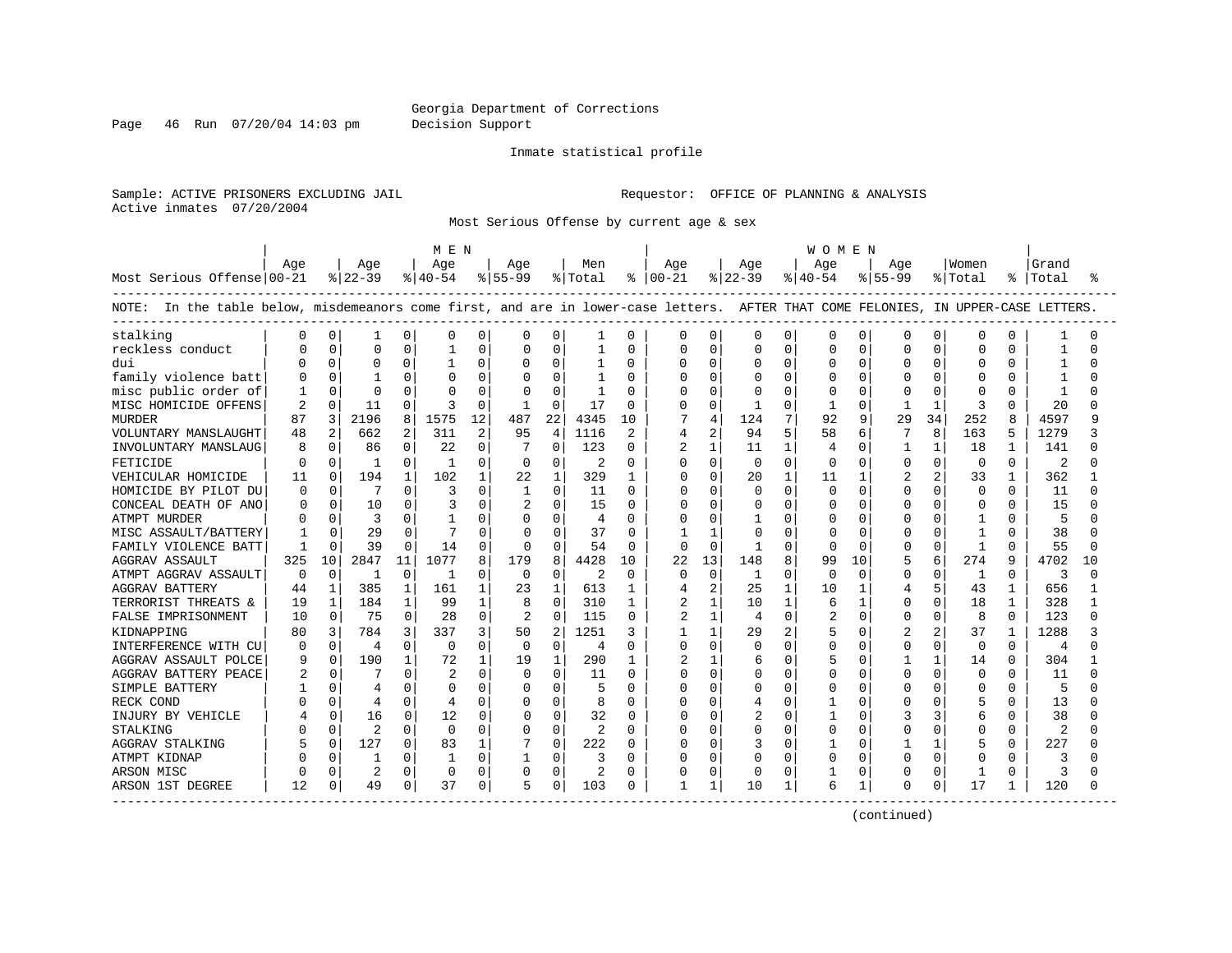Page 47 Run 07/20/04 14:03 pm Decision Support

#### Inmate statistical profile

Sample: ACTIVE PRISONERS EXCLUDING JAIL **Requestor:** OFFICE OF PLANNING & ANALYSIS Active inmates 07/20/2004

Most Serious Offense by current age & sex (CONTINUED)

|                            |     |              |          |             | M E N    |             |              |              |         |             |              |              |          |                | <b>WOMEN</b> |          |             |          |              |              |       |    |
|----------------------------|-----|--------------|----------|-------------|----------|-------------|--------------|--------------|---------|-------------|--------------|--------------|----------|----------------|--------------|----------|-------------|----------|--------------|--------------|-------|----|
|                            | Age |              | Age      |             | Age      |             | Age          |              | Men     |             | Age          |              | Age      |                | Age          |          | Age         |          | Women        |              | Grand |    |
| Most Serious Offense 00-21 |     |              | $ 22-39$ |             | $ 40-54$ |             | $8 55-99$    |              | % Total | ႜၟ          | $ 00-21$     |              | $ 22-39$ |                | $ 40-54 $    |          | $8155 - 99$ |          | % Total      | ႜ            | Total |    |
| ARSON 2ND DEGREE           | 0   | 0            | 10       | 0           | 1        | 0           | ı            | 0            | 12      | 0           | 0            | 0            | 0        | $\overline{0}$ | 0            | 0        | 0           | 0        | 0            | 0            | 12    |    |
| CRMNL POSS EXPLOSIVE       |     | $\Omega$     | 0        | 0           |          | 0           | 0            | $\Omega$     | 1       | 0           |              | $\Omega$     | 0        | $\mathbf 0$    | 0            | 0        | 0           | 0        | 0            | O            | 1     |    |
| MISC CRIMINAL DAMAGE       |     | 0            | $\Omega$ | 0           |          | 0           | 0            | 0            |         | $\Omega$    |              | $\Omega$     |          | 0              | 0            | 0        | U           | 0        |              | O            |       |    |
| CRMNL DAMAGE 1ST DEG       | 6   | 0            | 18       | O           |          | O           | O            | O            | 32      | $\Omega$    |              | $\Omega$     | U        | $\Omega$       | U            | $\Omega$ |             | O        | U            | <sup>0</sup> | 32    |    |
| CRMNL DAMAGE 2ND DEG       | 13  | 0            | 42       | 0           | 19       | $\Omega$    |              | O            | 75      | $\Omega$    |              | $\mathbf{1}$ |          | U              |              | $\Omega$ |             | $\Omega$ | 5            | 0            | 80    |    |
| ALTER ID                   | n   | <sup>0</sup> | 2        | O           |          | O           | 0            | $\Omega$     | 4       | $\Omega$    | $\Omega$     | $\Omega$     | U        | $\Omega$       | $\Omega$     | $\Omega$ | 0           | $\Omega$ | $\Omega$     | $\Omega$     | 4     |    |
| <b>BURGLARY</b>            | 464 | 15           | 2994     | 11          | 1472     | 11          | 78           | 4            | 5008    | 11          | 14           | 8            | 121      | 7              | 58           | 6        |             | 1        | 194          | 6            | 5202  | 11 |
| POSS BURGLAR TOOLS         |     | 0            | 27       | 0           | 5        | $\mathbf 0$ |              | 0            | 35      | $\mathbf 0$ |              | 1            |          | $\mathbf 0$    |              | 0        | 0           | 0        | 3            | $\Omega$     | 38    |    |
| ATMPT BURGLARY             |     | $\Omega$     | 10       | O           |          | 0           | 1            | O            | 21      | $\Omega$    | <sup>0</sup> | $\Omega$     | U        | $\Omega$       |              | $\Omega$ | 0           | O        | $\mathbf{1}$ | $\Omega$     | 22    |    |
| MISC FORGERY               |     | $\Omega$     | 7        | 0           |          | 0           | 0            | $\Omega$     | 10      | $\Omega$    | 0            | $\Omega$     | ∩        | $\Omega$       |              | $\Omega$ | 0           | $\Omega$ | 1            | $\Omega$     | 11    |    |
| FORGERY 1ST DEGREE         | 25  | 1            | 587      | 2           | 388      | 3           | 27           | 1            | 1027    | 2           | 12           | 7            | 296      | 16             | 122          | 12       | 3           | 3        | 433          | 14           | 1460  |    |
| FORGERY 2ND DEGREE         |     | $\Omega$     | 20       | 0           | 8        | 0           |              | $\Omega$     | 32      | $\Omega$    | 0            | 0            | 4        | 0              | 4            | 0        | U           | O        | 8            | $\Omega$     | 40    |    |
| <b>BAD CHECKS</b>          |     | 0            | 5        | 0           |          | 0           | 0            | $\Omega$     | 10      | $\Omega$    | N            | $\Omega$     | 3        | $\Omega$       |              | 0        | U           | O        | 4            | $\Omega$     | 14    |    |
| THEFT CREDIT CARD          |     | 0            | 14       | $\Omega$    |          | 0           | 3            | $\Omega$     | 21      | 0           | 0            | $\Omega$     | 3        | $\Omega$       |              | 0        | 0           | 0        | 4            | $\Omega$     | 25    |    |
| FRAUDULENT CREDIT CA       |     | 0            | 39       | 0           | 14       | 0           |              | $\Omega$     | 60      | $\Omega$    |              | 1            | 19       | 1              | 8            | 1        |             |          | 29           |              | 89    |    |
| RECV GDS, SRVS FRAUD       |     | 0            | $\Omega$ | U           |          | O           |              | O            |         | O           | Ω            | 0            | U        | $\Omega$       |              | ∩        |             | C        | O            |              |       |    |
| TELECOMMUNICATIONS F       |     | U            |          | U           |          | U           |              | $\Omega$     |         | U           | U            | $\Omega$     | C        | <sup>0</sup>   | Λ            | $\Omega$ |             | C        | O            |              |       |    |
| ATMPT FORGERY              |     | U            | O        | 0           |          | U           | O            | O            |         | O           |              | $\Omega$     |          | 0              | O            | $\Omega$ |             | U        | 2            | U            |       |    |
| FRAUDULENT ACCESS CO       |     | $\Omega$     | O        | 0           | -1       | O           | O            | $\Omega$     |         | 0           |              | $\Omega$     |          | 0              | O            | $\Omega$ | 0           | $\Omega$ | 1            | 0            | 2     |    |
| MISC FRAUD                 |     | 0            | 15       | 0           | 10       | $\Omega$    | 2            | $\Omega$     | 28      | $\Omega$    |              | 0            | 11       | 1              | 4            | 0        | 0           | 0        | 15           | $\Omega$     | 43    |    |
| THEFT BY TAKING            | 56  | 2            | 476      | 2           | 233      | 2           | 23           | 1            | 788     | 2           |              | 4            | 50       | 3              | 47           | 5        | 3           | 3        | 106          | 3            | 894   |    |
| THEFT BY DECEPTION         |     | 0            | 19       | $\mathbf 0$ | 13       | 0           | 4            | $\mathbf 0$  | 36      | $\Omega$    |              | 0            |          | $\Omega$       | 3            | $\Omega$ | 0           | $\Omega$ | 10           | U            | 46    |    |
| THEFT BY EXTORTION         |     | $\Omega$     | $\Omega$ | 0           |          | 0           | $\Omega$     | $\Omega$     | 1       | 0           | Λ            | $\Omega$     | C        | $\Omega$       | O            | $\Omega$ | U           | O        | $\Omega$     | 0            |       |    |
| THEFT OF LOST PROPER       | U   | 0            | -1       | 0           | $\Omega$ | 0           |              | 0            |         | $\Omega$    |              | 0            | 0        | $\Omega$       | O            | $\Omega$ | 0           | $\Omega$ | 0            | $\Omega$     | 2     |    |
| THEFT BY REC STOLEN        | 117 | 4            | 560      | 2           | 201      | 2           | 16           | $\mathbf{1}$ | 894     | 2           |              | 2            | 20       | $\mathbf{1}$   | 13           | 1        |             | -1       | 37           | 1            | 931   |    |
| THEFT OF SERVICES          |     | 0            | 3        | 0           | 2        | U           | $\Omega$     | $\mathbf 0$  | 6       | 0           | Ω            | $\Omega$     | 0        | $\mathbf 0$    | $\Omega$     | $\Omega$ | 0           | 0        | 0            | 0            | 6     |    |
| THEFT BY CONVERSION        |     | 0            | 17       | 0           | 17       | 0           |              | 0            | 37      | 0           | Ω            | 0            |          | $\Omega$       | 5            | $\Omega$ | O           | O        | 6            | O            | 43    |    |
| THEFT OF TRADE SECRE       |     | 0            | $\Omega$ | 0           |          | 0           |              | $\Omega$     |         | O           |              | $\Omega$     | O        | $\Omega$       | Ω            | $\Omega$ |             | 0        | 0            |              |       |    |
| CONVSN PAYMNTS REAL        |     | 0            |          | U           |          | 0           |              | $\Omega$     |         | O           |              | 0            |          | $\Omega$       | Ω            | $\Omega$ |             | C        | O            | U            |       |    |
| ATMPT THEFT BY TAKIN       | O   | $\Omega$     |          | U           | 4        | O           | <sup>0</sup> | $\Omega$     |         | O           |              | $\Omega$     | C        | $\Omega$       | Ω            | $\Omega$ |             | C        | O            | O            | 7     |    |
| THEFT MOTORVEH OR PA       | 15  | $\Omega$     | 109      | 0           | 33       | 0           |              | $\Omega$     | 161     | O           | Ω            | 0            | 3        | $\Omega$       | 3            | $\Omega$ |             | O        | 6            | $\Omega$     | 167   |    |
| THEFT BRING PROP IN        |     | 0            | 8        | U           |          | 0           |              | 0            | 13      | O           | Ω            | $\Omega$     | U        | $\Omega$       | O            | $\Omega$ | U           | C        | O            | $\Omega$     | 13    |    |
| THEFT RECV PROP OUT        |     | $\Omega$     | 2        | 0           | 1        | $\Omega$    | $\Omega$     | $\Omega$     | 3       | 0           |              | $\Omega$     | 0        | $\Omega$       | 0            | 0        |             | $\Omega$ | 0            | 0            | 3     |    |
| THEFT BY SHOPLIFTING       | 8   | 0            | 212      | 1           | 259      | 2           | 32           | 1            | 511     |             |              | 1            | 66       | 4              | 78           | 8        | 6           | 7        | 151          | 5            | 662   |    |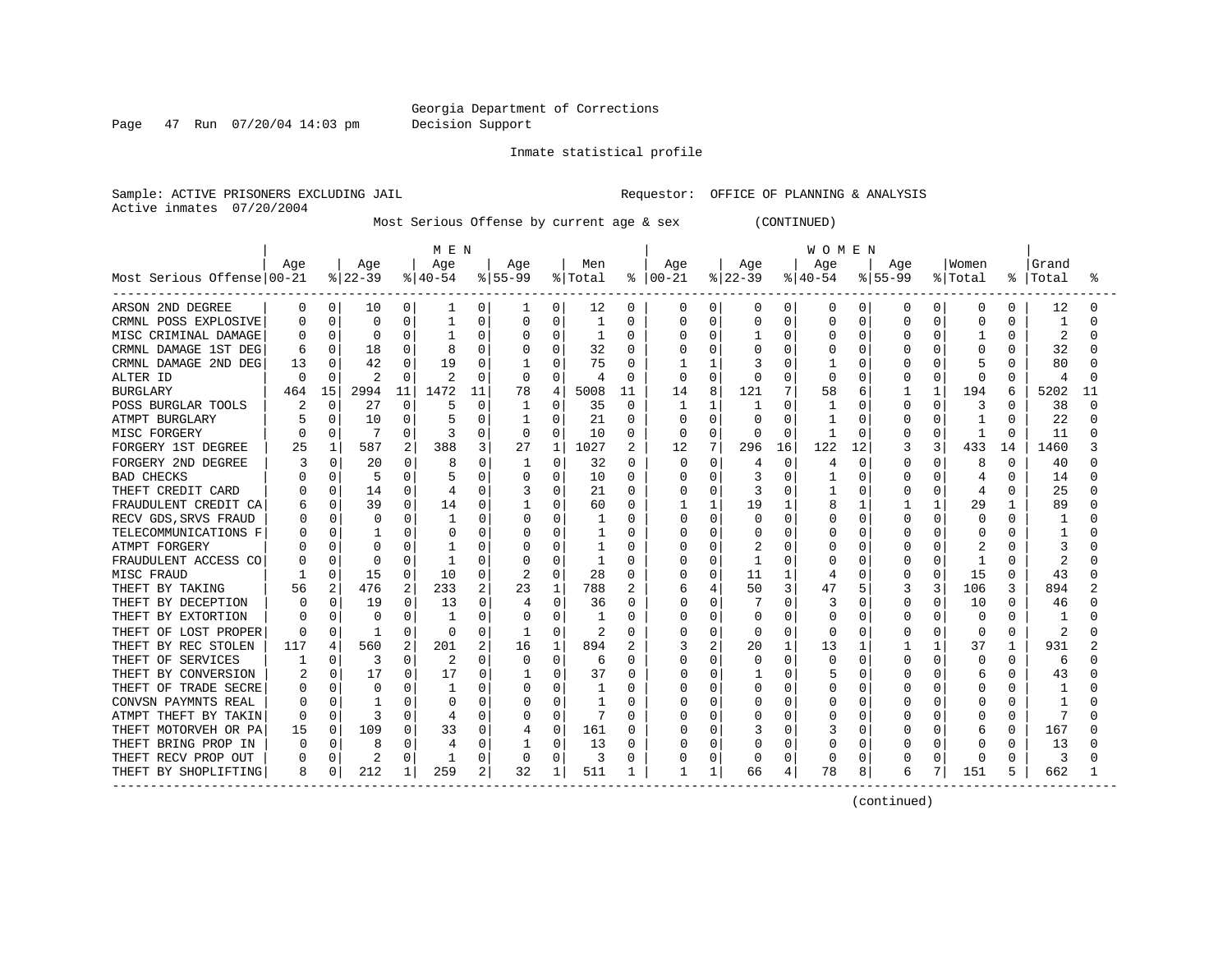Page 48 Run 07/20/04 14:03 pm Decision Support

#### Inmate statistical profile

Sample: ACTIVE PRISONERS EXCLUDING JAIL **Requestor:** OFFICE OF PLANNING & ANALYSIS Active inmates 07/20/2004

Most Serious Offense by current age & sex (CONTINUED)

|                            |     |              |                |              | M E N        |                |             |                |         |              |               |               |           |              | <b>WOMEN</b> |                |             |          |          |              |       |  |
|----------------------------|-----|--------------|----------------|--------------|--------------|----------------|-------------|----------------|---------|--------------|---------------|---------------|-----------|--------------|--------------|----------------|-------------|----------|----------|--------------|-------|--|
|                            | Age |              | Age            |              | Age          |                | Age         |                | Men     |              | Age           |               | Age       |              | Age          |                | Age         |          | Women    |              | Grand |  |
| Most Serious Offense 00-21 |     |              | $ 22-39$       |              | $ 40-54$     |                | $8155 - 99$ |                | % Total |              | $8   00 - 21$ |               | $ 22-39 $ |              | $ 40-54$     |                | $8155 - 99$ |          | % Total  | ႜ            | Total |  |
| ENTERING VEHICLE           | 27  |              | 104            | 0            | 56           | 0              | 4           | 0              | 191     | 0            | 1             | 1             | 6         | $\circ$      | 1            | 0              | 0           | 0        | 8        | 0            | 199   |  |
| <b>ROBBERY</b>             | 330 | 11           | 1354           | 5            | 413          | 3              | 28          | 1              | 2125    | 5            | 20            | 12            | 84        | 5            | 20           | 2              | 2           | 2        | 126      | 4            | 2251  |  |
| ARMED ROBBERY              | 493 | 16           | 3071           | 11           | 821          | 6              | 86          | 4              | 4471    | 10           | 16            | 9             | 75        | 4            | 22           | $\overline{2}$ | 0           | $\Omega$ | 113      | 4            | 4584  |  |
| ROBBERY BY FORCE           | 38  | 1            | 54             | $\Omega$     |              | O              | O           | O              | 100     | 0            | 3             | $\mathcal{D}$ |           | $\Omega$     | 2            | $\Omega$       | U           | n        | 9        | 0            | 109   |  |
| ROBBERY BY INTIMIDAT       | 34  | 1            | 84             | $\Omega$     | 19           | 0              | 0           | $\Omega$       | 137     | 0            |               | $\mathbf{1}$  |           | $\Omega$     | O            | $\Omega$       | U           | $\Omega$ | 7        | 0            | 144   |  |
| ROBBERY BY SUDDEN SN       |     | $\Omega$     | 51             | 0            | 15           | O              |             | 0              | 76      | $\Omega$     | 0             | $\Omega$      |           | $\Omega$     | 0            | $\Omega$       | U           | $\Omega$ | 5        | 0            | 81    |  |
| HIJACKING MOTOR VEHI       |     | $\Omega$     | 21             | $\Omega$     | O            | 0              | 0           | 0              | 30      | $\Omega$     |               | $\Omega$      |           | $\Omega$     | Ω            | 0              |             | $\Omega$ | 1        | 0            | 31    |  |
| ATMPT ROBBERY              |     | $\Omega$     | 19             | 0            |              | 0              |             | 0              | 36      | 0            |               | $\Omega$      |           | $\mathbf 0$  | Ω            | 0              |             | 0        | $\Omega$ | $\Omega$     | 36    |  |
| ATMPT ARMED ROBBERY        | 21  |              | 52             | $\Omega$     | 6            | 0              | 0           | $\Omega$       | 79      | 0            |               | 2             | O         | $\Omega$     | Ω            | $\Omega$       |             | $\Omega$ | 4        | 0            | 83    |  |
| MISC SEXUAL OFFENSE        | O   | $\Omega$     | 14             | $\Omega$     |              | $\Omega$       | 2           | $\Omega$       | 19      | 0            | ი             | $\Omega$      | 0         | $\Omega$     |              | 0              | 0           | O        | 1        | $\Omega$     | 20    |  |
| <b>RAPE</b>                | 38  | 1            | 767            | 3            | 831          | 6              | 144         | 6              | 1780    | 4            | O             | 0             |           | 0            | 2            | 0              |             |          | 4        | O            | 1784  |  |
| SODOMY                     |     | O            | 9              | 0            | 7            | 0              | 6           | 0              | 22      | 0            | Λ             | 0             |           | $\Omega$     | U            | 0              | 0           | $\Omega$ | 0        | $\Omega$     | 22    |  |
| AGGRAV SODOMY              |     | 0            | 84             | 0            | 106          | 1              | 43          | $\overline{2}$ | 238     | 1            | O             | 0             |           | $\Omega$     | 2            | $\Omega$       |             |          | 4        | 0            | 242   |  |
| <b>INCEST</b>              |     |              | 56             | $\Omega$     | 74           |                | 28          | 1              | 161     | 0            |               | $\Omega$      |           | $\Omega$     | 2            | 0              |             | 0        | 6        | O            | 167   |  |
| <b>BIGAMY</b>              |     |              | 1              | 0            |              | 0              | 0           | 0              | 2       | 0            |               | 0             |           | $\Omega$     | Ω            | 0              |             | O        | $\Omega$ | 0            | 2     |  |
| AGGRAV SEXUAL BATTER       |     | O            | 46             | $\Omega$     | 53           | 0              | 14          | 1              | 114     | $\Omega$     | Ω             | 0             |           | $\Omega$     |              | n              | U           |          |          | $\Omega$     | 116   |  |
| PIMPING A MINOR UNDE       |     |              | $\overline{2}$ | 0            | ∩            | O              | $\Omega$    | U              | 4       | <sup>0</sup> |               | -1            | U         | <sup>0</sup> | O            | $\Omega$       |             |          | 1        | U            | 5     |  |
| PANDERING BY COMPULS       | ∩   | 0            | $\Omega$       | O            | -1           | O              | $\Omega$    | U              |         | O            | Ω             | $\Omega$      | C         | <sup>0</sup> | U            | $\Omega$       |             | O        | $\Omega$ | <sup>0</sup> | -1    |  |
| STATUTORY RAPE             | 89  | 3            | 499            | 2            | 103          | 1              | 21          | 1              | 712     | 2            | Ω             | $\Omega$      | 6         | $\Omega$     |              | $\Omega$       | 0           | O        | 8        | $\Omega$     | 720   |  |
| CHILD MOLESTATION          | 120 | 4            | 984            | 4            | 808          | 6              | 287         | 13             | 2199    | 5            |               | 1             | 26        | 1            | 9            |                |             |          | 37       | -1           | 2236  |  |
| ENTICING CHILD-INDEC       | 3   | <sup>0</sup> | 43             | $\Omega$     | 25           | $\mathbf 0$    | 10          | $\Omega$       | 81      | $\Omega$     | U             | $\Omega$      | 4         | $\Omega$     | 0            | $\Omega$       | O           | $\Omega$ | 4        | $\Omega$     | 85    |  |
| AGGRAV CHILD MOLESTA       | 35  | 1            | 489            | 2            | 509          | $\overline{4}$ | 167         | 8              | 1200    | 3            |               | 0             | 8         | $\mathbf 0$  | 14           | 1              | 0           | 0        | 22       | 1            | 1222  |  |
| SEXL/ASSLT/AGN/PERS/       | O   | $\Omega$     | 2              | 0            | -1           | $\Omega$       | $\Omega$    | O              | 3       | O            | Ω             | $\Omega$      | C         | $\Omega$     | O            | $\Omega$       | U           | O        | $\Omega$ | <sup>0</sup> | 3     |  |
| SOLICIT SODOMY FROM        |     | $\Omega$     | $\Omega$       | O            |              | 0              |             | 0              | 3       | $\Omega$     |               | $\Omega$      | C         | $\Omega$     | U            | $\Omega$       | O           | O        | $\Omega$ | O            | 3     |  |
| SEX OFFENDER FAIL RE       |     | $\Omega$     | 12             | 0            |              | $\Omega$       | O           | $\Omega$       | 15      | $\Omega$     | Λ             | $\Omega$      | C         | $\Omega$     | U            | $\Omega$       | U           | O        | O        | 0            | 15    |  |
| ATMPT RAPE                 |     | $\Omega$     | 17             | 0            |              | 0              | 0           | 0              | 24      | 0            |               | $\Omega$      | O         | 0            | N            | $\Omega$       | O           | O        | 0        | 0            | 24    |  |
| ATMPT AGGRAV SODOMY        |     | 0            | 2              | 0            |              | 0              | 0           | U              |         | 0            |               | $\Omega$      | O         | $\Omega$     | N            | 0              | O           | O        | O        | O            |       |  |
| ATMPT CHILD MOLESTAT       |     | 0            | 4              | 0            |              | 0              |             | 0              | 5       | 0            |               | 0             |           | $\Omega$     | Ω            | $\Omega$       |             |          | 0        | 0            | 5     |  |
| AGG ASLT W ATMPT TO        |     | 0            | 10             | 0            |              | 0              | 0           | 0              | 13      | O            | U             | 0             |           | $\Omega$     | U            | 0              |             |          | $\Omega$ | 0            | 13    |  |
| EXHIB SEX SHOWS TO M       | C   | 0            | -C             | <sup>0</sup> | Ω            | O              | 1           | U              | 1       | <sup>0</sup> |               | $\Omega$      | O         | $\Omega$     | O            | $\Omega$       | U           |          | $\Omega$ | O            |       |  |
| FALSE SWEARNG WRITTN       |     | 0            |                | 0            |              | 0              | O           | 0              |         | O            |               | $\Omega$      |           | $\Omega$     | U            | $\Omega$       | O           | O        | 1        | U            |       |  |
| BRIBERY GOVT OFFICER       |     | $\Omega$     |                | 0            | O            | 0              | U           | 0              |         | 0            |               | $\Omega$      | O         | $\Omega$     | O            | $\Omega$       | U           | O        | O        | O            |       |  |
| VIOL OATH PUBLIC OFF       |     | 0            | 0              | 0            |              | 0              |             | 0              |         | 0            |               | $\Omega$      | C         | 0            |              | 0              |             | 0        | 0        |              |       |  |
| DEFRAUDING STATE           | 0   | 0            | $\Omega$       | 0            | $\mathbf{1}$ | 0              | 0           | 0              |         | 0            | 0             | 0             | Ω         | 0            | 3            | 0              |             | 0        | 3        | 0            | 4     |  |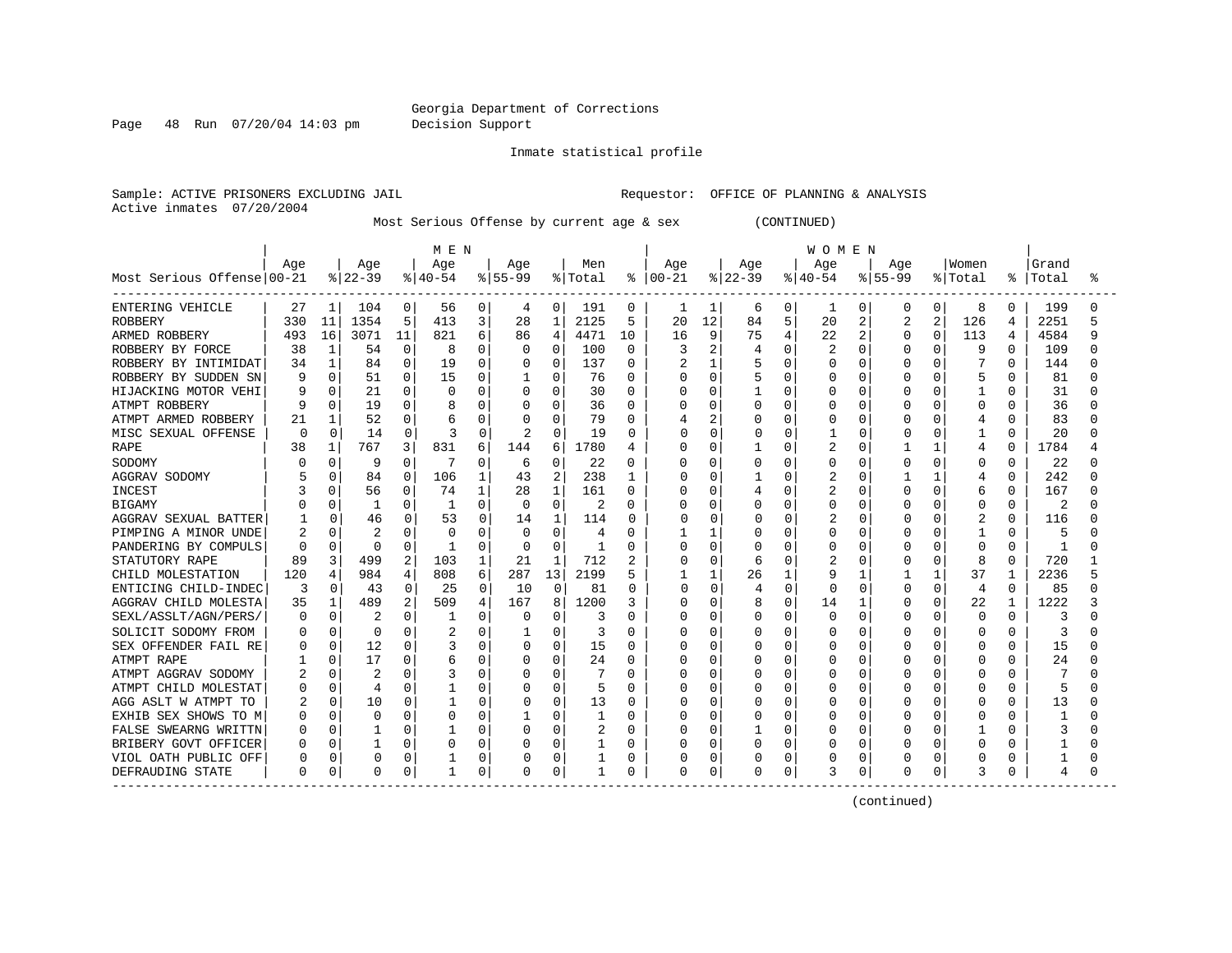Page 49 Run 07/20/04 14:03 pm Decision Support

#### Inmate statistical profile

Sample: ACTIVE PRISONERS EXCLUDING JAIL **Requestor:** OFFICE OF PLANNING & ANALYSIS Active inmates 07/20/2004

Most Serious Offense by current age & sex (CONTINUED)

|                            |     |              |                |                | M E N    |          |              |              |                |              |               |              |           |                | <b>WOMEN</b> |              |             |          |          |                |              |  |
|----------------------------|-----|--------------|----------------|----------------|----------|----------|--------------|--------------|----------------|--------------|---------------|--------------|-----------|----------------|--------------|--------------|-------------|----------|----------|----------------|--------------|--|
|                            | Age |              | Age            |                | Age      |          | Age          |              | Men            |              | Age           |              | Age       |                | Age          |              | Age         |          | Women    |                | Grand        |  |
| Most Serious Offense 00-21 |     |              | $ 22-39$       |                | $ 40-54$ |          | $ 55-99$     |              | % Total        |              | $8   00 - 21$ |              | $ 22-39 $ |                | $ 40-54 $    |              | $8155 - 99$ |          | % Total  | ి              | Total        |  |
| INFLUENCING WITNESS        | 0   | 0            | 4              | 0              | 0        | 0        | 0            | 0            | 4              | 0            | 0             | 0            | 0         | $\overline{0}$ | 0            | 0            | 0           | 0        | 0        | 0              | 4            |  |
| OBSTR OF LAW ENF OFF       | 34  | $\mathbf 1$  | 443            | $\overline{2}$ | 148      | 1        | 11           | 0            | 636            | $\mathbf{1}$ |               | $\mathbf{1}$ | 28        | $\overline{2}$ | 20           | 2            | 0           | $\Omega$ | 50       | 2              | 686          |  |
| PERJURY                    |     | $\cap$       |                | $\cap$         | O        | $\Omega$ | $\Omega$     | $\Omega$     |                | $\Omega$     | Λ             | $\Omega$     | 2         | $\Omega$       | $\Omega$     | $\Omega$     | O           | $\cap$   | 2        | 0              | 4            |  |
| <b>FALSE SWEARING</b>      |     | 0            | $\Omega$       | $\Omega$       |          | $\Omega$ | O            | O            | $\mathbf{1}$   | 0            |               | $\Omega$     | U         | $\Omega$       | O            | $\Omega$     | O           | $\Omega$ | $\Omega$ | <sup>0</sup>   | 1            |  |
| IMPERSONATING OFFICE       |     | $\Omega$     | 2              | $\Omega$       |          | $\Omega$ | 0            | O            | 4              | 0            |               | $\Omega$     | 0         | $\Omega$       | 0            | $\Omega$     | 0           | $\Omega$ | $\Omega$ | O              |              |  |
| <b>EMBRACERY</b>           |     | $\Omega$     | $\overline{2}$ | $\Omega$       | O        | $\Omega$ | 0            | 0            | 2              | $\Omega$     |               | $\Omega$     |           | $\Omega$       | N            | $\Omega$     |             | $\Omega$ | $\Omega$ | O              | 2            |  |
| FALSE STATEMENTS GOV       |     | 0            | 16             | $\Omega$       |          | $\Omega$ | 3            | O            | 21             | U            |               | $\Omega$     |           | $\Omega$       | 3            | 0            |             | $\Omega$ | 8        | O              | 29           |  |
| IMPERSNTNG IN LEGAL        |     | 0            | $\mathbf{1}$   | $\Omega$       | $\Omega$ | 0        | 0            | 0            | $\mathbf{1}$   | 0            |               | 0            |           | $\Omega$       | Ω            | $\Omega$     | 0           | $\Omega$ |          | 0              | 2            |  |
| <b>ESCAPE</b>              |     | U            | 60             | $\Omega$       | 20       | $\Omega$ | 2            | 0            | 89             | $\Omega$     |               | $\Omega$     |           | $\Omega$       |              | $\Omega$     | O           | $\cap$   | 5        | O              | 94           |  |
| AIDING ESCAPE              |     | O            | $\Omega$       | 0              | 2        | $\Omega$ | -1           | 0            | 3              | 0            |               | $\Omega$     | 0         | $\Omega$       | 0            | $\Omega$     | 0           | O        | $\Omega$ | $\Omega$       | 3            |  |
| HINDERING APPREH OR        |     | $\Omega$     | q              | 0              |          | 0        | 0            | 0            | 10             | 0            |               | 0            |           | 0              |              | 0            | 0           | 0        | 3        | 0              | 13           |  |
| MUTINY IN PENAL INST       |     | 0            | 3              | $\Omega$       | O        | $\Omega$ | 0            | 0            | 3              | 0            |               | $\Omega$     | U         | $\Omega$       | 0            | $\Omega$     | 0           | 0        | 0        | O              |              |  |
| <b>BAIL JUMPING</b>        |     | U            | 4              | 0              |          | $\Omega$ | 0            | 0            | 6              | 0            |               | 0            | 0         | $\Omega$       | 0            | $\Omega$     | 0           | U        | $\Omega$ | O              | 6            |  |
| ATMPT ESCAPE               |     |              |                |                | C        | O        | O            | 0            |                | O            |               | $\Omega$     |           | $\Omega$       | N            | C            | O           |          | O        |                |              |  |
| FALSE PUBLIC ALARM         |     |              |                |                | C        | 0        | $\Omega$     | 0            |                | $\Omega$     |               | $\Omega$     |           | $\Omega$       | N            | 0            | 0           |          | $\Omega$ | O              |              |  |
| CRMNL INTERFERE GOVT       |     |              | 28             | 0              | 10       | 0        | 2            | U            | 46             | $\Omega$     |               | -1           | Ω         | $\Omega$       |              | C            | U           |          | 2        | U              | 48           |  |
| LOTTERY VIOLATION          |     |              | -1             | <sup>0</sup>   | C        | U        | O            | <sup>0</sup> | -1             | U            |               | $\Omega$     | U         | $\Omega$       | N            | C            | O           | U        | $\Omega$ | U              |              |  |
| BUS HIJACKING              |     |              |                | O              | C        | O        | <sup>0</sup> | <sup>0</sup> |                | 0            |               | ∩            | n         | $\Omega$       | U            | C            | O           | U        | $\Omega$ | U              |              |  |
| REMOVAL BAGGAGE, CARG      |     | <sup>0</sup> | -1             | $\Omega$       |          | 0        | <sup>0</sup> | <sup>0</sup> | 5              | U            |               | $\Omega$     | O         | $\Omega$       | N            | O            | O           | $\Omega$ | $\Omega$ | $\Omega$       | 5            |  |
| CRUELTY TO CHILDREN        |     | $\Omega$     | 179            |                | 56       | 0        | 6            | 0            | 244            | 1            | 2             | $\mathbf{1}$ | 69        | 4              | 6            | $\mathbf{1}$ | 0           | $\Omega$ | 77       | $\overline{2}$ | 321          |  |
| ATMPT CRUELTY TO CHI       |     | 0            | 0              | 0              |          | O        | 0            | 0            |                | 0            |               | 0            | O         | 0              |              | $\Omega$     | 0           | U        | $\Omega$ | O              | $\mathbf{1}$ |  |
| SEX EXPLOITATION CHI       |     | $\Omega$     | 5              | $\Omega$       |          | 0        | 3            | $\Omega$     | 15             | $\Omega$     |               | 1            |           | $\Omega$       | U            | $\Omega$     | O           | O        | 2        | O              | 17           |  |
| ABANDONMENT OF CHILD       |     | 0            | 1              | 0              |          | 0        | 0            | $\Omega$     | $\overline{c}$ | $\Omega$     | O             | $\Omega$     |           | $\Omega$       | O            | $\Omega$     | O           | 0        | 1        | $\Omega$       | 3            |  |
| MISC WEAPON/EXPLOSIV       |     | $\Omega$     |                | O              |          | 0        | 1            | U            | 12             | $\Omega$     | N             | $\Omega$     | Ω         | $\Omega$       | O            | $\Omega$     | O           | O        | O        | $\Omega$       | 12           |  |
| CARRY CONCEALED WEAP       |     | $\Omega$     | $\overline{2}$ | $\Omega$       | 2        | 0        | 0            | 0            | 5              | $\Omega$     |               | 0            |           | $\Omega$       | N            | 0            | 0           | O        | 1        | $\Omega$       | 6            |  |
| POSS OF FIREARM DUR        | 12  | $\Omega$     | 168            | 1              | 50       | 0        | 10           | $\Omega$     | 240            | 1            | N             | 0            |           | $\Omega$       |              | <sup>0</sup> | O           | U        | 8        | $\Omega$       | 248          |  |
| POSS OF CERTAIN WEAP       | 2   | $\Omega$     | 14             | $\Omega$       | 9        | 0        | 2            | $\Omega$     | 27             | $\Omega$     | ი             | $\Omega$     |           | $\Omega$       | O            | 0            | 0           | O        | 1        | $\Omega$       | 28           |  |
| POSS FIREARM CONVCT        | 21  |              | 420            | 2              | 209      | 2        | 27           | 1            | 677            | 1            | N             | 0            | 10        | 1              |              |              | 0           | O        | 17       | -1             | 694          |  |
| CARRY WEAPON AT SCHO       |     | O            |                | O              | O        |          | O            | O            | 5              | U            |               | $\Omega$     |           | $\Omega$       | O            | $\Omega$     | O           |          | 1        | O              | 6            |  |
| POSS WEAPON BY PRISO       |     |              | $\Omega$       | $\Omega$       |          | O        | 0            | 0            |                | O            | በ             | $\Omega$     | U         | $\Omega$       | O            | -C           | O           | U        | O        | U              |              |  |
| MISUSE FIREARM HUNTI       |     |              |                | 0              |          | O        | $\Omega$     | U            |                | O            | በ             | $\cap$       | U         | $\Omega$       | U            | $\Omega$     | O           | $\Omega$ | $\Omega$ | U              |              |  |
| CRUELTY TO ANIMALS         |     | <sup>0</sup> | 4              | $\Omega$       | C        | 0        | O            | 0            |                | $\Omega$     |               | $\Omega$     | O         | $\Omega$       | N            | $\Omega$     | O           | $\Omega$ | O        | O              |              |  |
| AGGRAV CRUELTY TO AN       |     | $\Omega$     |                | $\Omega$       |          | 0        |              | 0            |                | 0            |               | $\Omega$     | Ω         | 0              |              | 0            | 0           | O        | 0        | 0              | 2            |  |
| PEEPING TOM                |     | 0            | 12             | 0              | 8        | 0        |              | 0            | 25             | 0            | $\Omega$      | 0            | O         | 0              | $\Omega$     | 0            | 0           | 0        | $\Omega$ | 0              | 25           |  |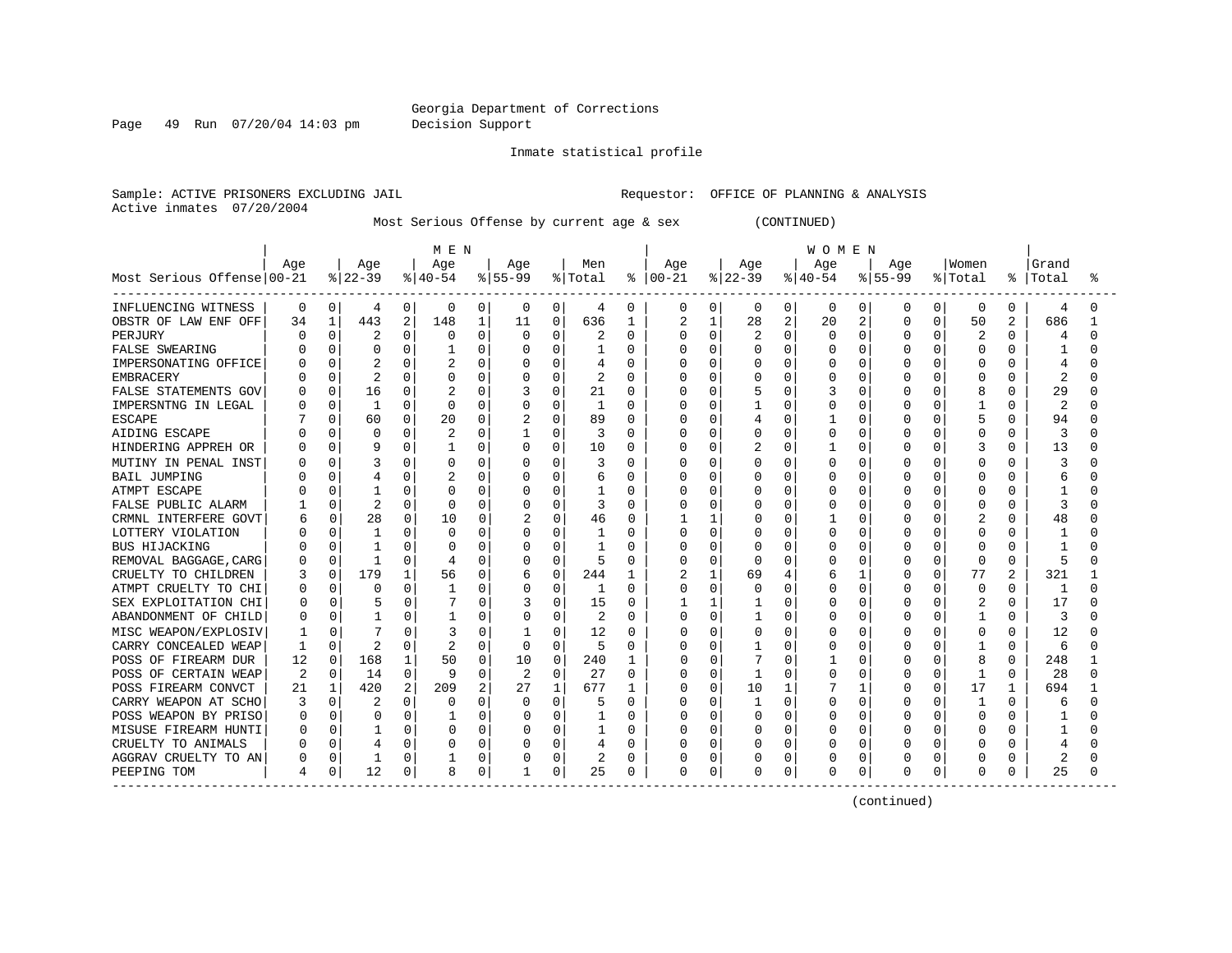Page 50 Run 07/20/04 14:03 pm Decision Support

#### Inmate statistical profile

Sample: ACTIVE PRISONERS EXCLUDING JAIL **Requestor:** OFFICE OF PLANNING & ANALYSIS Active inmates 07/20/2004

Most Serious Offense by current age & sex (CONTINUED)

|                            |                  |              |              |              | M E N    |             |          |                |         |              |          |                |              |                | <b>WOMEN</b> |              |             |                |          |              |       |  |
|----------------------------|------------------|--------------|--------------|--------------|----------|-------------|----------|----------------|---------|--------------|----------|----------------|--------------|----------------|--------------|--------------|-------------|----------------|----------|--------------|-------|--|
|                            | Age              |              | Age          |              | Age      |             | Aqe      |                | Men     |              | Aqe      |                | Aqe          |                | Aqe          |              | Aqe         |                | Women    |              | Grand |  |
| Most Serious Offense 00-21 |                  |              | $ 22-39 $    |              | $ 40-54$ |             | $ 55-99$ |                | % Total | ⊱            | $ 00-21$ |                | $ 22-39 $    |                | $ 40-54$     |              | $8155 - 99$ |                | % Total  | ႜ            | Total |  |
| <b>RACKETEERING</b>        | 0                | 0            | 33           | 0            | 19       | 0           | 4        | 0              | 56      | 0            | 0        | 0              | 4            | 0              | 8            | 1            | 1           | 1              | 13       | 0            | 69    |  |
| S/D NARCOTICS OPIATE       |                  |              | 56           | 0            | 57       | 0           | 3        | $\Omega$       | 121     | 0            |          | 1              | 2            | $\Omega$       | <sup>0</sup> | $\Omega$     | 1           | 1              | 4        | 0            | 125   |  |
| S/D DEP STIM CNTRF D       |                  | 0            | 110          | 0            | 42       | 0           | 4        | 0              | 163     | 0            |          | 1              | 16           | 1              | 12           |              | 0           | 0              | 30       | $\mathbf{1}$ | 193   |  |
| S/D OF LSD                 |                  |              | $\Omega$     | $\Omega$     | -1       | 0           | $\Omega$ | $\Omega$       | 1       | $\Omega$     | U        | $\Omega$       | <sup>0</sup> | $\Omega$       | O            | $\Omega$     | $\Omega$    | $\Omega$       | $\Omega$ | $\Omega$     | 1     |  |
| S/D OF MARIJUANA           | 24               | $\mathbf{1}$ | 179          | $\mathbf{1}$ | 61       | 0           |          | $\Omega$       | 271     | 1            |          | $\mathbf{1}$   | 11           | 1              |              | $\Omega$     | $\Omega$    | 0              | 16       | 1            | 287   |  |
| POSS NARCOTICS OPIAT       | 12               | $\Omega$     | 111          | 0            | 65       | 0           |          | $\Omega$       | 195     | $\Omega$     |          | $\mathbf{1}$   | 28           | $\overline{2}$ | 16           | 2            |             | $\mathbf{1}$   | 47       |              | 242   |  |
| POSS DEP STIM CNTRF        | 19               | 1            | 248          | 1            | 133      | 1           | 6        | $\Omega$       | 406     | 1            | 3        | 2              | 41           | 2              | 14           |              | $\Omega$    | $\Omega$       | 58       |              | 464   |  |
| POSS OF LSD                | 0                | $\Omega$     | 3            | 0            | -1       | 0           | 0        | 0              | 4       | 0            |          | $\mathbf 0$    |              | $\Omega$       | $\Omega$     | 0            | 0           | $\Omega$       | 1        | $\Omega$     | 5     |  |
| POSS OF MARIJUANA          | 31               | $\mathbf{1}$ | 215          | 1            | 50       | 0           | 8        | 0              | 304     | $\mathbf{1}$ |          | 1              | 16           | 1              |              | $\Omega$     | 0           | 0              | 21       | 1            | 325   |  |
| ILLEGAL ATTM TO OBT        |                  | 0            | 1            | 0            | 3        | 0           | 0        | 0              | 4       | $\Omega$     | U        | $\Omega$       | 4            | $\Omega$       | 3            | $\Omega$     | $\Omega$    | 0              |          | $\Omega$     | 11    |  |
| VIOL GA CNTRL SBST A       |                  | 0            | 20           | 0            | 12       | 0           |          | 0              | 32      | 0            | U        | $\Omega$       | U            | $\Omega$       | 1            | 0            | O           | 0              | 1        | <sup>0</sup> | 33    |  |
| VIOL DNGROUS DRGS AC       |                  | $\Omega$     | 1            | 0            | -1       | 0           | 0        | U              | 2       | $\Omega$     |          | $\Omega$       | 0            | $\Omega$       | 0            | $\Omega$     | O           | 0              | $\Omega$ | <sup>0</sup> | 2     |  |
| UNLWFL MFG/DEL/DIST        |                  | $\Omega$     | 12           | $\Omega$     |          | $\Omega$    |          | 0              | 20      | 0            | Ω        | $\Omega$       | 2            | $\Omega$       | 0            | 0            | O           | 0              | 2        | $\Omega$     | 22    |  |
| POSS DRUG RELATED MA       | $\left( \right)$ | 0            | 1            | 0            | -1       | 0           | 0        | O              | 2       | 0            | Ω        | 0              | 0            | $\Omega$       | 0            | 0            | O           | 0              | $\Omega$ | ∩            | 2     |  |
| S/D CONT SUB PUBLIC        | 5                | $\Omega$     | 65           | 0            | 17       | O           | 2        | <sup>0</sup>   | 89      | 0            |          | 1              |              | $\Omega$       | 2            | U            | O           |                |          |              | 94    |  |
| S/D CONT SUB SCHOOL        |                  | 0            | 28           | 0            | 6        | 0           | 3        | $\Omega$       | 40      | <sup>0</sup> |          | 0              | 0            | <sup>0</sup>   | $\Omega$     | <sup>0</sup> | $\Omega$    | 0              | $\Omega$ | $\Omega$     | 40    |  |
| S/D COCAINE                | 69               |              | 1073         | 4            | 461      | 4           | 35       | 2              | 1638    | 4            |          | 4              | 46           |                | 35           | 3            |             | $\overline{2}$ | 90       |              | 1728  |  |
| POSS OF COCAINE            | 138              |              | 1393         | 5            | 584      | 4           | 47       | $\mathfrak{D}$ | 2162    |              | 3        | $\overline{2}$ | 123          | 7              | 83           | 8            | 3           | 3              | 212      |              | 2374  |  |
| ATMPT VIOL SUBSTANCE       |                  | $\Omega$     | 52           | 0            | 26       | $\Omega$    | 3        | $\Omega$       | 82      | 0            | 0        | 0              | 8            | $\Omega$       | 6            |              | $\Omega$    | $\Omega$       | 14       | $\Omega$     | 96    |  |
| MISC DRUGS TRAFFICKI       | 8                | 0            | 357          |              | 107      | 1           | 18       | $\mathbf{1}$   | 490     | 1            | 6        | $\overline{4}$ | 25           | 1              | 15           |              |             | $\mathbf{1}$   | 47       | 2            | 537   |  |
| TRAF COCAINE LESS 20       | 14               | 0            | 321          | 1            | 81       | 1           | 9        | $\Omega$       | 425     | 1            |          | $\mathbf 0$    | 17           | $\mathbf{1}$   | 5            | $\Omega$     | $\Omega$    | $\Omega$       | 22       | $\mathbf{1}$ | 447   |  |
| TRAF COCAINE 201-400       |                  | 0            | 66           | $\Omega$     | 12       | $\mathbf 0$ |          | $\Omega$       | 83      | $\Omega$     |          | $\Omega$       |              | $\Omega$       | 0            | O            | $\Omega$    | 0              | 7        | $\Omega$     | 90    |  |
| TRAF COCAINE 401+ GM       |                  | 0            | 85           | 0            | 26       | $\Omega$    |          | 0              | 119     | $\Omega$     | Λ        | 0              | 9            | $\Omega$       | 1            | $\Omega$     | 1           | 1              | 11       | $\Omega$     | 130   |  |
| TRAF NARCOTIC LESS 1       |                  | $\Omega$     | 1            | 0            |          | $\Omega$    | 0        | $\Omega$       | 3       | $\Omega$     | Ω        | 0              |              | <sup>0</sup>   | 0            | 0            | $\Omega$    | 0              | 1        | $\cap$       | 4     |  |
| TRAF NARCOTIC 15-28        |                  | $\Omega$     | 1            | 0            |          | O           | 0        | 0              | 2       | $\Omega$     | በ        | $\Omega$       | U            | $\Omega$       | O            | <sup>0</sup> | $\Omega$    | 0              | $\Omega$ | $\Omega$     | 2     |  |
| TRAF NARCOTIC 29+ GM       |                  | 0            | 9            | 0            |          | 0           | 0        | $\Omega$       | 13      | $\Omega$     | Ω        | $\Omega$       | Ω            | 0              | 2            | $\Omega$     | O           | 0              | 2        | $\Omega$     | 15    |  |
| TRAF MARIJNA 101-200       |                  | $\Omega$     | 5            | 0            |          | O           |          | 0              | 10      | $\Omega$     | U        | 0              |              | 0              | 0            | 0            | $\Omega$    | 0              |          | $\Omega$     | 11    |  |
| TRAF MARIJNA 2001-10       | n                | $\Omega$     | <sup>0</sup> | 0            |          | O           | 0        | U              |         | 0            | Ω        | 0              |              | $\Omega$       | U            | O            |             |                | $\Omega$ |              | -1    |  |
| TRAF AMPHTMINE 28-19       |                  | 0            | 23           | 0            | 9        | 0           |          | 0              | 35      | O            |          | $\Omega$       | 4            | O              | 0            | 0            | O           |                | 4        | O            | 39    |  |
| TRAF AMPHTMINE 200-3       |                  | 0            | २            | 0            | 4        | O           | O        | O              |         | 0            | U        | $\Omega$       |              | <sup>0</sup>   | O            | O            | O           | 0              |          | O            | q     |  |
| TRAF AMPHTMINE 400+        |                  | $\Omega$     | 10           | 0            |          | $\Omega$    |          | 0              | 16      | 0            | Ω        | $\Omega$       |              | $\Omega$       | U            | O            | O           | 0              |          | O            | 17    |  |
| CNSPIRE TRAFFIC CNTR       |                  | $\Omega$     | 2            | $\mathbf{0}$ |          | 0           | 0        | 0              | 3       | $\Omega$     |          | $\Omega$       | U            | $\Omega$       | 0            | $\Omega$     | $\Omega$    | $\Omega$       | $\Omega$ | <sup>0</sup> |       |  |
| USE COMM FACLTY VIO        |                  | $\Omega$     | 2            | 0            |          | 0           | 0        | 0              | 3       | 0            |          | 1              | Ω            | $\Omega$       |              | 0            | 0           | 0              |          |              |       |  |
| ATT/CONSPRCY COMMT C       | 1                | 0            | 13           | 0            | 6        | 0           |          | 0              | 21      | 0            | 0        | $\mathbf 0$    |              | 0              |              | 0            | 0           | 0              | 5        | 0            | 26    |  |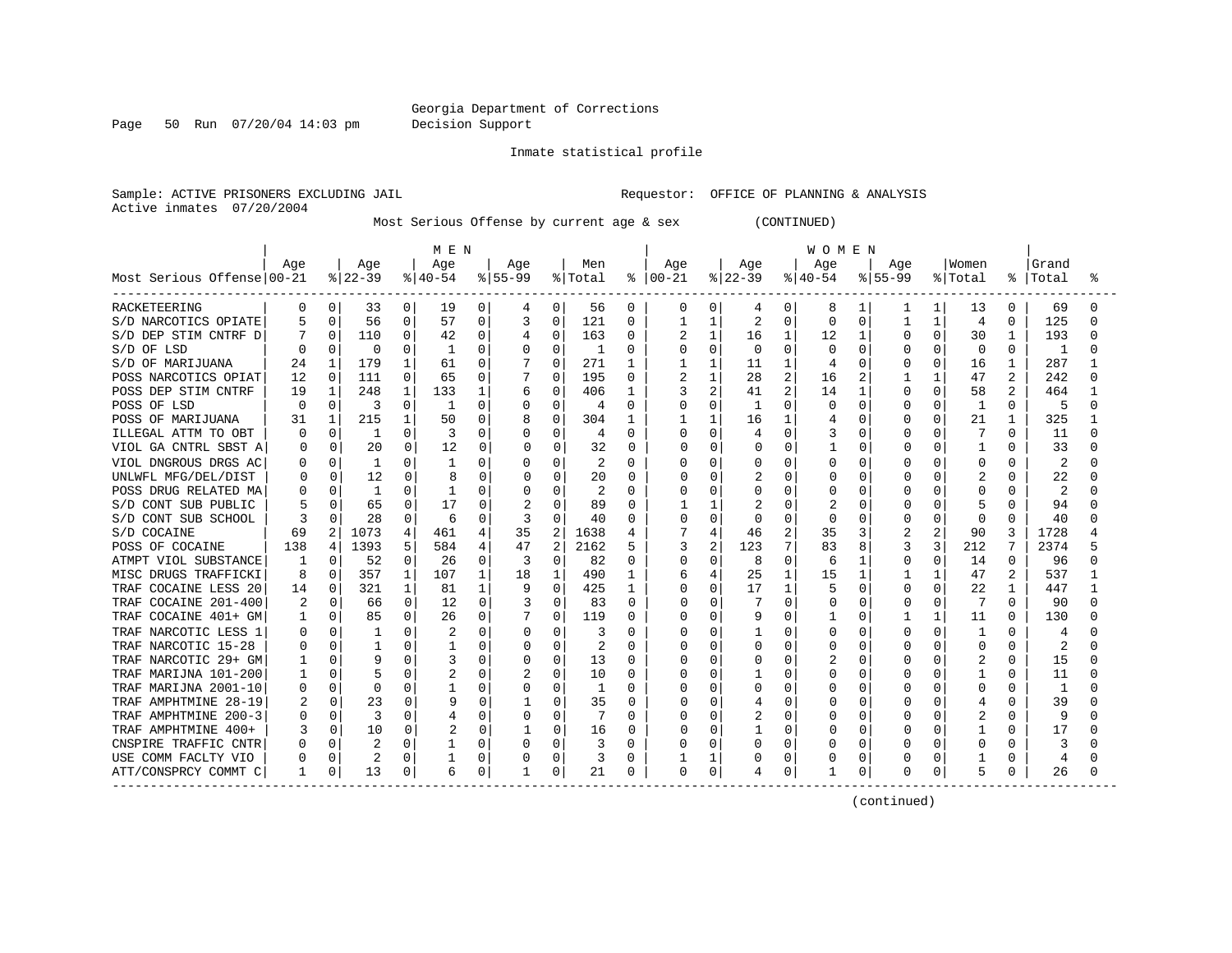Page 51 Run 07/20/04 14:03 pm Decision Support

Inmate statistical profile

Sample: ACTIVE PRISONERS EXCLUDING JAIL **Requestor:** OFFICE OF PLANNING & ANALYSIS Active inmates 07/20/2004

Most Serious Offense by current age & sex (CONTINUED)

|                            | MEN      |   |                  |   |                  |   |                 |          |                |   | <b>WOMEN</b>      |  |                  |          |                 |  |                    |          |                  |   |                |  |
|----------------------------|----------|---|------------------|---|------------------|---|-----------------|----------|----------------|---|-------------------|--|------------------|----------|-----------------|--|--------------------|----------|------------------|---|----------------|--|
| Most Serious Offense 00-21 | Age      |   | Age<br>$ 22-39 $ |   | Age<br>$ 40-54 $ |   | Age<br>$ 55-99$ |          | Men<br>% Total | ႜ | Age<br>$ 00 - 21$ |  | Age<br>$ 22-39 $ |          | Age<br>$ 40-54$ |  | Age<br>$8155 - 99$ |          | Women<br>% Total | ႜ | Grand<br>Total |  |
| UNAUTH DIST CONTRLLD       | $\Omega$ |   |                  | 0 | $\Omega$         |   |                 | 0        |                |   |                   |  |                  | 0        |                 |  |                    |          | $\Omega$         |   |                |  |
| VIOL MOTOR VEHICLE L       |          |   | 40               | 0 | 25               | 0 |                 | 0        | 67             |   |                   |  | 4                |          |                 |  |                    |          | 9                |   | 76             |  |
| CHOP SHOP VIOLATION        | 0        |   |                  |   |                  |   |                 |          | 2              |   |                   |  |                  |          |                 |  |                    |          |                  |   |                |  |
| DRVNG HABTL VIOLATOR       | 0        |   | 80               |   | 109              |   | 18              |          | 207            |   |                   |  |                  |          | h               |  |                    |          | h                |   | 213            |  |
| HABIT TRAF VOIL/IMPA       | 0        |   |                  |   |                  |   |                 | $\Omega$ | 15             |   |                   |  |                  |          |                 |  |                    |          |                  |   | 15             |  |
| HABIT TRAF VIOL/OTHE       | 0        |   |                  | 0 |                  |   |                 |          |                |   |                   |  |                  |          |                 |  |                    |          |                  |   |                |  |
| MISC MRALS/PBLIC H/S       |          |   |                  | 0 |                  |   |                 | $\Omega$ | 15             |   |                   |  |                  |          |                 |  |                    |          |                  |   | 16             |  |
| MISC CORRECTIONL INS       |          |   |                  | 0 |                  |   |                 | $\Omega$ |                |   |                   |  |                  |          |                 |  |                    |          |                  |   |                |  |
| CONSPIRACY                 |          |   | 45               |   |                  |   |                 |          | 61             |   |                   |  |                  |          |                 |  |                    |          | h                |   | 67             |  |
| CRMNL ATMPT                |          |   | 12               |   |                  |   |                 | $\Omega$ | 30             |   |                   |  |                  |          |                 |  |                    |          |                  |   | 35             |  |
| AIRCRAFT HIJACKING         |          |   |                  | 0 |                  |   |                 | 0        |                |   |                   |  |                  |          |                 |  |                    |          |                  |   |                |  |
| CRMNL SOLICITATION         |          |   |                  | 0 |                  |   |                 | $\Omega$ | 10             |   |                   |  |                  |          |                 |  |                    |          |                  |   |                |  |
| PARTY TO A CRIME           | 2        | 0 | $\bigcap$        | 0 | 2                | 0 |                 | 0        | 6              |   |                   |  |                  | $\Omega$ |                 |  |                    | $\Omega$ | 2                |   |                |  |
| Total                      | 3127     |   | 27077            |   | 13078            |   | 2219            |          | 45501          |   | 170               |  | 1858             |          | 1004            |  | 86                 |          | 3118             |   | 48619          |  |